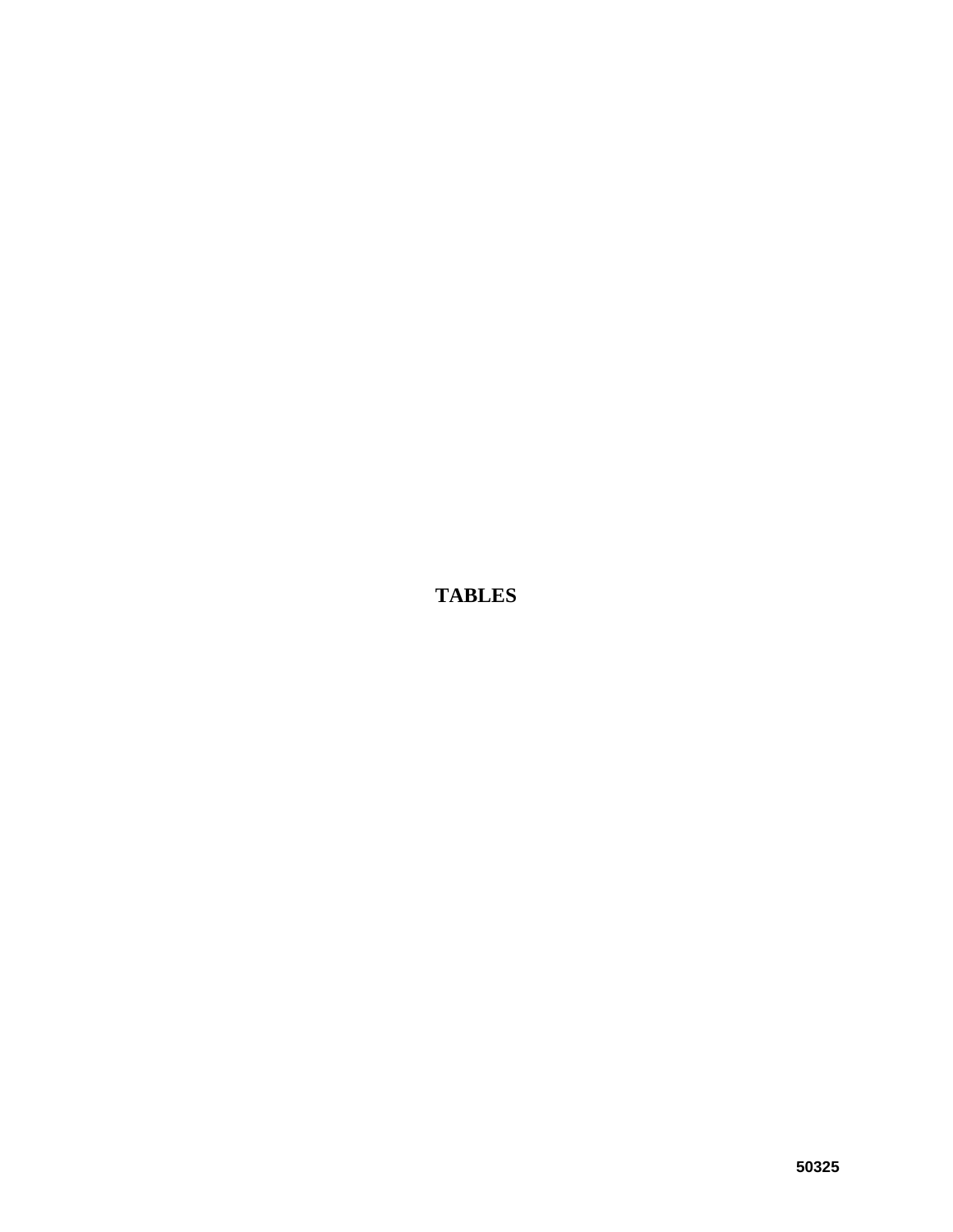|                                                                                                                                                                              | <b>Table 1 - List of Target Analytes</b>                                       |                                                                                |  |  |  |  |
|------------------------------------------------------------------------------------------------------------------------------------------------------------------------------|--------------------------------------------------------------------------------|--------------------------------------------------------------------------------|--|--|--|--|
|                                                                                                                                                                              | <b>Ash Fill Sample Analyses</b>                                                |                                                                                |  |  |  |  |
| Analyte                                                                                                                                                                      | Method                                                                         | Locations                                                                      |  |  |  |  |
| Metals: Ag, As, Ba, Cd, Cr, Hg, Pb & Se plus Al, B, Be,<br>Ca, Co, Cu, Fe, K, Mn, Mg, Mo, Na, Ni, Sb, Tl, V & Zn<br>Toxicity Characteristic Leaching Procedure (TCLP)        | Metals by Method 6010<br>TCLP Metals by Method 6000                            | 3 Ash Fill Grab Samples (SB-BGC-10                                             |  |  |  |  |
| Anions: Bromide, Chloride, Fluoride, Sulfate, Sulfide,<br>Nitrate as N                                                                                                       | SW846 9056 or 9030B/9034                                                       | through $-12$ )<br>3 Test Pit Ash Fill Grab Samples                            |  |  |  |  |
| pH                                                                                                                                                                           | SW846 9045D                                                                    |                                                                                |  |  |  |  |
| <b>Total Phosphorus</b>                                                                                                                                                      | E365.3                                                                         |                                                                                |  |  |  |  |
| QA/QC Samples: duplicate samples for all constituents, where applicable.                                                                                                     |                                                                                |                                                                                |  |  |  |  |
|                                                                                                                                                                              |                                                                                |                                                                                |  |  |  |  |
|                                                                                                                                                                              | <b>Subsurface Soil Sample Analyses</b><br>Potential Peroxide Acidity (PPA)     |                                                                                |  |  |  |  |
| <b>Acid Producing Potential</b><br>Anions: Bromide, Chloride, Fluoride, Sulfate, Sulfide,                                                                                    |                                                                                | 3 Grab Soil Samples from Well                                                  |  |  |  |  |
| Nitrate as N                                                                                                                                                                 | SW846 9056 or 9030B/9034                                                       | Locations at Various Depth Intervals                                           |  |  |  |  |
| pH                                                                                                                                                                           | SW846 9045D                                                                    | (MW-BGC-13 though -15)                                                         |  |  |  |  |
| QA/QC Samples: duplicate samples for all constituents, where applicable.                                                                                                     |                                                                                |                                                                                |  |  |  |  |
|                                                                                                                                                                              |                                                                                |                                                                                |  |  |  |  |
|                                                                                                                                                                              | <b>Stream/Pond Bank Soil Sample Analyses</b><br>Method                         |                                                                                |  |  |  |  |
| Analyte<br><b>Acid Producing Potential</b>                                                                                                                                   | Potential Peroxide Acidity (PPA)                                               | Locations                                                                      |  |  |  |  |
| Anions: Bromide, Chloride, Fluoride, Sulfate, Sulfide,<br>Nitrate as N                                                                                                       | SW846 9056 or 9030B/9034                                                       | 6 Soil Samples Within the Vicinity of<br>Surface Water Locations (SG-9, SG-10, |  |  |  |  |
| pH                                                                                                                                                                           | SW846 9045D                                                                    | SG-11, SG-12, SW-13, and SW-22)                                                |  |  |  |  |
| QA/QC Samples: duplicate samples for all constituents, where applicable.                                                                                                     |                                                                                |                                                                                |  |  |  |  |
|                                                                                                                                                                              |                                                                                |                                                                                |  |  |  |  |
|                                                                                                                                                                              | Road Bed and Stockpile Soil Sample Analyses                                    |                                                                                |  |  |  |  |
| Analyte                                                                                                                                                                      | Method                                                                         | Locations                                                                      |  |  |  |  |
| Metals: Ag, As, Ba, Cd, Cr, Hg, Pb & Se plus Al, B, Be,<br>Ca, Co, Cu, Fe, K, Mn, Mg, Mo, Na, Ni, Sb, Tl, V & Zn                                                             | Metals by Method 6010                                                          | 4 Surface Soil Grab Samples and 4                                              |  |  |  |  |
| Anions: Bromide, Chloride, Fluoride, Sulfate, Sulfide,<br>Nitrate as N                                                                                                       | SW846 9056 or 9030B/9034                                                       | <b>Stockpile Soil Composite Samples</b><br>(southwest quadrant of the Site)    |  |  |  |  |
| pH                                                                                                                                                                           | SW846 9045D                                                                    |                                                                                |  |  |  |  |
| <b>Total Phosphorus</b>                                                                                                                                                      | E365.3                                                                         |                                                                                |  |  |  |  |
| TCLP Metals: Ag, Al, As, B, Ba, Be, Cd, Cr, Co, Cu, Fe,<br>Hg, Mn, Mg, Mo, Ni, Pb, Se, Tl, V, Zn<br>QA/QC Samples: duplicate samples for all constituents, where applicable. | TCLP Metals by Method 6000                                                     | 4 Stockpile Composite Samples<br>(Southwest Quadrant of the Site)              |  |  |  |  |
|                                                                                                                                                                              |                                                                                |                                                                                |  |  |  |  |
|                                                                                                                                                                              | <b>Pond Sediment Sample Analyses</b>                                           |                                                                                |  |  |  |  |
| Analyte                                                                                                                                                                      | Method                                                                         | Locations                                                                      |  |  |  |  |
| Metals: Ag, As, Ba, Cd, Cr, Hg, Pb & Se plus Al, B, Be,<br>Ca, Co, Cu, Fe, K, Mn, Mg, Mo, Na, Ni, Sb, Tl, V & Zn                                                             | Metals by Method 6010                                                          |                                                                                |  |  |  |  |
| Anions: Bromide, Chloride, Fluoride, Sulfate, Sulfide,<br>Nitrate as N                                                                                                       | SW846 9056 or 9030B/9034                                                       | 4 Selected Ponds (Ponds SG9 through<br>SG12)                                   |  |  |  |  |
| pН                                                                                                                                                                           | SW846 9045D                                                                    |                                                                                |  |  |  |  |
| <b>Total Phosphorus</b>                                                                                                                                                      | E365.3                                                                         |                                                                                |  |  |  |  |
| QA/QC Samples: duplicate samples for all constituents, where applicable.                                                                                                     |                                                                                |                                                                                |  |  |  |  |
|                                                                                                                                                                              | <b>Groundwater Samples Collected from Previously Existing Monitoring Wells</b> |                                                                                |  |  |  |  |
| Analyte                                                                                                                                                                      | <b>Method</b>                                                                  | Locations                                                                      |  |  |  |  |
|                                                                                                                                                                              | SW-846 Method 6010B/7470A                                                      |                                                                                |  |  |  |  |
| Metals: Ag, Al, As, B, Ba, Be, Ca, Cd, Cr, Co, Cu, Fe, Hg,<br>K, Mn, Mg, Mo, Na, Ni, Pb, Sb, Se, Tl, V, Zn                                                                   | Total (unfiltered) & Dissolved (field filtered)                                |                                                                                |  |  |  |  |
| Alkalinity & Bicarbonate Alkalinity                                                                                                                                          | SM2320B                                                                        |                                                                                |  |  |  |  |
| Anions: Bromide, Chloride, Fluoride, Sulfate, Nitrate as N                                                                                                                   | 300                                                                            | 4 Previously Existing Wells Installed by<br>Kimley-Horn (MW-1, MW-2 & MW-3)    |  |  |  |  |
| Total Organic Halides (TOX)                                                                                                                                                  | 9020                                                                           | and URS (URS-2)                                                                |  |  |  |  |
| <b>Total Phosphorus</b>                                                                                                                                                      | E365.3                                                                         |                                                                                |  |  |  |  |
| <b>Total Dissolved Solids (TDS)</b>                                                                                                                                          | SM2540C                                                                        |                                                                                |  |  |  |  |
| Total Organic Carbon (TOC)                                                                                                                                                   | SW9060A                                                                        |                                                                                |  |  |  |  |
| $QA/QC$ Samples: equipment rinse blanks, trip blanks & duplicate samples for all constituents, where applicable.                                                             |                                                                                |                                                                                |  |  |  |  |

QA/QC Samples: equipment rinse blanks, trip blanks & duplicate samples for all constituents, where applicable.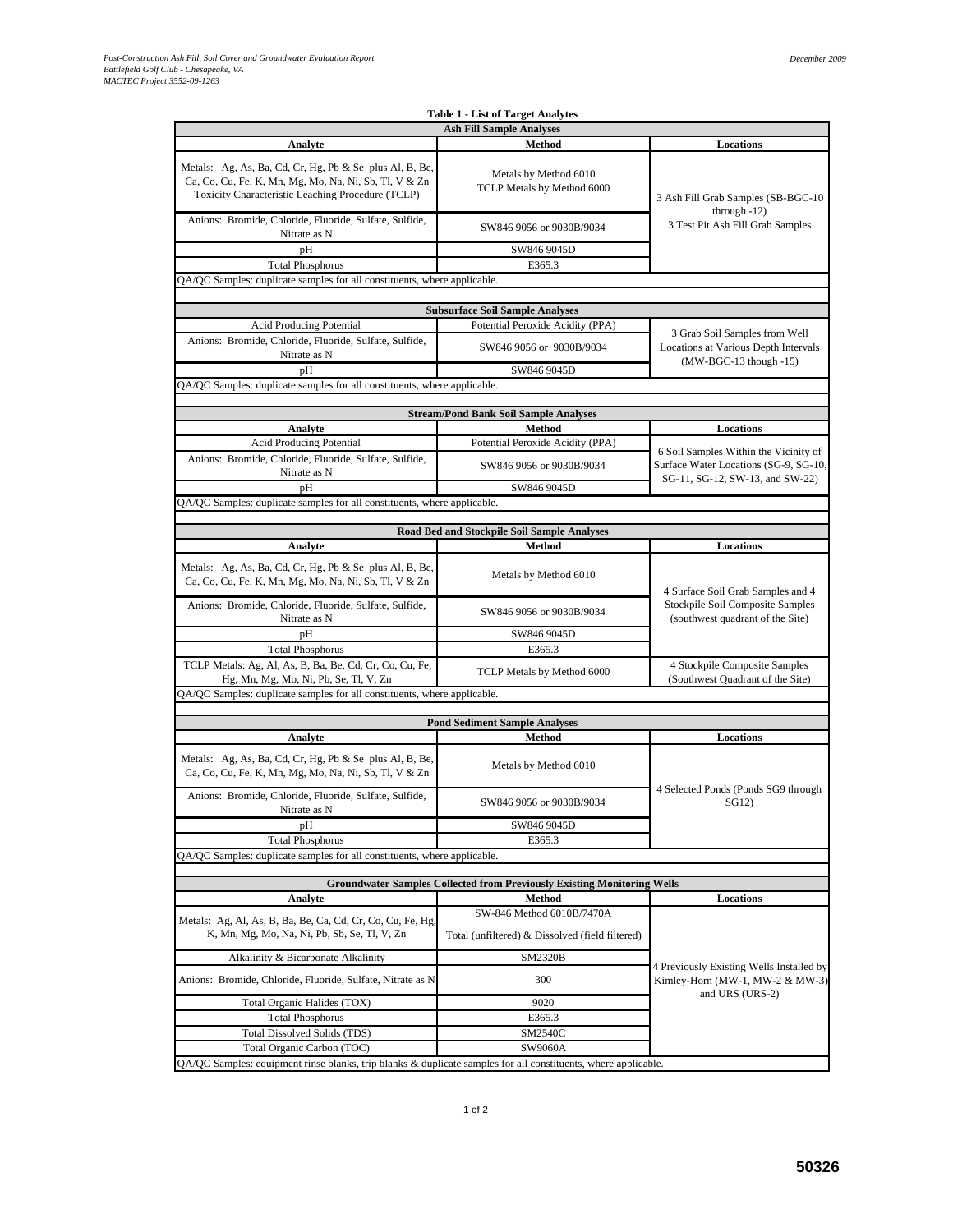| <b>Groundwater Samples Collected from New Monitoring Wells</b>                                      |                              |                                                                     |  |  |  |  |  |  |  |  |  |  |
|-----------------------------------------------------------------------------------------------------|------------------------------|---------------------------------------------------------------------|--|--|--|--|--|--|--|--|--|--|
| <b>Analyte</b>                                                                                      | Method                       | Locations                                                           |  |  |  |  |  |  |  |  |  |  |
| Metals: Ag, Al, As, B, Ba, Be, Ca, Cd, Cr, Co, Cu, Fe, Hg,                                          | SW-846 Method 6010B/7470A    |                                                                     |  |  |  |  |  |  |  |  |  |  |
| K, Mn, Mg, Mo, Na, Ni, Pb, Sb, Se, Tl, V, Zn                                                        | Total (unfiltered)           |                                                                     |  |  |  |  |  |  |  |  |  |  |
| Alkalinity & Bicarbonate Alkalinity                                                                 | <b>SM2320B</b>               |                                                                     |  |  |  |  |  |  |  |  |  |  |
| Anions: Bromide, Chloride, Fluoride, Sulfate, Nitrate as N                                          | 300                          | 19 New Wells Installed by MACTEC<br>(BGC-MW-5A, 5B, 6A, 6B, 7A, 7B, |  |  |  |  |  |  |  |  |  |  |
| <b>Total Phosphorus</b>                                                                             | E365.3                       | 8A, 8B, 9A, 9B, 10A, 10B, 11A, 11B,<br>12A, 12B, 13, 14, and 15)    |  |  |  |  |  |  |  |  |  |  |
| Total Organic Halides (TOX)                                                                         | 9020                         |                                                                     |  |  |  |  |  |  |  |  |  |  |
| <b>Total Dissolved Solids (TDS)</b>                                                                 | SM2540C                      |                                                                     |  |  |  |  |  |  |  |  |  |  |
| Total Organic Carbon (TOC)                                                                          | SW9060A                      |                                                                     |  |  |  |  |  |  |  |  |  |  |
| QA/QC Samples: duplicate samples for all constituents, where applicable.                            |                              |                                                                     |  |  |  |  |  |  |  |  |  |  |
|                                                                                                     |                              |                                                                     |  |  |  |  |  |  |  |  |  |  |
|                                                                                                     | <b>Surface-Water Samples</b> |                                                                     |  |  |  |  |  |  |  |  |  |  |
| Analyte                                                                                             | Method                       | Locations                                                           |  |  |  |  |  |  |  |  |  |  |
| Metals: Ag, Al, As, B, Ba, Be, Cd, Cr, Co, Cu, Fe, Hg, Mn                                           | SW-846 Method 6010B/7470A    |                                                                     |  |  |  |  |  |  |  |  |  |  |
| Mg, Mo, Ni, Pb, Se, Tl, V, Zn                                                                       | Total (unfiltered)           | 12 Staff-Gauge Locations (SG-3, SG-4,                               |  |  |  |  |  |  |  |  |  |  |
| Alkalinity & Bicarbonate Alkalinity                                                                 | <b>SM2320B</b>               | SG-6, SG-7, SG-8, SG-9, SG-10, SG-11.                               |  |  |  |  |  |  |  |  |  |  |
| Anions: Bromide, Chloride, Fluoride, Sulfate, Nitrate as N                                          | 300                          | SG-12, SG-13, SG-16, SG-18 and SG-<br>19) and 6 Other Surface-Water |  |  |  |  |  |  |  |  |  |  |
| <b>Total Phosphorus</b>                                                                             | E365.3                       | Locations (SW-20, SW-21, SW-22, SW-                                 |  |  |  |  |  |  |  |  |  |  |
| Total Suspended Solids (TSS)                                                                        | <b>SM2540C</b>               | 23, SW-24 and SW-25)                                                |  |  |  |  |  |  |  |  |  |  |
| Total Organic Carbon (TOC)                                                                          | SW9060A                      |                                                                     |  |  |  |  |  |  |  |  |  |  |
| QA/QC Samples: equipment rinse blanks and duplicate samples for all constituents, where applicable. |                              |                                                                     |  |  |  |  |  |  |  |  |  |  |

*Prepared By/Date: JMB 9/28/09 Checked By/Date: GBG 9/28/09*

2 of 2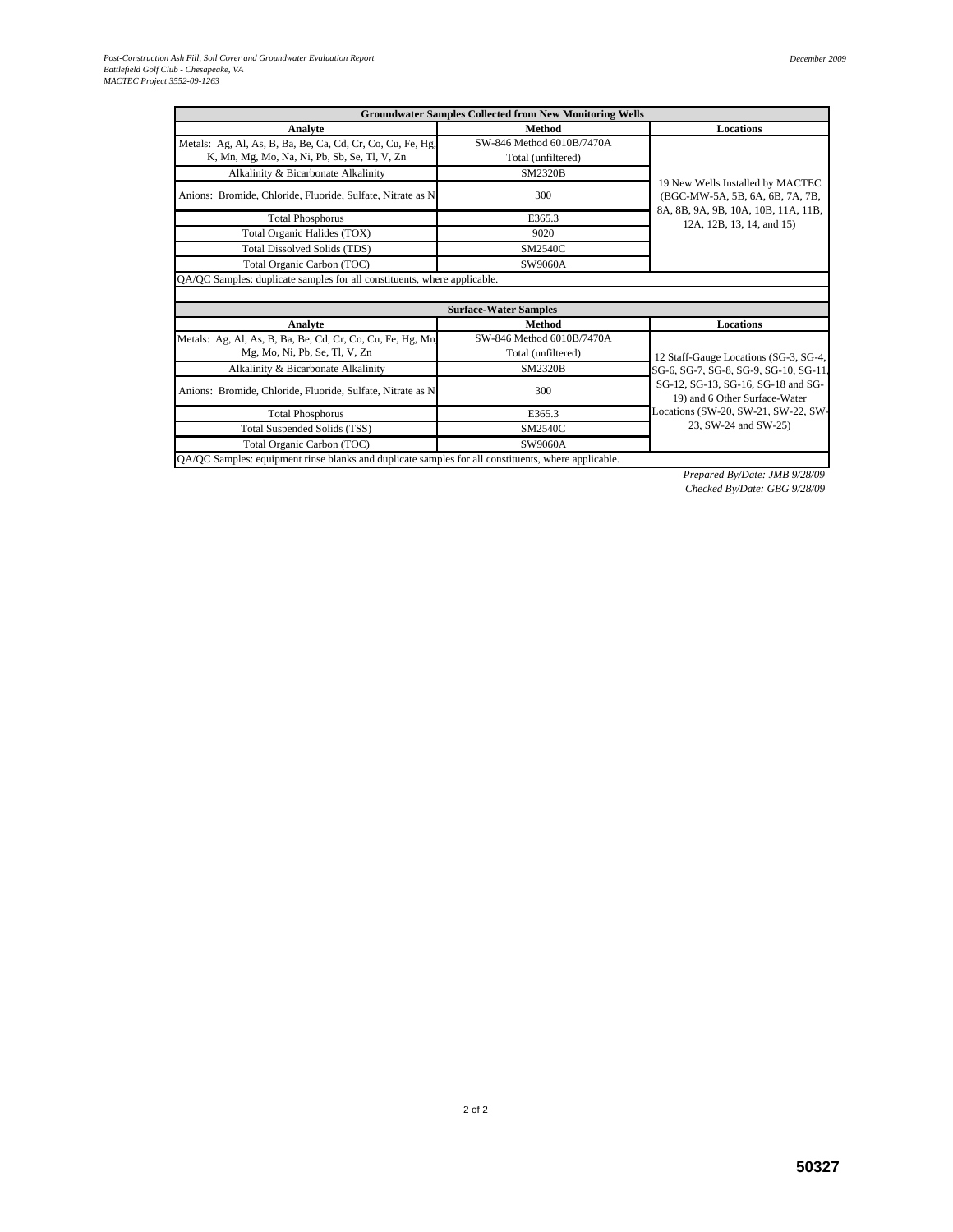| <b>Table 2 - Groundwater Field Parameters</b> |                     |       |                                               |                                  |                               |                                                   |                             |                             |                                                     |                                       |  |  |  |
|-----------------------------------------------|---------------------|-------|-----------------------------------------------|----------------------------------|-------------------------------|---------------------------------------------------|-----------------------------|-----------------------------|-----------------------------------------------------|---------------------------------------|--|--|--|
| Monitoring Well I.D.                          | <b>Date Sampled</b> | Time  | Approximate<br><b>Volume Purged</b><br>(Gal.) | <b>Water Level</b><br>(Ft. BTOC) | <b>Turbidity</b><br>$(NTU)^1$ | <b>Temperature</b><br>(Degrees $C$ ) <sup>1</sup> | $\mathbf{p}$ H <sup>1</sup> | Conductivity<br>$(ms/cm)^1$ | Oxidation<br><b>Reduction Potential</b><br>$(mV)^1$ | <b>Dissolved Oxygen</b><br>$(mg/L)^1$ |  |  |  |
| MW-BGC-5A                                     | 12/2/2008           | 9:20  | 1.0                                           | 1.11                             | 8.2                           | 15.68                                             | 6.17                        | 0.552                       | 42                                                  | 2.39                                  |  |  |  |
|                                               | 6/16/2009           | 11:10 | 3.0                                           | 1.30                             | 8.5                           | 19.25                                             | 7.87                        | 2.470                       | $-119$                                              | 3.03                                  |  |  |  |
| MW-BGC-5B                                     | 12/4/2008           | 13:15 | 4.5                                           | 1.18                             | 2.1                           | 17.30                                             | 7.01                        | 0.380                       | $-86$                                               | <b>BDL</b>                            |  |  |  |
|                                               | 6/16/2009           | 10:35 | 2.0                                           | 1.16                             | 5.3                           | 20.74                                             | 6.59                        | 0.388                       | $-134$                                              | 0.28                                  |  |  |  |
| MW-BGC-6A                                     | 11/20/2008          | 13:30 | 3.5                                           | 1.92                             | <b>BDL</b>                    | 17.60                                             | 6.13                        | 0.352                       | 228                                                 | 5.39                                  |  |  |  |
|                                               | 6/16/2009           | 15:00 | 2.5                                           | 2.45                             | <b>BDL</b>                    | 19.88                                             | 7.45                        | 1.700                       | $-101$                                              | 3.39                                  |  |  |  |
| MW-BGC-6B                                     | 11/24/2008          | 8:55  | 4.0                                           | 1.99                             | 5.9                           | 16.38                                             | 5.10                        | 0.293                       | 149                                                 | 0.40                                  |  |  |  |
|                                               | 6/16/2009           | 15:05 | 0.8                                           | 2.21                             | <b>BDL</b>                    | 21.92                                             | 4.58                        | 0.302                       | 147                                                 | 0.48                                  |  |  |  |
| MW-BGC-7A                                     | 12/2/2008           | 13:10 | 0.8                                           | 2.60                             | <b>BDL</b>                    | 15.87                                             | 5.02                        | 0.173                       | 165                                                 | 6.51                                  |  |  |  |
|                                               | 6/17/2009           | 9:25  | 2.5                                           | 2.97                             | 8.3                           | 18.61                                             | 8.56                        | 1.420                       | $-102$                                              | 2.84                                  |  |  |  |
| MW-BGC-7B                                     | 12/2/2008           | 12:20 | 0.8                                           | 1.52                             | 8.0                           | 15.11                                             | 5.78                        | 0.147                       | 67                                                  | 1.37                                  |  |  |  |
|                                               | 6/17/2009           | 9:25  | 0.8                                           | 2.25                             | <b>BDL</b>                    | 19.38                                             | 5.89                        | 0.170                       | $-34$                                               | 0.54                                  |  |  |  |
| MW-BGC-8A                                     | 12/4/2008           | 11:05 | 1.2                                           | 9.55                             | 7.9                           | 16.00                                             | 3.98                        | 1.630                       | 260                                                 | <b>BDL</b>                            |  |  |  |
|                                               | 6/16/2009           | 13:15 | 2.0                                           | 9.45                             | <b>BDL</b>                    | 19.26                                             | 6.43                        | 2.500                       | $-45$                                               | 3.37                                  |  |  |  |
|                                               | 12/8/2008           | 15:05 | 2.5                                           | 9.05                             | <b>BDL</b>                    | 15.72                                             | 6.65                        | 0.293                       | $-69$                                               | <b>BDL</b>                            |  |  |  |
| MW-BGC-8B                                     | 6/16/2009           | 13:05 | 0.6                                           | 9.06                             | <b>BDL</b>                    | 19.02                                             | 6.09                        | 0.329                       | $-105$                                              | 0.25                                  |  |  |  |
| MW-BGC-9A                                     | 12/4/2008           | 13:25 | 1.5                                           | 7.97                             | 1.8                           | 16.50                                             | 6.44                        | 0.455                       | $-56$                                               | <b>BDL</b>                            |  |  |  |
|                                               | 6/17/2009           | 11:30 | 3.0                                           | 8.09                             | 5.4                           | 18.13                                             | 9.12                        | 4.510                       | $-135$                                              | 2.78                                  |  |  |  |
|                                               | 12/4/2008           | 12:30 | 1.5                                           | 7.53                             | <b>BDL</b>                    | 16.30                                             | 6.84                        | 0.444                       | $-22$                                               | <b>BDL</b>                            |  |  |  |
| MW-BGC-9B                                     | 6/17/2009           | 11:05 | 1.6                                           | 7.67                             | 7.6                           | 17.61                                             | 7.44                        | 0.479                       | $-153$                                              | 0.73                                  |  |  |  |
|                                               | 12/4/2008           | 14:50 | 2.0                                           | 8.71                             | <b>BDL</b>                    | 16.60                                             | 6.40                        | 0.615                       | $-81$                                               | <b>BDL</b>                            |  |  |  |
| MW-BGC-10A                                    | 6/17/2009           | 12:55 | 3.5                                           | 8.91                             | 6.4                           | 17.01                                             | 9.58                        | 3.650                       | $-167$                                              | 2.86                                  |  |  |  |
| MW-BGC-10B                                    | 12/4/2008           | 14:05 | 1.3                                           | 8.20                             | <b>BDL</b>                    | 16.20                                             | 7.18                        | 0.592                       | $-81$                                               | 2.87                                  |  |  |  |
|                                               | 6/17/2009           | 13:00 | 2.2                                           | 8.48                             | 2.3                           | 18.50                                             | 7.31                        | 0.656                       | $-135$                                              | 0.57                                  |  |  |  |
|                                               | 12/4/2008           | 11:15 | 1.3                                           | 8.56                             | <b>BDL</b>                    | 15.83                                             | 5.98                        | 0.684                       | 47                                                  | 0.31                                  |  |  |  |
| MW-BGC-11A                                    | 6/17/2009           | 14:55 | 3.5                                           | 8.86                             | 5.9                           | 16.99                                             | 9.23                        | 1.520                       | $-141$                                              | 3.03                                  |  |  |  |
|                                               | 12/4/2008           | 10:15 | 1.5                                           | 8.36                             | <b>BDL</b>                    | 15.48                                             | 6.63                        | 0.674                       | $-39$                                               | 1.26                                  |  |  |  |
| MW-BGC-11B                                    | 6/17/2009           | 14:25 | 1.5                                           | 8.69                             | <b>BDL</b>                    | 17.44                                             | 6.40                        | 0.910                       | $-74$                                               | 0.42                                  |  |  |  |
| MW-BGC-12A                                    | 12/5/2008           | 10:45 | 2.0                                           | 7.75                             | 6.2                           | 15.22                                             | 5.63                        | 0.366                       | 17                                                  | <b>BDL</b>                            |  |  |  |
|                                               | 6/18/2009           | 13:35 | 2.5                                           | 8.41                             | 1.2                           | 18.42                                             | 8.11                        | 1.050                       | $-55$                                               | 3.15                                  |  |  |  |
| MW-BGC-12B                                    | 12/5/2008           | 9:45  | 1.5                                           | 8.00                             | 7.8                           | 15.40                                             | 6.14                        | 0.514                       | $\overline{4}$                                      | <b>BDL</b>                            |  |  |  |
|                                               | 6/18/2009           | 13:40 | 1.5                                           | 8.75                             | <b>BDL</b>                    | 19.09                                             | 6.02                        | 0.455                       | $-33$                                               | 0.61                                  |  |  |  |
| MW-BGC-13                                     | 6/18/2009           | 14:55 | 1.5                                           | 8.17                             | 4.4                           | 18.86                                             | 5.20                        | 1.060                       | 91                                                  | 0.40                                  |  |  |  |
| MW-BGC-14                                     | 6/18/2009           | 16:30 | 1.6                                           | 9.25                             | <b>BDL</b>                    | 18.90                                             | 6.13                        | 0.288                       | $-14$                                               | 0.20                                  |  |  |  |
| MW-BGC-15                                     | 6/18/2009           | 15:20 | 3.5                                           | 5.31                             | 6.6                           | 19.89                                             | 8.03                        | 5.100                       | $-57$                                               | 3.07                                  |  |  |  |
| MW-URS2                                       | 11/19/2008          | 10:10 | 1.5                                           | 6.61                             | <b>BDL</b>                    | 14.10                                             | 5.92                        | 0.405                       | 12                                                  | <b>BDL</b>                            |  |  |  |
| MW-KH1                                        | 11/20/2008          | 10:25 | 3.0                                           | 4.19                             | <b>BDL</b>                    | 17.40                                             | 5.43                        | 0.731                       | 191                                                 | <b>BDL</b>                            |  |  |  |
| MW-KH2                                        | 11/19/2008          | 15:50 | 3.0                                           | 2.97                             | <b>BDL</b>                    | 17.30                                             | 6.40                        | 0.687                       | 70                                                  | <b>BDL</b>                            |  |  |  |
| MW-KH3                                        | 11/19/2008          | 13:00 | 2.0                                           | 1.60                             | <b>BDL</b>                    | 17.30                                             | 5.70                        | 0.725                       | $\mathbf{1}$                                        | <b>BDL</b>                            |  |  |  |
|                                               |                     |       |                                               |                                  |                               |                                                   |                             |                             |                                                     | Prepared/Date: JMB 7/17/09            |  |  |  |

Notes: *Checked/Date: DSD 7/17/09*

| Ft. BTOC   | Feet Below Top of Casing                                                                                   |
|------------|------------------------------------------------------------------------------------------------------------|
| <b>BDL</b> | Below Detection Limit of Horiba U22 Water Quality Analyzer                                                 |
| <b>NTU</b> | Nephalometric Turbidity Units                                                                              |
| Degrees C  | Degrees Celsius                                                                                            |
| ms/cm      | Millisiemens per Centimeter                                                                                |
| mV         | <b>Millivolts</b>                                                                                          |
| mg/L       | Milligrams per Liter                                                                                       |
|            | Water quality parameters collected using a Horiba model U-22 Water Quality Analyzer with flow-through cell |

1 of 1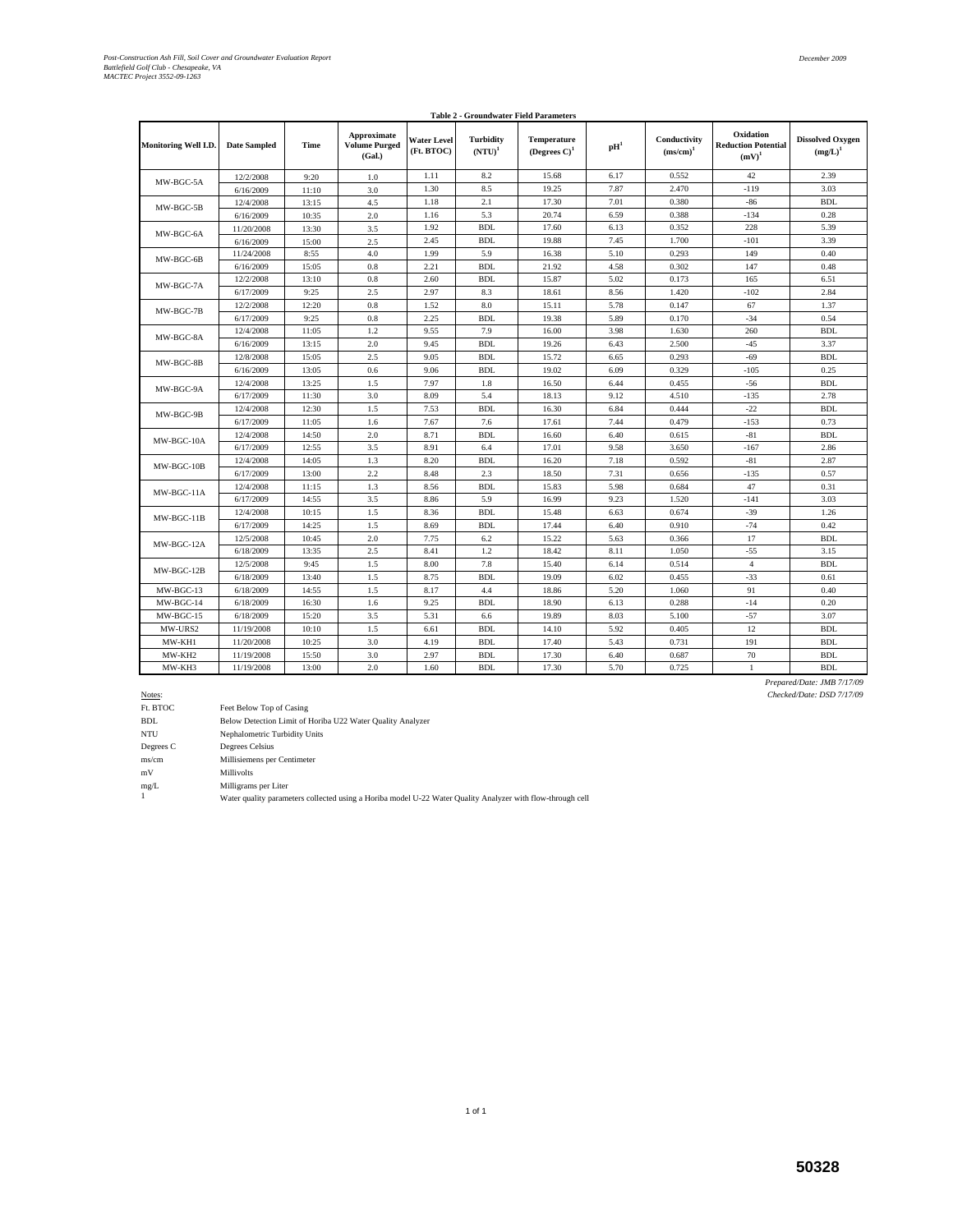Notes:<br>J: Analyte detected at a level less than the Reporting limit (RL) and greater than or equal to the Method Detection Limit (MDL). Concentrations within this range are estimated. B1: Analyte was detected in the associated Method Blank. Analyte concentration in the sample is greater than 10x the concentration found in the method blank.

B: Analyte was detected in the associated Method Blank.<br>
M2: The Matrix Spike (MS) and/or MS Duplicate (MSD) were below the acceptance limits due to sample matrix interference. See Appendix E for laboratory data packages
<sup></sup> M2: The Matrix Spike (MS) and/or MS Duplicate (MSD) were below the acceptance limits due to sample matrix interference. See Appendix E for laboratory data packages and laboratory control sample (LCS).<br>
P7: Sample filtered in lab.<br>
<sup>d</sup> U.S. Environmental Prote

|                                                     |               |                  |               |                  |               |                  |               | Table 3 - Groundwater Laboratory Analytical Results - Previously Existing Wens |               |                  |             |                    |            |                    |                             |                                      |                           |
|-----------------------------------------------------|---------------|------------------|---------------|------------------|---------------|------------------|---------------|--------------------------------------------------------------------------------|---------------|------------------|-------------|--------------------|------------|--------------------|-----------------------------|--------------------------------------|---------------------------|
| Well I.D.                                           |               | MW-KH-1          | MW-KH-2       |                  | MW-KH-3       |                  |               |                                                                                | MW-URS-2      |                  |             | <b>FIELD BLANK</b> |            | <b>RINSE BLANK</b> | <b>U.S. EPA Maximum</b>     | <b>VA DEQ Groundwater</b>            | <b>VA DEQ Groundwater</b> |
| Sample I.D.                                         |               |                  |               |                  |               |                  |               | MW-URS-2                                                                       | MW-DUP-1      |                  |             |                    |            |                    | <b>Contaminant Levels</b>   | <b>Quality Standards<sup>e</sup></b> | <b>Quality Criteria</b>   |
| Sample Date                                         |               | 11/20/2008       | 11/19/2008    |                  | 11/19/2008    |                  | 11/19/2008    |                                                                                | 11/19/2008    |                  |             | 12/5/2008          |            | 11/19/2008         | $(MCLs)^d$                  |                                      |                           |
| <b>General Chemistry Parameters (mg/L)</b>          |               |                  |               |                  |               |                  |               |                                                                                |               |                  |             |                    |            |                    |                             |                                      |                           |
|                                                     | Result        | <b>Qualifier</b> | <b>Result</b> | <b>Qualifier</b> | <b>Result</b> | <b>Qualifier</b> | <b>Result</b> | <b>Qualifier</b>                                                               | <b>Result</b> | <b>Qualifier</b> | Result      | <b>Qualifier</b>   | Result     | <b>Qualifier</b>   | (mg/L)                      | (mg/L)                               | (mg/L)                    |
| Alkalinity, Total (CaCO3)                           | 10.6          |                  | 94.9          |                  | 51.4          |                  | 56.7          |                                                                                | 65.6          |                  | < 5.00      |                    | < 5.00     | $\mathbf{U}$       | $\rightarrow$               | $\scriptstyle\cdots$                 | 30-500                    |
| Bicarbonate Alkalinity as CaCO3                     | 13.6          |                  | 95.3          |                  | 52.3          |                  | 70.7          |                                                                                | 71.1          |                  | < 5.00      | U                  | < 5.00     | U                  | $\sim$                      | $\sim$                               | $\sim$                    |
| <b>Bromide</b>                                      | < 0.500       | U                | < 0.500       | $\mathbf{U}$     | < 0.500       | $\mathbf{U}$     | < 0.500       | $\mathbf{U}$                                                                   | < 0.500       | $\mathbf{U}$     | < 0.500     | U                  | < 0.500    | U                  | $\overline{a}$              | $\cdots$                             | $\overline{a}$            |
| Chloride                                            | 10.9          |                  | 75.9          |                  | 50.0          |                  | 45.2          |                                                                                | 50.7          |                  | < 0.500     | U                  | < 0.500    | U                  | ---                         | $\cdots$                             | 50                        |
| Fluoride                                            | 0.277         | В                | 0.410         |                  | 0.855         |                  | 0.294         |                                                                                | 0.218         |                  | 0.0580      | J                  | < 0.0500   | U                  | $\sim$ $\sim$               | 1.4                                  | $\cdots$                  |
| Nitrate as N                                        | < 0.0500      | U                | < 0.0500      | U                | < 0.0500      | U                | < 0.0500      | U                                                                              | < 0.0500      | U                | < 0.0500    | $\mathbf{U}$       | < 0.0500   | U                  | 10                          | $5\overline{5}$                      | $\sim$                    |
| Phosphorus                                          | 0.086         | J                | < 0.0450      | U                | 0.329         |                  | 0.130         |                                                                                | 0.190         |                  | < 0.0450    | U                  | < 0.0450   | U                  | $\omega_{\rm{max}}$         | $\sim$                               | $\overline{\phantom{a}}$  |
| Sulfate                                             | 51.4          |                  | 172           |                  | 153           |                  | 99.5          |                                                                                | 104           |                  | < 0.500     | U                  | < 0.500    | U                  | $\sim$ $\sim$               | $\sim$                               | 50                        |
| <b>Total Dissolved Solids</b>                       | 234           |                  | 457           |                  | 244           |                  | 294           |                                                                                | 296           |                  | < 6.67      | $\mathbf{U}$       | < 5.00     | U                  |                             |                                      | 1,000                     |
| <b>Total Organic Carbon</b>                         | 3.19          |                  | 6.75          |                  | 3.88          |                  | 4.15          |                                                                                | 3.67          |                  | 1.72        |                    | 0.960      | $\bf{J}$           | $\rightarrow$               | $\scriptstyle\cdots$                 | 10                        |
| <b>Total Organic Halides</b>                        | < 0.0270      | U                | 0.0488        |                  | < 0.0270      | U                | < 0.0270      | $\mathbf U$                                                                    | 0.0542        |                  | < 0.0270    | U                  | < 0.0270   | U                  | $\sim$ $\sim$               | $\cdots$                             | $\overline{a}$            |
| Total Metals by USEPA Method 6010B (mg/L)           |               |                  |               |                  |               |                  |               |                                                                                |               |                  |             |                    |            |                    |                             |                                      |                           |
|                                                     | <b>Result</b> | Qualifier        | Result        | Qualifier        | Result        | Qualifier        | Result        | Qualifier                                                                      | Result        | Qualifier        | Result      | Qualifier          | Result     | Qualifier          | (mg/L)                      | (mg/L)                               | (mg/L)                    |
| Aluminum                                            | 0.587         | B1               | 0.230         |                  | 0.688         |                  | 0.158         |                                                                                | 0.147         |                  | 0.0438      | J                  | 0.0541     | $\bf{J}$           | $\omega\omega\omega$        | $\mathbb{L} \mathbb{L}$              | $\cdots$                  |
| Antimony                                            | < 0.0038      | U                | < 0.0038      | U                | < 0.0038      | U                | 0.00430       | $\bf{J}$                                                                       | < 0.00380     | U                | < 0.00380   | U                  | < 0.00380  | U                  | 0.006                       | $\cdots$                             | $\cdots$                  |
| Arsenic                                             | < 0.0045      | U                | 0.00560       | $\bf{J}$         | < 0.0045      | U                | < 0.00450     | U                                                                              | < 0.00450     | $\mathbf{U}$     | < 0.00450   | U                  | < 0.00450  | U                  | 0.01                        | 0.05                                 | $\overline{\phantom{a}}$  |
| Barium                                              | 0.0373        |                  | 0.0560        |                  | 0.0268        |                  | 0.0182        |                                                                                | 0.0185        |                  | < 0.00150   | U                  | < 0.00150  | U                  | <sup>2</sup>                | $\perp$                              | $\sim$                    |
| Beryllium                                           | < 0.00100     | U                | 0.00100       | J                | 0.00120       | л.               | < 0.00100     | U                                                                              | < 0.00100     | U                | < 0.00100   | U                  | < 0.00100  | U                  | 0.004                       | $\scriptstyle\cdots$                 | $\overline{\phantom{a}}$  |
| Boron                                               | 0.0132        | J                | 0.118         |                  | 0.0271        | J                | 0.0498        | J                                                                              | 0.0532        |                  | < 0.00200   | U                  | < 0.00200  | U                  | $\sim$                      | $\overline{a}$                       | $\cdots$                  |
| Cadmium                                             | < 0.000500    | U                | < 0.000500    | U                | < 0.000500    | U                | < 0.000500    | U                                                                              | < 0.000500    | U                | < 0.0005000 | U                  | < 0.000500 | U                  | 0.005                       | 0.0004                               | ---                       |
| Calcium                                             | 18.5          |                  | 65.4          |                  | 43.9          |                  | 32.2          |                                                                                | 32.1          |                  | < 0.100     | U                  | 0.102      | $\bf{J}$           | $\rightarrow$               | $\scriptstyle\cdots$                 | $\hspace{0.05cm} \cdots$  |
|                                                     |               |                  |               |                  |               |                  |               |                                                                                |               |                  |             |                    |            |                    |                             |                                      |                           |
| hromium!                                            | 0.00170       | $\bf{J}$         | < 0.00150     | U                | 0.0016        | $\bf{J}$         | < 0.00150     | U                                                                              | < 0.00150     | U                | < 0.00150   | U                  | < 0.00150  | $\mathbf U$        | $\sim$                      | 0.05                                 | ---                       |
| Cobalt                                              | 0.0139        | $\bf{J}$         | 0.00520       | J                | 0.00970       | J                | < 0.00200     | U                                                                              | < 0.00200     | U                | < 0.00200   | U                  | < 0.00200  | U                  | $\sim$ $\sim$               | $\cdots$                             | $\cdots$                  |
| Copper                                              | < 0.00350     | U                | < 0.00350     | U                | < 0.00350     | U                | < 0.00350     | U                                                                              | < 0.00350     | U                | < 0.00350   | U                  | < 0.00350  | $\mathbf U$        | 1.3                         | $\overline{1}$                       | $\sim$                    |
| ron                                                 | 3.30          |                  | 2.36          |                  | 6.99          |                  | 5.37          |                                                                                | 5.21          |                  | < 0.0280    | U                  | < 0.0280   | U                  | $\sim$ $\sim$               | ---                                  | 0.3                       |
| Lead                                                | < 0.00280     | U                | < 0.00280     | U                | < 0.00280     | U                | < 0.00280     | U                                                                              | < 0.00280     | U                | < 0.00280   | U                  | < 0.00280  | U                  | 0.015                       | 0.05                                 | $\cdots$                  |
| Magnesium                                           | 15.8          |                  | 21.0          |                  | 20.6          |                  | 17.9          |                                                                                | 17.9          |                  | < 0.100     | U                  | < 0.100    | U                  | $\sim$                      |                                      |                           |
| Manganese                                           | 0.135         |                  | 0.27          |                  | 0.195         |                  | 0.235         |                                                                                | 0.228         |                  | < 0.00100   | U                  | < 0.00100  | U                  | $\sim$ $\sim$               | $\sim$                               | 0.05                      |
| Molybdenum                                          | < 0.00900     | U                | 0.00960       | $\bf{J}$         | < 0.00900     | U                | < 0.00900     | U                                                                              | < 0.00900     | U                | < 0.00900   | U                  | < 0.00900  | U                  | $\sim$ $\sim$               | $\sim$                               | $\overline{a}$            |
| Nickel®                                             | 0.0257        |                  | 0.0135        |                  | 0.0203        |                  | < 0.00240     | U                                                                              | < 0.00240     | U                | < 0.00240   | $\mathbf{U}$       | < 0.00240  | U                  | $\sim$ $\sim$               | $\sim$                               | $\overline{a}$            |
| Potassium                                           | 1.20          |                  | 6.48          |                  | 2.58          |                  | 6.35          |                                                                                | 6.69          |                  | < 0.200     | U                  | < 0.200    | U                  |                             |                                      | $\sim$                    |
| Selenium                                            | < 0.00430     | U                | < 0.00430     | U                | < 0.00430     | U                | < 0.00430     | U                                                                              | < 0.00430     | U                | < 0.00430   | U                  | < 0.00430  | U                  | 0.05                        | 0.01                                 | $\overline{\phantom{a}}$  |
| Silver                                              | < 0.00160     | U                | < 0.00160     | U                | < 0.00160     | U                | < 0.00160     | U                                                                              | < 0.00160     | U                | < 0.00160   | U                  | < 0.00160  | U                  | $\sim$                      | $\scriptstyle\cdots$                 | $\overline{\phantom{a}}$  |
| Sodium                                              | 9.90          |                  | 36.2          |                  | 22.8          |                  | 37.6          |                                                                                | 38.8          |                  | < 0.500     | U                  | < 0.500    | U                  | $\sim$                      | $\cdots$                             | 100                       |
| Thallium                                            | < 0.00750     | U                | < 0.00750     | U                | < 0.00750     | U                | < 0.00750     | U                                                                              | < 0.00750     | U                | < 0.00750   | U                  | < 0.00750  | U                  | 0.002                       | $\mathbb{Z} \rightarrow \mathbb{Z}$  | ---                       |
| Vanadium                                            | 0.00190       | $\bf{J}$         | 0.00160       | $\bf{J}$         | 0.0022        | $\bf{J}$         | < 0.00150     | U                                                                              | < 0.00150     | U                | < 0.00150   | $\mathbf{U}$       | < 0.00150  | U                  | $\rightarrow$               | $\overline{a}$                       | ---                       |
| Zinc                                                | 0.0926        |                  | 1.33          |                  | 0.0585        |                  | < 0.0100      | U                                                                              | < 0.0100      | U                | < 0.0100    | U                  | < 0.0100   | $\mathbf U$        | $\sim$ $\sim$               | 0.05                                 | $\cdots$                  |
| Dissolved Metals by USEPA Method 6010B (mg/L)       |               |                  |               |                  |               |                  |               |                                                                                |               |                  |             |                    |            |                    |                             |                                      |                           |
|                                                     | Result        | <b>Qualifier</b> | Result        | <b>Qualifier</b> | Result        | <b>Qualifier</b> | Result        | <b>Qualifier</b>                                                               | <b>Result</b> | <b>Oualifier</b> | Result      | <b>Qualifier</b>   | Result     | <b>Qualifier</b>   | (mg/L)                      | (mg/L)                               | (mg/L)                    |
| Aluminum                                            | 0.0902        | J.B              | 0.0589        | J, B             | 0.0866        | J, B             | 0.0661        | B, J                                                                           | 0.0511        | B, J             | 0.0255      | P7, B, J           | 0.0282     | J, B               | $\sim$                      | $\mathbb{L} \mathbb{L}$              | $\overline{a}$            |
| Antimony                                            | < 0.00380     | $\mathbf{U}$     | < 0.00380     | $\mathbf{U}$     | < 0.00380     | $\mathbf{U}$     | < 0.00380     | $\mathbf{I}$                                                                   | < 0.00380     |                  | < 0.00380   | P7                 | < 0.00380  | P7                 | 0.006                       |                                      |                           |
| Arsenic                                             | < 0.00450     | U                | 0.00600       | J                | < 0.00450     | U                | < 0.00450     | U                                                                              | < 0.00450     | U                | < 0.00450   | P7                 | < 0.00450  | P7                 | 0.01                        | 0.05                                 | $\sim$                    |
| Barium                                              | 0.0334        |                  | 0.0565        |                  | 0.0249        |                  | 0.0180        |                                                                                | 0.0181        |                  | < 0.00150   | P7                 | < 0.00150  | P7                 | $\overline{2}$              | $\blacksquare$                       | $\sim$                    |
| Beryllium                                           | 0.00100       |                  | < 0.00100     | U                | < 0.00100     | U                | 0.00100       | $\mathbf{J}$                                                                   | < 0.00100     | U                | < 0.00100   | P7                 | < 0.00100  | P7                 | 0.004                       | ---                                  | ---                       |
| Boron                                               | 0.0116        | J                | 0.120         |                  | 0.0263        | J                | 0.0503        |                                                                                | 0.0535        |                  | < 0.00200   | P7                 | < 0.00200  | P7                 | $\sim$                      | $---$                                | $\overline{\phantom{a}}$  |
| Cadmium                                             | < 0.000500    | U                | < 0.000500    | U                | < 0.000500    | U                | < 0.000500    | $\mathbf U$                                                                    | < 0.000500    | U                | < 0.0005000 | P7                 | < 0.000500 | P7                 | 0.005                       | 0.0004                               | $\sim$                    |
| Calcium                                             | 20.4          |                  | 63.4          |                  | 42.4          |                  | 30.9          |                                                                                | 30.5          |                  | < 0.100     | P7                 | 0.204      | J                  | $\sim$ $\sim$               | $---$                                | ---                       |
| Chromium                                            | < 0.00150     | U                | < 0.00150     | U                | < 0.00150     | $\mathbf U$      | < 0.00150     | U                                                                              | < 0.00150     | U                | < 0.00150   | P7                 | < 0.00150  | P7                 | $\sim$ $\sim$               | 0.05                                 | $\overline{\phantom{a}}$  |
| cobalt                                              | 0.0143        |                  | 0.00440       | J                | 0.00850       | $\bf{J}$         | < 0.00200     | U                                                                              | < 0.00200     | U                | < 0.00200   | P7                 | < 0.00200  | P7                 | $\sim$ $\sim$               | ---                                  | $\overline{\phantom{a}}$  |
| opper                                               | < 0.00350     | U                | < 0.00350     | U                | < 0.00350     | U                | < 0.00350     | U                                                                              | < 0.00350     | U                | < 0.00350   | P7                 | < 0.00350  | P7                 | 1.3                         | $\blacksquare$                       | $\overline{a}$            |
| ron                                                 | 2.72          |                  | 1.71          |                  | 5.71          |                  | 4.60          |                                                                                | 4.18          |                  | < 0.0280    | P7                 | < 0.0280   | P7                 | $\overline{a}$              |                                      | 0.3                       |
| ead                                                 | < 0.00280     | U                | < 0.00280     | U                | 0.00300       | J                | 0.00360       | J                                                                              | < 0.00280     | U                | < 0.00280   | P7                 | < 0.00280  | P7                 | 0.015                       | 0.05                                 | $\hspace{0.05cm} \cdots$  |
| Magnesium                                           | 16.2          |                  | 20.8          |                  | 20.2          |                  | 17.7          |                                                                                | 17.6          |                  | < 0.100     | P7                 | < 0.100    | P7                 | $\omega\omega\omega$        | $\mathbb{L} \mathbb{L}$              | $\overline{a}$            |
| Manganese                                           | 0.13          |                  | 0.258         |                  | 0.182         |                  | 0.222         |                                                                                | 0.219         |                  | < 0.00100   | P7                 | < 0.00100  | P7                 |                             | $\cdots$                             | 0.05                      |
| Molybdenum                                          | < 0.00900     | U                | 0.00940       | J                | < 0.00900     | U                | < 0.00900     | U                                                                              | < 0.00900     | U                | < 0.00900   | P7                 | < 0.00900  | P7                 | ---<br>$\sim$ $\sim$        | $\sim$                               | $\sim$                    |
|                                                     |               |                  |               |                  |               |                  |               |                                                                                |               |                  |             |                    |            |                    |                             |                                      |                           |
| Nickel <sup>b</sup>                                 | 0.28          |                  | 0.0131        |                  | 0.0185        |                  | < 0.00240     | U                                                                              | < 0.00240     | U                | < 0.00240   | P7                 | < 0.00240  | P7                 | ---                         | $\scriptstyle\cdots$                 | ---                       |
| Potassium                                           | 1.03          |                  | 6.66          |                  | 2.54          |                  | 6.48          |                                                                                | 6.48          |                  | < 0.200     | P7                 | < 0.200    | P7                 |                             |                                      | $---$                     |
| Selenium                                            | < 0.00430     | U                | < 0.00430     | U                | < 0.00430     | U                | < 0.00430     | U                                                                              | 0.00590       | $\bf{J}$         | < 0.00430   | P7                 | < 0.00430  | P7                 | 0.05                        | 0.01                                 | $\cdots$                  |
| Silver                                              | < 0.00160     | U                | < 0.00160     | U                | < 0.00160     | U                | < 0.00160     | U                                                                              | < 0.00160     | U                | < 0.00160   | P7                 | < 0.00160  | P7                 | $\rightarrow$               | ---                                  | $\sim$                    |
| Sodium                                              | 10.10         |                  | 36.0          |                  | 22.4          |                  | 37.0          |                                                                                | 36.8          |                  | < 0.500     | P7                 | < 0.500    | P7                 | $\sim$ $\sim$               | $\sim$                               | 100                       |
| Thallium <sup>®</sup>                               | < 0.00750     | U                | < 0.00750     | U                | < 0.00750     | U                | < 0.00750     | M2, U                                                                          | < 0.00750     | U                | < 0.00750   | P7                 | < 0.00750  | P7                 | 0.002                       | $\sim$                               | $\overline{a}$            |
| Vanadium                                            | < 0.00150     | U                | < 0.00150     | U                | < 0.00150     | U                | < 0.00150     | U                                                                              | < 0.00150     | U                | < 0.00150   | P7                 | < 0.00150  | P7                 | $\sim$ $\sim$               | $\scriptstyle\cdots$                 | $\cdots$                  |
| Zinc                                                | 0.0982        |                  | 1.29          |                  | 0.0523        |                  | < 0.0100      | $\mathbf U$                                                                    | < 0.0100      | U                | < 0.0100    | P7                 | < 0.0100   | P7                 | $\rightarrow$ $\rightarrow$ | 0.05                                 | $\hspace{0.05cm} \cdots$  |
| Mercury by USEPA Method 7470/7471A (mg/L)           |               |                  |               |                  |               |                  |               |                                                                                |               |                  |             |                    |            |                    |                             |                                      |                           |
| Mercury                                             | < 0.000150    | U                | < 0.000150    | U                | 0.000200      |                  | < 0.000150    | U                                                                              | < 0.000150    | U                | < 0.000150  | U                  | < 0.000150 | U                  | 0.002                       | 0.00005                              | $\cdots$                  |
| Dissolved Mercury by USEPA Method 7470/7471A (mg/L) |               |                  |               |                  |               |                  |               |                                                                                |               |                  |             |                    |            |                    |                             |                                      |                           |
| Mercury                                             | < 0.000150    | U                | < 0.000150    | U                | 0.000156      | $\bf{J}$         | < 0.000150    | U                                                                              | < 0.000150    | U                | < 0.000150  | P7                 | < 0.000150 | $\mathbf U$        | 0.002                       | 0.00005                              | $\cdots$                  |

*Prepared By/Date: DSD 7/14/09*

U: Undetected

U: Undetected per liter (mg/L), April 2009 per liter (mg/L), April 2009 per liter (mg/L), April 2009 per liter (mg/L), April 2009 per liter (mg/L), April 2009 per liter (mg/L), April 2009 per liter (mg/L), April 2009 per l

Sample result greater than the VA DEQ Groundwater Quality Standard, where applicable naturally occurring constituents and enforceable standards were not adopted.

 $^{\rm d}$  U.S. Environmental Protection Agency (EPA) Region III Maximum Contaminant Level (MCL) in mg/L

Sample result greater than the U.S. EPA Maximum Contaminant Levels (MCLs) for drinking water, where applicable<br>Sample result greater than the U.S. EPA Maximum Contaminant Levels (MCLs) for drinking water, where applicable <sup>f</sup> Virginia DEQ Groundwater Criteria of the Coastal Plain 9 VAC 25-280-70, effective February 12, 2004. These criteria apply to

### **Table 3 - Groundwater Laboratory Analytical Results - Previously Existing Wells**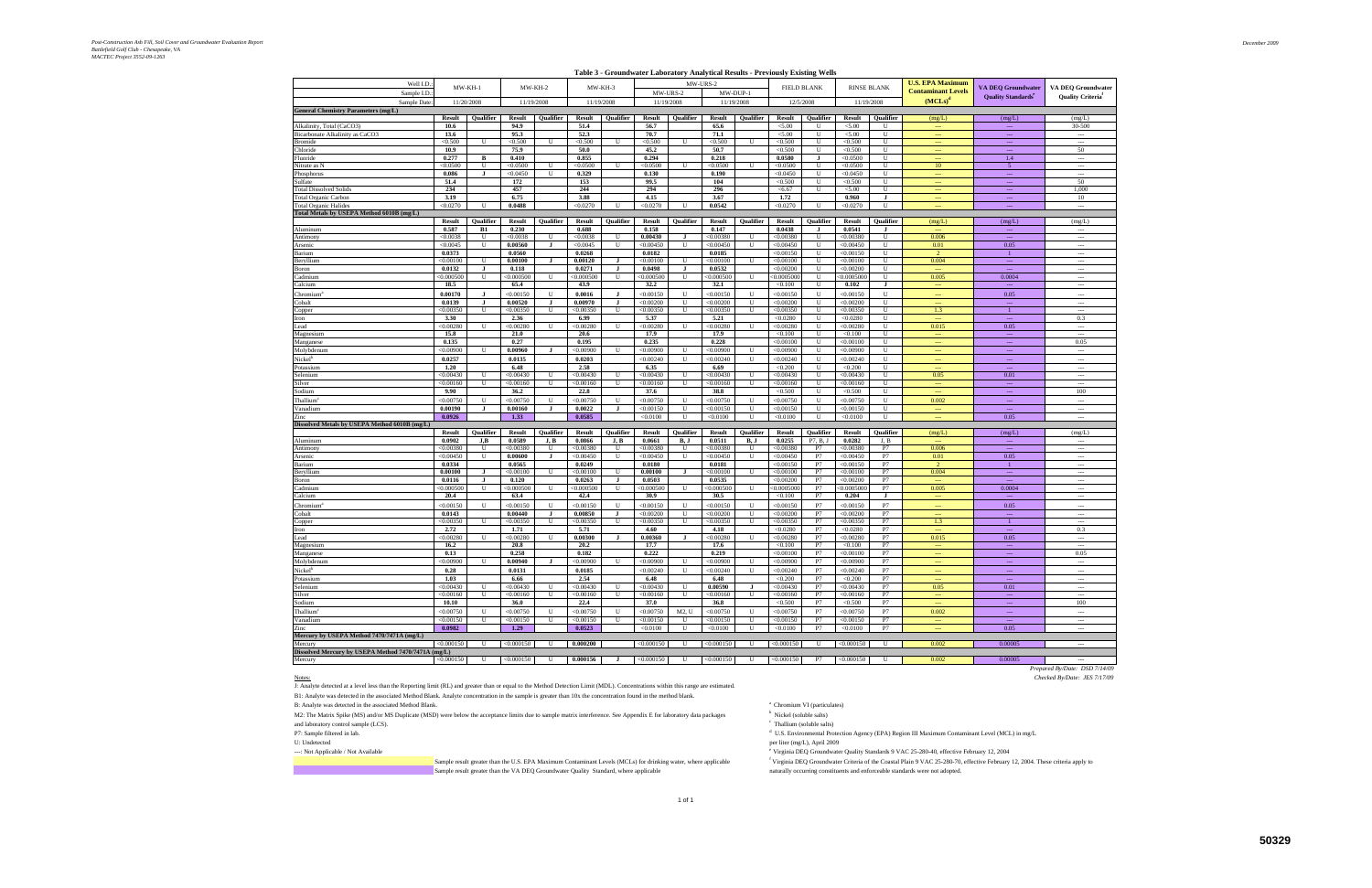| Monitoring<br>Well I.D. | Latitude | Longitude | Ground<br><b>Surface</b><br><b>Elevation</b> | <b>TOC</b><br><b>Elevation</b> | <b>Well Casing</b><br><b>Inside</b><br><b>Diameter</b> | Approximate<br>Depth of Well | Approximate<br><b>Screen</b><br><b>Interval</b> |          | <b>Approximate Depth to Water</b><br>(ft, bgs) |           | <b>Description of Screened Strata</b>                                       |
|-------------------------|----------|-----------|----------------------------------------------|--------------------------------|--------------------------------------------------------|------------------------------|-------------------------------------------------|----------|------------------------------------------------|-----------|-----------------------------------------------------------------------------|
|                         |          |           | (feet)                                       | (feet)                         | (inches)                                               | (ft, bgs)                    | (ft-ft, bgs)                                    |          | 12/3/2008 12/10/2008                           | 7/15/2009 |                                                                             |
| MW-BGC-5A               | 36.69324 | 76.17765  | 10.41                                        | 10.14                          | 2                                                      | 15                           | $5 - 15$                                        | 1.18     | 1.07                                           | 3.01      | Gray, dense, fine SAND(SP)                                                  |
| MW-BGC-5B               | 36.69302 | 76.17618  | 10.30                                        | 10.06                          | 2                                                      | 35                           | $25 - 35$                                       | 1.07     | 1.08                                           | 2.97      | Gray, fine SAND (SP), course SAND (SP) w/trace gravel & sandy CLAY (CL)     |
| MW-BGC-6A               | 36.68916 | 76.17454  | 15.77                                        | 15.55                          | 2                                                      | 15                           | $5 - 15$                                        | 1.68     | 1.89                                           | 3.32      | White and yellow to light gray, fine SAND (SP)                              |
| MW-BGC-6B               | 36.68715 | 76.17200  | 15.66                                        | 15.48                          | $\overline{c}$                                         | 42                           | $32 - 42$                                       | 1.60     | 1.89                                           | 3.43      | Light gray to gray, dense, fine to coarse SAND (SW)                         |
| MW-BGC-7A               | 36.68622 | 76.17406  | 14.61                                        | 14.36                          | 2                                                      | 15                           | $5 - 15$                                        | 2.65     | 2.76                                           | 3.48      | Light brown to gray, loose, fine to medium SAND (SP)                        |
| MW-BGC-7B               | 36.68694 | 76.17537  | 14.47                                        | 13.90                          | 2                                                      | 42                           | $32 - 42$                                       | 1.64     | 1.97                                           | 3.00      | Gray to greenish gray, loose to dense, fine to medium SAND (SP), trace clay |
| MW-BGC-8A               | 36.68725 | 76.17690  | 13.83                                        | 16.49                          | 2                                                      | 20                           | $10 - 20$                                       | 9.46     | 9.64                                           | 9.62      | Gray, firm, fine to medium SAND (SP)                                        |
| MW-BGC-8B               | 36.68945 | 76.17740  | 13.77                                        | 16.22                          | 2                                                      | 44                           | 34-44                                           | 8.72     | 9.03                                           | 9.49      | Gray to greenish gray, fine to medium SAND (SP) with interbedded clay       |
| MW-BGC-9A               | 36.68945 | 76.17740  | 10.95                                        | 14.06                          | 2                                                      | 20                           | $10 - 20$                                       | 7.91     | 8.08                                           | 8.53      | Gray, very firm, fine SAND (SP)                                             |
| MW-BGC-9B               | 36.68963 | 76.18231  | 11.12                                        | 13.92                          | 2                                                      | 40                           | $30-40$                                         | 7.46     | 7.65                                           | 8.35      | Gray to dark greenish gray, loose to dense, fine to medium SAND (SP)        |
| MW-BGC-10A              | 36.68894 | 76.18432  | 10.86                                        | 13.71                          | 2                                                      | 20                           | $10 - 20$                                       | 8.63     | 8.86                                           | 9.34      | Gray to dark Gray, loose, fine SAND (SP)                                    |
| $MW-BGC-10B$            | 36.68801 | 76.18269  | 10.54                                        | 13.59                          | 2                                                      | 35                           | $25 - 35$                                       | 8.11     | 8.40                                           | 9.12      | Light gray to dark gray, SAND (SP)                                          |
| MW-BGC-11A              | 36.68779 | 76.18379  | 9.91                                         | 12.87                          | 2                                                      | 20                           | $10 - 20$                                       | 8.50     | 8.85                                           | 9.55      | Gray, loose fine SAND (SP)                                                  |
| MW-BGC-11B              | 36.68819 | 76.18575  | 9.83                                         | 12.59                          | $\overline{c}$                                         | 35                           | $25 - 35$                                       | 8.28     | 8.57                                           | 9.38      | Gray, loose to firm, fine to coarse SAND (SP), trace gravel                 |
| MW-BGC-12A              | 36.68819 | 76.18575  | 9.62                                         | 12.47                          | $\overline{c}$                                         | 20                           | $10 - 20$                                       | 7.45     | 7.98                                           | 9.34      | Gray, loose, fine SAND (SP)                                                 |
| MW-BGC-12B              | 36.69233 | 76.18282  | 9.62                                         | 12.70                          | 2                                                      | 40                           | $30 - 40$                                       | 7.71     | 8.27                                           | 10.02     | Gray, dense fine to medium SAND (SP) to CLAY(CH)                            |
| MW-BGC-13               | 36.69381 | 76.18166  | 11.37                                        | 14.91                          | $\overline{2}$                                         | 20                           | $10 - 20$                                       | $\cdots$ | $\cdots$                                       | 8.46      | Greenish gray, medium dense, fine to medium SAND (SP)                       |
| MW-BGC-14               | 36.68877 | 76.17162  | 14.43                                        | 17.26                          | 2                                                      | 19                           | $9-19$                                          | $\cdots$ | $---$                                          | 9.38      | Greenish gray, medium dense, fine to medium SAND (SM) with silt             |
| $MW-BGC-15$             | 36.69257 | 76.17789  | 9.68                                         | 12.30                          | 2                                                      | 14                           | $4 - 14$                                        | $---$    | $---$                                          | 5.53      | Gray, medium dense, fine to medium SAND (SM), with silt and clay            |
| KH-MW1                  | 36.68848 | 76.17391  | 10.24                                        | 9.89                           | $\overline{2}$                                         | 23                           | $3 - 23$                                        | 4.12     | 4.37                                           | 5.24      | N/A                                                                         |
| KH-MW2                  | 36.68873 | 76.17511  | 9.59                                         | 9.22                           | $\overline{c}$                                         | 22                           | $2 - 22$                                        | 2.96     | 3.08                                           | 3.75      | N/A                                                                         |
| KH-MW3                  | 36.68924 | 76.17501  | 8.12                                         | 7.81                           | 2                                                      | 22                           | $2 - 22$                                        | 1.57     | 1.63                                           | 2.33      | N/A                                                                         |
| URS-MW2                 | 36.69124 | 76.17388  | 10.36                                        | 13.39                          | 2                                                      | 25                           | $15 - 25$                                       | 6.47     | 6.86                                           | 7.95      | Gray, fine SAND (SP)                                                        |

### **Table 4 - Monitoring Well Construction Data**

Notes:

Notes:<br> **Checked By/Date: JES 7/17/09**<br> **TOC** Top of PVC Casing Top of PVC Casing

ft, bgs Feet Below Ground Surface

TOC Elevation Approximate Elevation of Top of PVC Casing in U.S. Survey Feet relative to NAVD 1988. Approximate Northing and Easting Coordinates are relative to the Virginia State Plane Coordinate System. Horizontal and Vertical Control by Site Improvement, Inc., December 2008.

N/A Not Available - Existing well installed by others (boring logs not provided)

Data not collected on this date

*Prepared By/Date: JMB 7/17/09*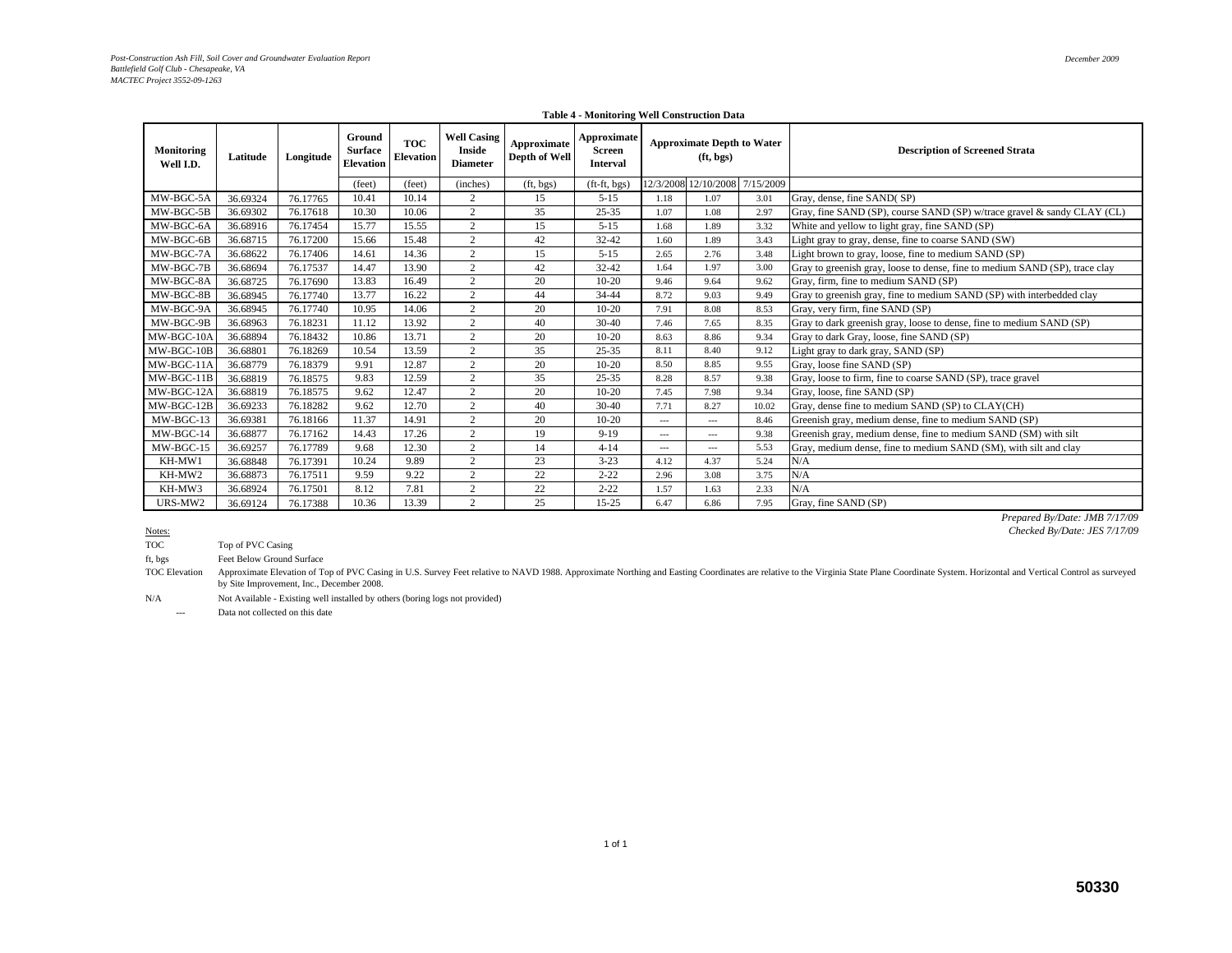| <b>Surface Water</b>       |          |           |                               | 12/3/2008                               |                              | 12/10/2008                            |                                           | 6/16/2009                             | 7/15/2009                    |                                       |                                           |                                       |
|----------------------------|----------|-----------|-------------------------------|-----------------------------------------|------------------------------|---------------------------------------|-------------------------------------------|---------------------------------------|------------------------------|---------------------------------------|-------------------------------------------|---------------------------------------|
| <b>Staff Gauge</b><br>I.D. | Latitude | Longitude | Top of<br>Gauge El.<br>(feet) | <b>Bottom</b> of<br>Gauge El.<br>(feet) | Water<br>Level<br>(ft, abog) | <b>Surface</b><br>Water El.<br>(feet) | Water<br>Level<br>(f <sub>t</sub> , abog) | <b>Surface</b><br>Water El.<br>(feet) | Water<br>Level<br>(ft, abog) | <b>Surface</b><br>Water El.<br>(feet) | Water<br>Level<br>(f <sub>t</sub> , abog) | <b>Surface</b><br>Water El.<br>(feet) |
| SG-BGC-1                   | 36.69324 | 76.17765  | 11.17                         | 7.83                                    | 1.44                         | 9.27                                  | 1.28                                      | 9.11                                  | 1.56                         | 9.39                                  | 1.60                                      | 9.43                                  |
| SG-BGC-2                   | 36.69302 | 76.17618  | 10.87                         | 7.53                                    | 1.72                         | 9.25                                  | 1.46                                      | 8.99                                  | $- -$                        | NA                                    | 1.10                                      | NA                                    |
| SG-BGC-3                   | 36.68916 | 76.17454  | 7.53                          | 4.19                                    | 1.68                         | 5.87                                  | 1.54                                      | 5.73                                  | 1.56                         | 5.75                                  | 1.19                                      | 5.38                                  |
| $SG-BGC-4$                 | 36.68715 | 76.17200  | 4.73                          | 1.39                                    | 1.56                         | 2.95                                  | 1.42                                      | 2.81                                  | 1.39                         | 2.78                                  | 1.08                                      | 2.47                                  |
| SG-BGC-5                   | 36.68622 | 76.17406  | 5.45                          | 2.11                                    | 1.31                         | 3.42                                  | 1.20                                      | 3.31                                  | 1.40                         | 3.51                                  | 1.13                                      | 3.24                                  |
| $SG-BGC-6$                 | 36.68694 | 76.17537  | 9.48                          | 6.14                                    | 1.20                         | 7.34                                  | 0.94                                      | 7.08                                  | 1.96                         | 8.10                                  | 0.55                                      | 6.69                                  |
| SG-BGC-7                   | 36.68725 | 76.17690  | 10.28                         | 6.94                                    | 1.30                         | 8.24                                  | 1.33                                      | 8.27                                  | 1.07                         | 8.01                                  | 0.34                                      | 7.28                                  |
| SG-BGC-8                   | 36.68945 | 76.17740  | 10.00                         | 6.66                                    | 1.61                         | 8.27                                  | 1.52                                      | 8.18                                  | 2.11                         | 8.77                                  | 1.40                                      | 8.06                                  |
| $SG-BGC-9$                 | 36.68945 | 76.17740  | 10.93                         | 7.59                                    | 1.20                         | 8.79                                  | 1.11                                      | 8.70                                  | 1.83                         | 9.42                                  | 0.20                                      | 7.79                                  |
| $SG-BGC-10$                | 36.68963 | 76.18231  | 10.55                         | 7.21                                    | 1.60                         | 8.81                                  | 1.50                                      | 8.71                                  | 2.22                         | 9.43                                  | 0.60                                      | 7.81                                  |
| SG-BGC-11                  | 36.68894 | 76.18432  | 7.96                          | 4.62                                    | 2.06                         | 6.68                                  | 2.05                                      | 6.67                                  | 2.06                         | 6.68                                  | 1.90                                      | 6.52                                  |
| $SG-BGC-12$                | 36.68801 | 76.18269  | 7.85                          | 4.51                                    | 2.16                         | 6.67                                  | 2.12                                      | 6.63                                  | 2.14                         | 6.65                                  | 2.01                                      | 6.52                                  |
| SG-BGC-13                  | 36.68779 | 76.18379  | 8.22                          | 4.88                                    | 1.40                         | 6.28                                  | 1.30                                      | 6.18                                  | 1.71                         | 6.59                                  | 1.54                                      | 6.42                                  |
| SG-BGC-14                  | 36.68819 | 76.18575  | 12.76                         | 9.42                                    | 0.76                         | 10.18                                 | 0.63                                      | 10.05                                 | $\qquad \qquad - -$          | NA                                    | $---$                                     | NA                                    |
| $SG-BGC-15$                | 36.68819 | 76.18575  | 13.36                         | 10.02                                   | 1.46                         | 11.48                                 | 1.44                                      | 11.46                                 | 1.20                         | 11.22                                 | <b>DRY</b>                                | <b>DRY</b>                            |
| SB-BGC-16                  | 36.69233 | 76.18282  | 13.33                         | 9.99                                    | 1.84                         | 11.83                                 | 1.78                                      | 11.77                                 | 1.65                         | 11.64                                 | 1.02                                      | 11.01                                 |
| $SG-BGC-17$                | 36.69381 | 76.18166  | 13.74                         | 10.40                                   | 1.78                         | 12.18                                 | 1.70                                      | 12.10                                 | 1.87                         | 12.27                                 | 1.22                                      | 11.62                                 |
| SG-BGC-18                  | 36.68877 | 76.17162  | 5.97                          | 2.63                                    | 1.65                         | 4.28                                  | 1.50                                      | 4.13                                  | 1.49                         | 4.12                                  | 1.10                                      | 3.73                                  |
| $SG-BGC-19$                | 36.69257 | 76.17789  | 13.29                         | 9.95                                    | 1.38                         | 11.33                                 | 1.19                                      | 11.14                                 | 1.36                         | 11.31                                 | 0.60                                      | 10.55                                 |

**Table 5 - Surface Water Staff Gauge Data**

*Prepared By/Date: JMB 7/17/09 Checked By/Date: DSD 7/17/09*

Notes:

ft, abog Feet Above Bottom of Staff Gauge

El. Approximate Elevation in U.S. Survey Feet relative to NAVD 1988. Approximate Elevation and Spatial Coordinates (Latitude and Longitude) as surveyed

NA Not Applicable

---Data could not be collected. Staff Gauge damaged or missing.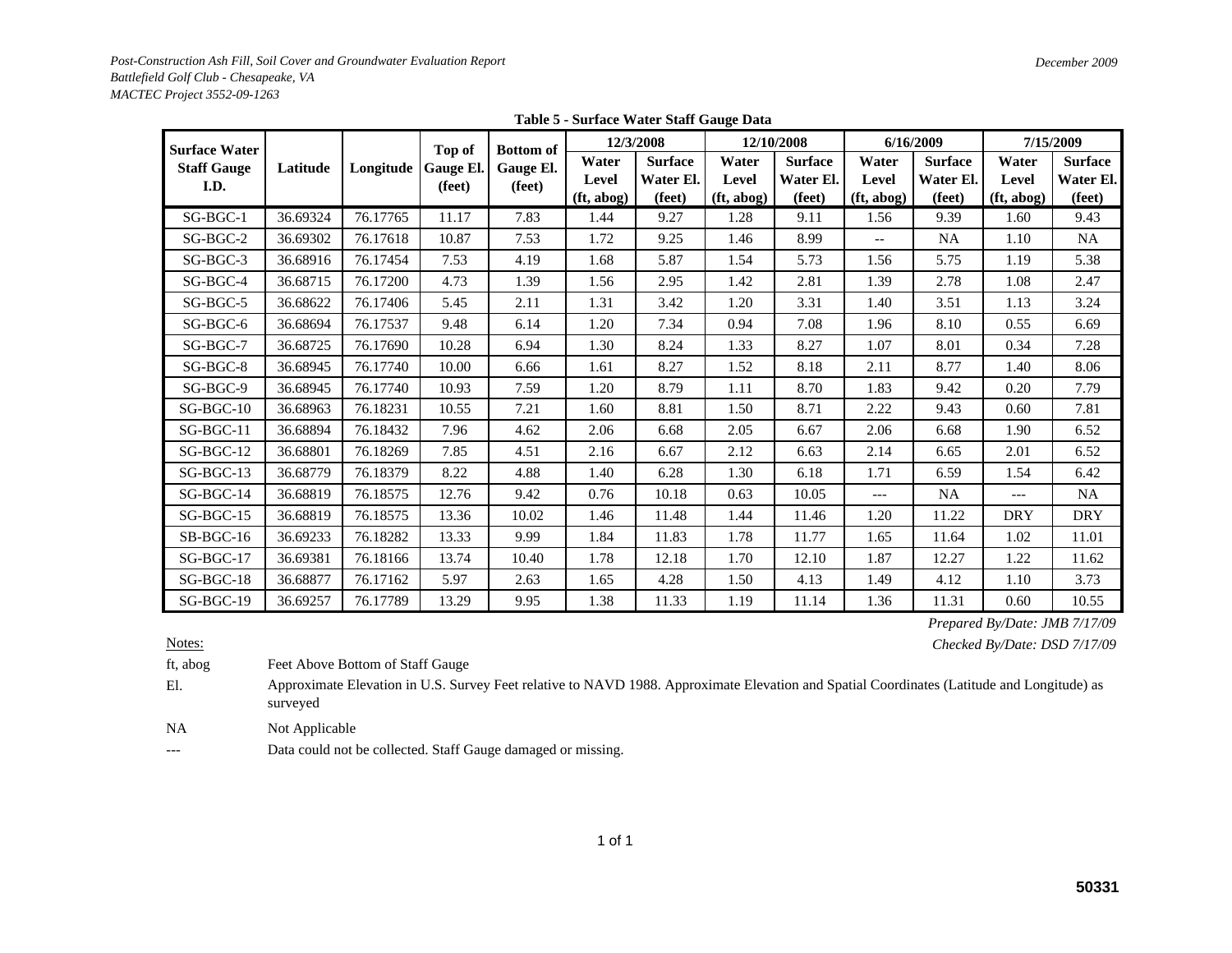|  | <b>Table 6 - Monitoring Well Gauging Data</b> |  |  |  |
|--|-----------------------------------------------|--|--|--|
|--|-----------------------------------------------|--|--|--|

|                                |                                          |                                 | 12/3/2008                                        |                                 | 12/10/2008                                       |                                 | 6/16/2009                                        | 7/15/2009                       |                                                  |  |
|--------------------------------|------------------------------------------|---------------------------------|--------------------------------------------------|---------------------------------|--------------------------------------------------|---------------------------------|--------------------------------------------------|---------------------------------|--------------------------------------------------|--|
| <b>Monitoring</b><br>Well I.D. | <b>TOC</b><br><b>Elevation</b><br>(feet) | Depth to<br>Water<br>(ft, btoc) | <b>Groundwater</b><br><b>Elevation</b><br>(feet) | Depth to<br>Water<br>(ft, btoc) | <b>Groundwater</b><br><b>Elevation</b><br>(feet) | Depth to<br>Water<br>(ft, btoc) | <b>Groundwater</b><br><b>Elevation</b><br>(feet) | Depth to<br>Water<br>(ft, btoc) | <b>Groundwater</b><br><b>Elevation</b><br>(feet) |  |
| MW-BGC-5A                      | 10.14                                    | 1.18                            | 8.96                                             | 1.07                            | 9.07                                             | 1.30                            | 8.84                                             | 3.01                            | 7.13                                             |  |
| MW-BGC-5B                      | 10.06                                    | 1.07                            | 8.99                                             | 1.08                            | 8.98                                             | 1.15                            | 8.91                                             | 2.97                            | 7.09                                             |  |
| MW-BGC-6A                      | 15.55                                    | 1.68                            | 13.87                                            | 1.89                            | 13.66                                            | 2.28                            | 13.27                                            | 3.32                            | 12.23                                            |  |
| MW-BGC-6B                      | 15.48                                    | 1.60                            | 13.88                                            | 1.89                            | 13.59                                            | 2.22                            | 13.26                                            | 3.43                            | 12.05                                            |  |
| MW-BGC-7A                      | 14.36                                    | 2.65                            | 11.71                                            | 2.76                            | 11.60                                            | 2.90                            | 11.46                                            | 3.48                            | 10.88                                            |  |
| MW-BGC-7B                      | 13.90                                    | 1.64                            | 12.26                                            | 1.97                            | 11.93                                            | 2.22                            | 11.68                                            | 3.00                            | 10.90                                            |  |
| MW-BGC-8A                      | 16.49                                    | 9.46                            | 7.03                                             | 9.64                            | 6.85                                             | 9.44                            | 7.05                                             | 9.62                            | 6.87                                             |  |
| MW-BGC-8B                      | 16.22                                    | 8.72                            | 7.50                                             | 9.03                            | 7.19                                             | 9.06                            | 7.16                                             | 9.49                            | 6.73                                             |  |
| MW-BGC-9A                      | 14.06                                    | 7.91                            | 6.15                                             | 8.08                            | 5.98                                             | 8.04                            | 6.02                                             | 8.53                            | 5.53                                             |  |
| MW-BGC-9B                      | 13.92                                    | 7.46                            | 6.46                                             | 7.65                            | 6.27                                             | 7.65                            | 6.27                                             | 8.35                            | 5.57                                             |  |
| MW-BGC-10A                     | 13.71                                    | 8.63                            | 5.08                                             | 8.86                            | 4.85                                             | 8.80                            | 4.91                                             | 9.34                            | 4.37                                             |  |
| MW-BGC-10B                     | 13.59                                    | 8.11                            | 5.48                                             | 8.40                            | 5.19                                             | 8.40                            | 5.19                                             | 9.12                            | 4.47                                             |  |
| MW-BGC-11A                     | 12.87                                    | 8.50                            | 4.37                                             | 8.85                            | 4.02                                             | 8.70                            | 4.17                                             | 9.55                            | 3.32                                             |  |
| MW-BGC-11B                     | 12.59                                    | 8.28                            | 4.31                                             | 8.57                            | 4.02                                             | 8.60                            | 3.99                                             | 9.38                            | 3.21                                             |  |
| MW-BGC-12A                     | 12.47                                    | 7.45                            | 5.02                                             | 7.98                            | 4.49                                             | 8.38                            | 4.09                                             | 9.34                            | 3.13                                             |  |
| MW-BGC-12B                     | 12.70                                    | 7.71                            | 4.99                                             | 8.27                            | 4.43                                             | 8.70                            | 4.00                                             | 10.02                           | 2.68                                             |  |
| MW-BGC-13                      | 14.91                                    | $---$                           | ---                                              | $---$                           | ---                                              | 8.14                            | 6.77                                             | 8.46                            | 6.45                                             |  |
| MW-BGC-14                      | 17.26                                    | $---$                           | $---$                                            | $---$                           | $---$                                            | 9.17                            | 8.09                                             | 9.38                            | 7.88                                             |  |
| MW-BGC-15                      | 12.30                                    | $---$                           | ---                                              | $---$                           | $\overline{a}$                                   | 5.30                            | 7.00                                             | 5.53                            | 6.77                                             |  |
| KH-MW1                         | 9.89                                     | 4.12                            | 5.77                                             | 4.37                            | 5.52                                             | $---$                           | <b>NA</b>                                        | 5.24                            | 4.65                                             |  |
| KH-MW2                         | 9.22                                     | 2.96                            | 6.26                                             | 3.08                            | 6.14                                             | $---$                           | NA                                               | 3.75                            | 5.47                                             |  |
| KH-MW3                         | 7.81                                     | 1.57                            | 6.24                                             | 1.63                            | 6.18                                             | $\frac{1}{2}$                   | <b>NA</b>                                        | 2.33                            | 5.48                                             |  |
| URS-MW2                        | 13.39                                    | 6.47<br>6.92                    |                                                  | 6.86                            | 6.53                                             | $---$                           | $\rm NA$                                         | 7.95                            | 5.44                                             |  |

Prepared By/Date: JMB 6/30/09

Checked By/Date: DSD 7/17/09

Notes:ft - feet

ft, btoc Feet Below Top of PVC Casing

TOC Elevation Approximate Elevation of Top of PVC Casing in U.S. Survey Feet relative to NAVD 1988. Approximate Northing and Easting Coordinates are relative to the Virginia State Plane Coordinate System. Horizontal and Vertical Control as surveyed by Site Improvement, Inc., December 2008.

---Data not collected on this date

NA Not Applicable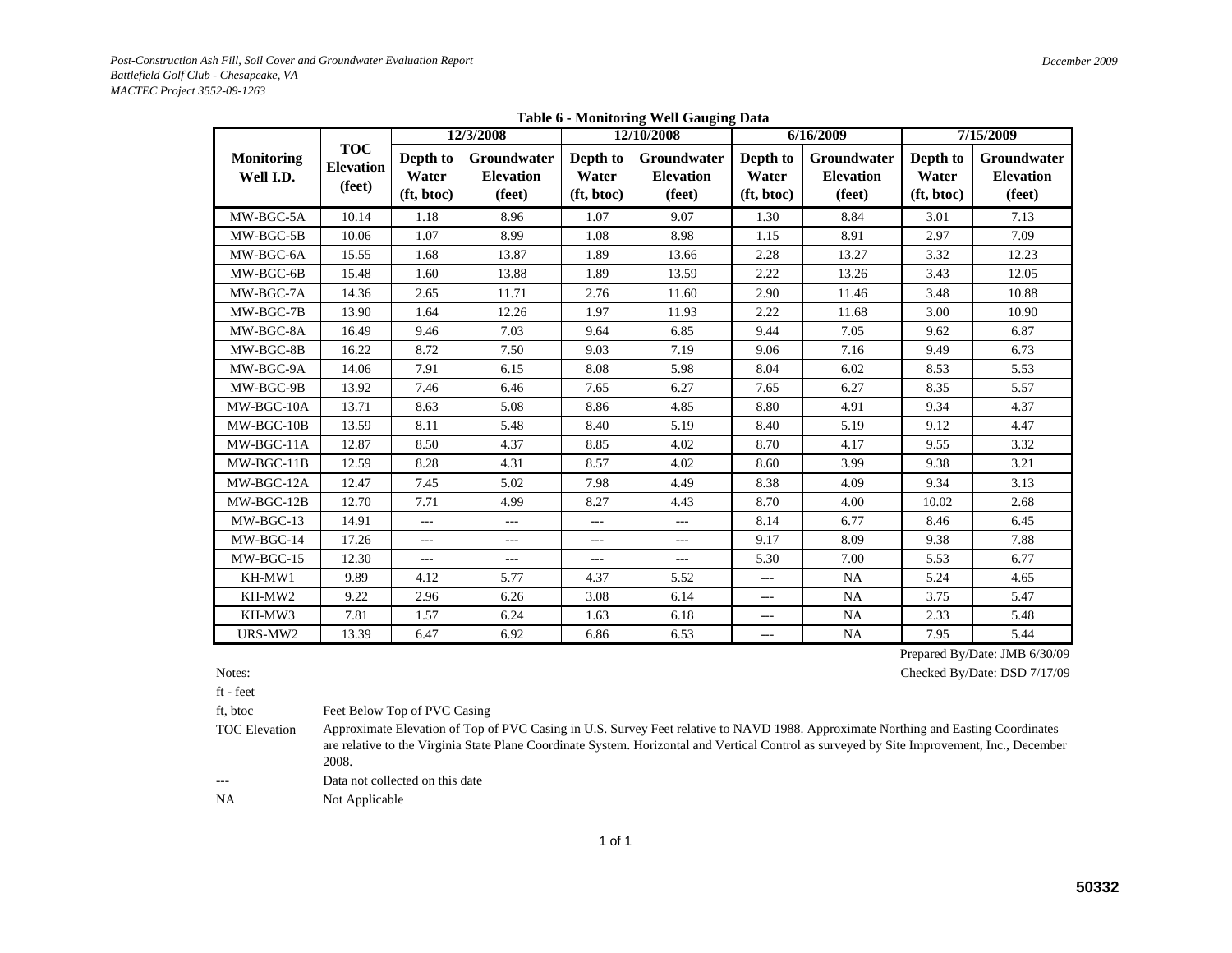| SW-BGC-SG9<br>SW-BGC-SG3<br>SW-BGC-SG6<br>SW-BGC-SG7<br>SW-BGC-SG8<br>SW-BGC-SG10<br>SW-BGC-SG4<br>SW-BGC-Dup1<br>Sample I.D.<br>11/19/2008<br>11/19/2008<br>11/19/2008<br>5/27/2009<br>5/27/2009<br>Sample Date:<br>11/19/2008<br>11/19/2008<br>11/19/2008<br>11/19/2008<br>11/19/2008<br><b>General Chemistry Parameters (mg/L)</b><br><b>Oualifier</b><br><b>Oualifier</b><br><b>Oualifier</b><br><b>Oualifier</b><br><b>Oualifier</b><br>Oualifier<br><b>Oualifier</b><br>Qualifier<br><b>Oualifier</b><br><b>Oualifier</b><br><b>Result</b><br><b>Result</b><br><b>Result</b><br><b>Result</b><br><b>Result</b><br><b>Result</b><br><b>Result</b><br><b>Result</b><br><b>Result</b><br><b>Result</b><br>24.9<br>32.5<br>8.90<br>24.8<br>34.2<br>< 5.00<br>$\mathbf{U}$<br>< 5.00<br>$\mathbf{U}$<br>13.6<br>32.4<br>119<br>Alkalinity, Total (CaCO <sub>3</sub> )<br>33.6<br>24.7<br>32.8<br>Bicarbonate Alkalinity as CaCO.<br>27.4<br>9.40<br>7.52<br>14.3<br>9.68<br>33.6<br>21.1<br>$\bf{J}$<br>$\bf{J}$<br>U.M7<br>U<br>< 0.500<br>U<br>< 0.500<br>< 0.500<br>< 0.500<br>${<}1.00$<br>< 1.00<br><b>Bromide</b><br>< 0.500<br>< 0.500<br>$\mathbf{U}$<br>$\mathbf{I}$<br>${<}1.00$<br>U<br>< 0.500<br>$\mathbf{U}$<br>H<br>20.9<br>29.2<br>Chloride<br>30.0<br>10.2<br>26.3<br>48.4<br>37.9<br>16.7<br>M8<br><b>30.0</b><br>11.9<br>0.225<br>0.227<br>0.412<br>M7<br>0.293<br>0.330<br>0.165<br>0.364<br>0.391<br>0.319<br>0.315<br>Fluoride<br>0.450<br>0.0570<br>0.172<br>0.471<br>< 0.0500<br>< 0.0500<br>$\overline{1}$<br>0.150<br>< 0.100<br>U<br>< 0.0500<br>$\mathbf{U}$<br>Nitrate as N<br>$\mathbf{U}$<br>< 0.100<br>$\mathbf{U}$<br>$\mathbf I$<br>0.0710<br>$\mathbf{U}$<br>$\mathbf{U}$<br>0.207<br>0.0510<br>0.165<br>< 0.0450<br>0.126<br>< 0.0450<br>0.340<br>Phosphorus<br>< 0.0450<br>< 0.0450<br>- 1<br>$\mathbf{I}$<br>$\mathbf{U}$<br>$\bf J$<br>18.3<br>88.2<br>88.2<br>10.5<br>57.2<br>5.88<br>31.8<br>35.6<br>35.6<br>34.6<br>Sulfate<br>Sulfide <sup>e</sup><br>< 0.100<br>$\mathbf{U}$<br>< 0.100<br>$\mathbf{U}$<br>$\overline{\phantom{a}}$<br>$\overline{\phantom{a}}$<br>$\overline{\phantom{a}}$<br>$\hspace{0.05cm} \ldots$<br>$\scriptstyle\cdots$<br>$\overline{\phantom{a}}$<br>$\mathbf{u}$<br>$\overline{\phantom{a}}$<br>$\overline{\phantom{a}}$<br>$\hspace{0.05cm} \ldots \hspace{0.05cm}$<br>$---$<br>$\hspace{0.05cm} \ldots$<br>$---$<br>$\sim$<br>$\overline{\phantom{m}}$<br>$\sim$ |                                                                                                |
|--------------------------------------------------------------------------------------------------------------------------------------------------------------------------------------------------------------------------------------------------------------------------------------------------------------------------------------------------------------------------------------------------------------------------------------------------------------------------------------------------------------------------------------------------------------------------------------------------------------------------------------------------------------------------------------------------------------------------------------------------------------------------------------------------------------------------------------------------------------------------------------------------------------------------------------------------------------------------------------------------------------------------------------------------------------------------------------------------------------------------------------------------------------------------------------------------------------------------------------------------------------------------------------------------------------------------------------------------------------------------------------------------------------------------------------------------------------------------------------------------------------------------------------------------------------------------------------------------------------------------------------------------------------------------------------------------------------------------------------------------------------------------------------------------------------------------------------------------------------------------------------------------------------------------------------------------------------------------------------------------------------------------------------------------------------------------------------------------------------------------------------------------------------------------------------------------------------------------------------------------------------------------------------------------------------------------------------------------------------------------------------------------------------------------------------------|------------------------------------------------------------------------------------------------|
|                                                                                                                                                                                                                                                                                                                                                                                                                                                                                                                                                                                                                                                                                                                                                                                                                                                                                                                                                                                                                                                                                                                                                                                                                                                                                                                                                                                                                                                                                                                                                                                                                                                                                                                                                                                                                                                                                                                                                                                                                                                                                                                                                                                                                                                                                                                                                                                                                                            | Virginia All Other<br><b>Surface Waters</b>                                                    |
|                                                                                                                                                                                                                                                                                                                                                                                                                                                                                                                                                                                                                                                                                                                                                                                                                                                                                                                                                                                                                                                                                                                                                                                                                                                                                                                                                                                                                                                                                                                                                                                                                                                                                                                                                                                                                                                                                                                                                                                                                                                                                                                                                                                                                                                                                                                                                                                                                                            | Standard <sup>d</sup>                                                                          |
|                                                                                                                                                                                                                                                                                                                                                                                                                                                                                                                                                                                                                                                                                                                                                                                                                                                                                                                                                                                                                                                                                                                                                                                                                                                                                                                                                                                                                                                                                                                                                                                                                                                                                                                                                                                                                                                                                                                                                                                                                                                                                                                                                                                                                                                                                                                                                                                                                                            |                                                                                                |
|                                                                                                                                                                                                                                                                                                                                                                                                                                                                                                                                                                                                                                                                                                                                                                                                                                                                                                                                                                                                                                                                                                                                                                                                                                                                                                                                                                                                                                                                                                                                                                                                                                                                                                                                                                                                                                                                                                                                                                                                                                                                                                                                                                                                                                                                                                                                                                                                                                            | (mg/L)                                                                                         |
|                                                                                                                                                                                                                                                                                                                                                                                                                                                                                                                                                                                                                                                                                                                                                                                                                                                                                                                                                                                                                                                                                                                                                                                                                                                                                                                                                                                                                                                                                                                                                                                                                                                                                                                                                                                                                                                                                                                                                                                                                                                                                                                                                                                                                                                                                                                                                                                                                                            | $\sim$ $\sim$ $\sim$                                                                           |
|                                                                                                                                                                                                                                                                                                                                                                                                                                                                                                                                                                                                                                                                                                                                                                                                                                                                                                                                                                                                                                                                                                                                                                                                                                                                                                                                                                                                                                                                                                                                                                                                                                                                                                                                                                                                                                                                                                                                                                                                                                                                                                                                                                                                                                                                                                                                                                                                                                            | $---$                                                                                          |
|                                                                                                                                                                                                                                                                                                                                                                                                                                                                                                                                                                                                                                                                                                                                                                                                                                                                                                                                                                                                                                                                                                                                                                                                                                                                                                                                                                                                                                                                                                                                                                                                                                                                                                                                                                                                                                                                                                                                                                                                                                                                                                                                                                                                                                                                                                                                                                                                                                            | $\cdots$                                                                                       |
|                                                                                                                                                                                                                                                                                                                                                                                                                                                                                                                                                                                                                                                                                                                                                                                                                                                                                                                                                                                                                                                                                                                                                                                                                                                                                                                                                                                                                                                                                                                                                                                                                                                                                                                                                                                                                                                                                                                                                                                                                                                                                                                                                                                                                                                                                                                                                                                                                                            | $\cdots$                                                                                       |
|                                                                                                                                                                                                                                                                                                                                                                                                                                                                                                                                                                                                                                                                                                                                                                                                                                                                                                                                                                                                                                                                                                                                                                                                                                                                                                                                                                                                                                                                                                                                                                                                                                                                                                                                                                                                                                                                                                                                                                                                                                                                                                                                                                                                                                                                                                                                                                                                                                            | $\frac{1}{2}$                                                                                  |
|                                                                                                                                                                                                                                                                                                                                                                                                                                                                                                                                                                                                                                                                                                                                                                                                                                                                                                                                                                                                                                                                                                                                                                                                                                                                                                                                                                                                                                                                                                                                                                                                                                                                                                                                                                                                                                                                                                                                                                                                                                                                                                                                                                                                                                                                                                                                                                                                                                            | ---                                                                                            |
|                                                                                                                                                                                                                                                                                                                                                                                                                                                                                                                                                                                                                                                                                                                                                                                                                                                                                                                                                                                                                                                                                                                                                                                                                                                                                                                                                                                                                                                                                                                                                                                                                                                                                                                                                                                                                                                                                                                                                                                                                                                                                                                                                                                                                                                                                                                                                                                                                                            | $\cdots$                                                                                       |
|                                                                                                                                                                                                                                                                                                                                                                                                                                                                                                                                                                                                                                                                                                                                                                                                                                                                                                                                                                                                                                                                                                                                                                                                                                                                                                                                                                                                                                                                                                                                                                                                                                                                                                                                                                                                                                                                                                                                                                                                                                                                                                                                                                                                                                                                                                                                                                                                                                            | $\frac{1}{2}$                                                                                  |
|                                                                                                                                                                                                                                                                                                                                                                                                                                                                                                                                                                                                                                                                                                                                                                                                                                                                                                                                                                                                                                                                                                                                                                                                                                                                                                                                                                                                                                                                                                                                                                                                                                                                                                                                                                                                                                                                                                                                                                                                                                                                                                                                                                                                                                                                                                                                                                                                                                            | $\frac{1}{2}$                                                                                  |
| 5.54<br>3.15<br>9.20<br>6.85<br>5.50<br>6.82<br>1.52<br><b>Total Organic Carbon</b><br>6.21<br>6.13<br>6.98                                                                                                                                                                                                                                                                                                                                                                                                                                                                                                                                                                                                                                                                                                                                                                                                                                                                                                                                                                                                                                                                                                                                                                                                                                                                                                                                                                                                                                                                                                                                                                                                                                                                                                                                                                                                                                                                                                                                                                                                                                                                                                                                                                                                                                                                                                                                | $\scriptstyle \cdots$ $\scriptstyle \cdots$                                                    |
| 13.4<br>8.20<br>26.0<br>4.67<br>39.3<br>28.9<br>12.1<br>8.33<br>3.89<br><b>Total Suspended Solids</b><br>7.80                                                                                                                                                                                                                                                                                                                                                                                                                                                                                                                                                                                                                                                                                                                                                                                                                                                                                                                                                                                                                                                                                                                                                                                                                                                                                                                                                                                                                                                                                                                                                                                                                                                                                                                                                                                                                                                                                                                                                                                                                                                                                                                                                                                                                                                                                                                              | $\frac{1}{2} \left( \frac{1}{2} \right) \left( \frac{1}{2} \right) \left( \frac{1}{2} \right)$ |
| Total Metals by USEPA Method 6010B (mg/L)                                                                                                                                                                                                                                                                                                                                                                                                                                                                                                                                                                                                                                                                                                                                                                                                                                                                                                                                                                                                                                                                                                                                                                                                                                                                                                                                                                                                                                                                                                                                                                                                                                                                                                                                                                                                                                                                                                                                                                                                                                                                                                                                                                                                                                                                                                                                                                                                  |                                                                                                |
| <b>Result</b><br>Qualifier<br><b>Result</b><br>Qualifier<br><b>Result</b><br><b>Oualifier</b><br><b>Result</b><br>Qualifier<br><b>Result</b><br>Qualifier<br><b>Oualifier</b><br><b>Result</b><br><b>Oualifier</b><br><b>Result</b><br>Qualifier<br><b>Result</b><br><b>Oualifier</b><br><b>Result</b><br><b>Oualifier</b><br><b>Result</b>                                                                                                                                                                                                                                                                                                                                                                                                                                                                                                                                                                                                                                                                                                                                                                                                                                                                                                                                                                                                                                                                                                                                                                                                                                                                                                                                                                                                                                                                                                                                                                                                                                                                                                                                                                                                                                                                                                                                                                                                                                                                                                | (mg/L)                                                                                         |
| 5.58<br>3.28<br>0.578<br>0.574<br>6.95<br>1.55<br>0.372<br>0.464<br>0.637<br>0.140<br>Aluminum                                                                                                                                                                                                                                                                                                                                                                                                                                                                                                                                                                                                                                                                                                                                                                                                                                                                                                                                                                                                                                                                                                                                                                                                                                                                                                                                                                                                                                                                                                                                                                                                                                                                                                                                                                                                                                                                                                                                                                                                                                                                                                                                                                                                                                                                                                                                             | $\sim$ $\sim$ $\sim$                                                                           |
| 0.00490<br>0.00510<br>U<br>$\mathbf U$<br>< 0.00380<br>U<br>< 0.00380<br>U<br>U<br>$\mathbf{U}$<br>< 0.00380<br>$<$ 0.00380<br>U<br>< 0.00380<br>$\mathbf{U}$<br>< 0.0100<br>$<$ 0.00380<br>< 0.0100<br>$\bf J$<br>Antimony                                                                                                                                                                                                                                                                                                                                                                                                                                                                                                                                                                                                                                                                                                                                                                                                                                                                                                                                                                                                                                                                                                                                                                                                                                                                                                                                                                                                                                                                                                                                                                                                                                                                                                                                                                                                                                                                                                                                                                                                                                                                                                                                                                                                                | 4.3                                                                                            |
| $\mathbf{U}$<br>$\mathbf{U}$<br>< 0.00450<br>< 0.0450<br>< 0.00450<br>$\mathbf{U}$<br>< 0.00450<br>$\mathbf{U}$<br>< 0.00450<br>< 0.00450<br>$\mathbf{U}$<br>< 0.00450<br>< 0.0100<br>< 0.00450<br>< 0.0100<br>$\mathbf{U}$<br>$\mathbf{U}$<br>$\mathbf{I}$<br>$\mathbf{U}$<br>$\mathbf{U}$<br>Arsenic                                                                                                                                                                                                                                                                                                                                                                                                                                                                                                                                                                                                                                                                                                                                                                                                                                                                                                                                                                                                                                                                                                                                                                                                                                                                                                                                                                                                                                                                                                                                                                                                                                                                                                                                                                                                                                                                                                                                                                                                                                                                                                                                     | $\sim$ $\sim$ $\sim$                                                                           |
| 0.0462<br>0.0397<br>0.0377<br>0.0546<br>0.0410<br>0.0471<br>0.0515<br>0.0369<br>0.0514<br>0.0325<br>Barium                                                                                                                                                                                                                                                                                                                                                                                                                                                                                                                                                                                                                                                                                                                                                                                                                                                                                                                                                                                                                                                                                                                                                                                                                                                                                                                                                                                                                                                                                                                                                                                                                                                                                                                                                                                                                                                                                                                                                                                                                                                                                                                                                                                                                                                                                                                                 | $\frac{1}{2} \left( \frac{1}{2} \right) \left( \frac{1}{2} \right) \left( \frac{1}{2} \right)$ |
| 0.00120<br>0.00100<br>0.00110<br>< 0.00100<br>U<br>< 0.00100<br>0.00100<br>$<$ 0.00100<br>< 0.00400<br>U<br>$<$ 0.00100 $\,$<br>$\mathbf{U}$<br>< 0.00400<br>$\mathbf{I}$<br>Beryllium<br>$\bf J$<br>J.<br>U<br>$\blacksquare$<br>. п                                                                                                                                                                                                                                                                                                                                                                                                                                                                                                                                                                                                                                                                                                                                                                                                                                                                                                                                                                                                                                                                                                                                                                                                                                                                                                                                                                                                                                                                                                                                                                                                                                                                                                                                                                                                                                                                                                                                                                                                                                                                                                                                                                                                      | $\cdots$                                                                                       |
| 0.0363<br>0.0364<br>0.0320<br>0.0373<br>0.0303<br>0.0410<br>< 0.0500<br>0.0446<br>$\mathbf{U}$<br>0.0314<br>$\mathbf{U}$<br>< 0.0500<br>$\bf J$<br>J.<br>ा<br>Boron                                                                                                                                                                                                                                                                                                                                                                                                                                                                                                                                                                                                                                                                                                                                                                                                                                                                                                                                                                                                                                                                                                                                                                                                                                                                                                                                                                                                                                                                                                                                                                                                                                                                                                                                                                                                                                                                                                                                                                                                                                                                                                                                                                                                                                                                        | $\frac{1}{2} \left( \frac{1}{2} \right) \left( \frac{1}{2} \right) \left( \frac{1}{2} \right)$ |
| U<br>< 0.000500<br>U<br>$\mathbf{U}$<br>$\mathbf{U}$<br>$\mathbf{U}$<br>$\mathbf{U}$<br>< 0.000500<br>$<$ 0.000500<br>$<$ 0.000500 $<$<br>$<\!\!0.000500$<br>$\mathbf{U}$<br>$<$ $0.000500$<br>$<\!\!0.000500$<br>< 0.00100<br>< 0.000500<br>$\mathbf{U}$<br>$\mathbf{U}$<br>H<br>$< \!\! 0.00100$<br>Cadmium                                                                                                                                                                                                                                                                                                                                                                                                                                                                                                                                                                                                                                                                                                                                                                                                                                                                                                                                                                                                                                                                                                                                                                                                                                                                                                                                                                                                                                                                                                                                                                                                                                                                                                                                                                                                                                                                                                                                                                                                                                                                                                                              | $\frac{1}{2}$                                                                                  |
| 5.38<br>22.9<br>22.3<br>6.99<br>24.0<br>18.4<br>25<br>Calcium<br>11.8<br>19.1<br>19.4                                                                                                                                                                                                                                                                                                                                                                                                                                                                                                                                                                                                                                                                                                                                                                                                                                                                                                                                                                                                                                                                                                                                                                                                                                                                                                                                                                                                                                                                                                                                                                                                                                                                                                                                                                                                                                                                                                                                                                                                                                                                                                                                                                                                                                                                                                                                                      | ---                                                                                            |
| $\mathbf{U}$<br>0.00990<br>< 0.00150<br>0.00790<br>0.00220<br>Chromium<br>0.00470<br>< 0.00150<br>$\mathbf{U}$<br>$\mathbf{U}$<br>$< \!\! 0.00500$<br>$\mathbf{U}$<br>$<$ 0.00150 $\,$<br>$\mathbf{U}$<br>$<$ 0.00500<br>$\mathbf{U}$<br>$\bf{J}$<br>$<\!\!0.00150$                                                                                                                                                                                                                                                                                                                                                                                                                                                                                                                                                                                                                                                                                                                                                                                                                                                                                                                                                                                                                                                                                                                                                                                                                                                                                                                                                                                                                                                                                                                                                                                                                                                                                                                                                                                                                                                                                                                                                                                                                                                                                                                                                                        | $---$                                                                                          |
| U<br>0.00620<br>0.00620<br>Cobalt<br>< 0.00200<br>< 0.00200<br>U<br>< 0.00200<br>U<br>< 0.00200<br>$\mathbf{U}$<br>< 0.00200<br>< 0.0200<br>U<br>< 0.00200<br>$\mathbf{U}$<br>$<$ 0.0200<br>$\mathbf{U}$<br>U<br>J.                                                                                                                                                                                                                                                                                                                                                                                                                                                                                                                                                                                                                                                                                                                                                                                                                                                                                                                                                                                                                                                                                                                                                                                                                                                                                                                                                                                                                                                                                                                                                                                                                                                                                                                                                                                                                                                                                                                                                                                                                                                                                                                                                                                                                        | $\cdots$                                                                                       |
| U<br>< 0.00350<br>U<br>U<br>$\mathbf U$<br>< 0.00350<br>U<br>$\mathbf{U}$<br>< 0.00350<br>U<br>$\mathbf{U}$<br>$< \hspace{-0.000350$<br>$<$ 0.00350<br>< 0.00350<br>< 0.00350<br>$\mathbf{U}$<br>< 0.0100<br>$<$ $0.00350$<br>$\mathbf{U}$<br>< 0.0100<br>Copper                                                                                                                                                                                                                                                                                                                                                                                                                                                                                                                                                                                                                                                                                                                                                                                                                                                                                                                                                                                                                                                                                                                                                                                                                                                                                                                                                                                                                                                                                                                                                                                                                                                                                                                                                                                                                                                                                                                                                                                                                                                                                                                                                                           | $\sim$ $\sim$ $\sim$                                                                           |
| 0.324<br>2.26<br>2.15<br>2.07<br>4.19<br>0.440<br>3.28<br>1.23<br>0.290<br>0.458<br>lron                                                                                                                                                                                                                                                                                                                                                                                                                                                                                                                                                                                                                                                                                                                                                                                                                                                                                                                                                                                                                                                                                                                                                                                                                                                                                                                                                                                                                                                                                                                                                                                                                                                                                                                                                                                                                                                                                                                                                                                                                                                                                                                                                                                                                                                                                                                                                   | $\cdots$                                                                                       |
| < 0.00280<br>U<br>< 0.00280<br>U<br>< 0.00280<br>U<br>0.00390<br>< 0.00280<br>0.00420<br>< 0.00280<br>< 0.00500<br>< 0.00280<br>U<br>$\mathbf{U}$<br>< 0.00500<br>$\mathbf{U}$<br>∟ead<br>$\mathbf I$                                                                                                                                                                                                                                                                                                                                                                                                                                                                                                                                                                                                                                                                                                                                                                                                                                                                                                                                                                                                                                                                                                                                                                                                                                                                                                                                                                                                                                                                                                                                                                                                                                                                                                                                                                                                                                                                                                                                                                                                                                                                                                                                                                                                                                      | $\cdots$                                                                                       |
| 3.86<br>8.31<br>8.03<br>2.43<br>8.43<br>1.7<br>4.95<br>4.47<br>6.06<br>4.62<br>Magnesium                                                                                                                                                                                                                                                                                                                                                                                                                                                                                                                                                                                                                                                                                                                                                                                                                                                                                                                                                                                                                                                                                                                                                                                                                                                                                                                                                                                                                                                                                                                                                                                                                                                                                                                                                                                                                                                                                                                                                                                                                                                                                                                                                                                                                                                                                                                                                   | $\cdots$                                                                                       |
| 0.0180<br>0.266<br>0.258<br>0.0134<br>0.00560<br>0.0171<br>0.0246<br>< 0.0150<br>$\mathbf{U}$<br>0.0135<br>< 0.0150<br>$\mathbf{U}$<br>Manganese<br>$\blacksquare$<br>- 1                                                                                                                                                                                                                                                                                                                                                                                                                                                                                                                                                                                                                                                                                                                                                                                                                                                                                                                                                                                                                                                                                                                                                                                                                                                                                                                                                                                                                                                                                                                                                                                                                                                                                                                                                                                                                                                                                                                                                                                                                                                                                                                                                                                                                                                                  | $\cdots$                                                                                       |
| U<br>U<br>U<br>U<br>$\mathbf{U}$<br>< 0.00900<br>$<$ 0.00900<br>$<$ 0.00900<br>< 0.00900<br>$<$ 0.00900<br>U<br>< 0.00900<br>$\mathbf{U}$<br>$<$ 0.00900<br>< 0.0500<br>U<br>< 0.00900<br>$\mathbf{U}$<br>< 0.0500<br>Molybdenum<br>U                                                                                                                                                                                                                                                                                                                                                                                                                                                                                                                                                                                                                                                                                                                                                                                                                                                                                                                                                                                                                                                                                                                                                                                                                                                                                                                                                                                                                                                                                                                                                                                                                                                                                                                                                                                                                                                                                                                                                                                                                                                                                                                                                                                                      | $\frac{1}{2}$                                                                                  |
| Nickel<br>< 0.00240<br>U<br>0.0134<br>0.0130<br>< 0.00240<br>< 0.00240<br>< 0.00240<br>$\mathbf{U}$<br>0.00440<br>$\mathbf{I}$<br>$\mathbf{I}$<br>$<$ 0.00240<br>$\mathbf{I}$<br>< 0.0100<br>$\mathbf{I}$<br>$\mathbf{U}$<br>< 0.0100                                                                                                                                                                                                                                                                                                                                                                                                                                                                                                                                                                                                                                                                                                                                                                                                                                                                                                                                                                                                                                                                                                                                                                                                                                                                                                                                                                                                                                                                                                                                                                                                                                                                                                                                                                                                                                                                                                                                                                                                                                                                                                                                                                                                      | 4.6                                                                                            |
| 4.44<br>4.05<br>3.90<br>4.53<br>3.70<br>4.27<br>5.95<br>4.77<br>4.16<br>4.30<br>Potassium                                                                                                                                                                                                                                                                                                                                                                                                                                                                                                                                                                                                                                                                                                                                                                                                                                                                                                                                                                                                                                                                                                                                                                                                                                                                                                                                                                                                                                                                                                                                                                                                                                                                                                                                                                                                                                                                                                                                                                                                                                                                                                                                                                                                                                                                                                                                                  |                                                                                                |
| < 0.00430<br>U<br>< 0.00430<br>$\mathbf{U}$<br>$<$ 0.00430<br>$\mathbf{U}$<br>< 0.00430<br>0.00460<br>< 0.00430<br>0.00550<br>< 0.0100<br>< 0.00430<br>Selenium<br>U<br>U<br>U<br>U<br>$<\!\!0.0100$<br>U<br>$\bf{J}$                                                                                                                                                                                                                                                                                                                                                                                                                                                                                                                                                                                                                                                                                                                                                                                                                                                                                                                                                                                                                                                                                                                                                                                                                                                                                                                                                                                                                                                                                                                                                                                                                                                                                                                                                                                                                                                                                                                                                                                                                                                                                                                                                                                                                      | $\cdots$                                                                                       |
| U<br>Silver<br>< 0.00160<br>< 0.00160<br>U<br>U<br>$\mathbf U$<br><0.00160<br>$\mathbf U$<br>U<br>< 0.00500<br>$\mathbf U$<br>< 0.00160<br>U<br>< 0.00500<br>$\mathbf{U}$<br><,0.00160<br><,0.00160<br>$< \!\! 0.00160$<br><,0.00160<br>U                                                                                                                                                                                                                                                                                                                                                                                                                                                                                                                                                                                                                                                                                                                                                                                                                                                                                                                                                                                                                                                                                                                                                                                                                                                                                                                                                                                                                                                                                                                                                                                                                                                                                                                                                                                                                                                                                                                                                                                                                                                                                                                                                                                                  | 11                                                                                             |
| Sodium<br>7.00<br>17.6<br>17.1<br>3.44<br>9.26<br>4.15<br>10.0<br>10.3<br>20.9<br>13.6                                                                                                                                                                                                                                                                                                                                                                                                                                                                                                                                                                                                                                                                                                                                                                                                                                                                                                                                                                                                                                                                                                                                                                                                                                                                                                                                                                                                                                                                                                                                                                                                                                                                                                                                                                                                                                                                                                                                                                                                                                                                                                                                                                                                                                                                                                                                                     | $\frac{1}{2} \left( \frac{1}{2} \right) \left( \frac{1}{2} \right) \left( \frac{1}{2} \right)$ |
| Thallium <sup>c</sup><br>< 0.00750<br>< 0.00750<br>< 0.00750<br>< 0.00750<br>U<br>U<br>U<br>< 0.00750<br>< 0.00750<br>< 0.00750<br>$\mathbf{U}$<br>< 0.00750<br>< 0.0100<br>$\mathbf{U}$<br>U<br>< 0.0100<br>U<br>U                                                                                                                                                                                                                                                                                                                                                                                                                                                                                                                                                                                                                                                                                                                                                                                                                                                                                                                                                                                                                                                                                                                                                                                                                                                                                                                                                                                                                                                                                                                                                                                                                                                                                                                                                                                                                                                                                                                                                                                                                                                                                                                                                                                                                        |                                                                                                |
| Vanadium<br>0.00590<br>0.00270<br>< 0.00150<br>U<br>< 0.00150<br>$\mathbf U$<br>0.0101<br>< 0.00150<br>U<br>0.00910<br>< 0.0200<br>U<br>< 0.00150<br>U<br>< 0.0200<br>U<br>$\bf J$<br>J<br>. T<br>$\bf J$                                                                                                                                                                                                                                                                                                                                                                                                                                                                                                                                                                                                                                                                                                                                                                                                                                                                                                                                                                                                                                                                                                                                                                                                                                                                                                                                                                                                                                                                                                                                                                                                                                                                                                                                                                                                                                                                                                                                                                                                                                                                                                                                                                                                                                  | 0.0063                                                                                         |
| Zinc<br>$\mathbf U$<br>< 0.0100<br>0.0353<br>0.0244<br>U<br>< 0.0500<br>< 0.0100<br>U<br>< 0.0500<br>$\mathbf{U}$<br>< 0.0100<br>U<br>< 0.0100<br>U<br>< 0.0100<br>< 0.0100<br>U<br>U<br>$\bf J$                                                                                                                                                                                                                                                                                                                                                                                                                                                                                                                                                                                                                                                                                                                                                                                                                                                                                                                                                                                                                                                                                                                                                                                                                                                                                                                                                                                                                                                                                                                                                                                                                                                                                                                                                                                                                                                                                                                                                                                                                                                                                                                                                                                                                                           |                                                                                                |
| Mercury by USEPA Method 7470/7471A (mg/L)                                                                                                                                                                                                                                                                                                                                                                                                                                                                                                                                                                                                                                                                                                                                                                                                                                                                                                                                                                                                                                                                                                                                                                                                                                                                                                                                                                                                                                                                                                                                                                                                                                                                                                                                                                                                                                                                                                                                                                                                                                                                                                                                                                                                                                                                                                                                                                                                  | 69                                                                                             |
| Qualifier<br>Result Qualifier<br><b>Result</b><br><b>Result</b><br>Qualifier<br><b>Result</b><br>Qualifier<br><b>Result</b><br>Qualifier<br><b>Result</b><br>Qualifier<br><b>Result</b><br><b>Result</b><br>Qualifier<br>Qualifier<br><b>Result</b><br>Qualifier<br>Qualifier<br>Result                                                                                                                                                                                                                                                                                                                                                                                                                                                                                                                                                                                                                                                                                                                                                                                                                                                                                                                                                                                                                                                                                                                                                                                                                                                                                                                                                                                                                                                                                                                                                                                                                                                                                                                                                                                                                                                                                                                                                                                                                                                                                                                                                    |                                                                                                |
| < 0.000150<br>< 0.000150<br>$\mathbf{U}$<br>< 0.000150<br>< 0.000150<br>< 0.000150<br>< 0.000150<br>< 0.000150<br>< 0.000200<br>< 0.000150<br>< 0.000200<br>0.000051<br>$\mathbf{U}$<br>$\mathbf{U}$<br>$\mathbf{U}$<br>$\mathbf{U}$<br>$\mathbf{U}$<br>$\mathbf{U}$<br>$\mathbf{U}$<br>Mercury                                                                                                                                                                                                                                                                                                                                                                                                                                                                                                                                                                                                                                                                                                                                                                                                                                                                                                                                                                                                                                                                                                                                                                                                                                                                                                                                                                                                                                                                                                                                                                                                                                                                                                                                                                                                                                                                                                                                                                                                                                                                                                                                            | (mg/L)                                                                                         |

---: Not Applicable / Not Available **and Available** a Chromium VI (particulates)

U: Undetected

M7: The Matrix Spike (MS) and/or MS Duplicate (MSD) were below the acceptable limits (see Lab Data Package) <sup>c</sup> Thallium (soluble salts)

M8: The MS and/or MSD were below the acceptance limits (see Lab Data Package) dividends 9 VAC 25-260, September 2007

J: Analyte detected at a level less than the Reporting limit (RL) and greater than or equal to the Method Detection Limit (MDL). Concentrations within this range are estimated with amendments effective as of October 2008

Virginia Surface Water Standard for non-public supplies e Sulfide analysis was run on 6/18/2009

# **Table 7 - Surface Water Laboratory Analytical Results**

b Nickel (soluble salts)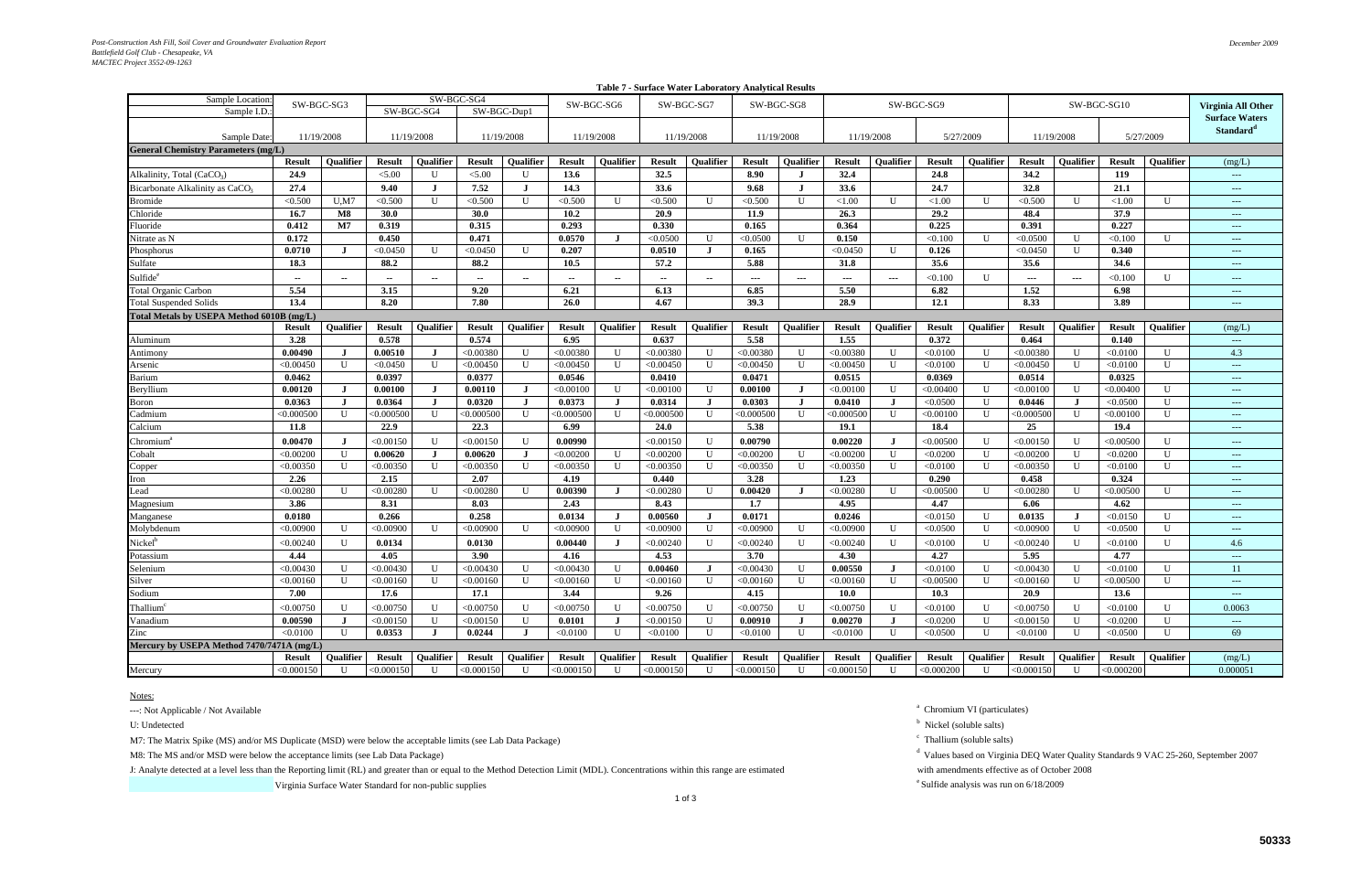| <b>Table 7 - Surface Water Laboratory Analytical Results</b> |               |                      |               |                  |                        |                                          |                  |                  |                  |                  |                |                  |               |                          |                      |                        |               |                        |                                                         |
|--------------------------------------------------------------|---------------|----------------------|---------------|------------------|------------------------|------------------------------------------|------------------|------------------|------------------|------------------|----------------|------------------|---------------|--------------------------|----------------------|------------------------|---------------|------------------------|---------------------------------------------------------|
| Sample Location:                                             |               |                      | SW-BGC-SG11   |                  |                        |                                          |                  | SW-BGC-SG12      |                  |                  |                | SW-BGC-SG13      |               | SW-BGC-SG16              |                      | SW-BGC-SG18            | SW-BGC-SG19   |                        | Virginia All Other                                      |
| Sample I.D.                                                  |               |                      |               |                  |                        | SW-BGC-SG12                              |                  | SW-BGC-SG12      | SW-BGC-DUP052709 |                  |                |                  |               |                          |                      |                        |               |                        | <b>Surface Waters</b>                                   |
|                                                              |               |                      |               |                  |                        |                                          |                  |                  |                  |                  |                |                  |               |                          |                      |                        |               |                        | Standard <sup>d</sup>                                   |
| Sample Date:                                                 |               | 11/19/2008           |               | 5/27/2009        |                        | 11/19/2008                               |                  | 5/27/2009        | 5/27/2009        |                  |                | 5/27/2009        | 11/19/2008    |                          | 11/21/2008           |                        | 11/19/2008    |                        |                                                         |
| <b>General Chemistry Parameters (mg/L)</b>                   |               |                      |               |                  |                        |                                          |                  |                  |                  |                  |                |                  |               |                          |                      |                        |               |                        |                                                         |
|                                                              | Result        | <b>Oualifier</b>     | <b>Result</b> | <b>Oualifier</b> | <b>Result</b>          | <b>Oualifier</b>                         | <b>Result</b>    | <b>Oualifier</b> | <b>Result</b>    | <b>Oualifier</b> | <b>Result</b>  | <b>Oualifier</b> | Result        | <b>Oualifier</b>         | <b>Result</b>        | <b>Oualifier</b>       | <b>Result</b> | <b>Oualifier</b>       | (mg/L)                                                  |
| Alkalinity, Total (CaCO <sub>3</sub> )                       | < 5.00        | $\mathbf{U}$         | < 10.0        | U                | < 5.00                 | U                                        | < 10.0           | $\mathbf{U}$     | < 10.0           | U                | < 10.0         | U                | 25.9          |                          | 23.4                 |                        | 14.4          |                        | $\qquad \qquad - -$                                     |
| Bicarbonate Alkalinity as CaCO.                              | < 5.00        | U                    | < 10.0        | U                | 32.6                   |                                          | < 10.0           | U                | < 10.0           | U                | < 10.0         | U                | 24.3          |                          | 25.2                 |                        | 15.9          |                        | $  -$                                                   |
| <b>Bromide</b>                                               | 1.03          |                      | 1.54          |                  | 1.22                   |                                          | 2.34             |                  | 2.25             |                  | ${<}1.00$      | U                | < 0.500       | U                        | < 0.500              | $\mathbf{U}$           | < 0.500       | U                      | $--$                                                    |
| Chloride                                                     | 178           |                      | 167           |                  | 241                    |                                          | 216              |                  | 244              |                  | 22.7           |                  | 59.6          |                          | 6.62                 |                        | 20.8          |                        | $  -$                                                   |
| Fluoride                                                     | 0.190         |                      | 0.121         |                  | 0.290                  |                                          | 0.151            |                  | 0.166            |                  | 0.176          |                  | 0.183         |                          | 0.331                |                        | 0.302         |                        | $---$                                                   |
| Nitrate as N                                                 | 0.0730        | $\bf{J}$             | < 0.100       | U                | < 0.0500               | U                                        | < 0.100          | U                | < 0.100          | U                | 0.137          |                  | < 0.0500      | U                        | 0.172                |                        | 0.0650        | $\bf{J}$               | $--$                                                    |
| Phosphorus                                                   | < 0.0450      | $\mathbf{U}$         | 0.132         |                  | < 0.0450               | U                                        | 0.116            |                  | 0.113            |                  | 0.114          |                  | 0.0570        | $\bf{J}$                 | 0.366                |                        | 0.0650        |                        | $\sim$ $\sim$ $\sim$                                    |
| Sulfate                                                      | 70.0          |                      | 90.0          |                  | 163                    |                                          | 142              |                  | 144              |                  | 80.5           |                  | 24.4          |                          | 17.9                 |                        | 12.6          |                        | $---$                                                   |
| Sulfide <sup>e</sup>                                         | $---$         | $\scriptstyle\cdots$ | < 0.100       | U                | $\qquad \qquad \cdots$ | $\hspace{0.05cm} \ldots \hspace{0.05cm}$ | < 0.100          | U                | < 0.100          | U                | < 0.100        | U                | ---           | $\hspace{0.05cm} \ldots$ | $\scriptstyle\cdots$ | $\qquad \qquad \cdots$ | $\sim$ $\sim$ | $\qquad \qquad \cdots$ | $  -$                                                   |
| <b>Total Organic Carbon</b>                                  | 4.67          |                      | 5.90          |                  | 2.45                   |                                          | 1.44             |                  | 1.74             |                  | 1.22           |                  | 1.38          |                          | 5.27                 |                        | 5.31          |                        | $--$                                                    |
| <b>Total Suspended Solids</b>                                | 8.86          |                      | 15.8          |                  | 2.53                   |                                          | <1.11            | $\mathbf{U}$     | 3.00             |                  | 2.89           |                  | 17.0          |                          | 16.4                 |                        | 28.2          |                        | $\sim$ $\sim$ $\sim$                                    |
| Total Metals by USEPA Method 6010B (mg/L)                    |               |                      |               |                  |                        |                                          |                  |                  |                  |                  |                |                  |               |                          |                      |                        |               |                        |                                                         |
|                                                              | <b>Result</b> | Qualifier            | <b>Result</b> | Qualifier        | <b>Result</b>          | <b>Oualifier</b>                         | <b>Result</b>    | <b>Oualifier</b> | <b>Result</b>    | <b>Oualifier</b> | <b>Result</b>  | <b>Oualifier</b> | <b>Result</b> | <b>Oualifier</b>         | <b>Result</b>        | <b>Oualifier</b>       | <b>Result</b> | <b>Oualifier</b>       | (mg/L)                                                  |
| Aluminum                                                     | 0.653         |                      | 0.205         |                  | 5.00                   |                                          | 2.00             |                  | 1.94             |                  | 0.495          |                  | 0.666         |                          | 2.52                 |                        | 3.21          |                        | $\sim$ $\sim$                                           |
| Antimony                                                     | < 0.00380     | U                    | < 0.0100      | U                | < 0.00380              | $\mathbf U$                              | < 0.0100         | U                | < 0.0100         | U                | < 0.0100       | U                | < 0.00380     | U                        | < 0.00380            | U                      | < 0.00380     | U                      | 4.3                                                     |
| Arsenic                                                      | < 0.00450     | $\mathbf{U}$         | < 0.0100      | U                | < 0.00450              | U                                        | < 0.0100         | U                | < 0.0100         | U                | < 0.0100       | U                | < 0.00450     | U                        | < 0.00450            | $\mathbf{U}$           | < 0.00450     | $\mathbf{U}$           | $\rightarrow$ $\rightarrow$ $\rightarrow$               |
| Barium                                                       | 0.0575        |                      | 0.0797        |                  | 0.0839                 |                                          | 0.0776           |                  | 0.0756           |                  | 0.0305         |                  | 0.0566        |                          | 0.0402               |                        | 0.0508        |                        | $  -$                                                   |
| Beryllium                                                    | 0.00150       | J                    | < 0.00400     | U                | 0.00270                | $\bf J$                                  | < 0.00400        | U                | < 0.00400        | U                | < 0.00400      | $\bf{U}$         | < 0.00100     | U                        | 0.00110              | $\bf J$                | < 0.00100     | U                      | $---$                                                   |
| Boron                                                        | 0.0449        | $\bf J$              | 0.0612        |                  | 0.0403                 | $\bf J$                                  | < 0.0500         | U                | < 0.0500         | U                | < 0.0500       | $\mathbf U$      | 0.0459        | $\bf{J}$                 | 0.0348               | $\bf J$                | 0.0458        | J                      | $  -$                                                   |
| Cadmium                                                      | < 0.000500    | $\mathbf U$          | < 0.00100     | U                | < 0.000500             | U                                        | < 0.00100        | U                | < 0.00100        | U                | < 0.00100      | $\mathbf U$      | < 0.000500    | U                        | < 0.000500           | U                      | < 0.000500    | U                      | $  -$                                                   |
| Calcium                                                      | 28.4          |                      | 33.7          |                  | 41.0                   |                                          | 44.6             |                  | 44.0             |                  | 17.3           |                  | 20.1          |                          | <b>11.0</b>          |                        | 9.67          |                        | $---$                                                   |
| Chromium <sup>a</sup>                                        | < 0.00150     | U                    | < 0.00500     | U                | < 0.00150              | $\mathbf U$                              | < 0.00500        | U                | < 0.00500        | U                | < 0.00500      | U                | < 0.00150     | U                        | 0.00420              | $\bf J$                | 0.00410       | $\bf{J}$               | $--$                                                    |
| Cobalt                                                       | 0.00500       | $\bf{I}$             | < 0.0200      | U                | 0.0377                 |                                          | < 0.0200         | U                | < 0.0200         | U                | < 0.0200       | U                | $<$ 0.00200   | U                        | < 0.00200            | $\mathbf{U}$           | < 0.00200     | $\mathbf{U}$           | $---$                                                   |
| Copper                                                       | < 0.00350     | U                    | < 0.0100      | U                | < 0.00350              | U                                        | < 0.0100         | U                | < 0.0100         | U                | < 0.0100       | $\bf{U}$         | < 0.00350     | U                        | < 0.00350            | U                      | < 0.00350     | U                      | $\sim$ $\sim$ $\sim$                                    |
| Iron                                                         | 1.80          |                      | 0.717         |                  | 4.03                   |                                          | 2.02             |                  | 1.98             |                  | 0.521          |                  | 0.654         |                          | 1.84                 |                        | 2.10          |                        | $\hspace{0.05cm} - \hspace{0.05cm} - \hspace{0.05cm} -$ |
| Lead                                                         | < 0.00280     | $\mathbf{U}$         | < 0.00500     | $\mathbf{U}$     | < 0.00280              | U                                        | $< \!\! 0.00500$ | $\mathbf{U}$     | < 0.00500        | $\mathbf{U}$     | $<\!\!0.00500$ | $\mathbf{U}$     | < 0.00280     | U                        | < 0.00280            | $\mathbf{U}$           | 0.00390       | $\bf{J}$               | $---$                                                   |
| Magnesium                                                    | 6.08          |                      | 6.96          |                  | 8.98                   |                                          | 9.60             |                  | 9.38             |                  | 6.29           |                  | 3.80          |                          | 3.75                 |                        | 2.24          |                        | $--$                                                    |
| Manganese                                                    | 0.166         |                      | 0.179         |                  | 0.337                  |                                          | 0.304            |                  | 0.299            |                  | 0.289          |                  | 0.0191        |                          | 0.0175               |                        | 0.00970       | . н                    | $  -$                                                   |
| Molybdenum                                                   | < 0.00900     | U                    | < 0.0500      | U                | < 0.00900              | $\mathbf U$                              | < 0.0500         | $\mathbf{U}$     | < 0.0500         | $\mathbf{U}$     | < 0.0500       | $\mathbf{U}$     | < 0.00900     | U                        | < 0.00900            | $\mathbf U$            | < 0.00900     | U                      | $  -$                                                   |
| Nickel <sup>b</sup>                                          | 0.00520       | $\mathbf I$          | < 0.0100      | U                | 0.0383                 |                                          | 0.0210           |                  | 0.0200           |                  | 0.0134         |                  | < 0.00240     | U                        | < 0.00240            | $\mathbf{U}$           | < 0.00240     | U                      | 4.6                                                     |
| Potassium                                                    | 20.7          |                      | 24.4          |                  | 24.0                   |                                          | 24.2             |                  | 23.5             |                  | 2.26           |                  | 7.70          |                          | 4.46                 |                        | 4.80          |                        | $\hspace{0.05cm} - \hspace{0.05cm} - \hspace{0.05cm} -$ |
| Selenium                                                     | < 0.00430     | U                    | < 0.0100      | U                | < 0.00430              | U                                        | < 0.0100         | U                | < 0.0100         | U                | < 0.0100       | U                | 0.0049        | $\bf{J}$                 | < 0.00430            | U                      | < 0.00430     | U                      | 11                                                      |
| Silver                                                       | < 0.00160     | $\mathbf{U}$         | < 0.00500     | $\mathbf{U}$     | < 0.00160              | $\mathbf{U}$                             | < 0.00500        | $\mathbf{H}$     | < 0.00500        | $\mathbf{U}$     | < 0.00500      | $\mathbf{U}$     | < 0.00160     | $\mathbf{U}$             | < 0.00160            | $\mathbf{U}$           | < 0.00160     | $\mathbf{U}$           | $---$                                                   |
| Sodium                                                       | 81.6          |                      | 70.6          |                  | 103                    |                                          | 86.2             |                  | 87.2             |                  | 13.1           |                  | 23.7          |                          | 6.65                 |                        | 7.93          |                        | $\rightarrow$ $\rightarrow$                             |
| Thallium <sup>c</sup>                                        | < 0.00750     | U                    | < 0.0100      | U                | < 0.00750              | U, M2                                    | < 0.0100         | U                | < 0.0100         | U                | < 0.0100       | U                | < 0.00750     | U                        | < 0.00750            | U                      | < 0.00750     | U                      | 0.0063                                                  |
| Vanadium                                                     | < 0.00150     | U                    | < 0.0200      | U                | < 0.00150              | U                                        | < 0.0200         | U                | < 0.0200         | U                | < 0.0200       | U                | 0.00150       | $\bf{J}$                 | 0.00450              | $\bf J$                | 0.00600       | $\bf J$                | $\rightarrow$ $\rightarrow$                             |
| Zinc                                                         | 0.0223        | $\bf{J}$             | < 0.0500      | U                | 0.0806                 |                                          | < 0.0500         | U                | < 0.0500         | U                | < 0.0500       | U                | < 0.0100      | U                        | < 0.0100             | U                      | 0.0135        | $\bf J$                | 69                                                      |
| Mercury by USEPA Method 7470/7471A (mg/L)                    |               |                      |               |                  |                        |                                          |                  |                  |                  |                  |                |                  |               |                          |                      |                        |               |                        |                                                         |
|                                                              | Result        | <b>Qualifier</b>     | <b>Result</b> | Qualifier        | <b>Result</b>          | <b>Qualifier</b>                         | Result           | Qualifier        | <b>Result</b>    | Qualifier        | <b>Result</b>  | Qualifier        | <b>Result</b> | Qualifier                | <b>Result</b>        | <b>Qualifier</b>       | Result        | Qualifier              | (mg/L)                                                  |
| Mercury                                                      | < 0.000150    | U                    | < 0.000200    | $\mathbf U$      | < 0.000150             | $\mathbf{U}$                             | < 0.00200        | U                | < 0.00200        | U                | < 0.000200     | $\mathbf U$      | < 0.000150    | U                        | < 0.000150           | $\mathbf U$            | < 0.000150    | $\mathbf U$            | 0.000051                                                |

---: Not Applicable / Not Available **a** Chromium VI (particulates)

U: Undetected

M2: The Matrix Spike (MS) and/or MS Duplicate (MSD) were below the acceptable limits due to sample matrix interference (see Lab Data Package) <sup>c</sup> Thallium (soluble salts) J: Analyte detected at a level less than the Reporting limit (RL) and greater than or equal to the Method Detection Limit (MDL).<br>Values based on Virginia DEQ Water Quality Standards 9 VAC 25-260, September 2007 with amendm

Concentrations within this range are estimated effective as of October 2008

Virginia Surface Water Standard for non-public supplies e Sulfide analysis was run on 6/18/2009

<sup>b</sup> Nickel (soluble salts)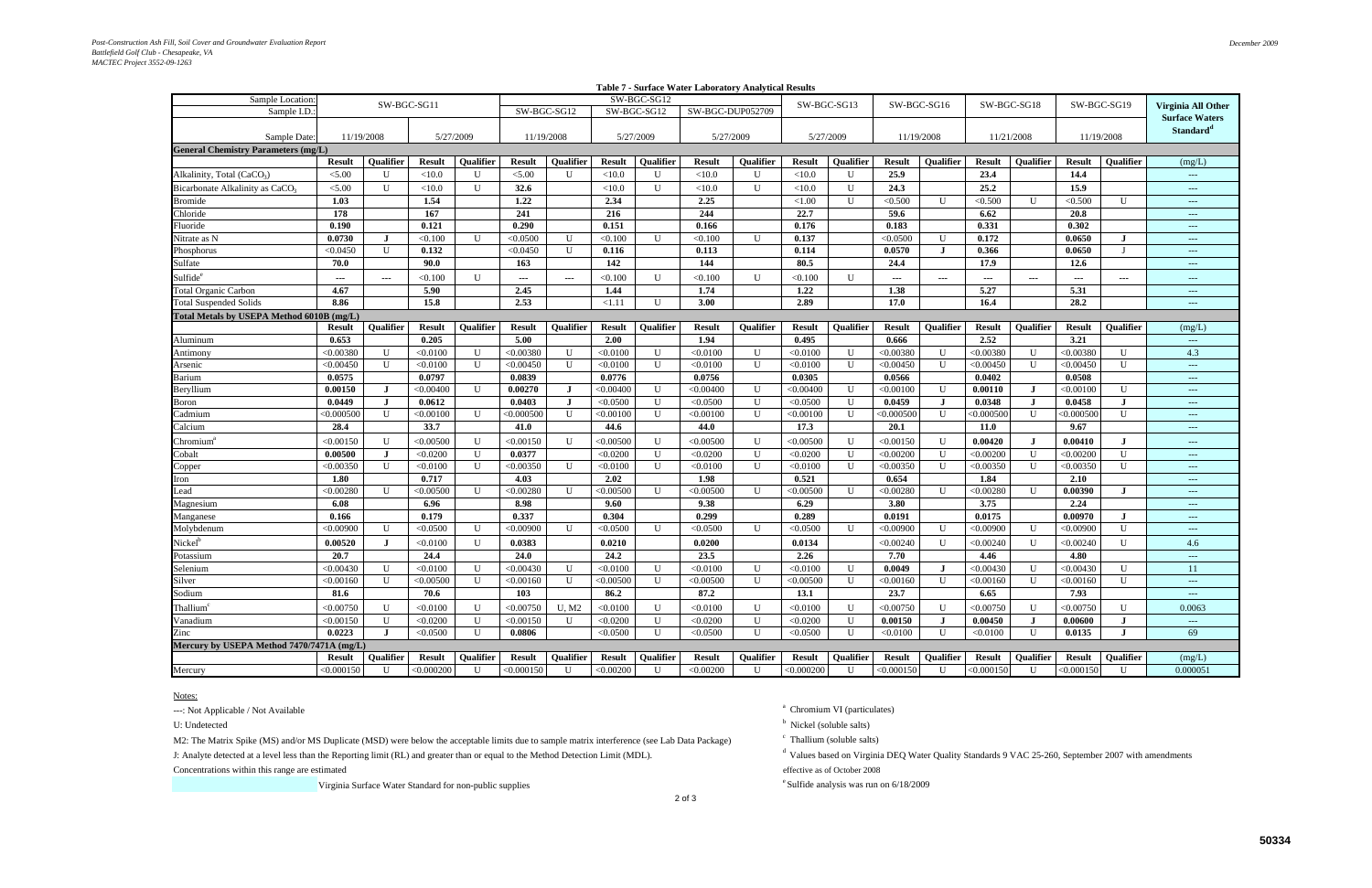| SW-BGC-SW20<br>Sample Location:<br>SW-RinseBlank 052709<br>SW-BCG-SW21<br>SW-BCG-SW22<br>SW-BCG-SW23<br>SW-BCG-SW24<br>SW-BCG-SW25<br>SW-BGC-Rinse 1<br>Virginia All Other<br>SW-BGC-SW20<br>SW-BGC-Dup2<br>Sample I.D.<br><b>Surface Waters</b><br>Standard <sup>d</sup><br>5/27/2009<br>11/21/2008<br>5/27/2009<br>Sample Date:<br>11/21/2008<br>11/21/2008<br>11/21/2008<br>11/21/2008<br>11/21/2008<br>11/21/2008<br>11/20/2008<br><b>General Chemistry Parameters (mg/L)</b><br><b>Oualifier</b><br><b>Oualifier</b><br><b>Oualifier</b><br><b>Oualifier</b><br><b>Oualifier</b><br><b>Oualifier</b><br><b>Oualifier</b><br><b>Result</b><br><b>Result</b><br><b>Result</b><br><b>Oualifier</b><br><b>Result</b><br><b>Oualifier</b><br><b>Result</b><br><b>Result</b><br><b>Result</b><br><b>Result</b><br><b>Result</b><br><b>Oualifier</b><br><b>Result</b><br>(mg/L)<br>Alkalinity, Total (CaCO <sub>3</sub> )<br>< 5.00<br>$\mathbf U$<br>< 5.00<br>U<br>53.5<br>< 5.00<br>M8<br>< 10.0<br>$\mathbf{U}$<br>33.6<br>31.2<br>35.7<br>34.7<br>< 10.0<br>$\mathbf{U}$<br>$\mathbf U$<br>35.8<br>33.2<br>36.4<br>$\mathbf{U}$<br>< 5.00<br>< 5.00<br>U<br>53.0<br>< 5.00<br>$\mathbf U$<br>$\mathbf{U}$<br>< 5.00<br>$\mathbf{U}$<br>< 10.0<br>Bicarbonate Alkalinity as CaCO <sub>3</sub><br>< 10.0<br>$\frac{1}{2}$<br>$\mathbf U$<br>< 0.500<br>U<br>< 0.500<br>U<br>< 0.500<br>< 0.500<br>$\mathbf{U}$<br>U<br>< 0.500<br>< 0.500<br>< 0.500<br>< 0.500<br>$\mathbf U$<br>< 1.00<br>$\mathbf{U}$<br>< 1.0<br>U<br>$\mathbf{U}$<br>$\mathbf{U}$<br><b>Bromide</b><br>$\cdots$<br>22.7<br>87.9<br>$\mathbf{U}$<br>Chloride<br>22.1<br>7.80<br>21.2<br>26.8<br>21.9<br>32.5<br>< 0.500<br>$\mathbf{U}$<br>< 1.00<br>$\sim$<br>0.232<br>0.270<br>0.235<br>0.325<br>0.290<br>0.255<br>$\mathbf U$<br>0.0820<br>0.662<br>< 0.0500<br>$\mathbf{U}$<br>< 0.100<br>Fluoride<br>$\mathbf I$<br>$\frac{1}{2} \left( \frac{1}{2} \right) \left( \frac{1}{2} \right) \left( \frac{1}{2} \right)$<br>0.223<br>1.22<br>0.123<br>< 0.0500<br>U<br>0.519<br>0.109<br>1.51<br>2.17<br>< 0.0500<br>$\mathbf U$<br>U<br>< 0.100<br>Nitrate as N<br>$---$<br>0.274<br>$\mathbf{U}$<br>< 0.0450<br>0.0780<br>0.180<br>0.651<br>0.367<br>0.408<br>$\mathbf{U}$<br>< 0.0450<br>$\mathbf{U}$<br>$\bf{J}$<br>< 0.0450<br>0.169<br>Phosphorus<br>$---$<br>78.5<br>154<br>64.1<br>78.9<br>132<br>U<br>$\mathbf{U}$<br>79.6<br>24.0<br>438<br>< 0.500<br>< 1.00<br>Sulfate<br>$\sim$ $\sim$ $\sim$<br>$\mathbf{U}$<br>Sulfide<br>< 0.100<br>$---$<br>$---$<br>---<br>$---$<br>$---$<br>$---$<br>$---$<br>$---$<br>$---$<br>$---$<br>$---$<br>---<br>$---$<br>$---$<br>$---$<br>---<br>$---$<br>$--$<br>13.8<br>32.1<br>$\mathbf{U}$<br>1.27<br>1.27<br>5.30<br>4.47<br>9.36<br>7.89<br>0.614<br>< 1.00<br><b>Total Organic Carbon</b><br>$\bf{J}$<br>$\sim$ $\sim$ $\sim$<br>$\mathbf{U}$<br>1.87<br>1.87<br>5.33<br>7.60<br>27.1<br>10.8<br>6.40<br>18.4<br>$\mathbf{U}$<br><1.11<br><b>Total Suspended Solids</b><br>< 1.00<br>$---$<br>Total Metals by USEPA Method 6010B (mg/L)<br><b>Oualifier</b><br><b>Oualifier</b><br><b>Oualifier</b><br><b>Result</b><br><b>Oualifier</b><br><b>Result</b><br><b>Oualifier</b><br><b>Result</b><br><b>Oualifier</b><br><b>Result</b><br><b>Oualifier</b><br><b>Result</b><br><b>Result</b><br><b>Result</b><br>Oualifier<br><b>Result</b><br><b>Oualifier</b><br><b>Result</b><br><b>Oualifier</b><br>(mg/L)<br><b>Result</b><br>0.356<br>0.354<br>0.481<br>15.6<br>12.4<br>0.416<br>1.19<br>0.250<br>0.0352<br>J, B<br>< 0.100<br>U<br>Aluminum<br>$\sim$<br>$\mathbf{U}$<br>$\mathbf{U}$<br>< 0.00380<br>< 0.00380<br>$\mathbf{U}$<br>< 0.00380<br>$\mathbf{U}$<br>$\mathbf{U}$<br>4.3<br>0.00430<br>$\bf{J}$<br>< 0.00380<br>< 0.00380<br>U<br>< 0.00380<br>U<br>< 0.0100<br>< 0.00380<br>$\mathbf{U}$<br>U<br>< 0.0100<br>Antimony<br>$\mathbf{U}$<br>< 0.00450<br>$\mathbf{U}$<br>< 0.00450<br>U<br>< 0.00450<br>< 0.00450<br>< 0.0100<br>$\mathbf{U}$<br>< 0.00450<br>< 0.00450<br>< 0.00450<br>$\mathbf{U}$<br>< 0.00450<br>$\mathbf{U}$<br>< 0.0100<br>$\mathbf{U}$<br>$\mathbf{U}$<br>$\mathbf{U}$<br>$\mathbf{U}$<br>Arsenic<br>$\sim$ $\sim$<br>$\mathbf{U}$<br>0.0308<br>0.0307<br>0.0226<br>0.0492<br>0.0400<br>0.0278<br>0.0713<br>0.0787<br>< 0.00150<br>U<br>< 0.0100<br>Barium<br>$---$<br>U<br>U<br>0.00160<br>$\bf{J}$<br>0.00160<br>$\bf J$<br>0.00110<br>$\blacksquare$<br>0.0119<br>0.00450<br><,0.00100<br>0.0012<br>< 0.00100<br>$\mathbf{U}$<br>< 0.00100<br>$\mathbf{U}$<br>< 0.00400<br>Beryllium<br>$\bf{J}$<br>$\frac{1}{2} \left( \frac{1}{2} \right) \left( \frac{1}{2} \right) \left( \frac{1}{2} \right)$<br>0.0336<br>0.0285<br>$\mathbf U$<br>0.0267<br>0.0227<br>$\mathbf{U}$<br>U<br>0.0340<br>$\bf{J}$<br>0.0226<br>. J<br>< 0.0500<br>J<br>0.0152<br>J<br>$\bf J$<br>< 0.00200<br>< 0.0500<br>J.<br>Boron<br>$- - -$<br>$\mathbf U$<br>$\mathbf U$<br>$\mathbf U$<br>< 0.000500<br>U<br>< 0.000500<br>< 0.000500<br>$\mathbf U$<br>< 0.000500<br>$\mathbf{U}$<br>U<br>Cadmium<br>$<\!\!0.000500$<br>$<$ 0.000500<br>< 0.00050<br>U<br>$<$ 0.000500<br>U<br>< 0.00100<br>U<br>< 0.00100<br>$\sim$ $\sim$ $\sim$<br>$\mathbf{U}$<br>$\mathbf{U}$<br>17.0<br>16.7<br>46.6<br>38.0<br>18.8<br>25.8<br>43.7<br>< 1.00<br>21.4<br>< 0.100<br>Calcium<br>$\sim$ $\sim$ $\sim$<br>U<br>< 0.00150<br>U<br><,0.00150<br>0.00160<br>< 0.00500<br>U<br>U<br>0.00200<br>$\mathbf U$<br>< 0.00500<br>U<br>Chromium<br>$< \!\! 0.00150$<br>U<br>< 0.00150<br>$\bf J$<br>< 0.00150<br>U<br>< 0.00150<br>$\blacksquare$<br>0.0752<br>$\mathbf{U}$<br>$\mathbf{U}$<br>0.00360<br>$\bf{J}$<br>0.00390<br>$\bf{J}$<br>< 0.00200<br>$\mathbf{U}$<br>0.0836<br>< 0.00200<br>$\mathbf{U}$<br>0.00220<br>0.00520<br>$\bf{J}$<br>< 0.00200<br>< 0.0200<br>Cobalt<br>$\bf{I}$<br>$---$<br>$\mathbf U$<br>< 0.00350<br>$\mathbf{U}$<br>< 0.00350<br>U<br>< 0.00350<br>< 0.00350<br>< 0.00350<br>< 0.00350<br>< 0.00350<br>$\mathbf{U}$<br>< 0.00350<br>$\mathbf{U}$<br>< 0.0100<br>$\mathbf{U}$<br>$\mathbf{U}$<br>< 0.0100<br>$\mathbf{U}$<br>U<br>$\mathbf{U}$<br>Copper<br>$---$<br>1.05<br>0.740<br>12.0<br>2.82<br>0.850<br>3.44<br>< 0.0280<br>$\mathbf{U}$<br>$\mathbf{U}$<br>1.04<br>18.1<br>< 0.0500<br>Iron<br>< 0.00280<br>$\mathbf{U}$<br>$\mathbf{U}$<br>0.00950<br>0.00550<br>0.00330<br>$\mathbf{U}$<br>$\mathbf{U}$<br>ead<br>< 0.00280<br>$<$ 0.00280<br>$\mathbf{U}$<br>< 0.00280<br>< 0.00280<br>$\mathbf{U}$<br>< 0.00280<br>< 0.00500<br>$\blacksquare$<br>$\mathbf{I}$<br>$\sim$ $\sim$ $\sim$<br>0.642<br>1.94<br>11.2<br>8.24<br>18.5<br>$\mathbf U$<br>$\mathbf U$<br>6.43<br>16.3<br>12.2<br>< 0.100<br>< 1.00<br>Magnesium<br>$- - -$<br>0.654<br>0.264<br>0.266<br>0.0611<br>0.621<br>0.111<br>0.112<br>0.182<br>< 0.00100<br>$\mathbf{U}$<br>U<br>< 0.0150<br>Manganese<br>$\sim$ $\sim$ $\sim$<br>$\mathbf{U}$<br>< 0.00900<br>$\mathbf{U}$<br>< 0.00900<br>$\mathbf U$<br>< 0.00900<br>< 0.00900<br>< 0.0500<br>< 0.00900<br>$\mathbf{U}$<br>< 0.00900<br>< 0.00900<br>$\mathbf{U}$<br>< 0.00900<br>$\mathbf{U}$<br>< 0.0500<br>$\mathbf{U}$<br>$\mathbf{U}$<br>$\mathbf{U}$<br>$\mathbf{U}$<br>Molybdenum<br>$\cdots$<br>Nickel<br>0.00900<br>0.00930<br>< 0.00240<br>$\mathbf U$<br>0.0934<br>0.0862<br>< 0.00240<br>U<br>0.00780<br>0.00810<br>< 0.00240<br>$\mathbf{U}$<br>U<br>$\mathbf{J}$<br>$\bf{J}$<br>$\bf{I}$<br>< 0.0100<br>4.6<br>- .T<br>2.58<br>3.72<br>3.15<br>$\mathbf{U}$<br>$\mathbf{U}$<br>2.55<br>6.71<br>4.67<br>7.24<br>10.4<br>< 0.200<br>${<}1.00$<br>Potassium<br>$\sim$<br>$\mathbf{U}$<br>< 0.00430<br>0.00520<br>< 0.00430<br>0.00590<br>< 0.00430<br>$\mathbf U$<br>U<br>$<$ 0.00430<br>$\mathbf{U}$<br>$\mathbf{U}$<br>< 0.0100<br>$\mathbf{U}$<br>< 0.00430<br>$\mathbf{U}$<br>$\mathbf{U}$<br>< 0.00430<br>< 0.0100<br>-11<br>Selenium<br>$\bf{J}$<br>Л<br>$\mathbf{U}$<br>$\mathbf U$<br>$\mathbf{U}$<br>$\mathbf{U}$<br>< 0.00160<br>< 0.00160<br><,0.00160<br>$\mathbf{U}$<br>< 0.00160<br>$\mathbf{U}$<br>< 0.00500<br>$\mathbf{U}$<br>< 0.00160<br>$\mathbf{U}$<br>< 0.00160<br>$\mathbf{U}$<br>< 0.00160<br>$\mathbf{U}$<br>< 0.00160<br>< 0.00500<br>Silver<br>$\cdots$<br>13.9<br>5.58<br>$\mathbf{U}$<br>13.9<br>14.1<br>14.5<br>19.2<br>14.0<br>41.0<br>< 0.500<br>$\mathbf{U}$<br>${<}1.00$<br>Sodium<br>$\sim$ $\sim$<br>$\mathbf{U}$<br>Thallium<br>< 0.00750<br>$\mathbf{U}$<br>< 0.00750<br>$\mathbf{U}$<br>$<$ 0.00750<br>$\mathbf{U}$<br>< 0.00750<br>$\mathbf{U}$<br>< 0.0100<br>$\mathbf{U}$<br>< 0.00750<br>$\mathbf{U}$<br>< 0.00750<br>$\mathbf{U}$<br>< 0.00750<br>$\mathbf{U}$<br>< 0.00750<br>$\mathbf{U}$<br>< 0.0100<br>0.0063<br>$\mathbf{U}$<br>$\mathbf{U}$<br>$\mathbf{U}$<br>< 0.0200<br>$\mathbf{U}$<br>0.00150<br>$\mathbf{U}$<br>$\mathbf{U}$<br>$\mathbf{U}$<br>< 0.00150<br>< 0.00150<br><,0.00150<br>0.00180<br>$\mathbf{I}$<br>0.00190<br>< 0.00150<br><,0.00150<br>< 0.0200<br>Vanadium<br>$\bf J$<br>$- - -$<br>U<br>0.0190<br>0.0293<br>0.235<br>0.114<br>0.0217<br>$\bf J$<br>0.0305<br>0.0238<br>$\mathbf U$<br>< 0.0500<br>69<br>$\bf{J}$<br>< 0.0100<br>U<br>J<br>$\bf J$<br>< 0.0100<br>Zinc<br>Mercury by USEPA Method 7470/7471A (mg/L)<br><b>Oualifier</b><br><b>Oualifier</b><br><b>Oualifier</b><br><b>Oualifier</b><br><b>Oualifier</b><br><b>Result</b><br><b>Result</b><br><b>Oualifier</b><br><b>Result</b><br><b>Oualifier</b><br><b>Result</b><br><b>Oualifier</b><br><b>Result</b><br><b>Result</b><br><b>Result</b><br>Oualifier<br><b>Result</b><br><b>Oualifier</b><br><b>Result</b><br>(mg/L)<br><b>Result</b><br>0.000051<br>Mercury<br>< 0.000150<br>$\mathbf{U}$<br>0.000197<br>< 0.000200<br>0.000188<br>< 0.000150<br>< 0.000200<br>$<$ 0.000150<br>$\mathbf{U}$<br>< 0.000150<br>$\mathbf{U}$<br>$\mathbf{U}$<br>< 0.000150<br>$\mathbf{U}$<br>$\mathbf{U}$<br>< 0.000150<br>$\mathbf{U}$<br>$\mathbf{U}$<br>$\blacksquare$<br>$\blacksquare$ |  |  |  |  |  |  |  |  | 1 aprc 7 - Dui lace 44 aich Eaborator (Timar) iicin Result |  |  |  |  |  |  |  |
|-----------------------------------------------------------------------------------------------------------------------------------------------------------------------------------------------------------------------------------------------------------------------------------------------------------------------------------------------------------------------------------------------------------------------------------------------------------------------------------------------------------------------------------------------------------------------------------------------------------------------------------------------------------------------------------------------------------------------------------------------------------------------------------------------------------------------------------------------------------------------------------------------------------------------------------------------------------------------------------------------------------------------------------------------------------------------------------------------------------------------------------------------------------------------------------------------------------------------------------------------------------------------------------------------------------------------------------------------------------------------------------------------------------------------------------------------------------------------------------------------------------------------------------------------------------------------------------------------------------------------------------------------------------------------------------------------------------------------------------------------------------------------------------------------------------------------------------------------------------------------------------------------------------------------------------------------------------------------------------------------------------------------------------------------------------------------------------------------------------------------------------------------------------------------------------------------------------------------------------------------------------------------------------------------------------------------------------------------------------------------------------------------------------------------------------------------------------------------------------------------------------------------------------------------------------------------------------------------------------------------------------------------------------------------------------------------------------------------------------------------------------------------------------------------------------------------------------------------------------------------------------------------------------------------------------------------------------------------------------------------------------------------------------------------------------------------------------------------------------------------------------------------------------------------------------------------------------------------------------------------------------------------------------------------------------------------------------------------------------------------------------------------------------------------------------------------------------------------------------------------------------------------------------------------------------------------------------------------------------------------------------------------------------------------------------------------------------------------------------------------------------------------------------------------------------------------------------------------------------------------------------------------------------------------------------------------------------------------------------------------------------------------------------------------------------------------------------------------------------------------------------------------------------------------------------------------------------------------------------------------------------------------------------------------------------------------------------------------------------------------------------------------------------------------------------------------------------------------------------------------------------------------------------------------------------------------------------------------------------------------------------------------------------------------------------------------------------------------------------------------------------------------------------------------------------------------------------------------------------------------------------------------------------------------------------------------------------------------------------------------------------------------------------------------------------------------------------------------------------------------------------------------------------------------------------------------------------------------------------------------------------------------------------------------------------------------------------------------------------------------------------------------------------------------------------------------------------------------------------------------------------------------------------------------------------------------------------------------------------------------------------------------------------------------------------------------------------------------------------------------------------------------------------------------------------------------------------------------------------------------------------------------------------------------------------------------------------------------------------------------------------------------------------------------------------------------------------------------------------------------------------------------------------------------------------------------------------------------------------------------------------------------------------------------------------------------------------------------------------------------------------------------------------------------------------------------------------------------------------------------------------------------------------------------------------------------------------------------------------------------------------------------------------------------------------------------------------------------------------------------------------------------------------------------------------------------------------------------------------------------------------------------------------------------------------------------------------------------------------------------------------------------------------------------------------------------------------------------------------------------------------------------------------------------------------------------------------------------------------------------------------------------------------------------------------------------------------------------------------------------------------------------------------------------------------------------------------------------------------------------------------------------------------------------------------------------------------------------------------------------------------------------------------------------------------------------------------------------------------------------------------------------------------------------------------------------------------------------------------------------------------------------------------------------------------------------------------------------------------------------------------------------------------------------------------------------------------------------------------------------------------------------------------------------------------------------------------------------------------------------------------------------------------------------------------------------------------------------------------------------------------------------------------------------------------------------------------------------------------------------------------------------------------------------------------------------------------------------------------------------------------------------------------------------------------------------------------------------------------------------------------------------------------------------------------------------------------------------------------------------------------------------------------------------------------------------------------------------------------------------------------------------------------------------------------------------------------------------------------------------------------------------------------------------------------------------------------------------------------------------------------------------------------------------------------------------------------------------------------------------------------------------------------------------------------------------------------------------------------------------------------------------------------------------------------------------------------------------------------------------------------------------------------------------------------------------------------------------------------------------------------------------------------------------------------------------------------------------------------------------------------------------------------------------|--|--|--|--|--|--|--|--|------------------------------------------------------------|--|--|--|--|--|--|--|
|                                                                                                                                                                                                                                                                                                                                                                                                                                                                                                                                                                                                                                                                                                                                                                                                                                                                                                                                                                                                                                                                                                                                                                                                                                                                                                                                                                                                                                                                                                                                                                                                                                                                                                                                                                                                                                                                                                                                                                                                                                                                                                                                                                                                                                                                                                                                                                                                                                                                                                                                                                                                                                                                                                                                                                                                                                                                                                                                                                                                                                                                                                                                                                                                                                                                                                                                                                                                                                                                                                                                                                                                                                                                                                                                                                                                                                                                                                                                                                                                                                                                                                                                                                                                                                                                                                                                                                                                                                                                                                                                                                                                                                                                                                                                                                                                                                                                                                                                                                                                                                                                                                                                                                                                                                                                                                                                                                                                                                                                                                                                                                                                                                                                                                                                                                                                                                                                                                                                                                                                                                                                                                                                                                                                                                                                                                                                                                                                                                                                                                                                                                                                                                                                                                                                                                                                                                                                                                                                                                                                                                                                                                                                                                                                                                                                                                                                                                                                                                                                                                                                                                                                                                                                                                                                                                                                                                                                                                                                                                                                                                                                                                                                                                                                                                                                                                                                                                                                                                                                                                                                                                                                                                                                                                                                                                                                                                                                                                                                                                                                                                                                                                                                                                                                                                                                                                                                                                                                                                                                                                                                                                                                                                                                                                                                                                                                                                                                                                                       |  |  |  |  |  |  |  |  |                                                            |  |  |  |  |  |  |  |
|                                                                                                                                                                                                                                                                                                                                                                                                                                                                                                                                                                                                                                                                                                                                                                                                                                                                                                                                                                                                                                                                                                                                                                                                                                                                                                                                                                                                                                                                                                                                                                                                                                                                                                                                                                                                                                                                                                                                                                                                                                                                                                                                                                                                                                                                                                                                                                                                                                                                                                                                                                                                                                                                                                                                                                                                                                                                                                                                                                                                                                                                                                                                                                                                                                                                                                                                                                                                                                                                                                                                                                                                                                                                                                                                                                                                                                                                                                                                                                                                                                                                                                                                                                                                                                                                                                                                                                                                                                                                                                                                                                                                                                                                                                                                                                                                                                                                                                                                                                                                                                                                                                                                                                                                                                                                                                                                                                                                                                                                                                                                                                                                                                                                                                                                                                                                                                                                                                                                                                                                                                                                                                                                                                                                                                                                                                                                                                                                                                                                                                                                                                                                                                                                                                                                                                                                                                                                                                                                                                                                                                                                                                                                                                                                                                                                                                                                                                                                                                                                                                                                                                                                                                                                                                                                                                                                                                                                                                                                                                                                                                                                                                                                                                                                                                                                                                                                                                                                                                                                                                                                                                                                                                                                                                                                                                                                                                                                                                                                                                                                                                                                                                                                                                                                                                                                                                                                                                                                                                                                                                                                                                                                                                                                                                                                                                                                                                                                                                                       |  |  |  |  |  |  |  |  |                                                            |  |  |  |  |  |  |  |
|                                                                                                                                                                                                                                                                                                                                                                                                                                                                                                                                                                                                                                                                                                                                                                                                                                                                                                                                                                                                                                                                                                                                                                                                                                                                                                                                                                                                                                                                                                                                                                                                                                                                                                                                                                                                                                                                                                                                                                                                                                                                                                                                                                                                                                                                                                                                                                                                                                                                                                                                                                                                                                                                                                                                                                                                                                                                                                                                                                                                                                                                                                                                                                                                                                                                                                                                                                                                                                                                                                                                                                                                                                                                                                                                                                                                                                                                                                                                                                                                                                                                                                                                                                                                                                                                                                                                                                                                                                                                                                                                                                                                                                                                                                                                                                                                                                                                                                                                                                                                                                                                                                                                                                                                                                                                                                                                                                                                                                                                                                                                                                                                                                                                                                                                                                                                                                                                                                                                                                                                                                                                                                                                                                                                                                                                                                                                                                                                                                                                                                                                                                                                                                                                                                                                                                                                                                                                                                                                                                                                                                                                                                                                                                                                                                                                                                                                                                                                                                                                                                                                                                                                                                                                                                                                                                                                                                                                                                                                                                                                                                                                                                                                                                                                                                                                                                                                                                                                                                                                                                                                                                                                                                                                                                                                                                                                                                                                                                                                                                                                                                                                                                                                                                                                                                                                                                                                                                                                                                                                                                                                                                                                                                                                                                                                                                                                                                                                                                                       |  |  |  |  |  |  |  |  |                                                            |  |  |  |  |  |  |  |
|                                                                                                                                                                                                                                                                                                                                                                                                                                                                                                                                                                                                                                                                                                                                                                                                                                                                                                                                                                                                                                                                                                                                                                                                                                                                                                                                                                                                                                                                                                                                                                                                                                                                                                                                                                                                                                                                                                                                                                                                                                                                                                                                                                                                                                                                                                                                                                                                                                                                                                                                                                                                                                                                                                                                                                                                                                                                                                                                                                                                                                                                                                                                                                                                                                                                                                                                                                                                                                                                                                                                                                                                                                                                                                                                                                                                                                                                                                                                                                                                                                                                                                                                                                                                                                                                                                                                                                                                                                                                                                                                                                                                                                                                                                                                                                                                                                                                                                                                                                                                                                                                                                                                                                                                                                                                                                                                                                                                                                                                                                                                                                                                                                                                                                                                                                                                                                                                                                                                                                                                                                                                                                                                                                                                                                                                                                                                                                                                                                                                                                                                                                                                                                                                                                                                                                                                                                                                                                                                                                                                                                                                                                                                                                                                                                                                                                                                                                                                                                                                                                                                                                                                                                                                                                                                                                                                                                                                                                                                                                                                                                                                                                                                                                                                                                                                                                                                                                                                                                                                                                                                                                                                                                                                                                                                                                                                                                                                                                                                                                                                                                                                                                                                                                                                                                                                                                                                                                                                                                                                                                                                                                                                                                                                                                                                                                                                                                                                                                                       |  |  |  |  |  |  |  |  |                                                            |  |  |  |  |  |  |  |
|                                                                                                                                                                                                                                                                                                                                                                                                                                                                                                                                                                                                                                                                                                                                                                                                                                                                                                                                                                                                                                                                                                                                                                                                                                                                                                                                                                                                                                                                                                                                                                                                                                                                                                                                                                                                                                                                                                                                                                                                                                                                                                                                                                                                                                                                                                                                                                                                                                                                                                                                                                                                                                                                                                                                                                                                                                                                                                                                                                                                                                                                                                                                                                                                                                                                                                                                                                                                                                                                                                                                                                                                                                                                                                                                                                                                                                                                                                                                                                                                                                                                                                                                                                                                                                                                                                                                                                                                                                                                                                                                                                                                                                                                                                                                                                                                                                                                                                                                                                                                                                                                                                                                                                                                                                                                                                                                                                                                                                                                                                                                                                                                                                                                                                                                                                                                                                                                                                                                                                                                                                                                                                                                                                                                                                                                                                                                                                                                                                                                                                                                                                                                                                                                                                                                                                                                                                                                                                                                                                                                                                                                                                                                                                                                                                                                                                                                                                                                                                                                                                                                                                                                                                                                                                                                                                                                                                                                                                                                                                                                                                                                                                                                                                                                                                                                                                                                                                                                                                                                                                                                                                                                                                                                                                                                                                                                                                                                                                                                                                                                                                                                                                                                                                                                                                                                                                                                                                                                                                                                                                                                                                                                                                                                                                                                                                                                                                                                                                                       |  |  |  |  |  |  |  |  |                                                            |  |  |  |  |  |  |  |
|                                                                                                                                                                                                                                                                                                                                                                                                                                                                                                                                                                                                                                                                                                                                                                                                                                                                                                                                                                                                                                                                                                                                                                                                                                                                                                                                                                                                                                                                                                                                                                                                                                                                                                                                                                                                                                                                                                                                                                                                                                                                                                                                                                                                                                                                                                                                                                                                                                                                                                                                                                                                                                                                                                                                                                                                                                                                                                                                                                                                                                                                                                                                                                                                                                                                                                                                                                                                                                                                                                                                                                                                                                                                                                                                                                                                                                                                                                                                                                                                                                                                                                                                                                                                                                                                                                                                                                                                                                                                                                                                                                                                                                                                                                                                                                                                                                                                                                                                                                                                                                                                                                                                                                                                                                                                                                                                                                                                                                                                                                                                                                                                                                                                                                                                                                                                                                                                                                                                                                                                                                                                                                                                                                                                                                                                                                                                                                                                                                                                                                                                                                                                                                                                                                                                                                                                                                                                                                                                                                                                                                                                                                                                                                                                                                                                                                                                                                                                                                                                                                                                                                                                                                                                                                                                                                                                                                                                                                                                                                                                                                                                                                                                                                                                                                                                                                                                                                                                                                                                                                                                                                                                                                                                                                                                                                                                                                                                                                                                                                                                                                                                                                                                                                                                                                                                                                                                                                                                                                                                                                                                                                                                                                                                                                                                                                                                                                                                                                                       |  |  |  |  |  |  |  |  |                                                            |  |  |  |  |  |  |  |
|                                                                                                                                                                                                                                                                                                                                                                                                                                                                                                                                                                                                                                                                                                                                                                                                                                                                                                                                                                                                                                                                                                                                                                                                                                                                                                                                                                                                                                                                                                                                                                                                                                                                                                                                                                                                                                                                                                                                                                                                                                                                                                                                                                                                                                                                                                                                                                                                                                                                                                                                                                                                                                                                                                                                                                                                                                                                                                                                                                                                                                                                                                                                                                                                                                                                                                                                                                                                                                                                                                                                                                                                                                                                                                                                                                                                                                                                                                                                                                                                                                                                                                                                                                                                                                                                                                                                                                                                                                                                                                                                                                                                                                                                                                                                                                                                                                                                                                                                                                                                                                                                                                                                                                                                                                                                                                                                                                                                                                                                                                                                                                                                                                                                                                                                                                                                                                                                                                                                                                                                                                                                                                                                                                                                                                                                                                                                                                                                                                                                                                                                                                                                                                                                                                                                                                                                                                                                                                                                                                                                                                                                                                                                                                                                                                                                                                                                                                                                                                                                                                                                                                                                                                                                                                                                                                                                                                                                                                                                                                                                                                                                                                                                                                                                                                                                                                                                                                                                                                                                                                                                                                                                                                                                                                                                                                                                                                                                                                                                                                                                                                                                                                                                                                                                                                                                                                                                                                                                                                                                                                                                                                                                                                                                                                                                                                                                                                                                                                                       |  |  |  |  |  |  |  |  |                                                            |  |  |  |  |  |  |  |
|                                                                                                                                                                                                                                                                                                                                                                                                                                                                                                                                                                                                                                                                                                                                                                                                                                                                                                                                                                                                                                                                                                                                                                                                                                                                                                                                                                                                                                                                                                                                                                                                                                                                                                                                                                                                                                                                                                                                                                                                                                                                                                                                                                                                                                                                                                                                                                                                                                                                                                                                                                                                                                                                                                                                                                                                                                                                                                                                                                                                                                                                                                                                                                                                                                                                                                                                                                                                                                                                                                                                                                                                                                                                                                                                                                                                                                                                                                                                                                                                                                                                                                                                                                                                                                                                                                                                                                                                                                                                                                                                                                                                                                                                                                                                                                                                                                                                                                                                                                                                                                                                                                                                                                                                                                                                                                                                                                                                                                                                                                                                                                                                                                                                                                                                                                                                                                                                                                                                                                                                                                                                                                                                                                                                                                                                                                                                                                                                                                                                                                                                                                                                                                                                                                                                                                                                                                                                                                                                                                                                                                                                                                                                                                                                                                                                                                                                                                                                                                                                                                                                                                                                                                                                                                                                                                                                                                                                                                                                                                                                                                                                                                                                                                                                                                                                                                                                                                                                                                                                                                                                                                                                                                                                                                                                                                                                                                                                                                                                                                                                                                                                                                                                                                                                                                                                                                                                                                                                                                                                                                                                                                                                                                                                                                                                                                                                                                                                                                                       |  |  |  |  |  |  |  |  |                                                            |  |  |  |  |  |  |  |
|                                                                                                                                                                                                                                                                                                                                                                                                                                                                                                                                                                                                                                                                                                                                                                                                                                                                                                                                                                                                                                                                                                                                                                                                                                                                                                                                                                                                                                                                                                                                                                                                                                                                                                                                                                                                                                                                                                                                                                                                                                                                                                                                                                                                                                                                                                                                                                                                                                                                                                                                                                                                                                                                                                                                                                                                                                                                                                                                                                                                                                                                                                                                                                                                                                                                                                                                                                                                                                                                                                                                                                                                                                                                                                                                                                                                                                                                                                                                                                                                                                                                                                                                                                                                                                                                                                                                                                                                                                                                                                                                                                                                                                                                                                                                                                                                                                                                                                                                                                                                                                                                                                                                                                                                                                                                                                                                                                                                                                                                                                                                                                                                                                                                                                                                                                                                                                                                                                                                                                                                                                                                                                                                                                                                                                                                                                                                                                                                                                                                                                                                                                                                                                                                                                                                                                                                                                                                                                                                                                                                                                                                                                                                                                                                                                                                                                                                                                                                                                                                                                                                                                                                                                                                                                                                                                                                                                                                                                                                                                                                                                                                                                                                                                                                                                                                                                                                                                                                                                                                                                                                                                                                                                                                                                                                                                                                                                                                                                                                                                                                                                                                                                                                                                                                                                                                                                                                                                                                                                                                                                                                                                                                                                                                                                                                                                                                                                                                                                                       |  |  |  |  |  |  |  |  |                                                            |  |  |  |  |  |  |  |
|                                                                                                                                                                                                                                                                                                                                                                                                                                                                                                                                                                                                                                                                                                                                                                                                                                                                                                                                                                                                                                                                                                                                                                                                                                                                                                                                                                                                                                                                                                                                                                                                                                                                                                                                                                                                                                                                                                                                                                                                                                                                                                                                                                                                                                                                                                                                                                                                                                                                                                                                                                                                                                                                                                                                                                                                                                                                                                                                                                                                                                                                                                                                                                                                                                                                                                                                                                                                                                                                                                                                                                                                                                                                                                                                                                                                                                                                                                                                                                                                                                                                                                                                                                                                                                                                                                                                                                                                                                                                                                                                                                                                                                                                                                                                                                                                                                                                                                                                                                                                                                                                                                                                                                                                                                                                                                                                                                                                                                                                                                                                                                                                                                                                                                                                                                                                                                                                                                                                                                                                                                                                                                                                                                                                                                                                                                                                                                                                                                                                                                                                                                                                                                                                                                                                                                                                                                                                                                                                                                                                                                                                                                                                                                                                                                                                                                                                                                                                                                                                                                                                                                                                                                                                                                                                                                                                                                                                                                                                                                                                                                                                                                                                                                                                                                                                                                                                                                                                                                                                                                                                                                                                                                                                                                                                                                                                                                                                                                                                                                                                                                                                                                                                                                                                                                                                                                                                                                                                                                                                                                                                                                                                                                                                                                                                                                                                                                                                                                                       |  |  |  |  |  |  |  |  |                                                            |  |  |  |  |  |  |  |
|                                                                                                                                                                                                                                                                                                                                                                                                                                                                                                                                                                                                                                                                                                                                                                                                                                                                                                                                                                                                                                                                                                                                                                                                                                                                                                                                                                                                                                                                                                                                                                                                                                                                                                                                                                                                                                                                                                                                                                                                                                                                                                                                                                                                                                                                                                                                                                                                                                                                                                                                                                                                                                                                                                                                                                                                                                                                                                                                                                                                                                                                                                                                                                                                                                                                                                                                                                                                                                                                                                                                                                                                                                                                                                                                                                                                                                                                                                                                                                                                                                                                                                                                                                                                                                                                                                                                                                                                                                                                                                                                                                                                                                                                                                                                                                                                                                                                                                                                                                                                                                                                                                                                                                                                                                                                                                                                                                                                                                                                                                                                                                                                                                                                                                                                                                                                                                                                                                                                                                                                                                                                                                                                                                                                                                                                                                                                                                                                                                                                                                                                                                                                                                                                                                                                                                                                                                                                                                                                                                                                                                                                                                                                                                                                                                                                                                                                                                                                                                                                                                                                                                                                                                                                                                                                                                                                                                                                                                                                                                                                                                                                                                                                                                                                                                                                                                                                                                                                                                                                                                                                                                                                                                                                                                                                                                                                                                                                                                                                                                                                                                                                                                                                                                                                                                                                                                                                                                                                                                                                                                                                                                                                                                                                                                                                                                                                                                                                                                                       |  |  |  |  |  |  |  |  |                                                            |  |  |  |  |  |  |  |
|                                                                                                                                                                                                                                                                                                                                                                                                                                                                                                                                                                                                                                                                                                                                                                                                                                                                                                                                                                                                                                                                                                                                                                                                                                                                                                                                                                                                                                                                                                                                                                                                                                                                                                                                                                                                                                                                                                                                                                                                                                                                                                                                                                                                                                                                                                                                                                                                                                                                                                                                                                                                                                                                                                                                                                                                                                                                                                                                                                                                                                                                                                                                                                                                                                                                                                                                                                                                                                                                                                                                                                                                                                                                                                                                                                                                                                                                                                                                                                                                                                                                                                                                                                                                                                                                                                                                                                                                                                                                                                                                                                                                                                                                                                                                                                                                                                                                                                                                                                                                                                                                                                                                                                                                                                                                                                                                                                                                                                                                                                                                                                                                                                                                                                                                                                                                                                                                                                                                                                                                                                                                                                                                                                                                                                                                                                                                                                                                                                                                                                                                                                                                                                                                                                                                                                                                                                                                                                                                                                                                                                                                                                                                                                                                                                                                                                                                                                                                                                                                                                                                                                                                                                                                                                                                                                                                                                                                                                                                                                                                                                                                                                                                                                                                                                                                                                                                                                                                                                                                                                                                                                                                                                                                                                                                                                                                                                                                                                                                                                                                                                                                                                                                                                                                                                                                                                                                                                                                                                                                                                                                                                                                                                                                                                                                                                                                                                                                                                                       |  |  |  |  |  |  |  |  |                                                            |  |  |  |  |  |  |  |
|                                                                                                                                                                                                                                                                                                                                                                                                                                                                                                                                                                                                                                                                                                                                                                                                                                                                                                                                                                                                                                                                                                                                                                                                                                                                                                                                                                                                                                                                                                                                                                                                                                                                                                                                                                                                                                                                                                                                                                                                                                                                                                                                                                                                                                                                                                                                                                                                                                                                                                                                                                                                                                                                                                                                                                                                                                                                                                                                                                                                                                                                                                                                                                                                                                                                                                                                                                                                                                                                                                                                                                                                                                                                                                                                                                                                                                                                                                                                                                                                                                                                                                                                                                                                                                                                                                                                                                                                                                                                                                                                                                                                                                                                                                                                                                                                                                                                                                                                                                                                                                                                                                                                                                                                                                                                                                                                                                                                                                                                                                                                                                                                                                                                                                                                                                                                                                                                                                                                                                                                                                                                                                                                                                                                                                                                                                                                                                                                                                                                                                                                                                                                                                                                                                                                                                                                                                                                                                                                                                                                                                                                                                                                                                                                                                                                                                                                                                                                                                                                                                                                                                                                                                                                                                                                                                                                                                                                                                                                                                                                                                                                                                                                                                                                                                                                                                                                                                                                                                                                                                                                                                                                                                                                                                                                                                                                                                                                                                                                                                                                                                                                                                                                                                                                                                                                                                                                                                                                                                                                                                                                                                                                                                                                                                                                                                                                                                                                                                                       |  |  |  |  |  |  |  |  |                                                            |  |  |  |  |  |  |  |
|                                                                                                                                                                                                                                                                                                                                                                                                                                                                                                                                                                                                                                                                                                                                                                                                                                                                                                                                                                                                                                                                                                                                                                                                                                                                                                                                                                                                                                                                                                                                                                                                                                                                                                                                                                                                                                                                                                                                                                                                                                                                                                                                                                                                                                                                                                                                                                                                                                                                                                                                                                                                                                                                                                                                                                                                                                                                                                                                                                                                                                                                                                                                                                                                                                                                                                                                                                                                                                                                                                                                                                                                                                                                                                                                                                                                                                                                                                                                                                                                                                                                                                                                                                                                                                                                                                                                                                                                                                                                                                                                                                                                                                                                                                                                                                                                                                                                                                                                                                                                                                                                                                                                                                                                                                                                                                                                                                                                                                                                                                                                                                                                                                                                                                                                                                                                                                                                                                                                                                                                                                                                                                                                                                                                                                                                                                                                                                                                                                                                                                                                                                                                                                                                                                                                                                                                                                                                                                                                                                                                                                                                                                                                                                                                                                                                                                                                                                                                                                                                                                                                                                                                                                                                                                                                                                                                                                                                                                                                                                                                                                                                                                                                                                                                                                                                                                                                                                                                                                                                                                                                                                                                                                                                                                                                                                                                                                                                                                                                                                                                                                                                                                                                                                                                                                                                                                                                                                                                                                                                                                                                                                                                                                                                                                                                                                                                                                                                                                                       |  |  |  |  |  |  |  |  |                                                            |  |  |  |  |  |  |  |
|                                                                                                                                                                                                                                                                                                                                                                                                                                                                                                                                                                                                                                                                                                                                                                                                                                                                                                                                                                                                                                                                                                                                                                                                                                                                                                                                                                                                                                                                                                                                                                                                                                                                                                                                                                                                                                                                                                                                                                                                                                                                                                                                                                                                                                                                                                                                                                                                                                                                                                                                                                                                                                                                                                                                                                                                                                                                                                                                                                                                                                                                                                                                                                                                                                                                                                                                                                                                                                                                                                                                                                                                                                                                                                                                                                                                                                                                                                                                                                                                                                                                                                                                                                                                                                                                                                                                                                                                                                                                                                                                                                                                                                                                                                                                                                                                                                                                                                                                                                                                                                                                                                                                                                                                                                                                                                                                                                                                                                                                                                                                                                                                                                                                                                                                                                                                                                                                                                                                                                                                                                                                                                                                                                                                                                                                                                                                                                                                                                                                                                                                                                                                                                                                                                                                                                                                                                                                                                                                                                                                                                                                                                                                                                                                                                                                                                                                                                                                                                                                                                                                                                                                                                                                                                                                                                                                                                                                                                                                                                                                                                                                                                                                                                                                                                                                                                                                                                                                                                                                                                                                                                                                                                                                                                                                                                                                                                                                                                                                                                                                                                                                                                                                                                                                                                                                                                                                                                                                                                                                                                                                                                                                                                                                                                                                                                                                                                                                                                                       |  |  |  |  |  |  |  |  |                                                            |  |  |  |  |  |  |  |
|                                                                                                                                                                                                                                                                                                                                                                                                                                                                                                                                                                                                                                                                                                                                                                                                                                                                                                                                                                                                                                                                                                                                                                                                                                                                                                                                                                                                                                                                                                                                                                                                                                                                                                                                                                                                                                                                                                                                                                                                                                                                                                                                                                                                                                                                                                                                                                                                                                                                                                                                                                                                                                                                                                                                                                                                                                                                                                                                                                                                                                                                                                                                                                                                                                                                                                                                                                                                                                                                                                                                                                                                                                                                                                                                                                                                                                                                                                                                                                                                                                                                                                                                                                                                                                                                                                                                                                                                                                                                                                                                                                                                                                                                                                                                                                                                                                                                                                                                                                                                                                                                                                                                                                                                                                                                                                                                                                                                                                                                                                                                                                                                                                                                                                                                                                                                                                                                                                                                                                                                                                                                                                                                                                                                                                                                                                                                                                                                                                                                                                                                                                                                                                                                                                                                                                                                                                                                                                                                                                                                                                                                                                                                                                                                                                                                                                                                                                                                                                                                                                                                                                                                                                                                                                                                                                                                                                                                                                                                                                                                                                                                                                                                                                                                                                                                                                                                                                                                                                                                                                                                                                                                                                                                                                                                                                                                                                                                                                                                                                                                                                                                                                                                                                                                                                                                                                                                                                                                                                                                                                                                                                                                                                                                                                                                                                                                                                                                                                                       |  |  |  |  |  |  |  |  |                                                            |  |  |  |  |  |  |  |
|                                                                                                                                                                                                                                                                                                                                                                                                                                                                                                                                                                                                                                                                                                                                                                                                                                                                                                                                                                                                                                                                                                                                                                                                                                                                                                                                                                                                                                                                                                                                                                                                                                                                                                                                                                                                                                                                                                                                                                                                                                                                                                                                                                                                                                                                                                                                                                                                                                                                                                                                                                                                                                                                                                                                                                                                                                                                                                                                                                                                                                                                                                                                                                                                                                                                                                                                                                                                                                                                                                                                                                                                                                                                                                                                                                                                                                                                                                                                                                                                                                                                                                                                                                                                                                                                                                                                                                                                                                                                                                                                                                                                                                                                                                                                                                                                                                                                                                                                                                                                                                                                                                                                                                                                                                                                                                                                                                                                                                                                                                                                                                                                                                                                                                                                                                                                                                                                                                                                                                                                                                                                                                                                                                                                                                                                                                                                                                                                                                                                                                                                                                                                                                                                                                                                                                                                                                                                                                                                                                                                                                                                                                                                                                                                                                                                                                                                                                                                                                                                                                                                                                                                                                                                                                                                                                                                                                                                                                                                                                                                                                                                                                                                                                                                                                                                                                                                                                                                                                                                                                                                                                                                                                                                                                                                                                                                                                                                                                                                                                                                                                                                                                                                                                                                                                                                                                                                                                                                                                                                                                                                                                                                                                                                                                                                                                                                                                                                                                                       |  |  |  |  |  |  |  |  |                                                            |  |  |  |  |  |  |  |
|                                                                                                                                                                                                                                                                                                                                                                                                                                                                                                                                                                                                                                                                                                                                                                                                                                                                                                                                                                                                                                                                                                                                                                                                                                                                                                                                                                                                                                                                                                                                                                                                                                                                                                                                                                                                                                                                                                                                                                                                                                                                                                                                                                                                                                                                                                                                                                                                                                                                                                                                                                                                                                                                                                                                                                                                                                                                                                                                                                                                                                                                                                                                                                                                                                                                                                                                                                                                                                                                                                                                                                                                                                                                                                                                                                                                                                                                                                                                                                                                                                                                                                                                                                                                                                                                                                                                                                                                                                                                                                                                                                                                                                                                                                                                                                                                                                                                                                                                                                                                                                                                                                                                                                                                                                                                                                                                                                                                                                                                                                                                                                                                                                                                                                                                                                                                                                                                                                                                                                                                                                                                                                                                                                                                                                                                                                                                                                                                                                                                                                                                                                                                                                                                                                                                                                                                                                                                                                                                                                                                                                                                                                                                                                                                                                                                                                                                                                                                                                                                                                                                                                                                                                                                                                                                                                                                                                                                                                                                                                                                                                                                                                                                                                                                                                                                                                                                                                                                                                                                                                                                                                                                                                                                                                                                                                                                                                                                                                                                                                                                                                                                                                                                                                                                                                                                                                                                                                                                                                                                                                                                                                                                                                                                                                                                                                                                                                                                                                                       |  |  |  |  |  |  |  |  |                                                            |  |  |  |  |  |  |  |
|                                                                                                                                                                                                                                                                                                                                                                                                                                                                                                                                                                                                                                                                                                                                                                                                                                                                                                                                                                                                                                                                                                                                                                                                                                                                                                                                                                                                                                                                                                                                                                                                                                                                                                                                                                                                                                                                                                                                                                                                                                                                                                                                                                                                                                                                                                                                                                                                                                                                                                                                                                                                                                                                                                                                                                                                                                                                                                                                                                                                                                                                                                                                                                                                                                                                                                                                                                                                                                                                                                                                                                                                                                                                                                                                                                                                                                                                                                                                                                                                                                                                                                                                                                                                                                                                                                                                                                                                                                                                                                                                                                                                                                                                                                                                                                                                                                                                                                                                                                                                                                                                                                                                                                                                                                                                                                                                                                                                                                                                                                                                                                                                                                                                                                                                                                                                                                                                                                                                                                                                                                                                                                                                                                                                                                                                                                                                                                                                                                                                                                                                                                                                                                                                                                                                                                                                                                                                                                                                                                                                                                                                                                                                                                                                                                                                                                                                                                                                                                                                                                                                                                                                                                                                                                                                                                                                                                                                                                                                                                                                                                                                                                                                                                                                                                                                                                                                                                                                                                                                                                                                                                                                                                                                                                                                                                                                                                                                                                                                                                                                                                                                                                                                                                                                                                                                                                                                                                                                                                                                                                                                                                                                                                                                                                                                                                                                                                                                                                                       |  |  |  |  |  |  |  |  |                                                            |  |  |  |  |  |  |  |
|                                                                                                                                                                                                                                                                                                                                                                                                                                                                                                                                                                                                                                                                                                                                                                                                                                                                                                                                                                                                                                                                                                                                                                                                                                                                                                                                                                                                                                                                                                                                                                                                                                                                                                                                                                                                                                                                                                                                                                                                                                                                                                                                                                                                                                                                                                                                                                                                                                                                                                                                                                                                                                                                                                                                                                                                                                                                                                                                                                                                                                                                                                                                                                                                                                                                                                                                                                                                                                                                                                                                                                                                                                                                                                                                                                                                                                                                                                                                                                                                                                                                                                                                                                                                                                                                                                                                                                                                                                                                                                                                                                                                                                                                                                                                                                                                                                                                                                                                                                                                                                                                                                                                                                                                                                                                                                                                                                                                                                                                                                                                                                                                                                                                                                                                                                                                                                                                                                                                                                                                                                                                                                                                                                                                                                                                                                                                                                                                                                                                                                                                                                                                                                                                                                                                                                                                                                                                                                                                                                                                                                                                                                                                                                                                                                                                                                                                                                                                                                                                                                                                                                                                                                                                                                                                                                                                                                                                                                                                                                                                                                                                                                                                                                                                                                                                                                                                                                                                                                                                                                                                                                                                                                                                                                                                                                                                                                                                                                                                                                                                                                                                                                                                                                                                                                                                                                                                                                                                                                                                                                                                                                                                                                                                                                                                                                                                                                                                                                                       |  |  |  |  |  |  |  |  |                                                            |  |  |  |  |  |  |  |
|                                                                                                                                                                                                                                                                                                                                                                                                                                                                                                                                                                                                                                                                                                                                                                                                                                                                                                                                                                                                                                                                                                                                                                                                                                                                                                                                                                                                                                                                                                                                                                                                                                                                                                                                                                                                                                                                                                                                                                                                                                                                                                                                                                                                                                                                                                                                                                                                                                                                                                                                                                                                                                                                                                                                                                                                                                                                                                                                                                                                                                                                                                                                                                                                                                                                                                                                                                                                                                                                                                                                                                                                                                                                                                                                                                                                                                                                                                                                                                                                                                                                                                                                                                                                                                                                                                                                                                                                                                                                                                                                                                                                                                                                                                                                                                                                                                                                                                                                                                                                                                                                                                                                                                                                                                                                                                                                                                                                                                                                                                                                                                                                                                                                                                                                                                                                                                                                                                                                                                                                                                                                                                                                                                                                                                                                                                                                                                                                                                                                                                                                                                                                                                                                                                                                                                                                                                                                                                                                                                                                                                                                                                                                                                                                                                                                                                                                                                                                                                                                                                                                                                                                                                                                                                                                                                                                                                                                                                                                                                                                                                                                                                                                                                                                                                                                                                                                                                                                                                                                                                                                                                                                                                                                                                                                                                                                                                                                                                                                                                                                                                                                                                                                                                                                                                                                                                                                                                                                                                                                                                                                                                                                                                                                                                                                                                                                                                                                                                                       |  |  |  |  |  |  |  |  |                                                            |  |  |  |  |  |  |  |
|                                                                                                                                                                                                                                                                                                                                                                                                                                                                                                                                                                                                                                                                                                                                                                                                                                                                                                                                                                                                                                                                                                                                                                                                                                                                                                                                                                                                                                                                                                                                                                                                                                                                                                                                                                                                                                                                                                                                                                                                                                                                                                                                                                                                                                                                                                                                                                                                                                                                                                                                                                                                                                                                                                                                                                                                                                                                                                                                                                                                                                                                                                                                                                                                                                                                                                                                                                                                                                                                                                                                                                                                                                                                                                                                                                                                                                                                                                                                                                                                                                                                                                                                                                                                                                                                                                                                                                                                                                                                                                                                                                                                                                                                                                                                                                                                                                                                                                                                                                                                                                                                                                                                                                                                                                                                                                                                                                                                                                                                                                                                                                                                                                                                                                                                                                                                                                                                                                                                                                                                                                                                                                                                                                                                                                                                                                                                                                                                                                                                                                                                                                                                                                                                                                                                                                                                                                                                                                                                                                                                                                                                                                                                                                                                                                                                                                                                                                                                                                                                                                                                                                                                                                                                                                                                                                                                                                                                                                                                                                                                                                                                                                                                                                                                                                                                                                                                                                                                                                                                                                                                                                                                                                                                                                                                                                                                                                                                                                                                                                                                                                                                                                                                                                                                                                                                                                                                                                                                                                                                                                                                                                                                                                                                                                                                                                                                                                                                                                                       |  |  |  |  |  |  |  |  |                                                            |  |  |  |  |  |  |  |
|                                                                                                                                                                                                                                                                                                                                                                                                                                                                                                                                                                                                                                                                                                                                                                                                                                                                                                                                                                                                                                                                                                                                                                                                                                                                                                                                                                                                                                                                                                                                                                                                                                                                                                                                                                                                                                                                                                                                                                                                                                                                                                                                                                                                                                                                                                                                                                                                                                                                                                                                                                                                                                                                                                                                                                                                                                                                                                                                                                                                                                                                                                                                                                                                                                                                                                                                                                                                                                                                                                                                                                                                                                                                                                                                                                                                                                                                                                                                                                                                                                                                                                                                                                                                                                                                                                                                                                                                                                                                                                                                                                                                                                                                                                                                                                                                                                                                                                                                                                                                                                                                                                                                                                                                                                                                                                                                                                                                                                                                                                                                                                                                                                                                                                                                                                                                                                                                                                                                                                                                                                                                                                                                                                                                                                                                                                                                                                                                                                                                                                                                                                                                                                                                                                                                                                                                                                                                                                                                                                                                                                                                                                                                                                                                                                                                                                                                                                                                                                                                                                                                                                                                                                                                                                                                                                                                                                                                                                                                                                                                                                                                                                                                                                                                                                                                                                                                                                                                                                                                                                                                                                                                                                                                                                                                                                                                                                                                                                                                                                                                                                                                                                                                                                                                                                                                                                                                                                                                                                                                                                                                                                                                                                                                                                                                                                                                                                                                                                                       |  |  |  |  |  |  |  |  |                                                            |  |  |  |  |  |  |  |
|                                                                                                                                                                                                                                                                                                                                                                                                                                                                                                                                                                                                                                                                                                                                                                                                                                                                                                                                                                                                                                                                                                                                                                                                                                                                                                                                                                                                                                                                                                                                                                                                                                                                                                                                                                                                                                                                                                                                                                                                                                                                                                                                                                                                                                                                                                                                                                                                                                                                                                                                                                                                                                                                                                                                                                                                                                                                                                                                                                                                                                                                                                                                                                                                                                                                                                                                                                                                                                                                                                                                                                                                                                                                                                                                                                                                                                                                                                                                                                                                                                                                                                                                                                                                                                                                                                                                                                                                                                                                                                                                                                                                                                                                                                                                                                                                                                                                                                                                                                                                                                                                                                                                                                                                                                                                                                                                                                                                                                                                                                                                                                                                                                                                                                                                                                                                                                                                                                                                                                                                                                                                                                                                                                                                                                                                                                                                                                                                                                                                                                                                                                                                                                                                                                                                                                                                                                                                                                                                                                                                                                                                                                                                                                                                                                                                                                                                                                                                                                                                                                                                                                                                                                                                                                                                                                                                                                                                                                                                                                                                                                                                                                                                                                                                                                                                                                                                                                                                                                                                                                                                                                                                                                                                                                                                                                                                                                                                                                                                                                                                                                                                                                                                                                                                                                                                                                                                                                                                                                                                                                                                                                                                                                                                                                                                                                                                                                                                                                                       |  |  |  |  |  |  |  |  |                                                            |  |  |  |  |  |  |  |
|                                                                                                                                                                                                                                                                                                                                                                                                                                                                                                                                                                                                                                                                                                                                                                                                                                                                                                                                                                                                                                                                                                                                                                                                                                                                                                                                                                                                                                                                                                                                                                                                                                                                                                                                                                                                                                                                                                                                                                                                                                                                                                                                                                                                                                                                                                                                                                                                                                                                                                                                                                                                                                                                                                                                                                                                                                                                                                                                                                                                                                                                                                                                                                                                                                                                                                                                                                                                                                                                                                                                                                                                                                                                                                                                                                                                                                                                                                                                                                                                                                                                                                                                                                                                                                                                                                                                                                                                                                                                                                                                                                                                                                                                                                                                                                                                                                                                                                                                                                                                                                                                                                                                                                                                                                                                                                                                                                                                                                                                                                                                                                                                                                                                                                                                                                                                                                                                                                                                                                                                                                                                                                                                                                                                                                                                                                                                                                                                                                                                                                                                                                                                                                                                                                                                                                                                                                                                                                                                                                                                                                                                                                                                                                                                                                                                                                                                                                                                                                                                                                                                                                                                                                                                                                                                                                                                                                                                                                                                                                                                                                                                                                                                                                                                                                                                                                                                                                                                                                                                                                                                                                                                                                                                                                                                                                                                                                                                                                                                                                                                                                                                                                                                                                                                                                                                                                                                                                                                                                                                                                                                                                                                                                                                                                                                                                                                                                                                                                                       |  |  |  |  |  |  |  |  |                                                            |  |  |  |  |  |  |  |
|                                                                                                                                                                                                                                                                                                                                                                                                                                                                                                                                                                                                                                                                                                                                                                                                                                                                                                                                                                                                                                                                                                                                                                                                                                                                                                                                                                                                                                                                                                                                                                                                                                                                                                                                                                                                                                                                                                                                                                                                                                                                                                                                                                                                                                                                                                                                                                                                                                                                                                                                                                                                                                                                                                                                                                                                                                                                                                                                                                                                                                                                                                                                                                                                                                                                                                                                                                                                                                                                                                                                                                                                                                                                                                                                                                                                                                                                                                                                                                                                                                                                                                                                                                                                                                                                                                                                                                                                                                                                                                                                                                                                                                                                                                                                                                                                                                                                                                                                                                                                                                                                                                                                                                                                                                                                                                                                                                                                                                                                                                                                                                                                                                                                                                                                                                                                                                                                                                                                                                                                                                                                                                                                                                                                                                                                                                                                                                                                                                                                                                                                                                                                                                                                                                                                                                                                                                                                                                                                                                                                                                                                                                                                                                                                                                                                                                                                                                                                                                                                                                                                                                                                                                                                                                                                                                                                                                                                                                                                                                                                                                                                                                                                                                                                                                                                                                                                                                                                                                                                                                                                                                                                                                                                                                                                                                                                                                                                                                                                                                                                                                                                                                                                                                                                                                                                                                                                                                                                                                                                                                                                                                                                                                                                                                                                                                                                                                                                                                                       |  |  |  |  |  |  |  |  |                                                            |  |  |  |  |  |  |  |
|                                                                                                                                                                                                                                                                                                                                                                                                                                                                                                                                                                                                                                                                                                                                                                                                                                                                                                                                                                                                                                                                                                                                                                                                                                                                                                                                                                                                                                                                                                                                                                                                                                                                                                                                                                                                                                                                                                                                                                                                                                                                                                                                                                                                                                                                                                                                                                                                                                                                                                                                                                                                                                                                                                                                                                                                                                                                                                                                                                                                                                                                                                                                                                                                                                                                                                                                                                                                                                                                                                                                                                                                                                                                                                                                                                                                                                                                                                                                                                                                                                                                                                                                                                                                                                                                                                                                                                                                                                                                                                                                                                                                                                                                                                                                                                                                                                                                                                                                                                                                                                                                                                                                                                                                                                                                                                                                                                                                                                                                                                                                                                                                                                                                                                                                                                                                                                                                                                                                                                                                                                                                                                                                                                                                                                                                                                                                                                                                                                                                                                                                                                                                                                                                                                                                                                                                                                                                                                                                                                                                                                                                                                                                                                                                                                                                                                                                                                                                                                                                                                                                                                                                                                                                                                                                                                                                                                                                                                                                                                                                                                                                                                                                                                                                                                                                                                                                                                                                                                                                                                                                                                                                                                                                                                                                                                                                                                                                                                                                                                                                                                                                                                                                                                                                                                                                                                                                                                                                                                                                                                                                                                                                                                                                                                                                                                                                                                                                                                                       |  |  |  |  |  |  |  |  |                                                            |  |  |  |  |  |  |  |
|                                                                                                                                                                                                                                                                                                                                                                                                                                                                                                                                                                                                                                                                                                                                                                                                                                                                                                                                                                                                                                                                                                                                                                                                                                                                                                                                                                                                                                                                                                                                                                                                                                                                                                                                                                                                                                                                                                                                                                                                                                                                                                                                                                                                                                                                                                                                                                                                                                                                                                                                                                                                                                                                                                                                                                                                                                                                                                                                                                                                                                                                                                                                                                                                                                                                                                                                                                                                                                                                                                                                                                                                                                                                                                                                                                                                                                                                                                                                                                                                                                                                                                                                                                                                                                                                                                                                                                                                                                                                                                                                                                                                                                                                                                                                                                                                                                                                                                                                                                                                                                                                                                                                                                                                                                                                                                                                                                                                                                                                                                                                                                                                                                                                                                                                                                                                                                                                                                                                                                                                                                                                                                                                                                                                                                                                                                                                                                                                                                                                                                                                                                                                                                                                                                                                                                                                                                                                                                                                                                                                                                                                                                                                                                                                                                                                                                                                                                                                                                                                                                                                                                                                                                                                                                                                                                                                                                                                                                                                                                                                                                                                                                                                                                                                                                                                                                                                                                                                                                                                                                                                                                                                                                                                                                                                                                                                                                                                                                                                                                                                                                                                                                                                                                                                                                                                                                                                                                                                                                                                                                                                                                                                                                                                                                                                                                                                                                                                                                                       |  |  |  |  |  |  |  |  |                                                            |  |  |  |  |  |  |  |
|                                                                                                                                                                                                                                                                                                                                                                                                                                                                                                                                                                                                                                                                                                                                                                                                                                                                                                                                                                                                                                                                                                                                                                                                                                                                                                                                                                                                                                                                                                                                                                                                                                                                                                                                                                                                                                                                                                                                                                                                                                                                                                                                                                                                                                                                                                                                                                                                                                                                                                                                                                                                                                                                                                                                                                                                                                                                                                                                                                                                                                                                                                                                                                                                                                                                                                                                                                                                                                                                                                                                                                                                                                                                                                                                                                                                                                                                                                                                                                                                                                                                                                                                                                                                                                                                                                                                                                                                                                                                                                                                                                                                                                                                                                                                                                                                                                                                                                                                                                                                                                                                                                                                                                                                                                                                                                                                                                                                                                                                                                                                                                                                                                                                                                                                                                                                                                                                                                                                                                                                                                                                                                                                                                                                                                                                                                                                                                                                                                                                                                                                                                                                                                                                                                                                                                                                                                                                                                                                                                                                                                                                                                                                                                                                                                                                                                                                                                                                                                                                                                                                                                                                                                                                                                                                                                                                                                                                                                                                                                                                                                                                                                                                                                                                                                                                                                                                                                                                                                                                                                                                                                                                                                                                                                                                                                                                                                                                                                                                                                                                                                                                                                                                                                                                                                                                                                                                                                                                                                                                                                                                                                                                                                                                                                                                                                                                                                                                                                                       |  |  |  |  |  |  |  |  |                                                            |  |  |  |  |  |  |  |
|                                                                                                                                                                                                                                                                                                                                                                                                                                                                                                                                                                                                                                                                                                                                                                                                                                                                                                                                                                                                                                                                                                                                                                                                                                                                                                                                                                                                                                                                                                                                                                                                                                                                                                                                                                                                                                                                                                                                                                                                                                                                                                                                                                                                                                                                                                                                                                                                                                                                                                                                                                                                                                                                                                                                                                                                                                                                                                                                                                                                                                                                                                                                                                                                                                                                                                                                                                                                                                                                                                                                                                                                                                                                                                                                                                                                                                                                                                                                                                                                                                                                                                                                                                                                                                                                                                                                                                                                                                                                                                                                                                                                                                                                                                                                                                                                                                                                                                                                                                                                                                                                                                                                                                                                                                                                                                                                                                                                                                                                                                                                                                                                                                                                                                                                                                                                                                                                                                                                                                                                                                                                                                                                                                                                                                                                                                                                                                                                                                                                                                                                                                                                                                                                                                                                                                                                                                                                                                                                                                                                                                                                                                                                                                                                                                                                                                                                                                                                                                                                                                                                                                                                                                                                                                                                                                                                                                                                                                                                                                                                                                                                                                                                                                                                                                                                                                                                                                                                                                                                                                                                                                                                                                                                                                                                                                                                                                                                                                                                                                                                                                                                                                                                                                                                                                                                                                                                                                                                                                                                                                                                                                                                                                                                                                                                                                                                                                                                                                                       |  |  |  |  |  |  |  |  |                                                            |  |  |  |  |  |  |  |
|                                                                                                                                                                                                                                                                                                                                                                                                                                                                                                                                                                                                                                                                                                                                                                                                                                                                                                                                                                                                                                                                                                                                                                                                                                                                                                                                                                                                                                                                                                                                                                                                                                                                                                                                                                                                                                                                                                                                                                                                                                                                                                                                                                                                                                                                                                                                                                                                                                                                                                                                                                                                                                                                                                                                                                                                                                                                                                                                                                                                                                                                                                                                                                                                                                                                                                                                                                                                                                                                                                                                                                                                                                                                                                                                                                                                                                                                                                                                                                                                                                                                                                                                                                                                                                                                                                                                                                                                                                                                                                                                                                                                                                                                                                                                                                                                                                                                                                                                                                                                                                                                                                                                                                                                                                                                                                                                                                                                                                                                                                                                                                                                                                                                                                                                                                                                                                                                                                                                                                                                                                                                                                                                                                                                                                                                                                                                                                                                                                                                                                                                                                                                                                                                                                                                                                                                                                                                                                                                                                                                                                                                                                                                                                                                                                                                                                                                                                                                                                                                                                                                                                                                                                                                                                                                                                                                                                                                                                                                                                                                                                                                                                                                                                                                                                                                                                                                                                                                                                                                                                                                                                                                                                                                                                                                                                                                                                                                                                                                                                                                                                                                                                                                                                                                                                                                                                                                                                                                                                                                                                                                                                                                                                                                                                                                                                                                                                                                                                                       |  |  |  |  |  |  |  |  |                                                            |  |  |  |  |  |  |  |
|                                                                                                                                                                                                                                                                                                                                                                                                                                                                                                                                                                                                                                                                                                                                                                                                                                                                                                                                                                                                                                                                                                                                                                                                                                                                                                                                                                                                                                                                                                                                                                                                                                                                                                                                                                                                                                                                                                                                                                                                                                                                                                                                                                                                                                                                                                                                                                                                                                                                                                                                                                                                                                                                                                                                                                                                                                                                                                                                                                                                                                                                                                                                                                                                                                                                                                                                                                                                                                                                                                                                                                                                                                                                                                                                                                                                                                                                                                                                                                                                                                                                                                                                                                                                                                                                                                                                                                                                                                                                                                                                                                                                                                                                                                                                                                                                                                                                                                                                                                                                                                                                                                                                                                                                                                                                                                                                                                                                                                                                                                                                                                                                                                                                                                                                                                                                                                                                                                                                                                                                                                                                                                                                                                                                                                                                                                                                                                                                                                                                                                                                                                                                                                                                                                                                                                                                                                                                                                                                                                                                                                                                                                                                                                                                                                                                                                                                                                                                                                                                                                                                                                                                                                                                                                                                                                                                                                                                                                                                                                                                                                                                                                                                                                                                                                                                                                                                                                                                                                                                                                                                                                                                                                                                                                                                                                                                                                                                                                                                                                                                                                                                                                                                                                                                                                                                                                                                                                                                                                                                                                                                                                                                                                                                                                                                                                                                                                                                                                                       |  |  |  |  |  |  |  |  |                                                            |  |  |  |  |  |  |  |
|                                                                                                                                                                                                                                                                                                                                                                                                                                                                                                                                                                                                                                                                                                                                                                                                                                                                                                                                                                                                                                                                                                                                                                                                                                                                                                                                                                                                                                                                                                                                                                                                                                                                                                                                                                                                                                                                                                                                                                                                                                                                                                                                                                                                                                                                                                                                                                                                                                                                                                                                                                                                                                                                                                                                                                                                                                                                                                                                                                                                                                                                                                                                                                                                                                                                                                                                                                                                                                                                                                                                                                                                                                                                                                                                                                                                                                                                                                                                                                                                                                                                                                                                                                                                                                                                                                                                                                                                                                                                                                                                                                                                                                                                                                                                                                                                                                                                                                                                                                                                                                                                                                                                                                                                                                                                                                                                                                                                                                                                                                                                                                                                                                                                                                                                                                                                                                                                                                                                                                                                                                                                                                                                                                                                                                                                                                                                                                                                                                                                                                                                                                                                                                                                                                                                                                                                                                                                                                                                                                                                                                                                                                                                                                                                                                                                                                                                                                                                                                                                                                                                                                                                                                                                                                                                                                                                                                                                                                                                                                                                                                                                                                                                                                                                                                                                                                                                                                                                                                                                                                                                                                                                                                                                                                                                                                                                                                                                                                                                                                                                                                                                                                                                                                                                                                                                                                                                                                                                                                                                                                                                                                                                                                                                                                                                                                                                                                                                                                                       |  |  |  |  |  |  |  |  |                                                            |  |  |  |  |  |  |  |
|                                                                                                                                                                                                                                                                                                                                                                                                                                                                                                                                                                                                                                                                                                                                                                                                                                                                                                                                                                                                                                                                                                                                                                                                                                                                                                                                                                                                                                                                                                                                                                                                                                                                                                                                                                                                                                                                                                                                                                                                                                                                                                                                                                                                                                                                                                                                                                                                                                                                                                                                                                                                                                                                                                                                                                                                                                                                                                                                                                                                                                                                                                                                                                                                                                                                                                                                                                                                                                                                                                                                                                                                                                                                                                                                                                                                                                                                                                                                                                                                                                                                                                                                                                                                                                                                                                                                                                                                                                                                                                                                                                                                                                                                                                                                                                                                                                                                                                                                                                                                                                                                                                                                                                                                                                                                                                                                                                                                                                                                                                                                                                                                                                                                                                                                                                                                                                                                                                                                                                                                                                                                                                                                                                                                                                                                                                                                                                                                                                                                                                                                                                                                                                                                                                                                                                                                                                                                                                                                                                                                                                                                                                                                                                                                                                                                                                                                                                                                                                                                                                                                                                                                                                                                                                                                                                                                                                                                                                                                                                                                                                                                                                                                                                                                                                                                                                                                                                                                                                                                                                                                                                                                                                                                                                                                                                                                                                                                                                                                                                                                                                                                                                                                                                                                                                                                                                                                                                                                                                                                                                                                                                                                                                                                                                                                                                                                                                                                                                                       |  |  |  |  |  |  |  |  |                                                            |  |  |  |  |  |  |  |
|                                                                                                                                                                                                                                                                                                                                                                                                                                                                                                                                                                                                                                                                                                                                                                                                                                                                                                                                                                                                                                                                                                                                                                                                                                                                                                                                                                                                                                                                                                                                                                                                                                                                                                                                                                                                                                                                                                                                                                                                                                                                                                                                                                                                                                                                                                                                                                                                                                                                                                                                                                                                                                                                                                                                                                                                                                                                                                                                                                                                                                                                                                                                                                                                                                                                                                                                                                                                                                                                                                                                                                                                                                                                                                                                                                                                                                                                                                                                                                                                                                                                                                                                                                                                                                                                                                                                                                                                                                                                                                                                                                                                                                                                                                                                                                                                                                                                                                                                                                                                                                                                                                                                                                                                                                                                                                                                                                                                                                                                                                                                                                                                                                                                                                                                                                                                                                                                                                                                                                                                                                                                                                                                                                                                                                                                                                                                                                                                                                                                                                                                                                                                                                                                                                                                                                                                                                                                                                                                                                                                                                                                                                                                                                                                                                                                                                                                                                                                                                                                                                                                                                                                                                                                                                                                                                                                                                                                                                                                                                                                                                                                                                                                                                                                                                                                                                                                                                                                                                                                                                                                                                                                                                                                                                                                                                                                                                                                                                                                                                                                                                                                                                                                                                                                                                                                                                                                                                                                                                                                                                                                                                                                                                                                                                                                                                                                                                                                                                                       |  |  |  |  |  |  |  |  |                                                            |  |  |  |  |  |  |  |
|                                                                                                                                                                                                                                                                                                                                                                                                                                                                                                                                                                                                                                                                                                                                                                                                                                                                                                                                                                                                                                                                                                                                                                                                                                                                                                                                                                                                                                                                                                                                                                                                                                                                                                                                                                                                                                                                                                                                                                                                                                                                                                                                                                                                                                                                                                                                                                                                                                                                                                                                                                                                                                                                                                                                                                                                                                                                                                                                                                                                                                                                                                                                                                                                                                                                                                                                                                                                                                                                                                                                                                                                                                                                                                                                                                                                                                                                                                                                                                                                                                                                                                                                                                                                                                                                                                                                                                                                                                                                                                                                                                                                                                                                                                                                                                                                                                                                                                                                                                                                                                                                                                                                                                                                                                                                                                                                                                                                                                                                                                                                                                                                                                                                                                                                                                                                                                                                                                                                                                                                                                                                                                                                                                                                                                                                                                                                                                                                                                                                                                                                                                                                                                                                                                                                                                                                                                                                                                                                                                                                                                                                                                                                                                                                                                                                                                                                                                                                                                                                                                                                                                                                                                                                                                                                                                                                                                                                                                                                                                                                                                                                                                                                                                                                                                                                                                                                                                                                                                                                                                                                                                                                                                                                                                                                                                                                                                                                                                                                                                                                                                                                                                                                                                                                                                                                                                                                                                                                                                                                                                                                                                                                                                                                                                                                                                                                                                                                                                                       |  |  |  |  |  |  |  |  |                                                            |  |  |  |  |  |  |  |
|                                                                                                                                                                                                                                                                                                                                                                                                                                                                                                                                                                                                                                                                                                                                                                                                                                                                                                                                                                                                                                                                                                                                                                                                                                                                                                                                                                                                                                                                                                                                                                                                                                                                                                                                                                                                                                                                                                                                                                                                                                                                                                                                                                                                                                                                                                                                                                                                                                                                                                                                                                                                                                                                                                                                                                                                                                                                                                                                                                                                                                                                                                                                                                                                                                                                                                                                                                                                                                                                                                                                                                                                                                                                                                                                                                                                                                                                                                                                                                                                                                                                                                                                                                                                                                                                                                                                                                                                                                                                                                                                                                                                                                                                                                                                                                                                                                                                                                                                                                                                                                                                                                                                                                                                                                                                                                                                                                                                                                                                                                                                                                                                                                                                                                                                                                                                                                                                                                                                                                                                                                                                                                                                                                                                                                                                                                                                                                                                                                                                                                                                                                                                                                                                                                                                                                                                                                                                                                                                                                                                                                                                                                                                                                                                                                                                                                                                                                                                                                                                                                                                                                                                                                                                                                                                                                                                                                                                                                                                                                                                                                                                                                                                                                                                                                                                                                                                                                                                                                                                                                                                                                                                                                                                                                                                                                                                                                                                                                                                                                                                                                                                                                                                                                                                                                                                                                                                                                                                                                                                                                                                                                                                                                                                                                                                                                                                                                                                                                                       |  |  |  |  |  |  |  |  |                                                            |  |  |  |  |  |  |  |
|                                                                                                                                                                                                                                                                                                                                                                                                                                                                                                                                                                                                                                                                                                                                                                                                                                                                                                                                                                                                                                                                                                                                                                                                                                                                                                                                                                                                                                                                                                                                                                                                                                                                                                                                                                                                                                                                                                                                                                                                                                                                                                                                                                                                                                                                                                                                                                                                                                                                                                                                                                                                                                                                                                                                                                                                                                                                                                                                                                                                                                                                                                                                                                                                                                                                                                                                                                                                                                                                                                                                                                                                                                                                                                                                                                                                                                                                                                                                                                                                                                                                                                                                                                                                                                                                                                                                                                                                                                                                                                                                                                                                                                                                                                                                                                                                                                                                                                                                                                                                                                                                                                                                                                                                                                                                                                                                                                                                                                                                                                                                                                                                                                                                                                                                                                                                                                                                                                                                                                                                                                                                                                                                                                                                                                                                                                                                                                                                                                                                                                                                                                                                                                                                                                                                                                                                                                                                                                                                                                                                                                                                                                                                                                                                                                                                                                                                                                                                                                                                                                                                                                                                                                                                                                                                                                                                                                                                                                                                                                                                                                                                                                                                                                                                                                                                                                                                                                                                                                                                                                                                                                                                                                                                                                                                                                                                                                                                                                                                                                                                                                                                                                                                                                                                                                                                                                                                                                                                                                                                                                                                                                                                                                                                                                                                                                                                                                                                                                                       |  |  |  |  |  |  |  |  |                                                            |  |  |  |  |  |  |  |
|                                                                                                                                                                                                                                                                                                                                                                                                                                                                                                                                                                                                                                                                                                                                                                                                                                                                                                                                                                                                                                                                                                                                                                                                                                                                                                                                                                                                                                                                                                                                                                                                                                                                                                                                                                                                                                                                                                                                                                                                                                                                                                                                                                                                                                                                                                                                                                                                                                                                                                                                                                                                                                                                                                                                                                                                                                                                                                                                                                                                                                                                                                                                                                                                                                                                                                                                                                                                                                                                                                                                                                                                                                                                                                                                                                                                                                                                                                                                                                                                                                                                                                                                                                                                                                                                                                                                                                                                                                                                                                                                                                                                                                                                                                                                                                                                                                                                                                                                                                                                                                                                                                                                                                                                                                                                                                                                                                                                                                                                                                                                                                                                                                                                                                                                                                                                                                                                                                                                                                                                                                                                                                                                                                                                                                                                                                                                                                                                                                                                                                                                                                                                                                                                                                                                                                                                                                                                                                                                                                                                                                                                                                                                                                                                                                                                                                                                                                                                                                                                                                                                                                                                                                                                                                                                                                                                                                                                                                                                                                                                                                                                                                                                                                                                                                                                                                                                                                                                                                                                                                                                                                                                                                                                                                                                                                                                                                                                                                                                                                                                                                                                                                                                                                                                                                                                                                                                                                                                                                                                                                                                                                                                                                                                                                                                                                                                                                                                                                                       |  |  |  |  |  |  |  |  |                                                            |  |  |  |  |  |  |  |
|                                                                                                                                                                                                                                                                                                                                                                                                                                                                                                                                                                                                                                                                                                                                                                                                                                                                                                                                                                                                                                                                                                                                                                                                                                                                                                                                                                                                                                                                                                                                                                                                                                                                                                                                                                                                                                                                                                                                                                                                                                                                                                                                                                                                                                                                                                                                                                                                                                                                                                                                                                                                                                                                                                                                                                                                                                                                                                                                                                                                                                                                                                                                                                                                                                                                                                                                                                                                                                                                                                                                                                                                                                                                                                                                                                                                                                                                                                                                                                                                                                                                                                                                                                                                                                                                                                                                                                                                                                                                                                                                                                                                                                                                                                                                                                                                                                                                                                                                                                                                                                                                                                                                                                                                                                                                                                                                                                                                                                                                                                                                                                                                                                                                                                                                                                                                                                                                                                                                                                                                                                                                                                                                                                                                                                                                                                                                                                                                                                                                                                                                                                                                                                                                                                                                                                                                                                                                                                                                                                                                                                                                                                                                                                                                                                                                                                                                                                                                                                                                                                                                                                                                                                                                                                                                                                                                                                                                                                                                                                                                                                                                                                                                                                                                                                                                                                                                                                                                                                                                                                                                                                                                                                                                                                                                                                                                                                                                                                                                                                                                                                                                                                                                                                                                                                                                                                                                                                                                                                                                                                                                                                                                                                                                                                                                                                                                                                                                                                                       |  |  |  |  |  |  |  |  |                                                            |  |  |  |  |  |  |  |
|                                                                                                                                                                                                                                                                                                                                                                                                                                                                                                                                                                                                                                                                                                                                                                                                                                                                                                                                                                                                                                                                                                                                                                                                                                                                                                                                                                                                                                                                                                                                                                                                                                                                                                                                                                                                                                                                                                                                                                                                                                                                                                                                                                                                                                                                                                                                                                                                                                                                                                                                                                                                                                                                                                                                                                                                                                                                                                                                                                                                                                                                                                                                                                                                                                                                                                                                                                                                                                                                                                                                                                                                                                                                                                                                                                                                                                                                                                                                                                                                                                                                                                                                                                                                                                                                                                                                                                                                                                                                                                                                                                                                                                                                                                                                                                                                                                                                                                                                                                                                                                                                                                                                                                                                                                                                                                                                                                                                                                                                                                                                                                                                                                                                                                                                                                                                                                                                                                                                                                                                                                                                                                                                                                                                                                                                                                                                                                                                                                                                                                                                                                                                                                                                                                                                                                                                                                                                                                                                                                                                                                                                                                                                                                                                                                                                                                                                                                                                                                                                                                                                                                                                                                                                                                                                                                                                                                                                                                                                                                                                                                                                                                                                                                                                                                                                                                                                                                                                                                                                                                                                                                                                                                                                                                                                                                                                                                                                                                                                                                                                                                                                                                                                                                                                                                                                                                                                                                                                                                                                                                                                                                                                                                                                                                                                                                                                                                                                                                                       |  |  |  |  |  |  |  |  |                                                            |  |  |  |  |  |  |  |
|                                                                                                                                                                                                                                                                                                                                                                                                                                                                                                                                                                                                                                                                                                                                                                                                                                                                                                                                                                                                                                                                                                                                                                                                                                                                                                                                                                                                                                                                                                                                                                                                                                                                                                                                                                                                                                                                                                                                                                                                                                                                                                                                                                                                                                                                                                                                                                                                                                                                                                                                                                                                                                                                                                                                                                                                                                                                                                                                                                                                                                                                                                                                                                                                                                                                                                                                                                                                                                                                                                                                                                                                                                                                                                                                                                                                                                                                                                                                                                                                                                                                                                                                                                                                                                                                                                                                                                                                                                                                                                                                                                                                                                                                                                                                                                                                                                                                                                                                                                                                                                                                                                                                                                                                                                                                                                                                                                                                                                                                                                                                                                                                                                                                                                                                                                                                                                                                                                                                                                                                                                                                                                                                                                                                                                                                                                                                                                                                                                                                                                                                                                                                                                                                                                                                                                                                                                                                                                                                                                                                                                                                                                                                                                                                                                                                                                                                                                                                                                                                                                                                                                                                                                                                                                                                                                                                                                                                                                                                                                                                                                                                                                                                                                                                                                                                                                                                                                                                                                                                                                                                                                                                                                                                                                                                                                                                                                                                                                                                                                                                                                                                                                                                                                                                                                                                                                                                                                                                                                                                                                                                                                                                                                                                                                                                                                                                                                                                                                                       |  |  |  |  |  |  |  |  |                                                            |  |  |  |  |  |  |  |
|                                                                                                                                                                                                                                                                                                                                                                                                                                                                                                                                                                                                                                                                                                                                                                                                                                                                                                                                                                                                                                                                                                                                                                                                                                                                                                                                                                                                                                                                                                                                                                                                                                                                                                                                                                                                                                                                                                                                                                                                                                                                                                                                                                                                                                                                                                                                                                                                                                                                                                                                                                                                                                                                                                                                                                                                                                                                                                                                                                                                                                                                                                                                                                                                                                                                                                                                                                                                                                                                                                                                                                                                                                                                                                                                                                                                                                                                                                                                                                                                                                                                                                                                                                                                                                                                                                                                                                                                                                                                                                                                                                                                                                                                                                                                                                                                                                                                                                                                                                                                                                                                                                                                                                                                                                                                                                                                                                                                                                                                                                                                                                                                                                                                                                                                                                                                                                                                                                                                                                                                                                                                                                                                                                                                                                                                                                                                                                                                                                                                                                                                                                                                                                                                                                                                                                                                                                                                                                                                                                                                                                                                                                                                                                                                                                                                                                                                                                                                                                                                                                                                                                                                                                                                                                                                                                                                                                                                                                                                                                                                                                                                                                                                                                                                                                                                                                                                                                                                                                                                                                                                                                                                                                                                                                                                                                                                                                                                                                                                                                                                                                                                                                                                                                                                                                                                                                                                                                                                                                                                                                                                                                                                                                                                                                                                                                                                                                                                                                                       |  |  |  |  |  |  |  |  |                                                            |  |  |  |  |  |  |  |
|                                                                                                                                                                                                                                                                                                                                                                                                                                                                                                                                                                                                                                                                                                                                                                                                                                                                                                                                                                                                                                                                                                                                                                                                                                                                                                                                                                                                                                                                                                                                                                                                                                                                                                                                                                                                                                                                                                                                                                                                                                                                                                                                                                                                                                                                                                                                                                                                                                                                                                                                                                                                                                                                                                                                                                                                                                                                                                                                                                                                                                                                                                                                                                                                                                                                                                                                                                                                                                                                                                                                                                                                                                                                                                                                                                                                                                                                                                                                                                                                                                                                                                                                                                                                                                                                                                                                                                                                                                                                                                                                                                                                                                                                                                                                                                                                                                                                                                                                                                                                                                                                                                                                                                                                                                                                                                                                                                                                                                                                                                                                                                                                                                                                                                                                                                                                                                                                                                                                                                                                                                                                                                                                                                                                                                                                                                                                                                                                                                                                                                                                                                                                                                                                                                                                                                                                                                                                                                                                                                                                                                                                                                                                                                                                                                                                                                                                                                                                                                                                                                                                                                                                                                                                                                                                                                                                                                                                                                                                                                                                                                                                                                                                                                                                                                                                                                                                                                                                                                                                                                                                                                                                                                                                                                                                                                                                                                                                                                                                                                                                                                                                                                                                                                                                                                                                                                                                                                                                                                                                                                                                                                                                                                                                                                                                                                                                                                                                                                                       |  |  |  |  |  |  |  |  |                                                            |  |  |  |  |  |  |  |
|                                                                                                                                                                                                                                                                                                                                                                                                                                                                                                                                                                                                                                                                                                                                                                                                                                                                                                                                                                                                                                                                                                                                                                                                                                                                                                                                                                                                                                                                                                                                                                                                                                                                                                                                                                                                                                                                                                                                                                                                                                                                                                                                                                                                                                                                                                                                                                                                                                                                                                                                                                                                                                                                                                                                                                                                                                                                                                                                                                                                                                                                                                                                                                                                                                                                                                                                                                                                                                                                                                                                                                                                                                                                                                                                                                                                                                                                                                                                                                                                                                                                                                                                                                                                                                                                                                                                                                                                                                                                                                                                                                                                                                                                                                                                                                                                                                                                                                                                                                                                                                                                                                                                                                                                                                                                                                                                                                                                                                                                                                                                                                                                                                                                                                                                                                                                                                                                                                                                                                                                                                                                                                                                                                                                                                                                                                                                                                                                                                                                                                                                                                                                                                                                                                                                                                                                                                                                                                                                                                                                                                                                                                                                                                                                                                                                                                                                                                                                                                                                                                                                                                                                                                                                                                                                                                                                                                                                                                                                                                                                                                                                                                                                                                                                                                                                                                                                                                                                                                                                                                                                                                                                                                                                                                                                                                                                                                                                                                                                                                                                                                                                                                                                                                                                                                                                                                                                                                                                                                                                                                                                                                                                                                                                                                                                                                                                                                                                                                                       |  |  |  |  |  |  |  |  |                                                            |  |  |  |  |  |  |  |
|                                                                                                                                                                                                                                                                                                                                                                                                                                                                                                                                                                                                                                                                                                                                                                                                                                                                                                                                                                                                                                                                                                                                                                                                                                                                                                                                                                                                                                                                                                                                                                                                                                                                                                                                                                                                                                                                                                                                                                                                                                                                                                                                                                                                                                                                                                                                                                                                                                                                                                                                                                                                                                                                                                                                                                                                                                                                                                                                                                                                                                                                                                                                                                                                                                                                                                                                                                                                                                                                                                                                                                                                                                                                                                                                                                                                                                                                                                                                                                                                                                                                                                                                                                                                                                                                                                                                                                                                                                                                                                                                                                                                                                                                                                                                                                                                                                                                                                                                                                                                                                                                                                                                                                                                                                                                                                                                                                                                                                                                                                                                                                                                                                                                                                                                                                                                                                                                                                                                                                                                                                                                                                                                                                                                                                                                                                                                                                                                                                                                                                                                                                                                                                                                                                                                                                                                                                                                                                                                                                                                                                                                                                                                                                                                                                                                                                                                                                                                                                                                                                                                                                                                                                                                                                                                                                                                                                                                                                                                                                                                                                                                                                                                                                                                                                                                                                                                                                                                                                                                                                                                                                                                                                                                                                                                                                                                                                                                                                                                                                                                                                                                                                                                                                                                                                                                                                                                                                                                                                                                                                                                                                                                                                                                                                                                                                                                                                                                                                                       |  |  |  |  |  |  |  |  |                                                            |  |  |  |  |  |  |  |

---: Not Applicable / Not Available  $\blacksquare$  Chromium VI (particulates)

*Prepared By/Date: DSD 7/2/09 Prepared By/Date: JES 7/16/09*

U: Undetected

M8: The MS and/or MSD were below the acceptance limits. See Blank Spike (LCS).

J: Analyte detected at a level less than the Reporting limit (RL) and greater than or equal to the Method Detection Limit (MDL). Concentrations within this range are estimated with amendments effective as of October 2008

<sup>b</sup> Nickel (soluble salts)

B: Analyte was detected in the associated Method Blank. The associated Method Blank. The associated Method Blank.  $e^{\text{e}}$  Sulfide analysis was run on 6/18/2009

|  |  |  |  | Table 7 - Surface Water Laboratory Analytical Results |  |  |
|--|--|--|--|-------------------------------------------------------|--|--|
|--|--|--|--|-------------------------------------------------------|--|--|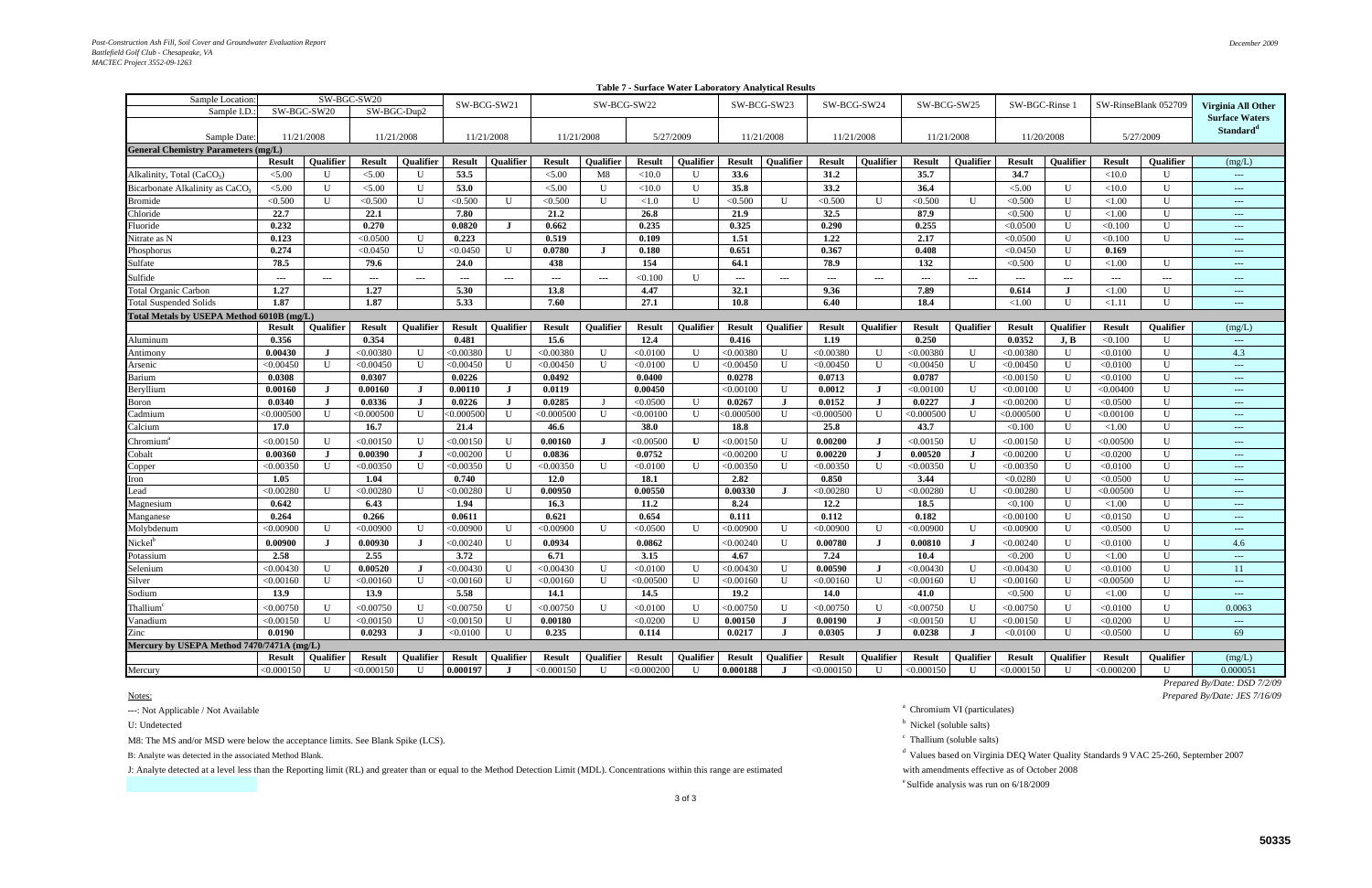|                         |                                           | Lithology of screened interval                                                           |                                                         |                                                              |                                                |                 |                                                                   | Falling           |                                  | Estimated Horizontal Hydraulic Conductivity - K <sub>n</sub> |                |                                                    |
|-------------------------|-------------------------------------------|------------------------------------------------------------------------------------------|---------------------------------------------------------|--------------------------------------------------------------|------------------------------------------------|-----------------|-------------------------------------------------------------------|-------------------|----------------------------------|--------------------------------------------------------------|----------------|----------------------------------------------------|
| Monitoring<br>Well I.D. | Screened<br>Interval (ft<br>below ground) | <b>Field Description</b>                                                                 |                                                         | Sand Content <sup>1</sup> (%) Fines Content <sup>1</sup> (%) | <b>Estimated Effective</b><br>Porosity $4$ (%) | Date of<br>Test | Measurement<br>Method                                             | Head or<br>Rising | Slug Test Estimates <sup>2</sup> |                                                              |                | Literature Estimates for<br>Soil Type <sup>6</sup> |
|                         |                                           |                                                                                          |                                                         |                                                              |                                                |                 |                                                                   | Head              | (ft/day)                         | (cm/sec)                                                     | (ft/day)       | (cm/sec)                                           |
| MW-5A                   | $5 - 15$                                  | Gray, dense, fine SAND(SP)                                                               | 94.1                                                    | 5.9                                                          | 40%                                            |                 | Solinst                                                           | F                 | 1.0                              | 4E-04                                                        | $\mathbf{1}$   | 4E-04                                              |
|                         |                                           |                                                                                          |                                                         |                                                              |                                                |                 | Levellogger                                                       | $\mathsf{R}$      | 0.4                              | 2E-04                                                        |                |                                                    |
| $MW-5B$                 | $25 - 35$                                 | Gray, fine SAND (SP) to course SAND (SP) with                                            | 85.6                                                    | 13.8                                                         | 25%                                            |                 | Solinst                                                           | E                 | 1.2                              | 4E-04                                                        | 0.5            | 2E-04                                              |
|                         |                                           | trace gravel to sandy CLAY (CL)                                                          |                                                         |                                                              |                                                |                 | Levellogger                                                       | $\mathsf{R}$      | <b>NA</b>                        | <b>NA</b>                                                    |                |                                                    |
| MW-6A                   | $5 - 15$                                  | White and yellow to light gray, fine SAND (SP)                                           | 97.1                                                    | 2.9                                                          | 45%                                            |                 | Solinst                                                           | E                 | 0.7                              | 2E-04                                                        | $\overline{1}$ | 4E-04                                              |
|                         |                                           |                                                                                          |                                                         |                                                              |                                                |                 | Levellogger                                                       | R                 | 0.5                              | 2E-04                                                        |                |                                                    |
| MW-6B                   | $32 - 42$                                 | Light gray to gray, dense, fine to coarse SAND                                           | 94.2                                                    | 5.1                                                          | 40%                                            |                 | Solinst                                                           | F                 | <b>NA</b>                        | <b>NA</b>                                                    | 5              | 2E-03                                              |
|                         |                                           | (SW)                                                                                     |                                                         |                                                              |                                                | 12/3/2008       | Levellogger                                                       | $\mathsf R$       | <b>NA</b>                        | <b>NA</b>                                                    |                |                                                    |
| MW-8A                   | $10 - 20$                                 | Gray, firm, fine to medium SAND (SP)                                                     | 97                                                      | 3.0                                                          | 45%                                            |                 | Solinst                                                           | E                 | <b>NA</b>                        | <b>NA</b>                                                    | 10             | 4E-03                                              |
|                         |                                           |                                                                                          |                                                         |                                                              |                                                |                 | Levellogger                                                       | $\mathsf{R}$      | <b>NA</b>                        | <b>NA</b>                                                    |                |                                                    |
| MW-8B                   | 34-44                                     | Gray to greenish gray, fine to medium SAND (SP)                                          | 80                                                      | 19.7                                                         | 20%                                            |                 | Solinst                                                           | F                 | 1.1                              | 4E-04                                                        | 0.1            | 4E-05                                              |
|                         |                                           | with interbedded clay                                                                    |                                                         |                                                              |                                                |                 | Levellogger                                                       | $\mathsf{R}$      | 1.0                              | 4E-04                                                        |                |                                                    |
| <b>MW-11A</b>           | $10 - 20$                                 | Gray, loose fine SAND (SP)                                                               | 92.9                                                    | 7.1                                                          | 35%                                            |                 | Solinst                                                           | F                 | 0.9                              | 3E-04                                                        | 5              | 2E-03                                              |
|                         |                                           |                                                                                          |                                                         |                                                              |                                                |                 | Levellogger                                                       | R                 | <b>NA</b>                        | <b>NA</b>                                                    |                |                                                    |
| <b>MW-11B</b>           | $25 - 35$                                 | Gray, loose to firm, fine to coarse SAND (SP), trace                                     | 89.1                                                    | 9.6                                                          | 30%                                            |                 | Solinst                                                           | E                 | <b>NA</b>                        | <b>NA</b>                                                    | $\mathbf{1}$   | 4E-04                                              |
|                         |                                           | gravel                                                                                   |                                                         |                                                              |                                                |                 | Levellogger                                                       | $\mathsf R$       | <b>NA</b>                        | <b>NA</b>                                                    |                |                                                    |
| MW-8A                   | $10 - 20$                                 | Gray, firm, fine to medium SAND (SP)                                                     | 97                                                      | 3.0                                                          | 45%                                            |                 | Solinst                                                           | E                 | 4.6                              | 2E-03                                                        | 10             | 4E-03                                              |
|                         |                                           |                                                                                          |                                                         |                                                              |                                                |                 | Levellogger                                                       | $\mathsf R$       | 9.5                              | 3E-03                                                        |                |                                                    |
| MW-13                   | $10 - 20$                                 | Greenish gray, medium dense, fine to medium                                              | NA                                                      | NA                                                           | 45%                                            |                 | Solinst                                                           | F                 | 5.7                              | 2E-03                                                        | 10             | 4E-03                                              |
|                         |                                           | SAND (SP)                                                                                |                                                         |                                                              |                                                | 7/15/2009       | Levellogger                                                       | $\mathsf{R}$      | 9.1                              | 3E-03                                                        |                |                                                    |
| MW-14                   | $9 - 19$                                  | Greenish gray, medium dense, fine to medium                                              | NA                                                      | NA                                                           | 30%                                            |                 | Solinst                                                           | F.                | <b>NA</b>                        | <b>NA</b>                                                    | $\overline{1}$ | 4E-04                                              |
|                         |                                           | SAND (SM) with silt                                                                      |                                                         |                                                              |                                                |                 | Levellogger                                                       | $\mathsf R$       | <b>NA</b>                        | <b>NA</b>                                                    |                |                                                    |
| MW-15                   | $4 - 14$                                  | Gray, medium dense, fine to medium SAND (SM),                                            | <b>NA</b>                                               | <b>NA</b>                                                    | 25%                                            |                 | Solinst                                                           | E                 | 7.3                              | 3E-03                                                        | 0.5            | 2E-04                                              |
|                         |                                           | with silt and clay                                                                       |                                                         |                                                              |                                                |                 | Levellogger                                                       | R                 | 7.3                              | 3E-03                                                        |                |                                                    |
|                         |                                           |                                                                                          |                                                         |                                                              |                                                |                 | Average Range of Hydraulic Conductivity Estimates:                |                   | 3.6                              | 1E-03                                                        | $\overline{4}$ | 1.3E-03                                            |
|                         |                                           | Estimated Range in Hydraulic Gradient <sup>3</sup> based on gauging results (feet/feet): | 0.002                                                   | to                                                           |                                                | 0.008           |                                                                   |                   |                                  |                                                              |                |                                                    |
|                         |                                           |                                                                                          | Estimated Range in Effective Porosity <sup>4</sup> (%): | 20%                                                          | to                                             |                 | 45%                                                               |                   |                                  |                                                              |                |                                                    |
|                         |                                           |                                                                                          |                                                         |                                                              |                                                |                 | Estimated Range in Groundwater Velocity <sup>5</sup> (feet/year): |                   | 16                               | to                                                           |                | 23                                                 |

#### **Table 8 -Summary of Monitoring Well Slug Test Results**

Notes:

Notes: Checked By/Date: GBG 9-28-09<br>NA Hydraulic conductivity estimate Not Available from this test as the data deemed unreliable (possibly due to insufficient head displacement, inadequate well development or other undete

Fines based on percent passing a #200 sieve, Sand based on percent passing a #4 sieve

<sup>2</sup> Bouwer and Rice Method, 1976 (for water-table conditions) using Aqtesolv Software for analysis of slug test data obtained during this investigation.

<sup>3</sup> Hydraulic gradient (change in hydraulic head/distance) estimates based on distance between contour lines across the Site produced from gauging events performed on December 3, 2008 and June 16, 2009.

4 Effective Porosity (or specific yield) as projected on a soil classification triangle (Johnson, A.I., U.S. Geological Survey Water-Supply Paper 1662-D, 1967) using particle percentages as indicated above.

5 Groundwater Velocity (feet/year) calculated as Hydraulic Conductivity (feet/day) x 365 (days/year) x Hydraulic Gradient (feet/feet)/Effective Porosity (%).

<sup>6</sup> Hydraulic conductivity estimates for a range of soil types as encountered within the screened interval of wells at the Site (USBR, Ground Water Manual, U.S. Department of the Interior, Bureau of Reclamation, Washington

Prepared By/Date: LLC 9-28-09<br>Checked By/Date: GBG 9-28-09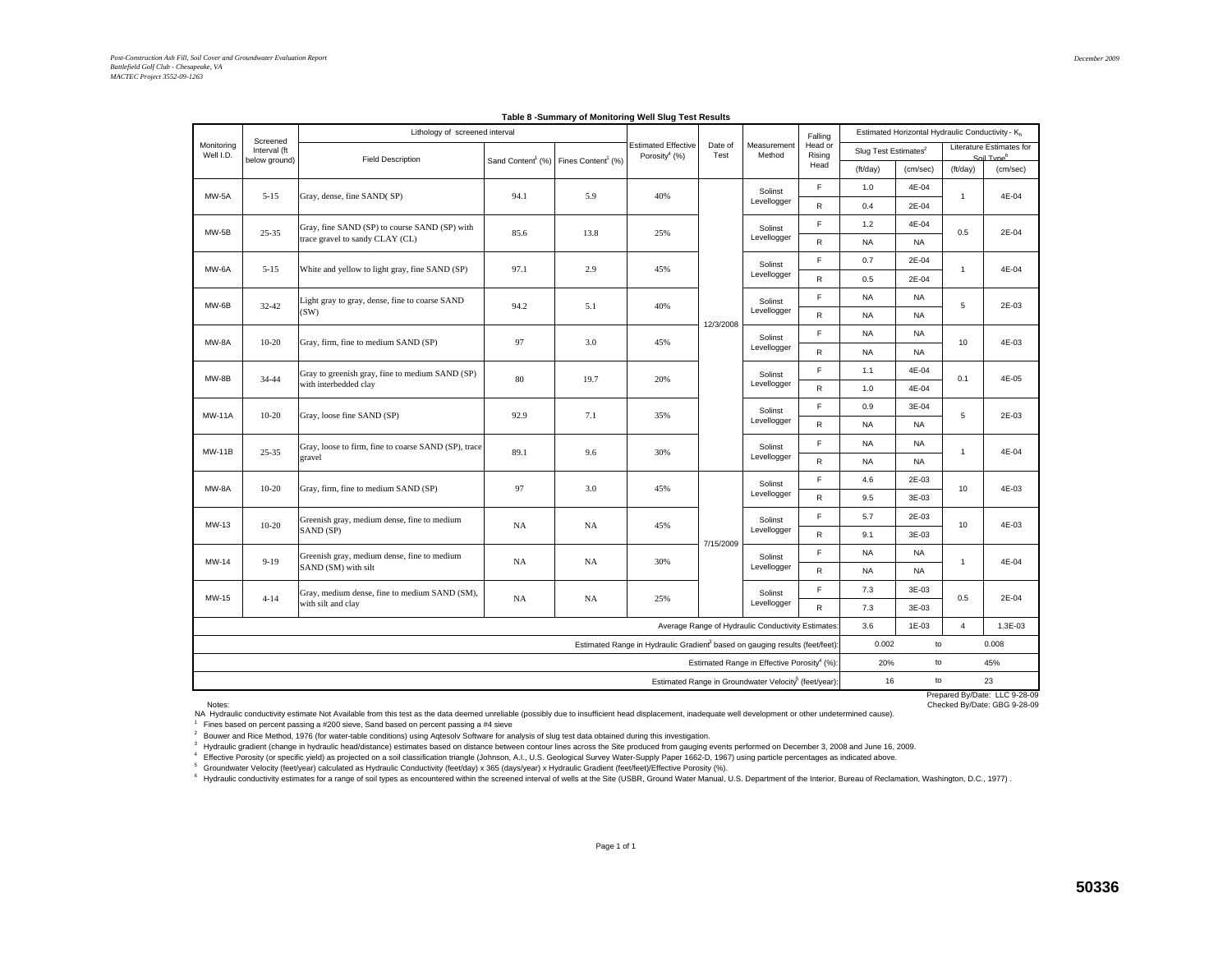|                                            |               |                |                               |  |                    |  |                          |                |               |                  |                          |                                                                      |                          |              |               |                          | Table 9 - Groundwater Laboratory Analytical Results - Shallow Wells |               |               |              |                          |              |               |              |               |              |                           |                                      |                                          |
|--------------------------------------------|---------------|----------------|-------------------------------|--|--------------------|--|--------------------------|----------------|---------------|------------------|--------------------------|----------------------------------------------------------------------|--------------------------|--------------|---------------|--------------------------|---------------------------------------------------------------------|---------------|---------------|--------------|--------------------------|--------------|---------------|--------------|---------------|--------------|---------------------------|--------------------------------------|------------------------------------------|
| Well I.D                                   |               |                |                               |  |                    |  |                          |                |               |                  |                          |                                                                      |                          |              | MW-BGC-8A     |                          |                                                                     |               |               |              |                          |              |               |              |               |              |                           |                                      |                                          |
|                                            |               |                | MW-BGC-5A                     |  |                    |  | MW-BGC-6A                |                |               |                  | MW-BGC-7A                |                                                                      | MW-BGC-8A                |              | MW-BGC-8A     |                          | MW-BGC-DUP03                                                        |               |               |              | MW-BGC-9A                |              |               |              | MW-BGC-10A    |              | <b>U.S. EPA Maximum</b>   | <b>VA DEO Groundwater</b>            | <b>VA DEO Groundwater</b>                |
| Sample ID                                  |               |                |                               |  |                    |  |                          |                |               |                  |                          |                                                                      |                          |              |               |                          |                                                                     |               |               |              |                          |              |               |              |               |              | <b>Contaminant Levels</b> | <b>Ouality Standards<sup>e</sup></b> | <b>Ouality Criteria</b> <sup>f</sup>     |
| Sample Date:                               | 12/2/2008     |                | 6/16/2009                     |  | 11/20/2008         |  | 6/16/2009                |                | 12/2/2008     |                  | 6/17/2009                |                                                                      | 12/4/2008                |              | 6/16/2009     |                          | 6/16/2009                                                           |               | 12/4/2008     |              | 6/17/2009                |              | 12/4/2008     |              | 6/17/2009     |              | $(MCLs)^d$                |                                      |                                          |
| <b>General Chemistry Parameters (mg/L)</b> |               |                |                               |  |                    |  |                          |                |               |                  |                          |                                                                      |                          |              |               |                          |                                                                     |               |               |              |                          |              |               |              |               |              |                           |                                      |                                          |
|                                            | <b>Result</b> | $\mathbf{O}$   | <b>Result</b><br>$\mathbf{o}$ |  | <b>Result</b><br>0 |  | <b>Result</b>            | $\Omega$       | <b>Result</b> | $\mathbf{0}$     | Result                   | $\mathbf{o}$                                                         | Result                   | $\mathbf{O}$ | <b>Result</b> | $\Omega$                 | <b>Result</b>                                                       | $\mathbf{o}$  | Result        | $\mathbf{o}$ | Result                   | $\mathbf{O}$ | <b>Result</b> | $\mathbf{O}$ | <b>Result</b> | $\mathbf{O}$ | (mg/L)                    | (mg/L)                               | (mg/L)                                   |
| Alkalinity, Total (CaCO3)                  | 102           |                | 63.5                          |  | 157                |  | 176                      |                | 27.7          |                  | 13.4                     |                                                                      | < 5.00                   | U            | < 10.0        | $\blacksquare$           | < 10.0                                                              | U             | 102           |              | 113                      |              | 104           |              | 84.5          |              | $-$                       | $\sim$ $\sim$                        | $30 - 500$                               |
| Bicarbonate Alkalinity as CaCO3            | 105           |                | 63.5                          |  | 157                |  | 176                      |                | 30.3          |                  | 13.4                     |                                                                      | < 5.00                   |              | < 10.0        |                          | < 10.0                                                              | U             | 102           |              | 113                      |              | 110           |              | 84.5          |              | $\sim$ $\sim$ $\sim$      | $\rightarrow$ $\rightarrow$          | $\sim$ $\sim$ $\sim$                     |
| <b>Bromide</b>                             | 0.738         | $\bf J$        | < 1.00<br>$\mathbf{H}$        |  | < 0.500            |  | < 1.00                   |                | < 0.500       | $\mathbf{I}$     | < 1.00                   |                                                                      | < 0.500                  |              | < 1.00        |                          | ${<}1.00$                                                           | U             | < 0.500       |              | < 1.00                   |              | < 0.500       |              | < 1.00        | U            | $- - -$                   | $\sim$ $\sim$ $\sim$                 | $\sim$ $\sim$ $\sim$                     |
| Chloride                                   | 65.6          |                | 66.5                          |  | 11.0               |  | 7.66                     |                | 14.4          |                  | 11.7                     |                                                                      | 13.7                     |              | 12.5          |                          | 13.1                                                                |               | 28.3          |              | 24.1                     |              | 25.2          |              | 29.9          |              | $-$                       | $\sim$ $\sim$ $\sim$                 | 50                                       |
| <sup>7</sup> luoride                       | 0.329         |                | 0.337                         |  | 0.072              |  | < 0.100                  |                | 0.183         |                  | < 0.100                  |                                                                      | 0.171                    |              | 1.32          |                          | 1.07                                                                |               | 0.233         |              | 0.248                    |              | 0.434         |              | 0.505         |              | $-$                       | 1.4                                  | $-$                                      |
| Nitrate as N                               | 0.062         | H2.            | < 0.100                       |  | 1.74               |  | 1.51                     |                | 0.109         | H2               | 0.115                    |                                                                      | < 0.0500                 |              | < 0.100       |                          | < 0.100                                                             | $\mathbf{U}$  | < 0.0500      |              | < 0.100                  |              | < 0.0500      |              | < 0.100       |              | 10                        | -5                                   | $\sim$ $\sim$ $\sim$                     |
| Phosphorus                                 | < 0.0450      | - U            | < 0.100<br>U                  |  | < 0.0450           |  | < 0.100                  | $\blacksquare$ | < 0.0450      | $\mathbf{U}$     | < 0.100                  | M8 U                                                                 | < 0.0450                 |              | 0.101         |                          | < 0.100                                                             | U             | 0.156         |              | 0.110                    |              | 0.587         |              | 0.210         |              | $\sim$ $\sim$             | $\sim$ $\sim$ $\sim$                 | $\sim$ $\sim$                            |
| Sulfate                                    | 65.6          |                | 113                           |  | 51.5               |  | 61.7                     |                | 12.7          |                  | 41.1                     |                                                                      | 1,050                    |              | 885           |                          | 809                                                                 |               | 76.7          |              | 60.3                     |              | 169           |              | 147           |              | $- - -$                   | $\rightarrow$ $\rightarrow$          | 50                                       |
| Sulfide                                    | $---$         | $---$          | < 1.00<br>II                  |  | $---$              |  | ${<}1.00$                |                | $\sim$        |                  | < 1.00                   | $\mathbf{H}$                                                         | $\overline{\phantom{a}}$ |              | < 1.00        |                          | ${<}1.00$                                                           | U             | $\sim$        |              | < 1.00                   |              | $---$         |              | < 1.00        |              | $-$                       | $\sim$ $\sim$                        | $\sim$                                   |
| <b>Cotal Dissolved Solids</b>              | 300           |                | 316                           |  | 240                |  | 284                      |                | 70.0          |                  | 105                      |                                                                      | 1.620                    |              | 1.080         |                          | 1.100                                                               |               | 296           |              | 276                      |              | 409           |              | 372           |              | $\sim$ $\sim$             | $\sim$ $\sim$                        | 1.000                                    |
| <b>Cotal Organic Carbon</b>                | 3.98          |                | 3.17                          |  | 6.90               |  | 9.43                     |                | 2.91          |                  | 1.85                     |                                                                      | 11.9                     |              | 6.39          |                          | 6.66                                                                |               | 5.11          |              | 1.04                     |              | 5.22          |              | 1.96          |              | $-$                       | $\sim$ $\sim$ $\sim$                 | 10                                       |
| <b>Total Organic Halides</b>               | 0.0325        |                | $\sim$ $\sim$<br>---          |  | 0.207              |  | $\overline{\phantom{a}}$ | $---$          | < 0.0270      | U                | $\overline{\phantom{a}}$ | $---$                                                                | < 0.0270                 | $\mathbf{I}$ | $\sim$        | $\overline{\phantom{a}}$ | $\overline{\phantom{a}}$                                            | $\sim$ $\sim$ | < 0.0270      |              | $\overline{\phantom{a}}$ | ---          | < 0.0270      |              | $\sim$        | $\cdots$     | $- - -$                   | $\sim$ $\sim$ $\sim$                 | $\cdots$                                 |
| Total Metals by USEPA Method 6010B (mg/L)  |               |                |                               |  |                    |  |                          |                |               |                  |                          |                                                                      |                          |              |               |                          |                                                                     |               |               |              |                          |              |               |              |               |              |                           |                                      |                                          |
|                                            | <b>Result</b> | $\mathbf{O}$   | <b>Result</b><br>$\mathbf{o}$ |  | <b>Result</b>      |  | <b>Result</b>            | $\Omega$       | <b>Result</b> | $\mathbf{o}$     | <b>Result</b>            | $\mathbf{o}$                                                         | <b>Result</b>            | $\mathbf{0}$ | <b>Result</b> | $\mathbf{o}$             | <b>Result</b>                                                       | $\Omega$      | <b>Result</b> | $\mathbf{o}$ | <b>Result</b>            | $\mathbf{o}$ | <b>Result</b> | $\mathbf{o}$ | <b>Result</b> | $\mathbf{o}$ | (mg/L)                    | (mg/L)                               | (mg/L)                                   |
| Aluminum                                   | 0.225         |                | < 0.100                       |  | 0.269<br>B1        |  | < 0.100                  |                | 0.747         |                  | 0.126                    |                                                                      | 109                      |              | 42.5          |                          | 42.0                                                                |               | 0.0652        |              | < 0.100                  |              | 0.145         |              | < 0.100       | U            | $1 - 1$                   | $\sim$ $\sim$                        | $\sim$ $\sim$                            |
| Antimony                                   | 0.00570       | B.J            | < 0.0100                      |  | < 0.00380          |  | < 0.0100                 |                | 0.00630       | B <sub>1</sub> J | < 0.0100                 |                                                                      | 0.0096                   |              | < 0.0100      |                          | < 0.0100                                                            | $\mathbf{U}$  | 0.00630       | B. J         | < 0.0100                 |              | 0.00430       |              | < 0.0100      | U            | 0.006                     | $\sim$ $\sim$                        | $\sim$ $\sim$ $\sim$                     |
| Arsenic                                    | < 0.00450     |                | < 0.0100                      |  | < 0.00450          |  | < 0.0100                 |                | < 0.00450     | $\mathbf{I}$     | < 0.0100                 |                                                                      | < 0.00450                |              | 0.0239        |                          | 0.0251                                                              |               | < 0.00450     |              | < 0.0100                 |              | < 0.00450     |              | < 0.0100      | $\mathbf{U}$ | 0.01                      | 0.05                                 | $-$                                      |
| Barium                                     | 0.0664        |                | 0.0287                        |  | 0.663              |  | 0.0396                   |                | 0.0252        |                  | 0.0798                   |                                                                      | 0.0289                   |              | 0.0156        |                          | 0.0165                                                              |               | 0.0497        |              | 0.0337                   |              | 0.0191        |              | < 0.0100      | $\mathbf{U}$ | $\overline{2}$            | $\blacksquare$                       | $\sim$ $\sim$ $\sim$                     |
| Beryllium                                  | < 0.00100     | U              | < 0.00400                     |  | < 0.00100          |  | < 0.00400                |                | < 0.00100     | $\mathbf{U}$     | < 0.00400                |                                                                      | 0.0149                   |              | 0.00780       |                          | 0.00780                                                             |               | < 0.00100     |              | < 0.00400                |              | < 0.00100     |              | < 0.00400     |              | 0.004                     | $\sim$                               | $\sim$ $\sim$                            |
| Boron                                      | 0.0724        | <b>B1</b>      | 0.0803                        |  | 0.0239             |  | < 0.0500                 |                | 0.0218        | B.J              | < 0.0500                 |                                                                      | 0.0573                   |              | < 0.0500      |                          | < 0.0500                                                            |               | 0.0646        |              | 0.0648                   |              | 0.0357        |              | < 0.0500      |              | $1 - 1$                   | $\sim$ $\sim$                        | $\sim$ $\sim$                            |
| Cadmium                                    | < 0.000500    | $\mathbf{U}$   | < 0.00100                     |  | < 0.00050          |  | < 0.00100                |                | < 0.000500    | $\mathbf{I}$     | 0.001                    | $_{\rm H}$                                                           | 0.00180                  |              | 0.00110       |                          | 0.00120                                                             |               | < 0.00050     |              | < 0.00100                |              | < 0.000500    |              | < 0.00100     | $\mathbf{I}$ | 0.005                     | 0.0004                               | $-$                                      |
| Calcium                                    | 53.3          |                | 46.7                          |  | 59.0               |  | 65.6                     |                | 8.76          |                  | 11.9                     |                                                                      | 56.6                     |              | 65.4          |                          | 63.6                                                                |               | 43.9          |              | 37.7                     |              | 74.8          |              | 62.8          |              | $\sim$ $\sim$             | $\sim$ $\sim$                        | $\sim$ $\sim$ $\sim$                     |
| Chromium                                   | < 0.00150     | U              | < 0.00500                     |  | < 0.00150          |  | < 0.00500                |                | 0.00180       |                  | < 0.00500                |                                                                      | 0.00830                  |              | < 0.00500     |                          | < 0.00500                                                           | $\mathbf{U}$  | < 0.00150     |              | < 0.00500                |              | < 0.00150     |              | < 0.00500     |              | $-$                       | 0.05                                 | $\sim$ $\sim$ $\sim$                     |
| Cobalt                                     | < 0.00200     |                | < 0.0200                      |  | < 0.00200          |  | < 0.0200                 |                | < 0.00200     |                  | < 0.0200                 |                                                                      | 0.79                     |              | 0.256         |                          | 0.262                                                               |               | < 0.00200     |              | < 0.0200                 |              | < 0.00200     |              | < 0.0200      |              | $- - -$                   | $\sim$ $\sim$                        | $\sim$ $\sim$                            |
| Copper                                     | < 0.00350     |                | < 0.0100                      |  | <0.00350           |  | < 0.0100                 |                | < 0.0035      |                  | < 0.0100                 |                                                                      | < 0.00350                |              | < 0.0100      |                          | < 0.0100                                                            | $\mathbf{U}$  | < 0.00350     |              | < 0.0100                 |              | < 0.00350     |              | < 0.0100      |              | 1.3                       |                                      | $- - -$                                  |
| Iron                                       | 4.43          |                | 8.39                          |  | 0.0628             |  | < 0.0500                 |                | 3.69          |                  | 3.31                     |                                                                      | 169                      |              | 64.5          |                          | 67.6                                                                |               | 4.74          |              | 3.41                     |              | 6.14          |              | 7.69          |              | $\sim$ $\sim$             | $\sim$ $\sim$                        | 0.3                                      |
| Lead                                       | < 0.00280     |                | < 0.00500                     |  | < 0.00280          |  | < 0.00500                |                | < 0.00280     |                  | < 0.00500                |                                                                      | 0.00310                  |              | 0.00780       |                          | 0.00760                                                             |               | < 0.00280     |              | < 0.00500                |              | < 0.00280     |              | &0.00500      |              | 0.015                     | 0.05                                 | $\sim$ $\sim$                            |
| Magnesium                                  | 19.2          |                | 17.5                          |  | 7.52               |  | 7.72                     |                | 3.05          |                  | 2.82                     |                                                                      | 15.8                     |              | 16.2          |                          | 16.1                                                                |               | 15.0          |              | 13.8                     |              | 15.1          |              | 14.0          |              | $\sim$ $\sim$ $\sim$      | $\sim$ $\sim$                        | $\sim$ $\sim$ $\sim$                     |
| Manganese                                  | 0.285         |                | 0.303                         |  | 0.00934            |  | 0.130                    |                | 0.156         |                  | 0.0241                   |                                                                      | 2.26                     |              | 1.51          |                          | 1.47                                                                |               | 0.217         |              | 0.177                    |              | 0.230         |              | 0.188         |              | $-$                       | $\sim$ $\sim$                        | 0.05                                     |
| Molybdenun                                 | 0.00910       | - 1            | < 0.0500                      |  | < 0.00900          |  | < 0.0500                 |                | < 0.00900     |                  | < 0.0500                 |                                                                      | 0.00930                  |              | < 0.0500      |                          | < 0.0500                                                            | $\mathbf{U}$  | < 0.00900     |              | < 0.0500                 |              | < 0.00900     |              | < 0.0500      |              | $1 - 1$                   | $\sim$ $\sim$                        | $\sim$ $\sim$                            |
| Nickel                                     | 0.00300       |                | 0.0111                        |  | < 0.00240          |  | < 0.0100                 |                | 0.00290       |                  | < 0.0100                 |                                                                      | 0.825                    |              | 0.383         |                          | 0.383                                                               |               | < 0.00240     |              | < 0.0100                 |              | < 0.00240     |              | < 0.0100      | $\mathbf{U}$ | $\sim$ $\sim$             | $\sim$ $\sim$                        | $\sim$ $\sim$                            |
| Potassium                                  | 4.59          |                | 4.36                          |  | 2.20               |  | 2.08                     |                | 1.2           |                  | 3.00                     |                                                                      | 9.43                     |              | 5.08          |                          | 5.14                                                                |               | 8.44          |              | 7.63                     |              | 5.18          |              | 3.95          |              | $1 - 1$                   | $\sim$ $\sim$                        | $\sim$ $\sim$ $\sim$                     |
| Selenium                                   | < 0.00430     | $\mathbf{U}$   | < 0.0100<br>$_{\rm II}$       |  | < 0.00430          |  | < 0.0100                 |                | < 0.00430     |                  | < 0.0100                 |                                                                      | 0.00690                  |              | < 0.0100      |                          | < 0.0100                                                            | U             | < 0.0043      |              | < 0.0100                 |              | < 0.00430     |              | < 0.0100      | $\mathbf{I}$ | 0.05                      | 0.01                                 | $\sim$ $\sim$                            |
| Silver                                     | 0.00190       | $\blacksquare$ | < 0.00500                     |  | < 0.00160          |  | < 0.00500                |                | < 0.00160     | II               | < 0.00500                |                                                                      | < 0.00160                |              | < 0.00500     |                          | < 0.00500                                                           | $\mathbf{U}$  | < 0.00160     |              | < 0.0500                 |              | < 0.00160     |              | < 0.00500     | II           | $1 - 1$                   | $\sim$ $\sim$                        | $\sim$ $\sim$                            |
| Sodium                                     | 27.7          |                | 26.5                          |  | 15.0               |  | 19.4                     |                | 12.1          |                  | 7.00                     |                                                                      | 16.6                     |              | 9.82          |                          | 9.98                                                                |               | 16.0          |              | 14.6                     |              | 22.3          |              | 14.2          |              | $\sim$                    | $\sim$ $\sim$                        | 100                                      |
| Thallium                                   | < 0.00750     | - U            | < 0.0100                      |  | < 0.00750          |  | < 0.0100                 |                | < 0.00750     | Ð                | < 0.0100                 |                                                                      | < 0.00750                |              | < 0.0100      |                          | < 0.0100                                                            | U             | < 0.00750     |              | < 0.0100                 |              | < 0.00750     |              | < 0.0100      | $\mathbf{I}$ | 0.002                     | $\sim$ $\sim$                        | $\sim$ $\sim$ $\sim$                     |
| Vanadium                                   | < 0.00150     | $\mathbf{I}$   | < 0.0200<br>II                |  | < 0.00150          |  | < 0.0200                 |                | 0.0018        |                  | < 0.0200                 |                                                                      | 0.0323                   |              | < 0.0200      |                          | < 0.0200                                                            | U             | < 0.00150     |              | < 0.0200                 |              | < 0.00150     |              | < 0.0200      | $\mathbf{U}$ | $\sim$ $\sim$ $\sim$      | $\sim$ $\sim$                        | $\sim$ $\sim$                            |
| Zinc                                       | 0.0207        |                | 0.0691                        |  | < 0.0100           |  | < 0.0500                 | $_{\rm II}$    | 0.0163        |                  | < 0.0500                 | $\mathbf{H}$                                                         | 1.03                     |              | 0.211         |                          | 0.248                                                               |               | < 0.0100      |              | < 0.0500                 |              | 0.0121        |              | 0.0693        |              | $\sim$ $\sim$             | 0.05                                 | $\cdots$                                 |
| Mercury by USEPA Method 7470/7471A (mg/L)  |               |                |                               |  |                    |  |                          |                |               |                  |                          |                                                                      |                          |              |               |                          |                                                                     |               |               |              |                          |              |               |              |               |              |                           |                                      |                                          |
|                                            | Result        | $\mathbf{0}$   | <b>Result</b><br>$\mathbf{O}$ |  | Result<br>$\Omega$ |  | <b>Result</b>            | $\Omega$       | <b>Result</b> | $\mathbf{o}$     | Result                   | $\mathbf{o}$                                                         | <b>Result</b>            | $\mathbf{0}$ | Result        | $\Omega$                 | <b>Result</b>                                                       |               | <b>Result</b> | $\mathbf{o}$ | <b>Result</b>            | $\mathbf{o}$ | <b>Result</b> | $\mathbf{o}$ | <b>Result</b> | $\mathbf{O}$ | (mg/L)                    | (mg/L)                               | (mg/L)                                   |
| Mercury <sup>8</sup>                       | < 0.000150    | U              | $< 0.000200$ H $< 0.000150$   |  | U                  |  | < 0.000200               | H              | < 0.000150    | $\mathbf U$      | $\sim$                   | $\hspace{0.05cm} -\hspace{0.05cm} -\hspace{0.05cm} -\hspace{0.05cm}$ | < 0.000150               | $\mathbf U$  | < 0.000200    | H                        | < 0.000200                                                          | H             | <,0.00015     | U            | < 0.000200               | H            | < 0.000150    | $\mathbf{I}$ | < 0.000200    | H            | 0.002                     | 0.00005                              | $\hspace{0.05cm} \ldots \hspace{0.05cm}$ |
|                                            |               |                |                               |  |                    |  |                          |                |               |                  |                          |                                                                      |                          |              |               |                          |                                                                     |               |               |              |                          |              |               |              |               |              |                           |                                      |                                          |

Q: Data Qualifier  $\frac{a}{b}$  Chromium VI (particulates) Chromium VI (particulates) Chromium VI (particulates) J: Analyte detected at a level less than the Reporting limit (RL) and greater than or equal to the Method Detection Limit (MDL). Concentrations within this range are estimated.  $\frac{b}{c}$  Nickel (soluble salts)<br>B 1: Analyt B1: Analyte was detected in the associated Method Blank. Analyte concentration in the sample is greater than 10x the concentration found in the method blank. B: Analyte was detected in the associated Method Blank.

M8: The Matrix Spike (MS) and/or MS Duplicate (MSD) were below the acceptance limits. See Appendix E for laboratory data packages.

U: Undetected

H: Sample analysis performed past method-specified holding time.

---: Not Applicable / Not Available

Sample result greater than the U.S. EPA Maximum Contaminant Levels (MCLs) for drinking water, where applicable Sample result greater than the VA DEQ Groundwater Quality Standard, where applicable

<sup>d</sup> U.S. Environmental Protection Agency (EPA) Region III Maximum Contaminant Level (MCL) in (mg/L) <sup>e</sup> Virginia DEQ Groundwater Quality Standards 9 VAC 25-280-40, effective February 12, 2004

H2: Initial analysis within holding time. Reanalysis for the required dilution or confirmation was past the holding time.<br>M8: The Matrix Spike (MS) and/or MS Duplicate (MSD) were below the acceptance limits. See Appendix E

naturally occurring constituents and enforceable standards were not adopted.  $\frac{g}{2}$  Samples collected in June 2009 were analyzed for mercury on 7/16/09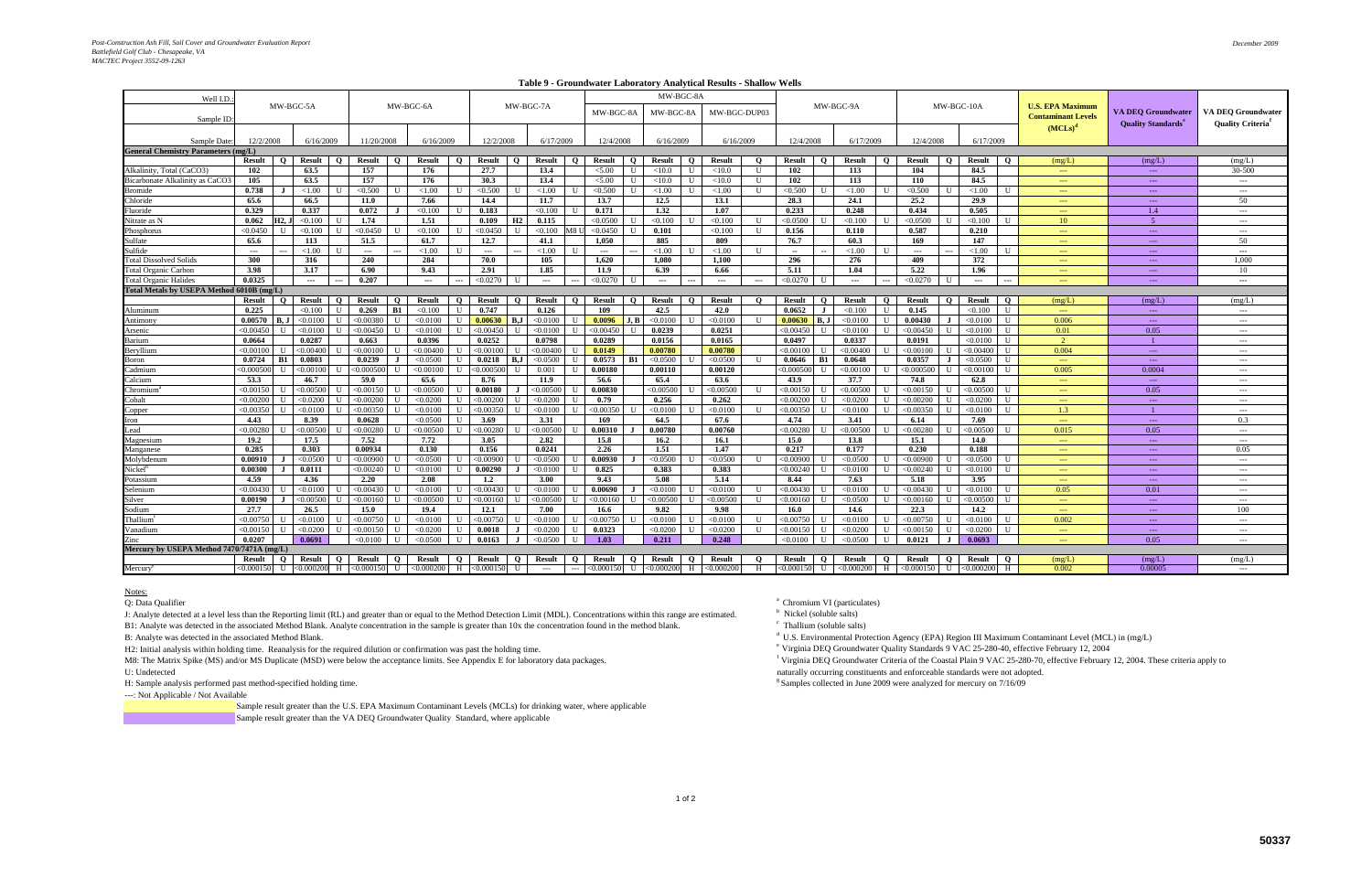|                                            |                   |                          |                   |                |                          |                          |                          |                          |                             |                |                   |                   | Table 9 - Groundwater Laboratory Analytical Results - Shahow Wells |                      |                  |               |                      |              |               |              |                           |                                                                                                                                                                                                                                                                                                                                                                                                                                                                            |                                              |
|--------------------------------------------|-------------------|--------------------------|-------------------|----------------|--------------------------|--------------------------|--------------------------|--------------------------|-----------------------------|----------------|-------------------|-------------------|--------------------------------------------------------------------|----------------------|------------------|---------------|----------------------|--------------|---------------|--------------|---------------------------|----------------------------------------------------------------------------------------------------------------------------------------------------------------------------------------------------------------------------------------------------------------------------------------------------------------------------------------------------------------------------------------------------------------------------------------------------------------------------|----------------------------------------------|
| Well I.D.                                  |                   |                          |                   |                |                          |                          | MW-BGC-12A               |                          |                             |                |                   |                   |                                                                    |                      |                  |               | MW-BGC-15            |              |               |              |                           |                                                                                                                                                                                                                                                                                                                                                                                                                                                                            |                                              |
|                                            |                   |                          | MW-BGC-11A        |                | MW-BGC-12A               |                          | MW-Dup-3                 |                          | MW-BGC-12A                  |                | MW-BGC-13         |                   | MW-BGC-14                                                          |                      | MW-BGC-15        |               | MW-BGC-DUP04         |              | MW-BGC RB 04  |              | <b>U.S. EPA Maximum</b>   | <b>VA DEO Groundwater</b>                                                                                                                                                                                                                                                                                                                                                                                                                                                  | <b>VA DEO Groundwater</b>                    |
| Sample ID                                  |                   |                          |                   |                |                          |                          |                          |                          |                             |                |                   |                   |                                                                    |                      |                  |               |                      |              |               |              | <b>Contaminant Levels</b> | <b>Ouality Standards<sup>e</sup></b>                                                                                                                                                                                                                                                                                                                                                                                                                                       | <b>Quality Criteria</b> <sup>f</sup>         |
|                                            |                   |                          |                   |                |                          |                          |                          |                          |                             |                |                   |                   |                                                                    |                      |                  |               |                      |              |               |              | $(MCLs)^d$                |                                                                                                                                                                                                                                                                                                                                                                                                                                                                            |                                              |
| Sample Date                                | 12/4/2008         |                          | 6/17/2009         |                | 12/5/2008                |                          | 12/5/2009                |                          | 6/18/2009                   |                | 6/18/2009         |                   | 6/18/2009                                                          |                      | 6/18/2009        |               | 6/18/2009            |              | 6/18/2009     |              |                           |                                                                                                                                                                                                                                                                                                                                                                                                                                                                            |                                              |
| <b>General Chemistry Parameters (mg/L)</b> |                   |                          |                   |                |                          |                          |                          |                          |                             |                |                   |                   |                                                                    |                      |                  |               |                      |              |               |              |                           |                                                                                                                                                                                                                                                                                                                                                                                                                                                                            |                                              |
|                                            | <b>Result</b>     | $\mathbf{O}$             | <b>Result</b>     | $\mathbf{o}$   | <b>Result</b>            | $\mathbf Q$              | <b>Result</b>            | $\mathbf Q$              | <b>Result</b>               | $\mathbf{o}$   | <b>Result</b>     | $\mathbf{o}$      | <b>Result</b>                                                      | $\mathbf{O}$         | <b>Result</b>    | $\mathbf{o}$  | <b>Result</b>        | $\mathbf 0$  | <b>Result</b> | $\mathbf{o}$ | (mg/L)                    | (mg/L)                                                                                                                                                                                                                                                                                                                                                                                                                                                                     | (mg/L)                                       |
| Alkalinity, Total (CaCO3)                  | 115               |                          | 125               |                | 42.4                     |                          | 41.7                     |                          | 27.6                        |                | < 10.0            | U                 | 59.1                                                               |                      | < 10.0           | $\mathbf{U}$  | < 10.0               | U            | < 10.0        | U            | $\sim$                    | $\sim$ $\sim$                                                                                                                                                                                                                                                                                                                                                                                                                                                              | 30-500                                       |
| Bicarbonate Alkalinity as CaCO3            | 120               |                          | 125               |                | 50.3                     |                          | 47.9                     |                          | 27.6                        |                | $\sim$            | $\overline{a}$    | 59.1                                                               |                      | < 10.0           | U             | < 10.0               | $\mathbf U$  | < 10.0        | $\mathbf U$  | $---$                     | $\frac{1}{2} \left( \frac{1}{2} \right) \left( \frac{1}{2} \right) \left( \frac{1}{2} \right)$                                                                                                                                                                                                                                                                                                                                                                             | $\sim$ $\sim$                                |
| Bromide                                    | < 0.500           | U                        | < 1.00            | U              | < 0.500                  | $\mathbf{U}$             | < 0.500                  | U                        | < 1.00                      | $\mathbf{U}$   | ${<}1.00$         | U                 | < 1.00                                                             | U                    | 7.67             |               | 7.59                 |              | < 1.00        | U            | $-$                       | $\frac{1}{2} \left( \frac{1}{2} \right) \left( \frac{1}{2} \right) \left( \frac{1}{2} \right) \left( \frac{1}{2} \right) \left( \frac{1}{2} \right) \left( \frac{1}{2} \right) \left( \frac{1}{2} \right) \left( \frac{1}{2} \right) \left( \frac{1}{2} \right) \left( \frac{1}{2} \right) \left( \frac{1}{2} \right) \left( \frac{1}{2} \right) \left( \frac{1}{2} \right) \left( \frac{1}{2} \right) \left( \frac{1}{2} \right) \left( \frac{1}{2} \right) \left( \frac$ | $-$                                          |
| Chloride                                   | 82.6              |                          | 60.1              |                | 32.1                     |                          | 31.7                     |                          | 39.1                        |                | 30.1              |                   | 16.4                                                               |                      | 1,140            |               | 1,050                |              | < 1.00        | U            | $\sim$ $\sim$             | $\sim$ $\sim$ $\sim$                                                                                                                                                                                                                                                                                                                                                                                                                                                       | 50                                           |
| Fluoride                                   | 0.356             |                          | 0.319             |                | 0.310                    |                          | 0.328                    |                          | 0.173                       |                | 0.817             |                   | < 0.100                                                            | U                    | 0.206            |               | 0.187                |              | < 0.100       | U            | $---$                     | 1.4                                                                                                                                                                                                                                                                                                                                                                                                                                                                        | $\sim$                                       |
| Nitrate as N                               | < 0.0500          | U                        | < 0.100           | U              | < 0.0500                 | $\mathbf{I}$             | < 0.0500                 | U                        | < 0.100                     | U              | < 0.100           | U                 | < 0.100                                                            | U                    | < 0.100          | $\mathbf{U}$  | < 0.100              | U            | < 0.100       | U            | 10                        | $\sim$                                                                                                                                                                                                                                                                                                                                                                                                                                                                     | $- - -$                                      |
| Phosphorus                                 | 0.0730            | $\bf J$                  | 0.198             |                | 0.0520                   |                          | 0.120                    |                          | 0.113                       |                | < 0.100           | U                 | < 0.100                                                            | U                    | < 0.100          | U             | < 0.100              | U            | < 0.100       | U            | $-$                       | $\sim$ $\sim$                                                                                                                                                                                                                                                                                                                                                                                                                                                              | $\sim$ $\sim$ $\sim$                         |
| Sulfate                                    | 90.7              |                          | 62.2              |                | 76.9                     |                          | 77.4                     |                          | 155                         |                | 550               |                   | 53.8                                                               |                      | 408              |               | 383                  |              | < 1.00        | U            | $---$                     | $\cdots$                                                                                                                                                                                                                                                                                                                                                                                                                                                                   | 50                                           |
| Sulfide                                    | $---$             | $\overline{\phantom{a}}$ | < 1.00            | $\mathbf{U}$   | $\overline{\phantom{a}}$ | $\overline{\phantom{a}}$ | $\overline{\phantom{a}}$ | $\overline{\phantom{a}}$ | < 1.00                      | U              | ${<}1.00$         | U                 | < 1.00                                                             | $\mathbf{U}$         | < 1.00           | $\mathbf{U}$  | ${<}1.00$            | U            | < 1.00        | U            | $\cdots$                  | $\frac{1}{2} \left( \frac{1}{2} \right) \left( \frac{1}{2} \right) \left( \frac{1}{2} \right) \left( \frac{1}{2} \right) \left( \frac{1}{2} \right) \left( \frac{1}{2} \right) \left( \frac{1}{2} \right) \left( \frac{1}{2} \right) \left( \frac{1}{2} \right) \left( \frac{1}{2} \right) \left( \frac{1}{2} \right) \left( \frac{1}{2} \right) \left( \frac{1}{2} \right) \left( \frac{1}{2} \right) \left( \frac{1}{2} \right) \left( \frac{1}{2} \right) \left( \frac$ | $\overline{\phantom{a}}$                     |
| <b>Total Dissolved Solids</b>              | 387               |                          | 336               |                | 263                      |                          | 271                      |                          | 311                         |                | 828               |                   | 66.0                                                               |                      | 2,190            | H2            | 3,600                | H2           | < 10.0        | U            | <u></u>                   | $\scriptstyle\cdots$                                                                                                                                                                                                                                                                                                                                                                                                                                                       | 1,000                                        |
| Total Organic Carbon                       | 2.81              |                          | < 1.00            | U              | 2.60                     |                          | 2.86                     |                          | 1.53                        |                | 2.23              |                   | 1.97                                                               |                      | 4.98             |               | 4.70                 |              | < 1.00        | U            | $\frac{1}{2}$             | $\frac{1}{2} \left( \frac{1}{2} \right) \left( \frac{1}{2} \right) \left( \frac{1}{2} \right)$                                                                                                                                                                                                                                                                                                                                                                             | 10                                           |
| <b>Total Organic Halides</b>               | < 0.0270          | U                        | $-$               | $\overline{a}$ | < 0.0270                 | U                        | < 0.0270                 | U                        | $---$                       | $\overline{a}$ | $\sim$ $\sim$     | $\overline{a}$    | $\sim$ $\sim$                                                      | $\sim$ $\sim$ $\sim$ | $\sim$ $\sim$    | $\sim$ $\sim$ | $\sim$ $\sim$        | $\sim$       | $\sim$ $\sim$ | $\cdots$     | $---$                     | $\frac{1}{2} \left( \frac{1}{2} \right) \left( \frac{1}{2} \right) \left( \frac{1}{2} \right)$                                                                                                                                                                                                                                                                                                                                                                             | $\overline{\phantom{a}}$                     |
| Total Metals by USEPA Method 6010B (mg/L)  |                   |                          |                   |                |                          |                          |                          |                          |                             |                |                   |                   |                                                                    |                      |                  |               |                      |              |               |              |                           |                                                                                                                                                                                                                                                                                                                                                                                                                                                                            |                                              |
|                                            | <b>Result</b>     | $\mathbf Q$              | <b>Result</b>     | $\mathbf Q$    | <b>Result</b>            | $\mathbf{o}$             | <b>Result</b>            | $\mathbf{o}$             | <b>Result</b>               | $\mathbf{o}$   | <b>Result</b>     | $\mathbf{O}$      | <b>Result</b>                                                      | $\mathbf{O}$         | <b>Result</b>    | $\mathbf{o}$  | <b>Result</b>        | $\mathbf{o}$ | <b>Result</b> | $\mathbf{o}$ | (mg/L)                    | (mg/L)                                                                                                                                                                                                                                                                                                                                                                                                                                                                     | (mg/L)                                       |
| Aluminum                                   | 0.0643            | $\bf{J}$                 | < 0.100           | $\mathbf{U}$   | 0.324                    |                          | 0.321                    |                          | < 0.100                     | U              | 1.52              |                   | 0.242                                                              |                      | 6.92             |               | 6.74                 |              | < 0.100       | U            | $\sim$ $\sim$             | $\frac{1}{2} \left( \frac{1}{2} \right) \left( \frac{1}{2} \right) \left( \frac{1}{2} \right) \left( \frac{1}{2} \right) \left( \frac{1}{2} \right) \left( \frac{1}{2} \right) \left( \frac{1}{2} \right) \left( \frac{1}{2} \right) \left( \frac{1}{2} \right) \left( \frac{1}{2} \right) \left( \frac{1}{2} \right) \left( \frac{1}{2} \right) \left( \frac{1}{2} \right) \left( \frac{1}{2} \right) \left( \frac{1}{2} \right) \left( \frac{1}{2} \right) \left( \frac$ | $\overline{a}$                               |
| Antimony                                   | 0.00790           | B, J                     | < 0.0100          | U              | < 0.00380                | $\mathbf{I}$             | < 0.00380                | U                        | < 0.0100                    | U              | < 0.0100          | U                 | < 0.0100                                                           | U                    | < 0.0100         | U             | < 0.0100             | U            | < 0.0100      | U            | 0.006                     | $\scriptstyle\cdots$                                                                                                                                                                                                                                                                                                                                                                                                                                                       | $-$                                          |
| Arsenic                                    | < 0.00450         | $\mathbf{U}$             | < 0.0100          | U              | 0.0205                   |                          | 0.0195                   |                          | < 0.0100                    | U              | < 0.0100          | U                 | < 0.0100                                                           | U                    | 0.0336           |               | 0.0332               |              | < 0.0100      | U            | 0.01                      | 0.05                                                                                                                                                                                                                                                                                                                                                                                                                                                                       | $\sim$                                       |
| Barium                                     | 0.0360            |                          | < 0.0100          | U              | 0.0520                   |                          | 0.0518                   |                          | 0.0297                      |                | 0.0436            |                   | 0.0531                                                             |                      | 0.0694           |               | 0.0695               |              | < 0.0100      | U            | $\overline{2}$            |                                                                                                                                                                                                                                                                                                                                                                                                                                                                            | $\cdots$                                     |
| Beryllium                                  | < 0.00100         | U                        | < 0.0040          |                | < 0.00100                | $\mathbf{U}$             | < 0.00100                | U                        | < 0.00400                   | $\mathbf U$    | 0.0145            |                   | < 0.00400                                                          | $\mathbf{U}$         | < 0.00400        | $\mathbf{U}$  | < 0.00400            | $\mathbf{U}$ | < 0.00400     | U            | 0.004                     | $\omega_{\rm{max}}$                                                                                                                                                                                                                                                                                                                                                                                                                                                        | $\cdots$                                     |
| Boron                                      | 0.0527            | <b>B1</b>                | < 0.0500          | U              | 0.0185                   |                          | 0.0196                   | $\bf J$                  | < 0.0500                    | U              | < 0.0500          | U                 | < 0.0500                                                           | U                    | 0.162            |               | 0.157                |              | < 0.0500      | U            | $\sim$ $\sim$             | $\frac{1}{2} \left( \frac{1}{2} \right) \left( \frac{1}{2} \right) \left( \frac{1}{2} \right) \left( \frac{1}{2} \right) \left( \frac{1}{2} \right) \left( \frac{1}{2} \right) \left( \frac{1}{2} \right) \left( \frac{1}{2} \right) \left( \frac{1}{2} \right) \left( \frac{1}{2} \right) \left( \frac{1}{2} \right) \left( \frac{1}{2} \right) \left( \frac{1}{2} \right) \left( \frac{1}{2} \right) \left( \frac{1}{2} \right) \left( \frac{1}{2} \right) \left( \frac$ | $\overline{a}$                               |
| Cadmium                                    | < 0.000500        | U                        | < 0.0010          | $\mathbf{U}$   | < 0.000500               | $\mathbf{U}$             | < 0.000500               | U                        | < 0.00100                   | U              | < 0.00100         | U                 | < 0.00100                                                          | U                    | < 0.00100        | U             | < 0.00100            | U            | < 0.00100     | U            | 0.005                     | 0.0004                                                                                                                                                                                                                                                                                                                                                                                                                                                                     | $\cdots$                                     |
| Calcium                                    | 64.0              |                          | 47.3              |                | 27.6                     |                          | 27.9                     |                          | 37.4                        |                | 110               |                   | 29.1                                                               |                      | 196              |               | 196                  |              | < 1.00        | U            | $\sim$                    | $\scriptstyle\cdots$                                                                                                                                                                                                                                                                                                                                                                                                                                                       | $\cdots$                                     |
| Chromium                                   | < 0.00150         | U                        | 0.00500           |                | 0.00150                  |                          | < 0.0150                 | U                        | < 0.00500                   | U              | < 0.00500         | U                 | < 0.00500                                                          | U                    | < 0.00500        | $\mathbf{U}$  | <0.00500             | $\mathbf{U}$ | < 0.00500     | $\mathbf{U}$ | $-$                       | 0.05                                                                                                                                                                                                                                                                                                                                                                                                                                                                       | $-$                                          |
| Cobalt                                     | < 0.00200         | U                        | < 0.0200          |                | < 0.00200                |                          | < 0.00200                | U                        | < 0.0200                    | U              | 0.0454            |                   | < 0.0200                                                           | U                    | < 0.0200         | $\mathbf{U}$  | < 0.0200             | $\mathbf{U}$ | < 0.0200      | U            | $-$                       | $\sim$ $\sim$ $\sim$                                                                                                                                                                                                                                                                                                                                                                                                                                                       | $\overline{a}$                               |
| Copper                                     | < 0.00350         | U                        | < 0.0100          | $\mathbf{I}$   | < 0.00350                | $\mathbf{U}$             | < 0.00350                | U                        | < 0.0100                    | $\overline{U}$ | < 0.0100          | U                 | < 0.0100                                                           | U                    | < 0.0100         | $\mathbf{U}$  | < 0.0100             | $\mathbf{U}$ | < 0.0100      | U            | 1.3                       |                                                                                                                                                                                                                                                                                                                                                                                                                                                                            | $\sim$ $\sim$                                |
| ron                                        | 3.87              |                          | 3.57              |                | 6.95                     |                          | 6.96                     |                          | 6.26                        |                | 58.2              |                   | 7.99                                                               |                      | 91.9             |               | 90.7                 |              | 0.0563        |              | $-$                       | $\frac{1}{2} \left( \frac{1}{2} \right) \left( \frac{1}{2} \right) \left( \frac{1}{2} \right) \left( \frac{1}{2} \right)$                                                                                                                                                                                                                                                                                                                                                  | 0.3                                          |
|                                            | < 0.00280         | U                        | < 0.0050          | U              | < 0.00280                | $\mathbf{U}$             | < 0.00280                | U                        | < 0.00500                   | U              | < 0.00500         | U                 | < 0.00500                                                          | U                    | < 0.00500        | $\mathbf{U}$  | < 0.00500            | $\mathbf{U}$ | < 0.00500     | U            | 0.015                     | 0.05                                                                                                                                                                                                                                                                                                                                                                                                                                                                       |                                              |
| ead<br>Magnesium                           | 24.7              |                          | 20.4              |                | 14.0                     |                          | 14.0                     |                          | 22.5                        |                | 27.7              |                   | 4.78                                                               |                      | 34.6             |               | 34.3                 |              | < 1.00        | U            | $\sim$ $\sim$             | $\sim$ $\sim$                                                                                                                                                                                                                                                                                                                                                                                                                                                              | $\hspace{0.05cm} \cdots$<br>$\sim$ $\sim$    |
| Manganese                                  | 0.117             |                          | 0.0633            |                | 0.172                    |                          | 0.174                    |                          | 0.132                       |                | 0.565             |                   | 0.2146                                                             |                      | 0.385            |               | 0.383                |              | < 0.0150      | U            | $-$                       | $\cdots$                                                                                                                                                                                                                                                                                                                                                                                                                                                                   | 0.05                                         |
| Molybdenum                                 | < 0.00900         | U                        | < 0.0500          | $\mathbf{U}$   | < 0.00900                | $\mathbf{U}$             | < 0.00900                | U                        | < 0.0500                    | U              | < 0.0500          | U                 | < 0.0500                                                           | U                    | < 0.0500         | $\mathbf{U}$  | < 0.0500             | $\mathbf{U}$ | < 0.0500      | U            | $\frac{1}{2}$             |                                                                                                                                                                                                                                                                                                                                                                                                                                                                            |                                              |
| Nickel                                     | < 0.00240         | U                        | < 0.0100          | U              | 0.00430                  |                          | 0.00510                  | $\bf J$                  | 0.0117                      |                | 0.0883            |                   | < 0.0100                                                           | U                    | 0.0236           |               | 0.02340              |              | < 0.0100      | U            | $\sim$                    | $\cdots$<br>$\cdots$                                                                                                                                                                                                                                                                                                                                                                                                                                                       | $\scriptstyle\cdots$<br>$\scriptstyle\cdots$ |
| Potassium                                  | 4.18              |                          | 2.58              |                | 2.24                     |                          | 2.28                     |                          | 1.33                        |                | 9.47              |                   | 2.82                                                               |                      | 63.6             |               | 63.4                 |              | < 1.00        | U            | $\cdots$                  | $\cdots$                                                                                                                                                                                                                                                                                                                                                                                                                                                                   | $- - -$                                      |
|                                            | < 0.00430         | U                        | < 0.0100          | U              | < 0.00430                | $\mathbf{U}$             | < 0.00430                | U                        | < 0.0100                    | U              | < 0.0100          | U                 | < 0.0100                                                           | $\mathbf U$          | < 0.0100         | U             | < 0.0100             | U            | < 0.0100      | U            | 0.05                      | 0.01                                                                                                                                                                                                                                                                                                                                                                                                                                                                       | $\overline{a}$                               |
| Selenium                                   |                   |                          |                   |                |                          |                          |                          |                          |                             |                |                   |                   |                                                                    |                      |                  |               |                      | $\mathbf{U}$ | < 0.00500     |              |                           |                                                                                                                                                                                                                                                                                                                                                                                                                                                                            |                                              |
| Silver                                     | < 0.00160<br>28.6 | U                        | < 0.00500<br>21.0 | $\mathbf{U}$   | < 0.00160<br>14.1        | $\mathbf{U}$             | < 0.00160<br>14.2        | U                        | < 0.00500<br>15.3           | U              | < 0.00500<br>10.6 | U                 | < 0.00500<br>10.9                                                  | U                    | < 0.00500<br>384 | $\mathbf{U}$  | < 0.00500<br>382     |              | < 1.00        | U<br>U       | $\sim$                    | $\frac{1}{2} \left( \frac{1}{2} \right) \left( \frac{1}{2} \right) \left( \frac{1}{2} \right) \left( \frac{1}{2} \right) \left( \frac{1}{2} \right) \left( \frac{1}{2} \right) \left( \frac{1}{2} \right) \left( \frac{1}{2} \right) \left( \frac{1}{2} \right) \left( \frac{1}{2} \right) \left( \frac{1}{2} \right) \left( \frac{1}{2} \right) \left( \frac{1}{2} \right) \left( \frac{1}{2} \right) \left( \frac{1}{2} \right) \left( \frac{1}{2} \right) \left( \frac$ | $-$<br>100                                   |
| Sodium                                     | < 0.00750         |                          | < 0.0100          |                | < 0.00750                | $\mathbf{U}$             | < 0.00750                |                          | < 0.0100                    | U              | < 0.0100          |                   | < 0.0100                                                           | U                    | < 0.0100         | $\mathbf{U}$  | < 0.0100             | U            | < 0.0100      | U            | $\sim$<br>0.002           | $\cdots$                                                                                                                                                                                                                                                                                                                                                                                                                                                                   |                                              |
| Thallium'                                  |                   | U                        |                   | U              |                          |                          |                          | U                        |                             |                |                   | U                 |                                                                    |                      |                  |               |                      |              |               |              |                           | $\frac{1}{2} \left( \frac{1}{2} \right) \left( \frac{1}{2} \right) \left( \frac{1}{2} \right)$                                                                                                                                                                                                                                                                                                                                                                             | $\overline{\phantom{a}}$                     |
| Vanadium                                   | < 0.00150         | $\mathbf{U}$             | < 0.0200          | U              | 0.00170                  |                          | 0.00170                  | <b>J</b>                 | < 0.0200                    | U              | < 0.0200          | U                 | < 0.0200                                                           | U                    | 0.0363           |               | 0.0382               |              | < 0.0200      | U            | $-$                       | $\cdots$                                                                                                                                                                                                                                                                                                                                                                                                                                                                   | $-$                                          |
| Zinc                                       | 0.0137            | $\bf{J}$                 | < 0.0500          | U              | 0.0281                   | Л.                       | 0.0213                   | J                        | < 0.0500                    | U              | 0.224             |                   | < 0.0500                                                           | U                    | 0.107            |               | 0.112                |              | < 0.0500      | U            | $\sim$                    | 0.05                                                                                                                                                                                                                                                                                                                                                                                                                                                                       | $\hspace{0.05cm} \cdots$                     |
| Mercury by USEPA Method 7470/7471A (mg/L)  |                   |                          |                   |                |                          |                          |                          |                          |                             |                |                   |                   |                                                                    |                      |                  |               |                      |              |               |              |                           |                                                                                                                                                                                                                                                                                                                                                                                                                                                                            |                                              |
| Mercury <sup>s</sup>                       | Result            | $\mathbf{o}$             | <b>Result</b>     | $\mathbf{O}$   | $\mathbf{o}$             | $\mathbf{o}$             | Result<br>< 0.000150     | $\mathbf Q$              | <b>Result</b><br>< 0.000200 | $\mathbf{o}$   | Result            | $\mathbf{O}$<br>H | Result<br>< 0.000200                                               | $\mathbf{O}$         | Result           | $\mathbf{o}$  | Result<br>< 0.000200 | $\mathbf{O}$ | Result        | $\mathbf{O}$ | (mg/L)                    | (mg/L)                                                                                                                                                                                                                                                                                                                                                                                                                                                                     | (mg/L)                                       |
|                                            | < 0.000150        | U                        | < 0.000200        | H              | < 0.000150               | $\overline{U}$           |                          | U                        |                             | H              | < 0.000200        |                   |                                                                    | H                    | < 0.000200       | H             |                      | H            | < 0.000200    | H            | 0.002                     | 0.00005                                                                                                                                                                                                                                                                                                                                                                                                                                                                    | $\overline{\phantom{a}}$                     |

*Prepared By/Date: DSD 7/14/09 Checked By/Date: JES 7/17/09*

Q: Data Qualifier  $\frac{a}{b}$  Chromium VI (particulates)  $\frac{a}{c}$  Chromium VI (particulates)  $\frac{a}{c}$  Chromium VI (particulates)  $\frac{a}{c}$ J: Analyte detected at a level less than the Reporting limit (RL) and greater than or equal to the Method Detection Limit (MDL). Concentrations within this range are estimated. <br>B1: Analyte was detected in the associated M B1: Analyte was detected in the associated Method Blank. Analyte concentration in the sample is greater than 10x the concentration found in the method blank. B: Analyte was detected in the associated Method Blank.

H2: Initial analysis within holding time. Reanalysis for the required dilution or confirmation was past the holding time. in (mg/L) in (mg/L)

U: Undetected

H: Sample analysis performed past method-specified holding time. The extent of the Coastal Plain 9 VAC 25-280-70, effective

Sample result greater than the U.S. EPA Maximum Contaminant Levels (MCLs) for drinking water, where applicable standards were not adopted. Sample result greater than the VA DEQ Groundwater Quality Standard, where applicable  $\frac{1}{2}$  Samples collected in June 2009 were analyzed for mercury on 7/16/09

 $^{\text{d}}$  U.S. Environmental Protection Agency (EPA) Region III Maximum Contaminant Level (MCL)

---: Not Applicable / Not Available **February 12, 2004.** These criteria apply to naturally occurring constituents and enforceable

e Virginia DEQ Groundwater Quality Standards 9 VAC 25-280-40, effective February 12, 2004

# **Table 9 - Groundwater Laboratory Analytical Results - Shallow Wells**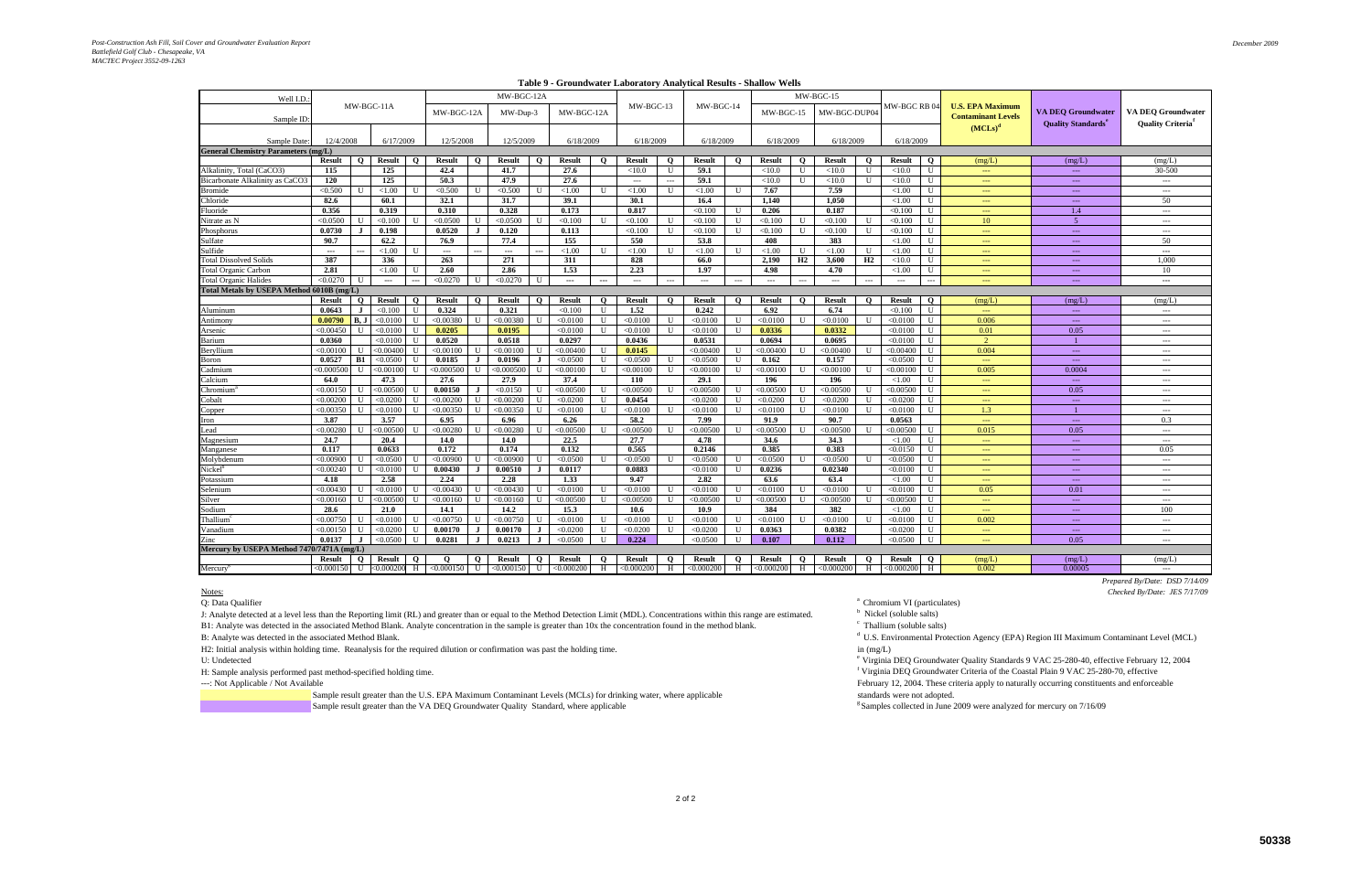| Well I.D                                                  |                          |              |                          |                          |                          |                | MW-BGC-6B                |                |                          |                          |                          |                |               |                |                          |                |                          |                          |                                                      |                                                                    |                                                      |
|-----------------------------------------------------------|--------------------------|--------------|--------------------------|--------------------------|--------------------------|----------------|--------------------------|----------------|--------------------------|--------------------------|--------------------------|----------------|---------------|----------------|--------------------------|----------------|--------------------------|--------------------------|------------------------------------------------------|--------------------------------------------------------------------|------------------------------------------------------|
| Sample I.D.                                               |                          |              | MW-BGC-5B                |                          | MW-BGC-6B                |                | MW-DUP-2                 |                | MW-BGC-6B                |                          |                          |                | MW-BGC-7B     |                |                          | MW-BGC-8B      |                          |                          | <b>U.S. EPA Maximum</b><br><b>Contaminant Levels</b> | <b>VA DEO Groundwater</b><br><b>Quality Standards</b> <sup>e</sup> | <b>VA DEO Groundwater</b><br><b>Quality Criteria</b> |
|                                                           | 12/4/2008                |              | 6/16/2009                |                          | 11/24/2008               |                | 11/24/2008               |                | 6/16/2009                |                          | 12/2/2008                |                | 6/17/2009     |                | 12/8/2008                |                | 6/16/2009                |                          | $(MCLs)$ <sup>d</sup>                                |                                                                    |                                                      |
| Sample Date<br><b>General Chemistry Parameters (mg/L)</b> |                          |              |                          |                          |                          |                |                          |                |                          |                          |                          |                |               |                |                          |                |                          |                          |                                                      |                                                                    |                                                      |
|                                                           | Result                   | $\mathbf{o}$ | <b>Result</b>            | $\mathbf{o}$             | <b>Result</b>            | $\mathbf{o}$   | <b>Result</b>            | $\mathbf{o}$   | <b>Result</b>            |                          | <b>Result</b>            | $\mathbf{o}$   | <b>Result</b> | $\mathbf{o}$   | <b>Result</b>            | $\mathbf Q$    | <b>Result</b>            | $\mathbf{o}$             | (mg/L)                                               | (mg/L)                                                             | (mg/L)                                               |
| Alkalinity, Total (CaCO <sub>3</sub> )                    | 86.3                     |              | 88.3                     |                          | < 5.00                   | U              | < 5.00                   | U              | < 10.0                   |                          | < 5.00                   | $\mathbf{U}$   | 36.0          |                | 111                      |                | 117                      |                          | $\sim$                                               | $\scriptstyle\cdots$                                               | 30-500                                               |
| Bicarbonate Alkalinity as CaCO-                           | 88.7                     |              | 88.3                     |                          | 7.91                     | J, HTI         | 5.17                     | HTI, J         | < 10.0                   |                          | 9.40                     |                | 36.0          |                | 116                      |                | 117                      |                          | $\overline{\phantom{a}}$                             | $\overline{a}$                                                     | $\overline{\phantom{a}}$                             |
| Bromide                                                   | < 0.500                  | H            | < 1.00                   | $\mathbf{U}$             | < 0.500                  |                | < 0.500                  | U              | < 1.00                   |                          | < 0.500                  | $\mathbf{U}$   | < 1.00        | U              | < 0.500                  | M <sub>7</sub> | < 1.00                   | U                        | $\sim$ $\sim$                                        | $---$                                                              | $---$                                                |
| Chloride                                                  | 29.6                     |              | 31.3                     |                          | 31.6                     |                | 31.8                     |                | 28.1                     |                          | 14.0                     |                | 15.7          |                | 12.0                     | $\mathbf{M}$ 8 | 13.0                     |                          | $\sim$ $\sim$                                        | $\overline{a}$                                                     | 50                                                   |
| Fluoride                                                  | 0.424                    |              | 0.245                    |                          | 0.153                    |                | 0.154                    |                | < 0.100                  | U                        | 0.087                    | $\mathbf{J}$   | 0.102         |                | 0.277                    |                | 0.180                    |                          | $\sim$ $\sim$                                        | 1.4                                                                | $\overline{a}$                                       |
| Nitrate as N                                              | < 0.0500                 | $\mathbf{I}$ | < 0.100                  | U                        | < 0.0500                 | U              | < 0.0500                 | U              | < 0.100                  | U                        | < 0.0500                 | H <sub>2</sub> | < 0.100       | U              | < 0.0500                 | U              | < 0.100                  | U                        | 10                                                   | -5                                                                 | $\hspace{0.05cm} \ldots$                             |
| Phosphorus                                                | 0.137                    |              | 0.151                    |                          | 0.331                    |                | 0.313                    |                | < 0.100                  | U                        | 0.0550                   | $\bf J$        | 0.147         |                | 0.073                    | J              | < 0.100                  | U                        | $-$                                                  | $\overline{a}$                                                     | $\overline{\phantom{a}}$                             |
| Sulfate                                                   | 120                      |              | 56.8                     |                          | 79.9                     |                | 81.6                     |                | 79.7                     |                          | 41.8                     |                | 11.2          |                | 16.0                     |                | 19.0                     |                          | $\sim$ $\sim$                                        | $\scriptstyle\cdots$                                               | 50                                                   |
| Sulfide                                                   | $\hspace{0.05cm} \ldots$ |              | < 1.00                   | U                        | $\overline{\phantom{a}}$ | $---$          | $\overline{\phantom{a}}$ | $\sim$         | < 1.00                   | $\mathbf{U}$             | $\hspace{0.05cm} \ldots$ | ---            | < 1.00        | U              | $\hspace{0.05cm} \ldots$ | ---            | < 1.00                   | U                        | $\sim$                                               | $\sim$                                                             | $\hspace{0.05cm} \ldots$                             |
| <b>Total Dissolved Solids</b>                             | 217                      |              | 227                      |                          | 218                      | <b>B1.L1.B</b> | 211                      | B1, L1, B      | 169                      |                          | 58.0                     |                | 108           |                | 168                      |                | 178                      |                          | $\sim$ $\sim$                                        | $\overline{a}$                                                     | 1.000                                                |
| <b>Total Organic Carbon</b>                               | 2.19                     |              | < 1.00                   | U                        | 0.954                    | J              | 1.22                     |                | < 1.00                   | U                        | 3.13                     |                | < 1.00        | U              | 2.44                     |                | 1.27                     |                          | $\sim$ $\sim$                                        | $\overline{a}$                                                     | 10                                                   |
| <b>Total Organic Halides</b>                              | < 0.0270                 | $\mathbf{U}$ | $\overline{\phantom{a}}$ | $\overline{\phantom{a}}$ | < 0.0270                 | U              | < 0.0270                 | U              | $\overline{\phantom{a}}$ | $\overline{\phantom{a}}$ | < 0.0270                 | U              | $\cdots$      | $\overline{a}$ | < 0.0270                 | U              | $\overline{\phantom{a}}$ | $\overline{\phantom{a}}$ | $-$                                                  | $---$                                                              | $\hspace{0.05cm} \ldots$                             |
| Total Metals by USEPA Method 6010B (mg/L)                 |                          |              |                          |                          |                          |                |                          |                |                          |                          |                          |                |               |                |                          |                |                          |                          |                                                      |                                                                    |                                                      |
|                                                           | Result                   | $\mathbf{o}$ | <b>Result</b>            | $\mathbf{o}$             | Result                   | $\mathbf{o}$   | <b>Result</b>            | $\mathbf{o}$   | Result                   | $\Omega$                 | <b>Result</b>            | $\mathbf{o}$   | <b>Result</b> | $\mathbf{o}$   | <b>Result</b>            | $\mathbf{o}$   | <b>Result</b>            | $\mathbf{o}$             | (mg/L)                                               | (mg/L)                                                             | (mg/L)                                               |
| Aluminum                                                  | 0.127                    |              | < 0.100                  | U                        | 0.526                    | B1             | 0.652                    | <b>B1</b>      | 0.300                    |                          | 0.318                    |                | 0.227         |                | 0.233                    |                | < 0.100                  | U                        | $-$                                                  | $---$                                                              | $\hspace{0.05cm} \ldots$                             |
| Antimony                                                  | 0.00490                  | J.B          | < 0.0100                 | U                        | < 0.00380                | U              | < 0.00380                | U              | < 0.0100                 |                          | 0.00700                  | B, J           | < 0.0100      | U              | < 0.00380                | U              | < 0.0100                 | U                        | 0.006                                                | $\mathbb{Z}_{\geq 0}$                                              | $\overline{a}$                                       |
| Arsenic                                                   | < 0.00450                | $_{\rm H}$   | < 0.0100                 | U                        | < 0.00450                | $\mathbf{U}$   | < 0.00450                | U              | < 0.0100                 | U                        | 0.00560                  | $\bf{J}$       | < 0.0100      | U              | < 0.00450                | U              | < 0.0100                 | U                        | 0.01                                                 | 0.05                                                               | $\overline{a}$                                       |
| Barium                                                    | 0.0224                   |              | 0.0130                   |                          | 0.128                    |                | 0.129                    |                | 0.0845                   |                          | 0.0836                   |                | 0.0146        |                | 0.0257                   |                | 0.0159                   |                          | $\mathcal{D}$                                        | $\overline{1}$                                                     | $\hspace{0.05cm} \ldots$                             |
| Beryllium                                                 | < 0.00100                | H            | < 0.00400                | U                        | 0.00200                  | . н            | 0.00190                  | - 1            | < 0.00400                |                          | < 0.00100                | U              | < 0.00400     | U              | < 0.00100                | U              | < 0.00400                | U                        | 0.004                                                | $\scriptstyle\cdots$                                               | $\overline{\phantom{a}}$                             |
| Boron                                                     | 0.0939                   | B1           | 0.0835                   |                          | 0.0149                   | $\bf{J}$       | 0.0146                   | $\mathbf{J}$   | < 0.0500                 | $\mathbf{I}$             | 0.0233                   | B.             | < 0.0500      |                | 0.0557                   |                | 0.0520                   |                          | $\sim$ $\sim$                                        | $\overline{a}$                                                     | $\overline{a}$                                       |
| Cadmium                                                   | < 0.000500               | $\mathbf{H}$ | < 0.00100                | U                        | < 0.000500               | $\mathbf{U}$   | < 0.000500               | $\mathbf U$    | < 0.00100                | $\mathbf{H}$             | < 0.000500               | $\mathbf{U}$   | < 0.00100     | U              | < 0.000500               | U              | < 0.00100                |                          | 0.005                                                | 0.0004                                                             | $\overline{\phantom{a}}$                             |
| Calcium                                                   | 28.6                     |              | 31.7                     |                          | 23.7                     |                | 23.7                     |                | 22.8                     |                          | 11.4                     |                | 6.72          |                | 26.8                     |                | 27.5                     |                          | $\mathbb{Z}_{\geq 0}$                                | $\overline{a}$                                                     | $\overline{a}$                                       |
| Chromium                                                  | < 0.00150                | $\mathbf{I}$ | < 0.00500                | $\mathbf{U}$             | < 0.00150                | $\mathbf{U}$   | < 0.00150                | $\mathbf{U}$   | < 0.00500                |                          | < 0.00150                | $\mathbf{U}$   | < 0.00500     | U              | < 0.00150                | U              | < 0.00500                | $\mathbf{U}$             | $\sim$ $\sim$                                        | 0.05                                                               | $\overline{a}$                                       |
| Cobalt                                                    | < 0.00200                |              | < 0.0200                 | $\mathbf{U}$             | 0.00390                  | $\bf{J}$       | 0.00380                  | $\bf{J}$       | < 0.0200                 |                          | 0.00330                  |                | < 0.0200      | U              | < 0.00200                | U              | < 0.0200                 | $\mathbf{U}$             | $\sim$                                               | $\sim$ $\sim$                                                      | $\overline{a}$                                       |
| Copper                                                    | < 0.00350                |              | 0.0122                   |                          | < 0.00350                | $\mathbf{H}$   | < 0.00350                | U              | < 0.0100                 |                          | < 0.00350                | $\mathbf{I}$   | < 0.0100      | U              | < 0.00350                | U              | < 0.0100                 | $\mathbf{U}$             | 1.3                                                  |                                                                    | $---$                                                |
| ron                                                       | 0.580                    |              | 0.647                    |                          | 4.65                     |                | 4.85                     |                | 4.49                     |                          | 4.51                     |                | 6.17          |                | 5.62                     |                | 6.84                     |                          | $\sim$ $\sim$                                        | $---$                                                              | 0.3                                                  |
| ead                                                       | < 0.00280                |              | < 0.00500                | $\mathbf{U}$             | < 0.00280                |                | < 0.00280                | U              | < 0.00500                |                          | < 0.00280                |                | < 0.00500     | $\mathbf{H}$   | < 0.00280                | U              | &0.00500                 | $\mathbf{I}$             | 0.015                                                | 0.05                                                               | $\hspace{0.05cm} \ldots \hspace{0.05cm}$             |
| Magnesium                                                 | 10.1                     |              | 10.6                     |                          | 3.98                     |                | 3.99                     |                | 3.95                     |                          | 2.75                     |                | 2.79          |                | 9.53                     |                | 9.82                     |                          | $\sim$ $\sim$                                        | $\scriptstyle\cdots$                                               | $\overline{a}$                                       |
| Manganese                                                 | 0.0549                   |              | 0.0490                   |                          | 0.142                    |                | 0.144                    |                | 0.133                    |                          | 0.0282                   |                | 0.153         |                | 0.238                    |                | 0.234                    |                          | $\sim$                                               | $\cdots$                                                           | 0.05                                                 |
| Molybdenum                                                | < 0.00900                |              | < 0.0500                 | U                        | < 0.00900                | $\mathbf{H}$   | < 0.00900                | U              | < 0.0500                 | U                        | < 0.00900                | U              | < 0.0500      | U              | < 0.00900                | U              | < 0.0500                 | U                        | $\sim$ $\sim$                                        | $\overline{a}$                                                     | $\overline{\phantom{a}}$                             |
| Nickel                                                    | < 0.00240                |              | < 0.0100                 | U                        | 0.00780                  | J              | 0.00850                  | $\blacksquare$ | 0.0127                   |                          | 0.00460                  |                | < 0.0100      | U              | < 0.00240                | U              | < 0.0100                 | U                        | $\sim$ $\sim$                                        | $\cdots$                                                           | $\sim$ $\sim$                                        |
| Potassium                                                 | 7.35                     |              | 6.47                     |                          | 3.22                     |                | 3.25                     |                | 2.88                     |                          | 3.31                     |                | < 1.00        | U              | 4.82                     |                | 4.56                     |                          | $\sim$ $\sim$                                        | $---$                                                              | $\hspace{0.05cm} \ldots$                             |
| Selenium                                                  | < 0.00430                | $\mathbf{I}$ | < 0.0100                 | U                        | < 0.00430                | U              | < 0.00430                | U              | < 0.0100                 |                          | < 0.00430                | U              | < 0.0100      | U              | < 0.00430                | U              | < 0.0100                 | U                        | 0.05                                                 | 0.01                                                               | $\overline{\phantom{a}}$                             |
| Silver                                                    | < 0.00160                | $\mathbf{I}$ | < 0.00500                | U                        | < 0.00160                | U              | < 0.00160                | U              | < 0.00500                | $\mathbf{U}$             | < 0.00160                | U              | < 0.00500     | U              | < 0.00160                | U              | < 0.00500                | U                        | $-$                                                  | $\scriptstyle\cdots$                                               | $\overline{\phantom{a}}$                             |
| Sodium                                                    | 26.2                     |              | 23.7                     | <b>MHA</b>               | 14.5                     |                | 14.7                     |                | 13.1                     |                          | 7.73                     |                | 10.1          |                | 14.4                     |                | 13.2                     |                          | $\sim$                                               | $\overline{a}$                                                     | 100                                                  |
| Thallium'                                                 | < 0.00750                | $\mathbf{I}$ | < 0.0100                 | U                        | < 0.00750                | U              | < 0.00750                | U              | < 0.0100                 | U                        | < 0.00750                | U              | < 0.0100      | U              | < 0.00750                | U              | < 0.0100                 | U                        | 0.002                                                | $\sim$                                                             | $\overline{a}$                                       |
| Vanadium                                                  | < 0.00150                | $\mathbf{I}$ | < 0.0200                 | U                        | < 0.00150                | U              | 0.00170                  | $\blacksquare$ | < 0.0200                 |                          | 0.00170                  | $\bf{J}$       | < 0.0200      | U              | < 0.00150                | U              | < 0.0200                 | U                        | $-$                                                  | $\sim$                                                             | $\overline{a}$                                       |
| Zinc                                                      | 0.0119                   |              | < 0.0500                 | U                        | 0.0296                   | $\bf{J}$       | 0.0365                   | $\blacksquare$ | < 0.0500                 | $\mathbf{U}$             | 0.0184                   | $\bf{J}$       | < 0.0500      | U              | 0.013                    | $\bf{J}$       | < 0.0500                 | U                        | $\sim$                                               | 0.05                                                               | $---$                                                |
| Mercury by USEPA Method 7470/7471A (mg/L)                 |                          |              |                          |                          |                          |                |                          |                |                          |                          |                          |                |               |                |                          |                |                          |                          |                                                      |                                                                    |                                                      |
|                                                           | Result                   | $\mathbf{o}$ | <b>Result</b>            | $\mathbf{o}$             | <b>Result</b>            | $\mathbf{o}$   | <b>Result</b>            | $\mathbf{o}$   | <b>Result</b>            | $\Omega$                 | <b>Result</b>            | $\mathbf{o}$   | <b>Result</b> | $\mathbf{o}$   | <b>Result</b>            | $\mathbf{o}$   | <b>Result</b>            | $\mathbf{o}$             | (mg/L)                                               | (mg/L)                                                             | (mg/L)                                               |
| Mercury                                                   | < 0.000150               | U            | < 0.000200               | H                        | < 0.000150               | U              | < 0.000150               | U              | < 0.000200               | H                        | < 0.000150               | $\mathbf{U}$   | < 0.000200    | H              | < 0.000150               | $\mathbf{U}$   | < 0.000200               | H                        | 0.002                                                | 0.00005                                                            | $\overline{a}$                                       |

Q: Data Qualifier

J:Analyte detected at a level less than the Reporting limit (RL) and greater than or equal to the Method Detection Limit (MDL). Concentrations within this range are estimated

B1: Analyte was detected in the associated Method Blank. Analyte concentration in the sample is greater than 10x the concentration found in the method blank.

HTI: The holding time for this test is immediate. The laboratory measurement, therefore, may not be suitable for compliance purposes.

B: Analyte was detected in the associated Method Blank.

H2: Initial analysis within holding time. Reanalysis for the required dilution or confirmation was past the holding time.

L1: Laboratory Control Sample and/or Laboratory Control Sample Duplicate recovery was above acceptance limits.

M2: The Matrix Spike (MS) and/or MS Duplicate (MSD) were below the acceptance limits due to sample matrix interference. See Appendix E for laboratory data packages and laboratory control sample (LCS).

M7: The Matrix Spike (MS) and/or MS Duplicate (MSD) were below the acceptable limits. See Appendix E for laboratory data packages.

M8: The Matrix Spike (MS) and/or MS Duplicate (MSD) were below the acceptance limits. See Appendix E for laboratory data packages.

H: Sample analysis performed past method-specified holding time.

MHA: Due to high levels of analyte in the sample, the MS/MSD calculation does not provide useful spike recovery information. See Appendix E for laboratory data packages.

Sample result greater than the U.S. EPA Maximum Contaminant Levels (MCLs) for drinking water, where applicable

Sample result greater than the VA DEQ Groundwater Quality Standard, where applicable

U: Undetected

---: Not Applicable / Not Available

<sup>a</sup> Chromium VI (particulates)

<sup>b</sup> Nickel (soluble salts)

 $\text{c}$  Thallium (soluble salts)

d U.S. Environmental Protection Agency (EPA) Region III Maximum Contaminant Level (MCL) in (mg/L)

e Virginia DEQ Groundwater Quality Standards 9 VAC 25-280-40, effective February 12, 2004

<sup>f</sup> Virginia DEQ Groundwater Criteria of the Coastal Plain 9 VAC 25-280-70, effective February 12, 2004. These criteria apply to naturally occurring constituents and enforceable standards were not adopted.

 $^\mathrm{g}$  Samples collected in June 2009 were analyzed for mercury on 7/16/09

#### **Table 10 - Groundwater Laboratory Analytical Results - Intermediate-Depth Wells**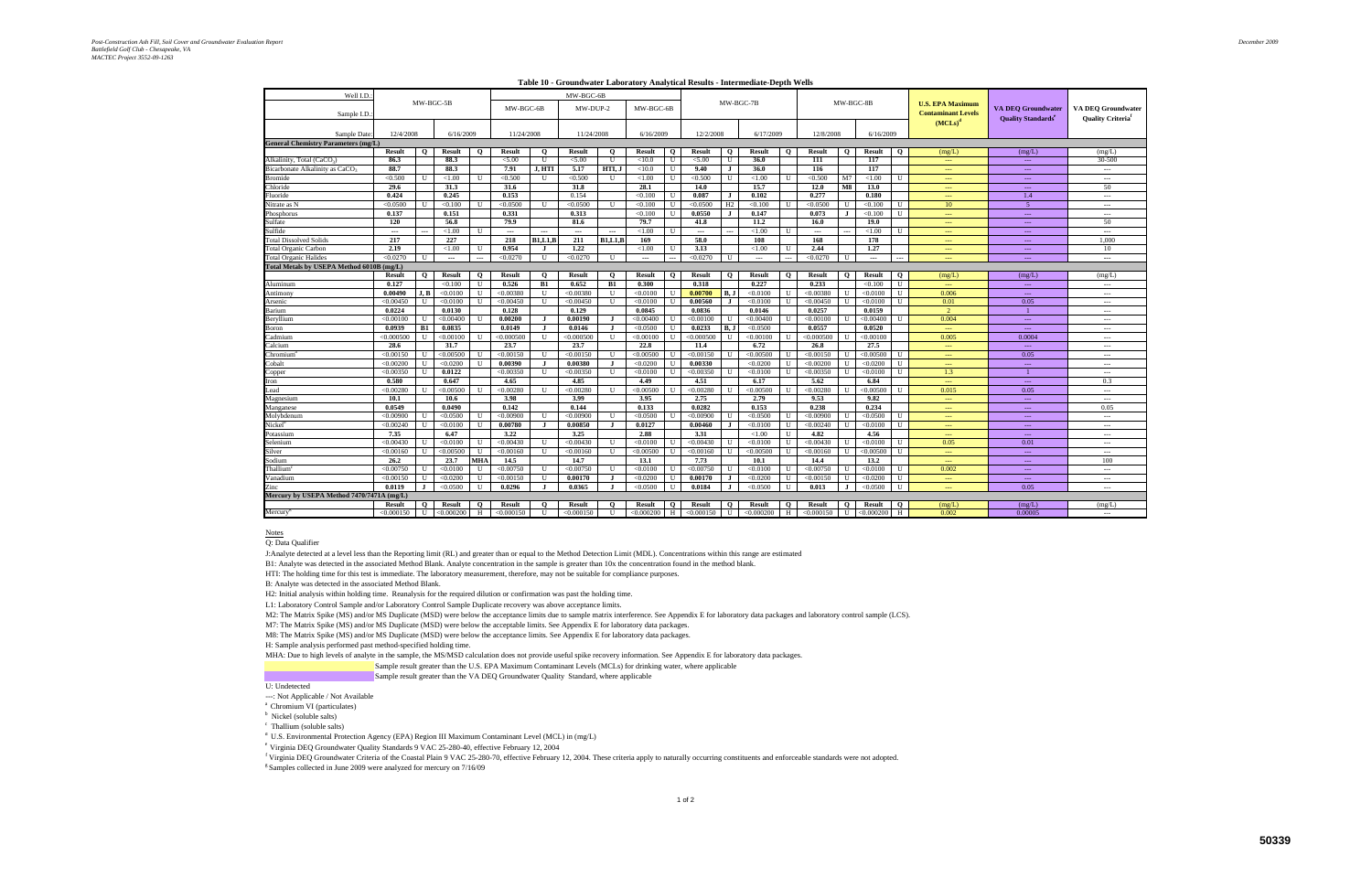f Virginia DEQ Groundwater Criteria of the Coastal Plain 9 VAC 25-280-70, effective February 12, 2004. These criteria apply to naturally occurring constituents and enforceable standards were not adopted. <sup>g</sup> Samples collected in June 2009 were analyzed for mercury on 7/16/09

| Well I.D<br>Sample I.D                      | MW-BGC-9B<br>12/4/2008<br>6/17/2009 |             |                          |              |                          | $MW-BGC-10B$ |               |                |                          | $MW-BGC-11B$ |                          |              |                          | MW-BGC-12B   |                          | MW-BGC-RB03    |               | <b>U.S. EPA Maximum</b><br><b>Contaminant Levels</b> | <b>VA DEO Groundwater</b><br><b>Quality Standards</b> <sup>e</sup> | <b>VA DEO Groundwater</b><br><b>Quality Criteria</b> |                          |
|---------------------------------------------|-------------------------------------|-------------|--------------------------|--------------|--------------------------|--------------|---------------|----------------|--------------------------|--------------|--------------------------|--------------|--------------------------|--------------|--------------------------|----------------|---------------|------------------------------------------------------|--------------------------------------------------------------------|------------------------------------------------------|--------------------------|
|                                             |                                     |             |                          |              |                          |              |               |                |                          |              |                          |              |                          |              |                          |                |               |                                                      | $(MCLs)$ <sup>c</sup>                                              |                                                      |                          |
| Sample Dat                                  |                                     |             |                          |              | 12/4/2008                |              | 6/17/2009     |                | 12/4/2008                |              | 6/17/2009                |              | 12/5/2008                |              | 6/18/2009                |                | 6/16/2009     |                                                      |                                                                    |                                                      |                          |
| <b>General Chemistry Parameters (mg/L)</b>  | Result                              | $\mathbf Q$ | <b>Result</b>            | $\mathbf{o}$ | <b>Result</b>            | $\mathbf{o}$ | <b>Result</b> | $\mathbf{o}$   | <b>Result</b>            | $\mathbf{o}$ | <b>Result</b>            | $\Omega$     | <b>Result</b>            | $\mathbf{o}$ | <b>Result</b>            | $\mathbf{o}$   | <b>Result</b> | $\mathbf 0$                                          |                                                                    |                                                      | (mg/L)                   |
| Alkalinity, Total (CaCO <sub>3</sub> )      | 148                                 | M8          | 159                      |              | 176                      |              | 175           |                | 176                      |              | 143                      |              | 76.2                     |              | 55.2                     |                | < 10.0        | U                                                    | (mg/L)<br>$-$                                                      | (mg/L)<br>$\sim$ $\sim$                              | 30-500                   |
| Bicarbonate Alkalinity as CaCO <sub>3</sub> | 161                                 |             | 159                      |              | 179                      |              | 175           |                | 175                      |              | 143                      |              | 81.4                     |              | 55.2                     |                | < 10.0        | U                                                    | $1 - 1$                                                            | $\sim$ $\sim$ $\sim$                                 | $\overline{a}$           |
| <b>Bromide</b>                              | < 0.500                             | U           | < 1.00                   | U            | < 0.500                  | U            | < 1.00        | U              | < 0.500                  | U            | < 1.00                   | U            | < 0.500                  | U            | < 1.00                   | U              | < 1.00        | U                                                    | $---$                                                              | $\sim$ $\sim$                                        | $\cdots$                 |
| Chloride                                    | 36.9                                |             | 36.2                     |              | 57.5                     |              | 56.1          |                | 66.8                     |              | 130                      |              | 43.4                     |              | 34.8                     |                | < 1.00        | U                                                    | $\overline{\phantom{m}}$                                           | $\sim$ $\sim$                                        | 50                       |
| Fluoride                                    | 0.320                               |             | 0.310                    |              | 0.334                    |              | 0.281         |                | 0.384                    |              | 0.238                    |              | 0.439                    |              | 0.460                    |                | < 0.100       | U                                                    | $---$                                                              | 1.4                                                  | $\overline{a}$           |
| Nitrate as N                                | < 0.0500                            | U           | < 0.100                  | U            | < 0.0500                 | U            | < 0.100       | U              | < 0.0500                 | U            | < 0.100                  | U            | < 0.0500                 | U            | < 0.100                  | U              | < 0.100       | U                                                    | 10                                                                 | 5 <sup>5</sup>                                       | $---$                    |
| Phosphorus                                  | 0.123                               |             | 0.222                    |              | 0.176                    |              | 0.195         |                | 0.101                    |              | 0.212                    |              | 0.138                    |              | 0.319                    |                | < 0.100       | U                                                    | $---$                                                              | $\sim$ $\sim$                                        | $---$                    |
| Sulfate                                     | 11.9                                |             | 12.1                     |              | 38.6                     |              | 55.1          |                | 50.0                     |              | 96.2                     |              | 117                      |              | 113                      |                | < 1.00        | U                                                    | $1 - 1$                                                            | $\sim$ $\sim$                                        | 50                       |
| Sulfide                                     | $\overline{\phantom{a}}$            | ---         | < 1.00                   | U            | $\hspace{0.05cm} \ldots$ |              | < 1.00        |                | $\overline{\phantom{a}}$ |              | < 1.00                   | H            | $\overline{\phantom{a}}$ | ---          | < 1.00                   | U              | < 1.00        | U                                                    | $\frac{1}{2}$                                                      | $- - -$                                              | $\overline{\phantom{a}}$ |
| <b>Total Dissolved Solids</b>               | 227                                 |             | 243                      |              | 312                      |              | 348           | U              | 372                      |              | 522                      |              | 382                      |              | 285                      |                | < 10.0        | U                                                    | $---$                                                              | $\sim$ $\sim$                                        | 1,000                    |
| <b>Total Organic Carbon</b>                 | 2.87                                |             | < 1.00                   | U            | 4.56                     |              | 1.32          |                | 2.61                     |              | 1.13                     |              | 3.02                     |              | 1.71                     |                | < 1.00        | U                                                    | $---$                                                              | $\sim$ $\sim$                                        | 10                       |
| <b>Total Organic Halides</b>                | 0.0286                              | J           | $\overline{\phantom{a}}$ |              | < 0.0270                 | U            | $---$         | $\overline{a}$ | 0.0925                   |              | $\overline{\phantom{a}}$ |              | < 0.0270                 | U            | $\hspace{0.05cm} \ldots$ | $\overline{a}$ | $\cdots$      | ---                                                  | $\overline{\phantom{a}}$                                           | $\rightarrow$ $\rightarrow$                          | ---                      |
| Total Metals by USEPA Method 6010B (mg/L)   |                                     |             |                          |              |                          |              |               |                |                          |              |                          |              |                          |              |                          |                |               |                                                      |                                                                    |                                                      |                          |
|                                             | Result                              | $\mathbf Q$ | Result                   | $\mathbf{o}$ | <b>Result</b>            | $\mathbf{o}$ | <b>Result</b> | $\mathbf Q$    | <b>Result</b>            | $\mathbf Q$  | <b>Result</b>            | $\mathbf{o}$ | <b>Result</b>            | $\mathbf{o}$ | Result                   | $\mathbf Q$    | Result        | $\mathbf{o}$                                         | (mg/L)                                                             | (mg/L)                                               | (mg/L)                   |
| Aluminum                                    | 0.0660                              | $\bf J$     | 0.163                    |              | 0.0382                   | $\bf{J}$     | < 0.100       | U              | 0.698                    |              | 0.138                    |              | 1.14                     |              | < 0.100                  | $\mathbf U$    | < 0.100       | $\mathbf{U}$                                         | $\sim$ $\sim$                                                      | $\sim$                                               | $\overline{a}$           |
| Antimony                                    | 0.00550                             | B, J        | < 0.0100                 | U            | < 0.00380                | ${\bf U}$    | < 0.0100      | U              | 0.00400                  | J, B         | < 0.0100                 |              | < 0.00380                | U            | < 0.0100                 | $\mathbf U$    | < 0.0100      | U                                                    | 0.006                                                              | $\sim$ $\sim$                                        | $---$                    |
| Arsenic                                     | < 0.00450                           | U           | < 0.0100                 | U            | < 0.00450                | U            | < 0.0100      | U              | < 0.00450                |              | < 0.0100                 |              | 0.00540                  |              | < 0.0100                 | U              | < 0.0100      | U                                                    | 0.01                                                               | 0.05                                                 | $---$                    |
| Barium                                      | 0.0198                              |             | 0.0151                   |              | 0.00930                  |              | < 0.0100      | U              | 0.0385                   |              | 0.0301                   |              | 0.0357                   |              | 0.0150                   |                | < 0.0100      | $\mathbf{U}$                                         | $\mathcal{D}$                                                      |                                                      | $---$                    |
| Bervllium                                   | < 0.00100                           | U           | < 0.00400                | U            | < 0.00100                | U            | < 0.00400     | U              | < 0.00100                |              | < 0.00400                |              | < 0.00100                | $\mathbf{H}$ | < 0.00400                | U              | < 0.00400     | $\mathbf{I}$                                         | 0.004                                                              | $\sim$ $\sim$                                        | $\cdots$                 |
| Boron                                       | 0.0115                              | B1          | 0.109                    |              | 0.138                    |              | 0.135         |                | 0.120                    | B1           | 0.0691                   |              | 0.0867                   |              | < 0.0500                 | $\mathbf{U}$   | < 0.0500      | U                                                    | $-$                                                                | $\sim$ $\sim$                                        | $---$                    |
| Cadmium                                     | < 0.000500                          | U           | < 0.00100                | U            | < 0.000500               | U            | < 0.00100     | U              | < 0.000500               | U            | < 0.00100                | $\mathbf{I}$ | < 0.000500               | U            | < 0.0100                 | U              | < 0.00100     | U                                                    | 0.005                                                              | 0.0004                                               | $\cdots$                 |
| Calcium                                     | 30.6                                |             | 28.9                     |              | 40.2                     |              | 42.2          |                | 37.2                     |              | 61.0                     |              | 48.0                     |              | 39.5                     |                | ${<}1.00$     | $\mathbf{U}$                                         | $\sim$                                                             | $\rightarrow$ $\rightarrow$                          | $---$                    |
| .<br>2hromium                               | < 0.00150                           | U           | < 0.00500                | $\mathbf{U}$ | < 0.00150                | $\mathbf{U}$ | < 0.00500     | U              | < 0.00150                | U            | < 0.00500                | $\mathbf{U}$ | 0.00230                  | $\bf{J}$     | < 0.00500                | $\mathbf U$    | < 0.00500     | $\mathbf{U}$                                         | $\overline{a}$                                                     | 0.05                                                 | $---$                    |
| Cobalt                                      | < 0.00200                           | U           | < 0.0200                 | $\mathbf{U}$ | < 0.00200                | $\mathbf{U}$ | < 0.0200      | $\mathbf{U}$   | < 0.00200                | $\mathbf{U}$ | < 0.0200                 | $\mathbf{U}$ | &0.0200                  | $\mathbf{U}$ | < 0.0200                 | $\mathbf{U}$   | < 0.0200      | $\mathbf{U}$                                         | $---$                                                              | $\sim$ $\sim$                                        | $\overline{a}$           |
| Copper                                      | < 0.00350                           | U           | < 0.0100                 | $\mathbf{U}$ | < 0.00350                | U            | < 0.0100      | U              | < 0.00350                | $\mathbf{U}$ | < 0.0100                 | $\mathbf{U}$ | < 0.00350                | U            | < 0.0100                 | $\mathbf{U}$   | < 0.0100      | $\mathbf{U}$                                         | 1.3                                                                | $\overline{1}$                                       | $---$                    |
| Iron                                        | 0.272                               |             | 0.467                    |              | 0.380                    |              | 0.375         |                | 1.79                     |              | 4.30                     |              | 4.69                     |              | 7.27                     |                | < 0.0500      | $\mathbf{U}$                                         | $\sim$                                                             | $\sim$ $\sim$                                        | 0.3                      |
| ead                                         | < 0.00280                           | U           | < 0.00500                | U            | < 0.00280                | U            | < 0.00500     | U              | < 0.00280                | U            | < 0.00500                | $\mathbf{U}$ | < 0.00280                | U            | < 0.00500                | $\mathbf U$    | < 0.00500     | $\mathbf{U}$                                         | 0.015                                                              | 0.05                                                 | $---$                    |
| Magnesium                                   | 13.6                                |             | 12.9                     |              | 18.5                     |              | 19.3          |                | 19.6                     |              | 22.3                     |              | 17.4                     |              | 17.9                     |                | < 1.00        | $\mathbf{U}$                                         | $\sim$ $\sim$                                                      | $\rightarrow$ $\rightarrow$                          | $\cdots$                 |
| Manganese                                   | 0.102                               |             | 0.0722                   |              | 0.0708                   |              | 0.0729        |                | 0.141                    |              | 0.270                    |              | 0.201                    |              | 0.160                    |                | < 0.0150      | U                                                    | $\overline{\phantom{a}}$                                           | $\rightarrow$ $\rightarrow$                          | 0.05                     |
| Molvbdenum                                  | < 0.00900                           | U           | <0.0500                  | U            | < 0.00900                | U            | < 0.0500      | U              | < 0.00900                | $\mathbf{U}$ | < 0.0500                 | $\mathbf{U}$ | < 0.00900                | U            | < 0.0500                 | $\mathbf U$    | < 0.0500      | $\mathbf{U}$                                         | ---                                                                | $\sim$ $\sim$                                        | $\overline{a}$           |
| Nickel                                      | < 0.00240                           | U           | < 0.0100                 | U            | < 0.00240                | U            | < 0.0100      | U              | < 0.00240                | U            | < 0.100                  | U            | < 0.00240                | U            | < 0.0100                 | U              | < 0.0100      | U                                                    | $---$                                                              | $\sim$ $\sim$                                        | $---$                    |
| Potassium                                   | 11.6                                |             | 10.8                     |              | 15.9                     |              | 15.5          |                | 16.0                     |              | 13.4                     |              | 7.26                     |              | 2.14                     |                | ${<}1.00$     | U                                                    | $\overline{\phantom{a}}$                                           | $\rightarrow$ $\rightarrow$                          | $\overline{\phantom{a}}$ |
| Selenium                                    | < 0.00430                           | U           | < 0.0100                 | U            | < 0.00430                | U            | < 0.0100      | U              | < 0.00430                | $_{\rm II}$  | < 0.0100                 | H            | < 0.00430                | U            | < 0.0100                 | U              | < 0.0100      | $\mathbf{U}$                                         | 0.05                                                               | 0.01                                                 | $\overline{a}$           |
| Silver                                      | < 0.00160                           | U           | < 0.00500                | U            | < 0.00160                | U            | < 0.0500      | U              | < 0.00160                | H            | < 0.00500                |              | < 0.00160                | U            | < 0.00500                | U              | < 0.00500     | U                                                    | $\overline{a}$                                                     | $\rightarrow$ $\rightarrow$                          | $\overline{a}$           |
| Sodium                                      | 28.0                                |             | 27.4                     |              | 45.2                     |              | 40.0          |                | 56.8                     |              | 64.8                     |              | 44.5                     |              | 16.4                     |                | <1.00         | $\mathbf{U}$                                         | $---$                                                              | $\sim$ $\sim$                                        | 100                      |
| Thallium                                    | < 0.00750                           | U           | < 0.0100                 | $\mathbf{H}$ | < 0.00750                | $\mathbf{U}$ | < 0.0100      | $\mathbf{U}$   | < 0.00750                |              | < 0.0100                 |              | < 0.00750                | $\mathbf{U}$ | < 0.0100                 | U              | < 0.0100      | U                                                    | 0.002                                                              | $\sim$ $\sim$                                        | $\overline{a}$           |
| Vanadium                                    | < 0.00150                           | U           | < 0.0200                 | U            | < 0.00150                | U            | < 0.0200      | $\mathbf{U}$   | < 0.00150                | U            | < 0.0200                 |              | 0.00200                  | л.           | < 0.0200                 | U              | < 0.0200      | U                                                    | $1 - 1$                                                            | $\sim$ $\sim$                                        | $---$                    |
| Zinc                                        | < 0.0100                            | U           | < 0.0500                 | U            | < 0.0100                 | U            | < 0.0500      | U              | 0.0143                   | $\bf{J}$     | < 0.0500                 | U            | 0.0172                   | $\bf{J}$     | 0.0839                   |                | < 0.0500      | U                                                    | $-$                                                                | 0.05                                                 | $---$                    |
| Mercury by USEPA Method 7470/7471A (mg/L)   |                                     |             |                          |              |                          |              |               |                |                          |              |                          |              |                          |              |                          |                |               |                                                      |                                                                    |                                                      |                          |
|                                             | Result                              | $\mathbf Q$ | Result                   | $\mathbf{o}$ | Result                   | $\mathbf{o}$ | <b>Result</b> | $\mathbf{o}$   | Result                   | $\mathbf{o}$ | Result                   | $\mathbf{o}$ | <b>Result</b>            | $\mathbf{o}$ | Result                   | $\mathbf{o}$   | <b>Result</b> | 0                                                    | (mg/L)                                                             | (mg/L)                                               | (mg/L)                   |
| Mercury <sup>8</sup>                        | < 0.000150                          | U           | < 0.000200               | H            | < 0.000150               | U            | < 0.000200    | Н              | < 0.000150               | U            | < 0.000200               | H            | < 0.000150               | U            | < 0.000200               | H              | < 0.000200    | H                                                    | 0.002                                                              | 0.00005                                              | $\overline{\phantom{a}}$ |

Notes

*Prepared By/Date: DD 7/14/09 Checked By/Date: JES 7/16/09*

Q: Data Qualifier

J:Analyte detected at a level less than the Reporting limit (RL) and greater than or equal to the Method Detection Limit (MDL). Concentrations within this range are estimated

B1: Analyte was detected in the associated Method Blank. Analyte concentration in the sample is greater than 10x the concentration found in the method blank.

HTI: The holding time for this test is immediate. The laboratory measurement, therefore, may not be suitable for compliance purposes.

B: Analyte was detected in the associated Method Blank.

H2: Initial analysis within holding time. Reanalysis for the required dilution or confirmation was past the holding time.

L1: Laboratory Control Sample and/or Laboratory Control Sample Duplicate recovery was above acceptance limits.

M2: The Matrix Spike (MS) and/or MS Duplicate (MSD) were below the acceptance limits due to sample matrix interference. See Appendix E for laboratory data packages and laboratory control sample (LCS).

M7: The Matrix Spike (MS) and/or MS Duplicate (MSD) were below the acceptable limits. See Appendix E for laboratory data packages.

M8: The Matrix Spike (MS) and/or MS Duplicate (MSD) were below the acceptance limits. See Appendix E for laboratory data packages.

H: Sample analysis performed past method-specified holding time.

Sample result greater than the U.S. EPA Maximum Contaminant Levels (MCLs) for drinking water, where applicable

Sample result greater than the VA DEQ Groundwater Quality Standard, where applicable

### U: Undetected

---: Not Applicable / Not Available

 $\text{c}$  Thallium (soluble salts)

d U.S. Environmental Protection Agency (EPA) Region III Maximum Contaminant Level (MCL) in (mg/L)

e Virginia DEQ Groundwater Quality Standards 9 VAC 25-280-40, effective February 12, 2004

#### **Table 10 - Groundwater Laboratory Analytical Results - Intermediate-Depth Wells**

<sup>&</sup>lt;sup>a</sup> Chromium VI (particulates)

<sup>&</sup>lt;sup>b</sup> Nickel (soluble salts)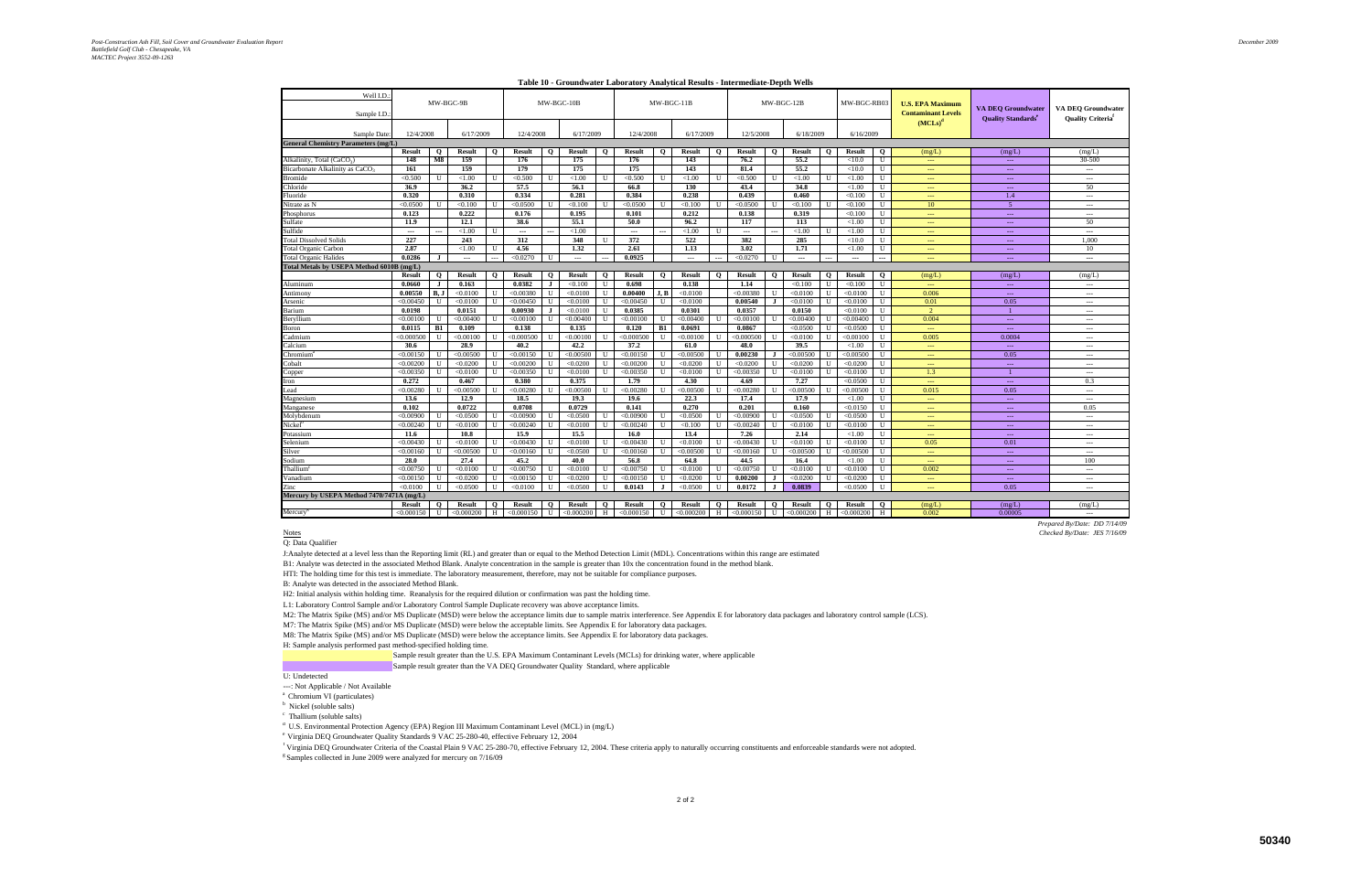| Field Sample ID:                                     | ASH-BCG-TP1   |    | ASH-BCG-TP2                              |                   | ASH-BCG-TP3   |   |                                   |
|------------------------------------------------------|---------------|----|------------------------------------------|-------------------|---------------|---|-----------------------------------|
| Sample Location:                                     | TP1           |    | TP <sub>2</sub>                          |                   | TP3           |   | TCLP Regulatory Limits (mg/L) and |
| Sample Date:                                         | 12/10/2008    |    | 12/10/2008                               |                   | 12/10/2008    |   | Hazard Classification             |
| Matrix                                               | Ash           |    | Ash                                      |                   | Ash           |   |                                   |
|                                                      |               |    | <b>Waste Characterization Parameters</b> |                   |               |   |                                   |
| $\overline{pH}$                                      | 10.7          |    | 8.3                                      |                   | 9.4           |   | <b>NA</b>                         |
| TCLP Metals by US EPA Method 6000/7000 series (mg/L) |               |    |                                          |                   |               |   |                                   |
| Analyte                                              | <b>Result</b> | O) | <b>Result</b>                            | $\mathbf{\Omega}$ | <b>Result</b> | O |                                   |
| Arsenic                                              | < 0.050       |    | < 0.050                                  | U                 | < 0.050       |   | 5.0                               |
| <b>Barium</b>                                        | 0.243         |    | 0.342                                    |                   | 0.825         |   | 100                               |
| Cadmium                                              | < 0.005       |    | 0.006                                    |                   | < 0.005       |   | 1.0                               |
| Chromium                                             | 0.071         |    | 0.023                                    |                   | 0.043         |   | 5.0                               |
| Lead                                                 | < 0.028       |    | < 0.028                                  | U                 | 0.032         |   | 5.0                               |
| Selenium                                             | 0.106         |    | 0.158                                    |                   | 0.140         |   | 1.0                               |
| Silver                                               | < 0.016       |    | < 0.016                                  | $\mathbf{I}$      | < 0.016       |   | 5.0                               |
| Mercury                                              | $\leq 0.0015$ |    | < 0.0015                                 | U                 | < 0.0015      |   | 0.2                               |

## **Table 11 - Ash Fill TCLP Analytical Results**

*Prepared By/Date: DSD 1/29/09 Checked By/Date: JES 2/2/09*

## Notes:

 $1$  EPA Toxicity Characteristic Leachate Procedure (TCLP) regulatory limits, and EPA hazardous waste classification. Values, unless otherwise noted, are in mg/L

J: Analyte detected at a level less than the Reporting Limit (RL) and greater then or equal to the Method Detection Limit (MDL). Concentrations with in this range are estimated.

mg/L: milligrams per Liter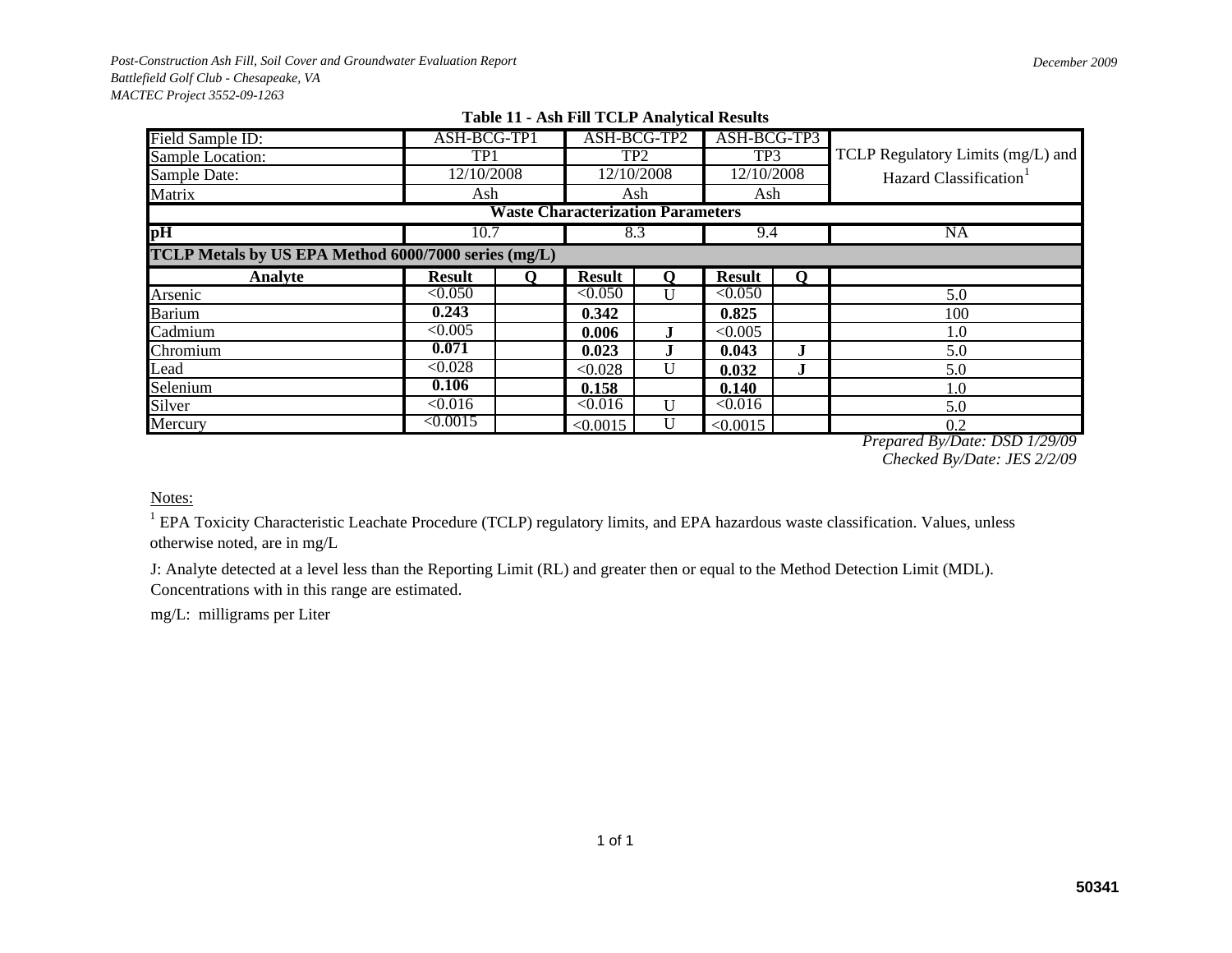|                                    |                     | Ash Sample I.D. |                           |                                                                                                                                                                                                                                                                                                                                                                                                                                                                                                                                                                                                                                                                                                                                                                                                          |
|------------------------------------|---------------------|-----------------|---------------------------|----------------------------------------------------------------------------------------------------------------------------------------------------------------------------------------------------------------------------------------------------------------------------------------------------------------------------------------------------------------------------------------------------------------------------------------------------------------------------------------------------------------------------------------------------------------------------------------------------------------------------------------------------------------------------------------------------------------------------------------------------------------------------------------------------------|
| <b>Analytical Method</b>           | <b>ASH-BGC-TP-1</b> |                 | ASH-BGC-TP-2 ASH-BGC-TP-3 | Explanation                                                                                                                                                                                                                                                                                                                                                                                                                                                                                                                                                                                                                                                                                                                                                                                              |
| Stereomicroscopy                   |                     |                 |                           |                                                                                                                                                                                                                                                                                                                                                                                                                                                                                                                                                                                                                                                                                                                                                                                                          |
| Polarized Light Microscopy (PLM)   |                     |                 | A                         | Polarized light microscopy shows more minerals (i.e. calcite) in TP-1 than in the ash<br>standard, fewer in TP-2 and an absence of similar crystals in TP-3).                                                                                                                                                                                                                                                                                                                                                                                                                                                                                                                                                                                                                                            |
| Scanning Electron Microscope (SEM) | A                   |                 |                           | TP-2 and TP-3 were observed to have elevated calcium levels in the SEM/EDX                                                                                                                                                                                                                                                                                                                                                                                                                                                                                                                                                                                                                                                                                                                               |
| Energy Dispersive X-Ray (EDX)      |                     |                 |                           | analysis, relative to the ash standard. Calcium content in TP-1 appeared consistent<br>with the ash standard (no apparent addition of calcium from kiln dust).                                                                                                                                                                                                                                                                                                                                                                                                                                                                                                                                                                                                                                           |
| X-Ray Diffraction (XRD)            |                     |                 |                           | The XRD analysis detected calcite in each of the amended ash samples, as well as the<br>ash standard and kiln dust standard. Relative amounts of calcite are not able to be<br>determined.                                                                                                                                                                                                                                                                                                                                                                                                                                                                                                                                                                                                               |
| X-Ray Fluorescence (XRF)           | P                   |                 |                           | Copper Oxide (CuO) was selected by the laboratory as a fingerprint for determining<br>the presence of kiln dust in the amended ash samples, as it was present in the kiln<br>dust but notably absent from the ash standard. Utilizing CuO as an indicator for the<br>presence of kiln dust, it's absence from TP-2 and TP-3 suggests the absence of kiln<br>dust from these ash fills samples. However, XRF identified Calcium Oxide (CaO) as<br>the primary component of the kiln dust standard and, although CaO is also present in<br>the ash standard, it appears at elevated levels in ash fill samples TP-2 and TP-3. This<br>data appears to be contradictory and the absence of kiln dust from ash fill samples TP-<br>2 and TP-3 based solely on the absence of CuO is considered inconclusive. |

**Table - 12 Summary of Particle Identification Analyses for Ash and Kiln Dust Samples** 

P: Evidence of Kiln Dust present in sample

A: Evidence of Kiln dust absent from sample

I: Inconclusive

## Conclusions:

Calcium was determined to be a substantial component of the ash standard (approximately 2.37% as CaO by weight, primarily in the form of calcite). Calcium was determined to be a major component in the kiln dust standard (approximately 90.1% as CaO by weight, primarily as lime and other calcium minerals). The addition of kiln dust to fly ash at a ratio of 1:49 (or approximately 2%) would be expected to increase the proportion of CaO by weight in an amended ash sample by approximately 1.8% (or from 2.37% as CaO by weight to approximately 4.2% as CaO by weight). This subtle increase in calcium content was reportedly difficult to perceive or quantify due to the substantial calcium content present in the fly ash standard. The laboratory expected to find lime or other calcium minerals present in the amended ash, in addition to an increase in the overall calcium content (therefore, CuO was utilized as indicated above). However, the exposure of ash fill to weathering since placement of the ash from 2001 to 2004 may have reduced the presence of lime and other calcium minerals (that were generally absent, but were expected to be present if amending agent similar to the kiln dust standard were added at the prescribed ratio).

The results from this analysis are generally inconclusive, although ash fill sample ASH-BGC-TP-1 showed stronger evidence of kiln dust content than ash fill samples TP-2 and TP-3. Comparison of a freshly prepared amended ash sample may be useful to further calibrate these results.

*Prepared By/Date: DD 2/4/09 Checked By/Date: GBG 2/26/09*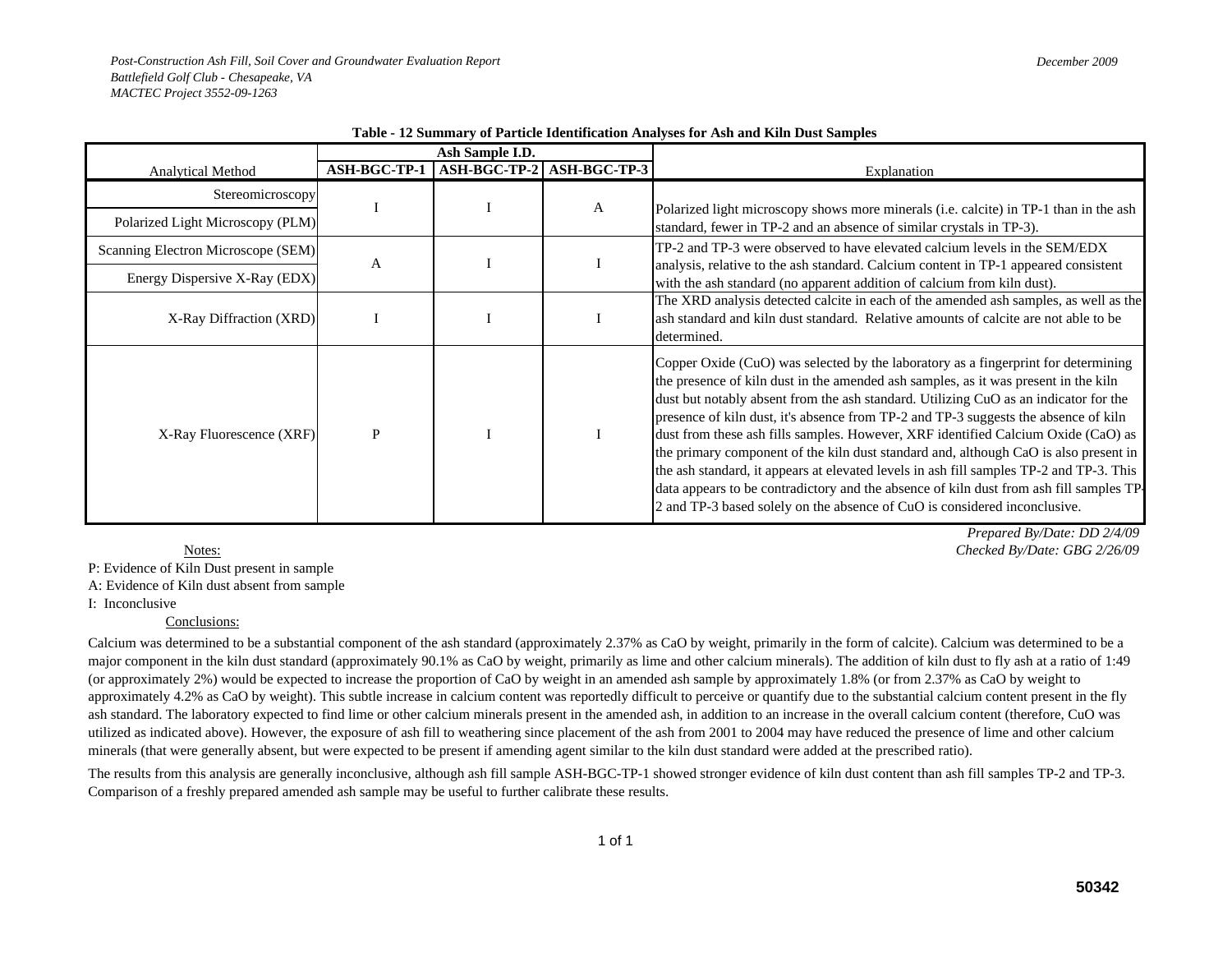|  | Table 13 - Soil Cover Thickness and Hand Auger Data Summary |  |  |
|--|-------------------------------------------------------------|--|--|
|  |                                                             |  |  |

| Hand                      | <b>Estimated Hand Auger</b> |          | Approximate    |                                                                                                              |
|---------------------------|-----------------------------|----------|----------------|--------------------------------------------------------------------------------------------------------------|
| <b>Auger</b>              | Location                    |          | Depth to Ash   | <b>Cover Description</b>                                                                                     |
| I.D.                      | Lat                         | Long     | (in, bgs)      |                                                                                                              |
| A4                        | 36.69378                    | 76.18233 | 20             | Red-brown, clayey SILT with fine sand, mottled light gray and orange after 6"                                |
| B <sub>3</sub>            | 36.69292                    | 76.18247 | 22             | Brown, fine sandy SILT                                                                                       |
| B <sub>5</sub>            | 36.69328                    | 76.18064 | 20             | Gray and orange, mottled, silty CLAY, trace gravel to very fine clayey SAND with gravel, no gravel below 12" |
| B <sub>6</sub>            | 36.69333                    | 76.17964 | 20             | Gray-brown to orange, mottled, clayey SILT with sand to very fine silty SAND                                 |
| $\mathbf{B}7$             | 36.69322                    | 76.17886 | 26             | Red-brown clayey SILT, to red-gray silty CLAY and fine SAND with clay                                        |
| C2                        | 36.69203                    | 76.18378 | 24             | Red to brown and red to gray, very fine clayey SAND, trace gravel                                            |
| C <sub>5</sub>            | 36.69200                    | 76.18047 | $\overline{7}$ | Gray, fine silty SAND, trace clay                                                                            |
| $\mathbf{C}7$             | 36.69247                    | 76.17864 | 17             | Red-brown fine sandy SILT, trace clay and wood fragments to light gray very fine silty SAND                  |
| D10                       | 36.68797                    | 76.17517 | 28             | Gray and orange, mottled silty CLAY with fine sand to clayey SILT with fine sand                             |
| D2                        | 36.69139                    | 76.18397 | 23             | Brown to dark gray, fine silty SAND, trace gavel                                                             |
| D <sub>3</sub>            | 36.69156                    | 76.18297 | $\overline{4}$ | Red-brown, fine sandy SILT                                                                                   |
| D <sub>5</sub>            | 36.69111                    | 76.18056 | 20             | Red-brown, clayey SILT with very fine sand, contains wood fragments                                          |
| D <sub>8</sub>            | 36.69161                    | 76.17786 | 23             | Gray, silty fine SAND, trace clay and gravel, no clay below 6"                                               |
| E2                        | 36.69042                    | 76.18436 | 24             | Red-brown very fine silty SAND, trace clay                                                                   |
| E3                        | 36.69078                    | 76.18311 | 20             | Red-brown, very fine silty SAND to silty CLAY with fine sand                                                 |
| $\rm E4$                  | 36.69100                    | 76.18183 | 17             | Yellow, red-brown, and orange, very fine silty SANDs and CLAYs                                               |
| ${\rm E}5$                | 36.69028                    | 76.18081 | 30             | Gray and orange, mottled, clayey SILT to silty CLAY, trace gravel                                            |
| $\mathop{\hbox{\rm E}} 8$ | 36.69103                    | 76.17792 | 23             | Red-brown to gray and orange mottled, clayey SILT with fine sand                                             |
| F1                        | 36.69019                    | 76.18475 | 29             | Medium to dark gray SILT, and very fine SAND                                                                 |
| F2                        | 36.69008                    | 76.18344 | 16             | Red-brown, clayey silty SAND, with pea gravel to silty sandy CLAY                                            |
| F4                        | 36.69003                    | 76.18214 | 24             | Red-brown to brown, fine silty SAND to clayey SAND, trace gravel                                             |
| G1                        | 36.68931                    | 76.18417 | 24             | Red-brown to light gray, very fine SAND, trace gravel and wood fragments                                     |
| G <sub>3</sub>            | 36.68900                    | 76.18275 | $23\,$         | Brown, clayey SILT with fine sand                                                                            |
| G <sub>6</sub>            | 36.68894                    | 76.18003 | 11             | Gray to orange, mottled, clayey SILT with fine sand                                                          |
| G7                        | 36.68894                    | 76.17842 | 16             | Red-brown to gray and orange modddled, clayey SILT                                                           |
| H2                        | 36.68864                    | 76.18433 | 66             | Brown to orangish brown, fine clayey and silty SANDs                                                         |
| H <sub>4</sub>            | 36.68844                    | 76.18156 | 33             | Brown, clayey SILT, trace brick                                                                              |
| H <sub>6</sub>            | 36.68789                    | 76.17989 | 20             | Brown, clayey SILT with fine sand, trace wood fragments                                                      |
| H7                        | 36.68789                    | 76.18053 | 13             | Red-brown to gray and orange mottled, clayey SILT with fine sand                                             |
| H <sub>9</sub>            | 36.68803                    | 76.17608 | 22             | Red-brown to gray and orange mottled, very fine clayey SAND with silt to clayey SILT with fine sand          |
| H13                       | 36.68797                    | 76.17344 | 14             | Red-brown to gray and orange mottled, clayey SILT with fine sand, to SILT                                    |
| I11                       | 36.68767                    | 76.17494 | 21             | Red-brown to gray and orange mottled, very fine clayey SAND with silt                                        |
| I12                       | 36.68711                    | 76.17381 | 35             | Red-brown to gray and orange mottled, fine clayey SAND                                                       |

Average Thickness (inches) 22 *Prepared By/Date: DD 1/6/09*

Minimum Thickness (inches): 4 *Checked By/Date: JES 2/2/09*

Maximum Thickness (inches): 66

<u>Notes:</u>

in inches

bgs below ground surface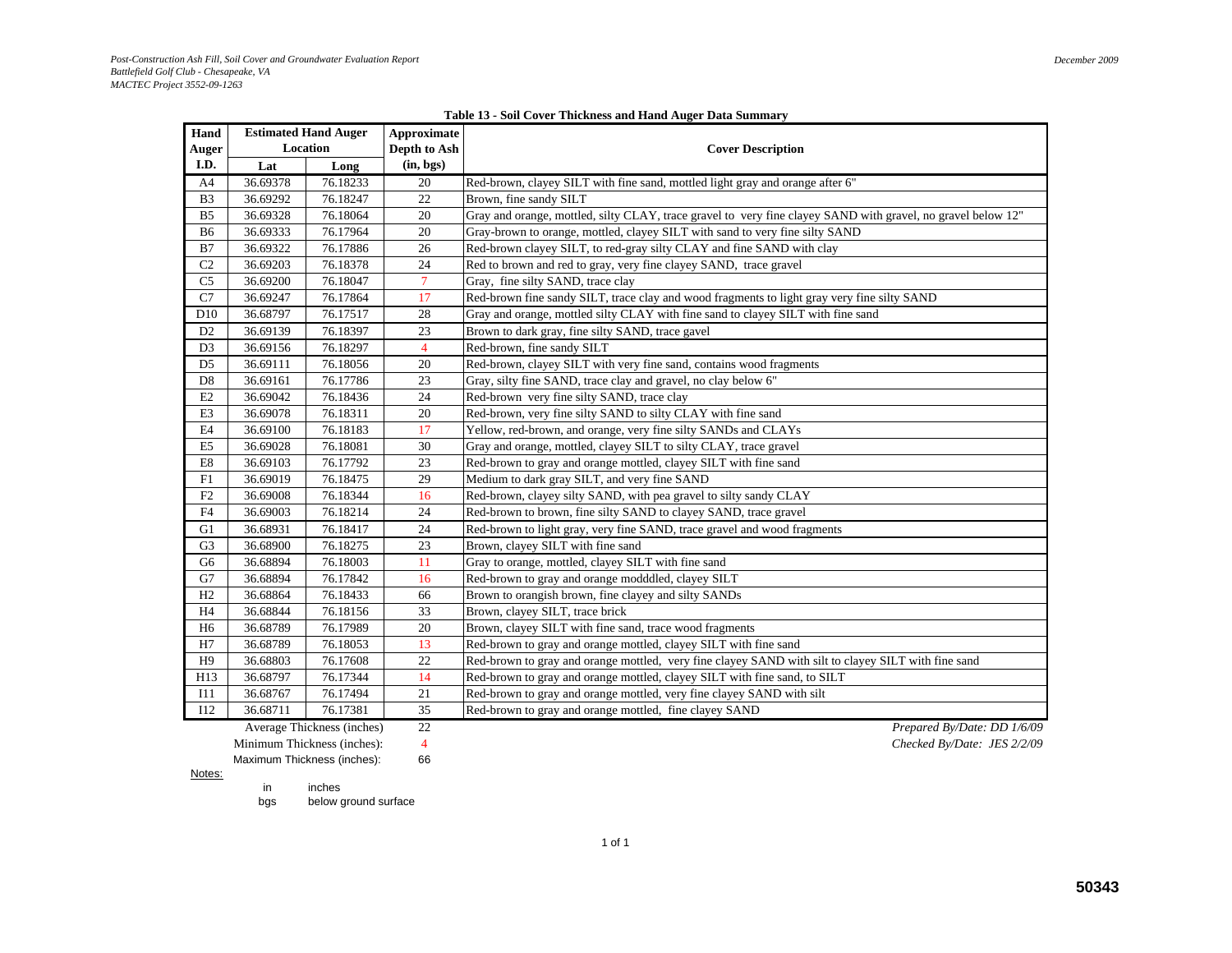| <b>Surface Water</b><br><b>Location I.D.</b> | 3/11/2009 | 5/27/2009 | 6/18/2009 | 7/15/2009 | Average pH<br><b>Measurement</b> |
|----------------------------------------------|-----------|-----------|-----------|-----------|----------------------------------|
| SG-BGC-9                                     | 6.3       | 8.8       | 7.6       | 8.2       | 7.7                              |
| $SG-BGC-10$                                  | 6.8       | 8.9       | 7.1       | 8.1       | 7.7                              |
| $SG-BGC-11$                                  | 5.5       | 5.1       | 5.0       | 4.2       | 4.9                              |
| $SG-BGC-12$                                  | 4.5       | 3.4       | 3.4       | 3.2       | 3.6                              |
| $SG-BGC-13$                                  | 5.6       | 3.3       | 5.1       |           | 4.7                              |
| $SW-22$                                      | 4.1       | 4.3       | 3.8       |           | 4.1                              |

## **Table 14 - Surface Water pH Measurements**

*Prepared By/Date: JMB 11/2/09*

*Checked By/Date: GBG 11/2/09*

Notes:

pH measurements were collected in the field using a Hobiba pH pen or HANNA pH meter.

> --Data not collected on this date.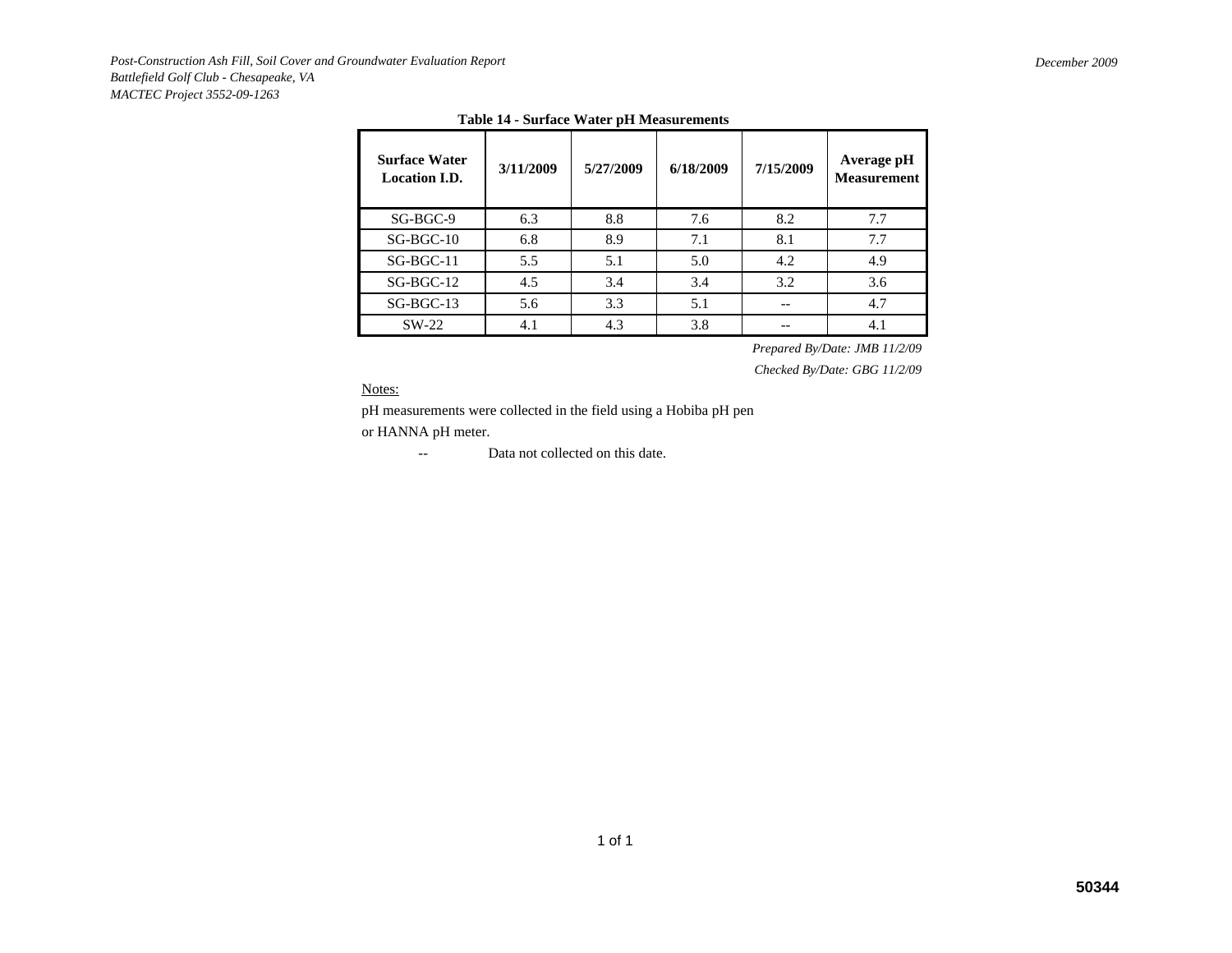|                                             |               |                |               |              | Table 15 - Ash Fill Laboratory Analytical Results                       |          |                       |              |                         |
|---------------------------------------------|---------------|----------------|---------------|--------------|-------------------------------------------------------------------------|----------|-----------------------|--------------|-------------------------|
| Sample I.D.                                 |               |                |               |              |                                                                         |          | SB-BGC-12 (1.75-2.75) |              |                         |
| Sample Location:                            |               |                |               |              | SB-BGC-10 (1.8-5) SB-BGC-11 (1.9-4) BB-BGC-12 (1.75-2.75) SB-BGC-DUP 01 |          |                       |              | <b>Average Ash Fill</b> |
| Sample Interval:                            | $1.8 - 5'$    |                | $1.9 - 4'$    |              | 1.75-2.75'                                                              |          | 1.75-2.75'            |              | <b>Result</b>           |
| Sample Date:                                | 6/8/2009      |                | 6/8/2009      |              | 6/8/2009                                                                |          | 6/8/2009              |              |                         |
| <b>General Chemistry Parameters (mg/kg)</b> |               |                |               |              |                                                                         |          |                       |              |                         |
|                                             | <b>Result</b> | 0              | <b>Result</b> | 0            | <b>Result</b>                                                           | 0        | <b>Result</b>         | $\mathbf 0$  | mg/kg                   |
| Chloride                                    | < 10.0        | U              | 348           |              | < 10.0                                                                  | U        | < 10.0                | $\mathbf{U}$ | 91                      |
| Fluoride                                    | 5.11          |                | 9.46          |              | 5.01                                                                    |          | 5.15                  |              | 6.18                    |
| Phosphorus                                  | 105           | M7, M8         | 112           |              | 93.0                                                                    |          | 388                   |              | 175                     |
| Sulfate                                     | 652           |                | 718           |              | 775                                                                     |          | 975                   |              | 780                     |
| Sulfide                                     | < 100         | U              | < 100         | U            | 425                                                                     |          | < 100                 | U            | 144                     |
| Bromide                                     | < 10.0        | U              | $<$ 10.0      | U            | < 10.0                                                                  | U        | < 10.0                | U            | $10.0$                  |
| Nitrate as N                                | 1.54          |                | 5.81          |              | ${<}1.00$                                                               | U        | 2.46                  |              | 3.27                    |
| pH (pH units)                               | 6.80          |                | 8.50          |              | 8.60                                                                    |          | 7.90                  |              | 7.95                    |
| Temperature of pH determination (Deg C)     | 22.7          |                | 22.7          |              | 22.7                                                                    |          | 22.7                  |              | <b>NA</b>               |
| Total Metals by USEPA Method 6010B (mg/kg)  |               |                |               |              |                                                                         |          |                       |              |                         |
|                                             | <b>Result</b> | 0              | <b>Result</b> | $\mathbf{o}$ | <b>Result</b>                                                           | $\bf{0}$ | <b>Result</b>         | $\mathbf 0$  | mg/kg                   |
| Aluminum                                    | 6,790         |                | 10.900        | <b>MHA</b>   | 12,300                                                                  |          | 12,300                |              | 10,573                  |
| Antimony (metallic)                         | < 9.94        | U              | <10.1         | U            | < 9.63                                                                  | U        | < 9.60                | U            | <10                     |
| Arsenic                                     | 13.6          |                | 74.6          | M1           | 51.9                                                                    |          | 30.7                  |              | 42.7                    |
| Barium                                      | 67.8          |                | 441           | M1           | 378                                                                     |          | 248                   |              | 284                     |
| Beryllium                                   | < 0.994       | U              | 3.05          |              | 2.62                                                                    |          | 2.19                  |              | 2.62                    |
| Boron                                       | <9.94         | U              | 11.5          |              | 11.2                                                                    |          | 12.7                  |              | 11.8                    |
| Cadmium (water)                             | < 0.994       | U              | < 1.01        | U            | < 0.963                                                                 | U        | < 0.960               | U            | $0.9$                   |
| Calcium                                     | 1,930         |                | 9.290         | <b>MHA</b>   | 6,370                                                                   |          | 4.500                 |              | 5,523                   |
| Chromium (total)                            | 16.2          |                | 23.0          |              | 21.7                                                                    |          | 25.3                  |              | 21.6                    |
| Cobalt                                      | 1.35          |                | 9.56          |              | 8.29                                                                    |          | 8.06                  |              | 6.82                    |
| Copper                                      | 7.53          |                | 35.9          | M1           | 29.2                                                                    |          | 23.5                  |              | 24.0                    |
| Iron                                        | 3,770         |                | 13,200        | <b>MHA</b>   | 12,300                                                                  |          | 9,530                 |              | 9.700                   |
| Lead                                        | 16.0          |                | 17.2          |              | 13.4                                                                    |          | 16.4                  |              | 15.8                    |
| Magnesium                                   | 445           |                | 1,050         | M1           | 1,050                                                                   |          | 969                   |              | 879                     |
| Manganese (water)                           | 26.7          |                | 56.6          |              | 50.1                                                                    |          | 50.2                  |              | 45.9                    |
| Molvbdenum                                  | < 2.98        | U              | 6.26          |              | < 2.89                                                                  | U        | < 2.88                | U            | 6.26                    |
| Nickel (soluble salts)                      | 3.50          |                | 17.2          |              | 15.8                                                                    |          | 15.1                  |              | 12.9                    |
| Potassium                                   | 515           |                | 1,640         | M1           | 1,370                                                                   |          | 1,520                 |              | 1,261                   |
| Selenium                                    | < 1.99        | U              | 8.86          |              | 8.28                                                                    |          | 6.37                  |              | 7.84                    |
| Silver                                      | < 0.994       | $\overline{U}$ | < 1.01        | U            | < 0.963                                                                 | U        | < 0.960               | U            | $0.9$                   |
| Sodium                                      | < 199         | U              | 621           | M1           | 361                                                                     |          | 287                   |              | 423                     |
| Thallium (soluble salts)                    | < 1.99        | U              | < 2.02        | M2, U        | < 1.93                                                                  | U        | < 1.92                | U            | <1.9                    |
| Vanadium (metallic)                         | 13.8          |                | 48.2          |              | 39.7                                                                    |          | 36.8                  |              | 34.6                    |
| Zinc (metallic)                             | 14.3          |                | 24.1          |              | 20.3                                                                    |          | 22.9                  |              | 20.4                    |
| Mercury by USEPA Method 7470/7471A (mg/kg)  |               |                |               |              |                                                                         |          |                       |              |                         |
|                                             | <b>Result</b> | Q              | <b>Result</b> | 0            | <b>Result</b>                                                           | 0        | <b>Result</b>         | $\mathbf{o}$ | mg/kg                   |

# **Table 15 - Ash Fill Laboratory Analytical Results**

Notes:<br>
Checked By/Date: JES 7/15/09 Q: Data Qualifier

B: Analyte was detected in the associated Method Blank.

M1: The Matrix Spike (MS) and/or MS Duplicate (MSD) were above the acceptance limits due to sample matrix interference (see Lab Data Package) M7: The Matrix Spike (MS) and/or MS Duplicate (MSD) were below the acceptable limits (see Lab Data Package)

Mercury **0.221 0.218 0.188 0.164 0.198**

M8: The MS and/or MSD were below the acceptance limits (see Lab Data Package)

MHA: Due to high levels of analyte in the sample, the MS/MSD calculation does not provide useful spike recovery information (see Lab Data package) laboratory data packages

U: Undetected

--: Data not available

mg/kg: milligrams per kilograms

Prepared By/Date: DSD 7/2/2009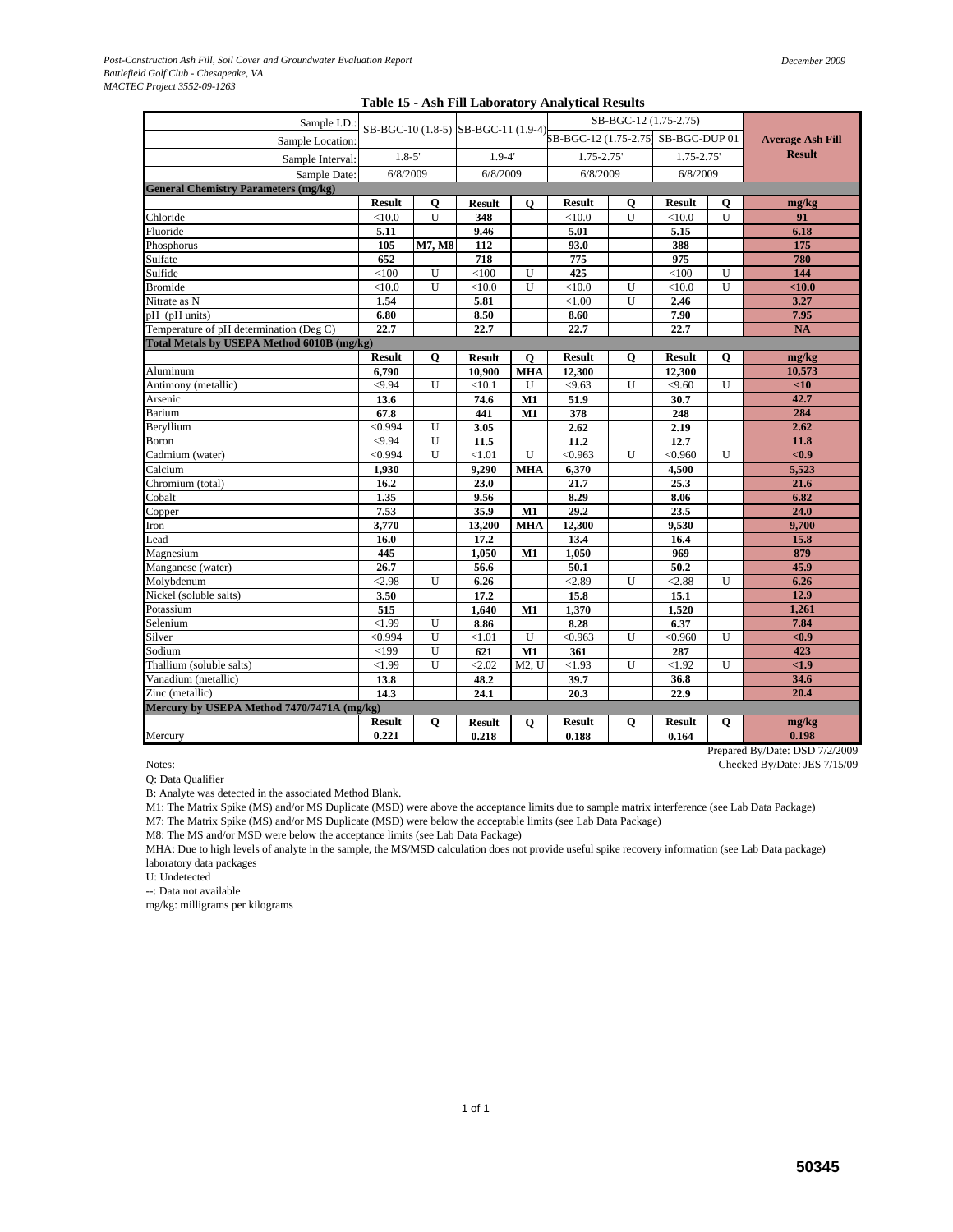|                   |                             |                  |              | Potential Peroxide Acidity                   |  |  |  |  |
|-------------------|-----------------------------|------------------|--------------|----------------------------------------------|--|--|--|--|
|                   | Sample Location/Sample I.D. | Sample Interval: | Sample Date: | (Tons CaCO <sub>3</sub> /1000 Tons Material) |  |  |  |  |
| HA-BGC-SG9        |                             | 8-14 inches bgs  | 6/11/2009    | 2.04                                         |  |  |  |  |
| HA-BGC-SG10       |                             | 6-12 inches bgs  | 6/11/2009    | 14.70                                        |  |  |  |  |
| HA-BGC-SG11       |                             | 10-16 inches bgs | 6/11/2009    | 11.16                                        |  |  |  |  |
| HA-BGC-SG12       |                             | 16-22 inches bgs | 6/11/2009    | 18.52                                        |  |  |  |  |
| HA-BGC-SG13       |                             | 10-16 inches bgs | 6/11/2009    | 7.66                                         |  |  |  |  |
| HA-BGC-SW22       | HA-BGC-SW22                 | 12-18 inches bgs | 6/11/2009    | 11.14                                        |  |  |  |  |
|                   | HA-BGC-DUP-01               | 12-18 inches bgs | 6/11/2009    | 7.94                                         |  |  |  |  |
| SB-BGC-4 (0-4)    | SB-BGC-4 (0-4)              | $0-4$ ft bgs     | 6/19/2009    | Neutral pH                                   |  |  |  |  |
|                   | SB-BGC-Dup02                | $0-4$ ft bgs     | 6/19/2009    | Neutral pH                                   |  |  |  |  |
| SB-BGC-5 (2-4)    |                             | $2-4$ ft bgs     | 6/19/2009    | 9.02                                         |  |  |  |  |
| SB-BGC-6 (0-3)    |                             | $0-3$ ft bgs     | 6/19/2009    | 9.11                                         |  |  |  |  |
| SB-BGC-6 (4-8)    |                             | $4-8$ ft bgs     | 6/19/2009    | 18.14                                        |  |  |  |  |
| MW-BGC-13 (0-2)   |                             | $0-2$ ft bgs     | 6/19/2009    | 1.64                                         |  |  |  |  |
| MW-BGC-13 (10-12) |                             | 10-12 ft bgs     | 6/19/2009    | 16.55                                        |  |  |  |  |
| $MW-BGC-14 (0-2)$ |                             | $0-2$ ft bgs     | 6/19/2009    | 4.19                                         |  |  |  |  |
| MW-BGC-14 (13-15) |                             | 13-15 ft bgs     | 6/19/2009    | 10.99                                        |  |  |  |  |
| MW-BGC-15 (0-2)   | MW-BGC-15 (0-2)             | $0-2$ ft bgs     | 6/19/2009    | 20.20                                        |  |  |  |  |
|                   | MW-BGC-DUP01                | $0-2$ ft bgs     | 6/19/2009    | 22.60                                        |  |  |  |  |
| MW-BGC-15 (8-10)  |                             | $8-10$ ft bgs    | 6/19/2009    | 14.64                                        |  |  |  |  |

**Table 16 - Soil Laboratory Analytical Results - Potential Peroxide Acidity (PPA)**

*Prepared By/Date: JES 7/16/09 Checked By/Date: JMB 7/17/09*

Note:

Potential Peroxide Acidity (PPA) results are expressed in tons of  $CaCO<sub>3</sub>$  per 1,000 tons of material.

PPA results for soil greater than 5 tons  $CaCO<sub>3</sub>/1,000$  tons material are considered acid sulfate material (soil that may produce acidic runoff when exposed to weathering) . (Virginia Tech Lab, 7/8/2009)

1 of 1

ft: feet

bgs: below ground surface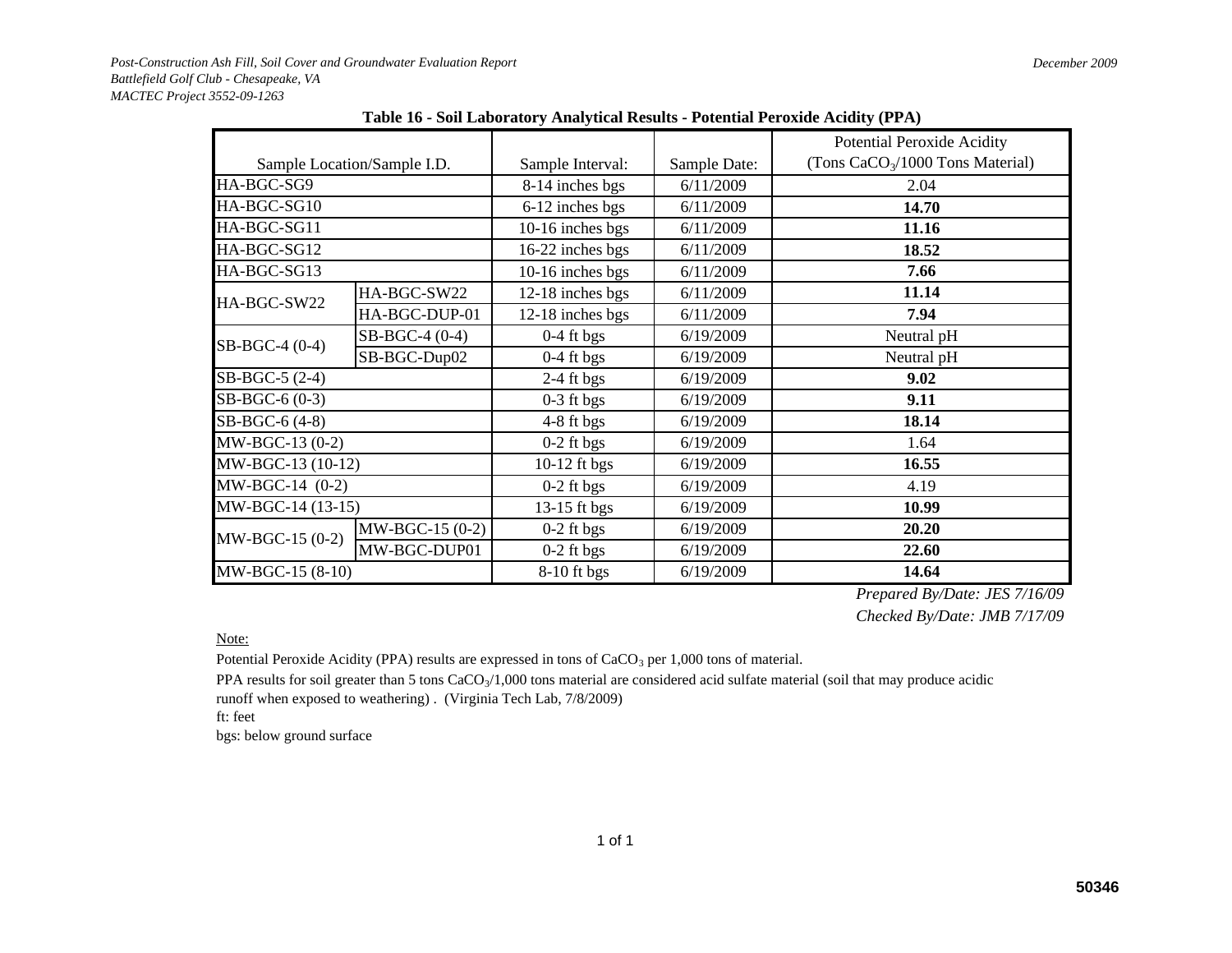*December 2009*

| Sample Location                             | SP-BGC-01                |                 | $SP-BGC-02$       |              | SP-BGC-03         |              |                    |              |                          |              |                    |              |                   | HA-BGC-RB-3    |                   |              |                   |              |                   |              |                    |
|---------------------------------------------|--------------------------|-----------------|-------------------|--------------|-------------------|--------------|--------------------|--------------|--------------------------|--------------|--------------------|--------------|-------------------|----------------|-------------------|--------------|-------------------|--------------|-------------------|--------------|--------------------|
| Sample I.D.                                 |                          |                 |                   |              | $SP-BGC-03$       |              | SP-BGC-DUP01       |              | SP-BGC-04                |              | HA-BGC-RB-1        |              | HA-BGC-RB-2       |                | HA-BGC-RB-3       |              | HA-BGC-RB-DUP     |              | HA-BGC-RB-4       |              | <b>Average Ash</b> |
| Sample Interval                             | $\overline{\phantom{a}}$ |                 | $-$               |              |                   |              | $-$                |              | $\overline{\phantom{a}}$ |              | 0-6 inches         |              | 0-6 inches        |                | 0-6 inches        |              | 0-6 inches        |              | $0-6$ inches      |              | <b>Fill Result</b> |
| Sample Date                                 | 5/28/2009                |                 | 5/28/2009         |              |                   | 5/28/2009    |                    | 5/28/2009    |                          | 5/28/2009    |                    | 5/28/2009    |                   | 5/28/2009      |                   | 5/28/2009    |                   | 5/28/2009    |                   | 5/28/2009    |                    |
| <b>General Chemistry Parameters (mg/kg)</b> |                          |                 |                   |              |                   |              |                    |              |                          |              |                    |              |                   |                |                   |              |                   |              |                   |              |                    |
|                                             | <b>Result</b>            | $\mathbf Q$     | <b>Result</b>     | $\mathbf{o}$ | <b>Result</b>     | $\mathbf 0$  | <b>Result</b>      | $\mathbf 0$  | <b>Result</b>            | $\mathbf{o}$ | <b>Result</b>      | $\mathbf Q$  | <b>Result</b>     | $\mathbf 0$    | <b>Result</b>     | Q            | <b>Result</b>     | $\mathbf{O}$ | <b>Result</b>     | $\mathbf{o}$ | mg/kg              |
| Chloride                                    | < 10.0                   | $\mathbf U$     | 14.8              |              | 10.1              |              | < 10.0             | $\mathbf U$  | <10.0                    | $\mathbf U$  | <10.0              | $\mathbf U$  | 14.3              |                | <10.0             | $\mathbf U$  | 12.2              |              | <10.0             | $\mathbf{U}$ | 91                 |
| Fluoride                                    | < 1.00                   | $\mathbf U$     | < 1.00            | $\mathbf{U}$ | < 1.00            | $\mathbf{U}$ | < 1.00             | $\mathbf{U}$ | < 1.00                   | U            | 1.20               |              | ${<}1.00$         | $\mathbf U$    | ${<}1.00$         | $\mathbf U$  | < 1.00            |              | < 1.00            | $\mathbf{U}$ | 6.18               |
| <b>Phosphorus</b>                           | 26.5                     | B               | 157               | B, B1        | 82.5              | $\mathbf{B}$ | 90.5               | B            | 68.5                     | B            | 385                | B1, B        | 304               | B1, B          | <b>149</b>        | B1, B        | 149               | B1, B        | 60.7              | B            | 175                |
| Sulfate                                     | 134                      |                 | 87.3              |              | 79.0              |              | 84.7               |              | 62.1                     |              | 75.9               |              | 50.7              |                | 73.5              |              | 171               |              | <b>104</b>        |              | 780                |
| Sulfide                                     | < 20.0                   | U               | $\overline{20.0}$ | $\mathbf U$  | $\overline{20.0}$ | $\bf{U}$     | $\overline{20.0}$  | U            | $\overline{20.0}$        | U            | $\overline{20.0}$  | U            | $\overline{20.0}$ | $\overline{U}$ | $\overline{20.0}$ | U            | $\overline{20.0}$ | U            | < 20.0            | $\bf{U}$     | 144                |
| <b>Bromide</b>                              | < 10.0                   | $\mathbf U$     | < 10.0            | $\mathbf U$  | < 10.0            | $\mathbf{U}$ | < 10.0             | $\mathbf U$  | < 10.0                   | U            | $<\!\!10.0$        | U            | < 10.0            | $\mathbf U$    | < 10.0            | U            | < 10.0            | $\mathbf U$  | < 10.0            | U            | $10.0$             |
| Nitrate as N                                | 3.80                     |                 | 5.60              |              | 5.70              |              | 3.60               |              | < 1.00                   | U            | 4.00               |              | 4.40              |                | 1.60              |              | 1.50              |              | 3.20              |              | 3.27               |
| pH (pH units)                               | 4.50                     | <b>HTI</b>      | 5.00              | <b>HTI</b>   | 4.80              | HTI          | 5.30               | <b>HTI</b>   | 5.40                     | HTI          | 5.30               | <b>HTI</b>   | 5.20              | <b>HTI</b>     | 5.30              | HTI          | 5.40              | <b>HTI</b>   | 5.40              | <b>HTI</b>   | 7.95               |
| Temperature of pH determination (Deg C)     | 23.6                     | <b>HTI</b>      | 23.6              | <b>HTI</b>   | 23.6              | <b>HTI</b>   | 23.6               | <b>HTI</b>   | 23.6                     | <b>HTI</b>   | 23.6               | <b>HTI</b>   | 23.6              | <b>HTI</b>     | 23.6              | <b>HTI</b>   | 23.6              | <b>HTI</b>   | 23.6              | <b>HTI</b>   | <b>NA</b>          |
| Total Metals by USEPA Method 6010B (mg/kg)  |                          |                 |                   |              |                   |              |                    |              |                          |              |                    |              |                   |                |                   |              |                   |              |                   |              |                    |
|                                             | <b>Result</b>            | $\mathbf Q$     | <b>Result</b>     | $\mathbf{O}$ | <b>Result</b>     | $\mathbf 0$  | <b>Result</b>      | $\mathbf 0$  | <b>Result</b>            | $\mathbf{o}$ | <b>Result</b>      | $\mathbf 0$  | <b>Result</b>     | $\mathbf 0$    | <b>Result</b>     | $\mathbf{o}$ | <b>Result</b>     | $\mathbf{O}$ | <b>Result</b>     | $\mathbf{o}$ | mg/kg              |
| Aluminum                                    | 25,900                   | <b>MHA</b>      | 16,800            |              | 17,200            |              | 14,200             |              | 9.070                    |              | 12,800             |              | 121,100           |                | 21,900            |              | 25,400            |              | 10.200            |              | 10,573             |
| Antimony (metallic)                         | < 9.65                   | $\mathbf U$     | <10.0             | $\mathbf{U}$ | < 9.94            | $\mathbf{U}$ | < 10.0             | $\mathbf{U}$ | $\sqrt{9.96}$            | U            | $\overline{<}10.0$ | $\mathbf{U}$ | $\sqrt{9.92}$     | $\mathbf U$    | $\sqrt{9.94}$     | $\mathbf{U}$ | 5,90              | $\mathbf{U}$ | $\sqrt{9.98}$     | $\mathbf{U}$ | $\overline{<}10$   |
| Arsenic                                     | 3.30                     |                 | < 1.00            | $\mathbf U$  | < 0.994           | $\mathbf{U}$ | ${<}1.00$          | $\mathbf{U}$ | < 0.996                  | $\mathbf U$  | 7.37               |              | 4.07              |                | 6.12              |              | 6.24              |              | 1.46              |              | 42.7               |
| Barium                                      | 58.1                     |                 | 62.8              |              | 45.7              |              | 37.9               |              | 47.8                     |              | 48.2               |              | 39.0              |                | 78.5              |              | 78.4              |              | 38.0              |              | 284                |
| Beryllium                                   | < 0.965                  | $\mathbf U$     | < 1.00            | $\mathbf U$  | < 0.994           | $\mathbf U$  | < 1.00             | $\mathbf{U}$ | < 0.996                  | U            | < 1.00             | $\mathbf U$  | < 0.992           | $\mathbf U$    | < 0.994           | $\mathbf{U}$ | < 0.990           | U            | < 0.998           | $\mathbf{U}$ | 2.62               |
| <b>Boron</b>                                | < 9.65                   | U               | <10.0             | U            | < 9.94            | $\mathbf U$  | < 10.0             | U            | < 9.96                   | U            | $\overline{<}10.0$ | U            | <9.92             | U              | < 9.94            | U            | <9.90             | U            | < 9.98            | U            | 11.8               |
| Cadmium (water)                             | < 0.965                  | $\mathbf U$     | < 1.00            | $\mathbf{U}$ | < 0.994           | $\mathbf U$  | < 1.00             | $\mathbf{U}$ | < 0.996                  | U            | < 1.00             | $\mathbf{U}$ | $\sqrt{0.992}$    | $\mathbf U$    | < 0.994           | $\mathbf U$  | $\sqrt{0.990}$    | $\mathbf U$  | < 0.998           | U            | $\overline{<}0.9$  |
| Calcium                                     | 236                      |                 | 923               |              | 207               |              | 338                |              | 588                      |              | 549                |              | 555               |                | 442               |              | 478               |              | 644               |              | 5,523              |
| Chromium (total)                            | 24.1                     |                 | 19.4              |              | 16.8              |              | 13.8               |              | 9.58                     |              | 17.4               |              | 15.0              |                | $\overline{24.3}$ |              | 26.9              |              | 11.7              |              | 21.6               |
| Cobalt                                      | 1.66                     |                 | 2.31              |              | 1.41              |              | $\overline{0.100}$ | $\mathbf{U}$ | 0.996                    |              | 2.11               |              | 1.49              |                | 1.51              |              | 2,20              |              | $\sqrt{0.998}$    | $\mathbf U$  | 6.82               |
| Copper                                      | 1.93                     | $\mathbf U$     | 3.15              |              | < 1.99            | $\mathbf U$  | $\overline{0.200}$ | $\mathbf U$  | 8.57                     |              | 4.68               |              | 3.06              |                | 3.44              |              | 3.70              |              | < 2.00            | $\mathbf U$  | 24.0               |
| Iron                                        | 11.900                   | <b>MHA</b>      | 6,340             |              | 4.030             |              | 3,260              |              | 5,630                    |              | 4.640              |              | 5,050             |                | 35,800            |              | 26,700            |              | 6,710             |              | 9,700              |
| ead                                         | 12.7                     |                 | 14.3              |              | 8.82              |              | 8.53               |              | 48.0                     |              | 12.2               |              | 9.27              |                | 15.3              |              | 12.6              |              | 8.92              |              | 15.8               |
| Magnesium                                   | 907                      | $\overline{M1}$ | 882               |              | $\overline{712}$  |              | 568                |              | 483                      |              | 666                |              | 696               |                | 1,110             |              | 1,200             |              | 520               |              | 879                |
| Manganese (water)                           | 22.5                     |                 | 32.1              |              | 23.0              |              | 18.4               |              | 39.5                     |              | 24.2               |              | 41.2              |                | 23.5              |              | 25.7              |              | 19.6              |              | 45.9               |
| Molybdenum                                  | < 2.90                   | $\mathbf U$     | < 3.01            | $\mathbf{U}$ | < 2.98            | $\mathbf{U}$ | < 3.00             | $\mathbf{U}$ | < 2.99                   | $\mathbf{U}$ | < 3.01             | $\mathbf{U}$ | < 2.98            | $\mathbf{U}$   | < 2.98            | $\mathbf{U}$ | < 2.97            | $\mathbf{U}$ | < 2.99            | $\mathbf{U}$ | 6.26               |
| Nickel (soluble salts)                      | 4.25                     |                 | 6.00              |              | 5.13              |              | 4.28               |              | 3.19                     |              | 5.58               |              | 4.37              |                | 6.54              |              | 7.60              |              | 2.28              |              | 12.9               |
| Potassium                                   | 703                      | M1              | 634               |              | 638               |              | 344                |              | 287                      |              | 603                |              | 641               |                | 483               |              | 661               |              | 306               |              | 1,261              |
| Selenium                                    | < 1.93                   | U               | <2.01             | U            | < 1.99            | U            | $\overline{2.00}$  | $\mathbf{U}$ | 2.05                     |              | $\overline{<}2.01$ | U            | 1.98              | $\mathbf{U}$   | 3.79              |              | 3.15              |              | $\overline{2.00}$ | $\mathbf U$  | 7.84               |
| Silver                                      | < 0.965                  | $\mathbf U$     | < 1.00            | U            | < 0.994           | $\mathbf U$  | < 1.00             | U            | < 0.996                  | U            | < 1.00             | U            | < 0.992           | $\mathbf U$    | < 0.994           | U            | < 0.990           | $\mathbf U$  | < 0.998           | $\mathbf U$  | < 0.9              |
| Sodium                                      | 361                      |                 | 346               |              | 300               |              | 215                |              | $<$ 199                  | U            | $\overline{201}$   | U            | < 198             | $\mathbf U$    | 291               |              | 330               |              | $<$ 200           | $\mathbf U$  | 423                |
| Thallium (soluble salts)                    | < 1.93                   | $\mathbf U$     | < 2.01            | $\mathbf{U}$ | < 1.99            | $\mathbf U$  | < 2.00             | $\mathbf U$  | < 1.99                   | $\mathbf U$  | < 2.01             | $\mathbf{U}$ | < 1.98            | $\mathbf U$    | < 1.99            | $\mathbf U$  | < 1.98            | U            | < 2.00            | $\mathbf U$  | <1.9               |
| Vanadium (metallic)                         | 42.6                     |                 | 23.9              |              | 23.5              |              | 17.0               |              | 13.2                     |              | 18.1               |              | 16.8              |                | 47.3              |              | 50.1              |              | 17.2              |              | 34.6               |
| Zinc (metallic)                             | < 9.65                   | $\mathbf U$     | 22.5              |              | <9.94             | $\mathbf U$  | < 10.0             | U            | 63.5                     |              | 12.7               |              | 15.1              |                | < 9.94            | U            | < 9.90            | U            | < 9.98            | $\bf{U}$     | 20.4               |
| Mercury by USEPA Method 7470/7471A (mg/kg)  |                          |                 |                   |              |                   |              |                    |              |                          |              |                    |              |                   |                |                   |              |                   |              |                   |              |                    |
|                                             | <b>Result</b>            | $\mathbf 0$     | <b>Result</b>     | $\mathbf{O}$ | <b>Result</b>     | $\Omega$     | Result             | $\mathbf{O}$ | <b>Result</b>            | $\Omega$     | <b>Result</b>      | $\mathbf 0$  | <b>Result</b>     | $\mathbf{O}$   | <b>Result</b>     | $\mathbf{o}$ | Result            | $\Omega$     | <b>Result</b>     | $\Omega$     | mg/kg              |
| Mercury (elemental)                         | < 0.0982                 | $\mathbf U$     | < 0.0993          | $\mathbf{U}$ | < 0.0998          | $\mathbf{U}$ | < 0.0990           | $\mathbf{U}$ | < 0.0992                 | $\mathbf U$  | < 0.0998           | $\mathbf{U}$ | < 0.0980          | $\mathbf{U}$   | < 0.0968          | $\mathbf U$  | < 0.101           | $\mathbf U$  | < 0.0966          | $\mathbf{U}$ | 0.198              |

Notes:

Prepared By/Date: JMB 12/15/09 Checked By/Date: DSD 12/15/09

mg/kg: milligrams per kilograms

Q: Data Qualifier

B: Analyte was detected in the associated Method Blank.

B1: Analyte was detected in the associated method blank. Analyte concentration in the sample is greater than 10x the concentration found in the method blank (see Lab Data Package)

HTI: Holding time for this test is immediate. The laboratory measurement, therefore, may not be suitable for compliance purposes

M1: The Matrix Spike (MS) and/or MS Duplicate (MSD) were above the acceptance limits due to sample matrix interference (see Lab Data Package)

MHA: Due to high levels of analyte in the sample, the MS/MSD calculation does not provide useful spike recovery information (see Lab Data package)

U: Undetected

NA: Not Applicable

Constituent result is less than the average corresponding ash fill result

# **Table 17 - Soil Stockpile and Road Bed Laboratory Analytical Results**